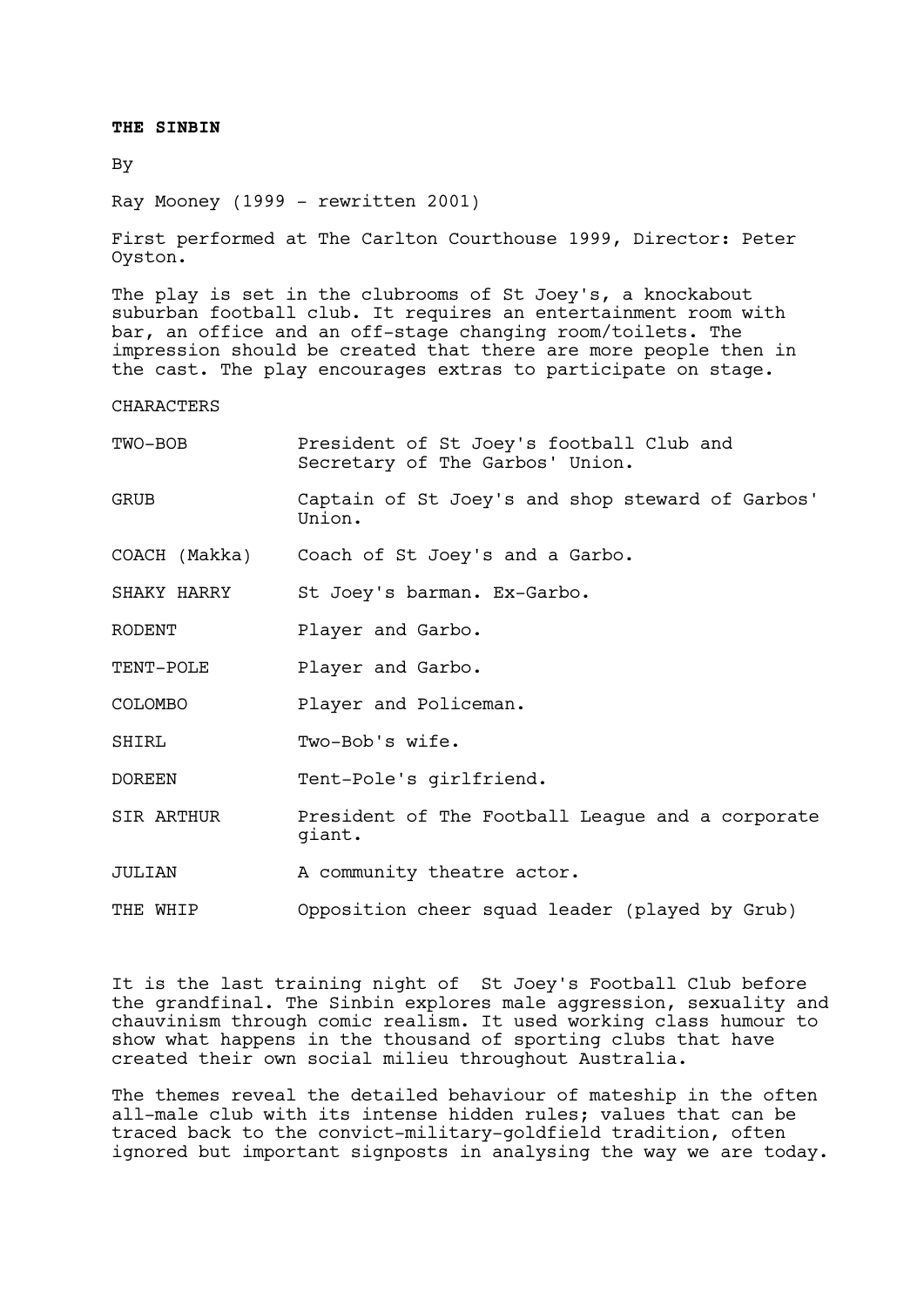SHAKY, cigarette in gob, opens the door to ST JOEY'S.

Afternoon sunlight filters through steel-mesh covered windows illuminating the frugal clubrooms consisting of entertainment room, office and (off-stage) changerooms and toilets.

In the entertainment room, is a billiard table, chairs, benches, jukebox, pinball machine, pie warmer and color telly bracketed to the wall. Sporting posters, newspaper clippings and business cards adorn laminated walls. Dart board, team photos and football memorabilia add a genuine sporting atmosphere. On the back wall, either side of the cheaplystocked bar, are mahogany polished honor boards.

Dozens of photos of near-naked players and girls having a good time are stuck on the wall.

SHAKY closes the door and leans against it. He breathes in the atmosphere, closes his eyes. A loud squawk shatters his peace.

JOEY

Hallo, Cocky.

He whistles the club song as he removes the cover off a cocky cage on the bar. JOEY, the club mascot (cocky or galah), squawks (S/FX created by actors). SHAKY takes a wrapped muffin from his pocket.

SHAKY What d'yer say? What d'yer say?

JOEY Pretty boy. Pretty boy.

SHAKY gives JOEY part of the muffin then pours a brandy and tops it with port wine. JOEY squawks. SHIRL enters cautiously looking around. SHAKY hurriedly skoals the drink.

SHAKY Shirl, what're you doing here?

SHIRL Bob's not here is he?

SHAKY You're kidding, aren't you?

SHTRL

Good.

SHAKEY

What's up?

GRUB enters snibbing the door.

GRUB

Shaky.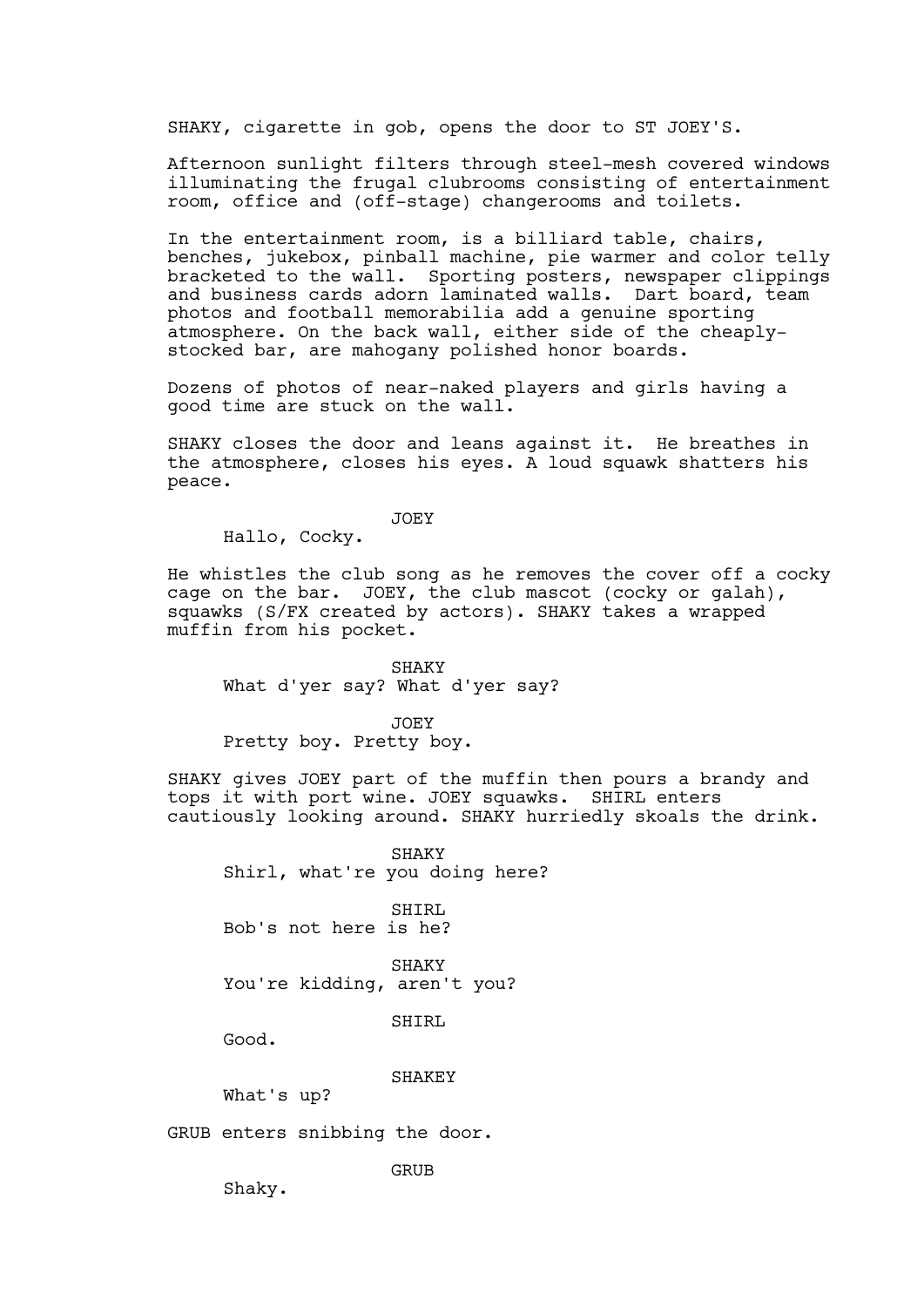SHIRL and GRUB enter the office. SHIRL and SHAKY follow.

SHAKY Grub! Now what's going on?

SHIRL We're worried about Bob. He's been acting strange, almost secretive.

#### SHAKY

So what's new?

The desk is messy and girlie calendars of past years adorn the walls along with a poster of PAMELA ANDERSON and the club flag. GRUB searches the papers on the desk.

GRUB He doesn't want the strike to end.

SHAKY shakes his head.

SHIRL He doesn't, Shaky. I can tell.

SHAKEY That wouldn't make sense.

GRUB Might be trying to cut himself a deal.

SHAKY

Ar, come on, Grub.

**GRUB** The Council agreed to the pay rise.

SHAKEY

When?

SHIRL It's in today's paper.

SHAKEY

Never buy them. I pick them up from the side of the road once a month. Saves me a fortune.

GRUB

For five weeks Council refused to budge. Suddenly they give in to all our demands.

SHAKEY Then what's the problem? How do you know he doesn't want to go back?

SHIRL Women's intuition.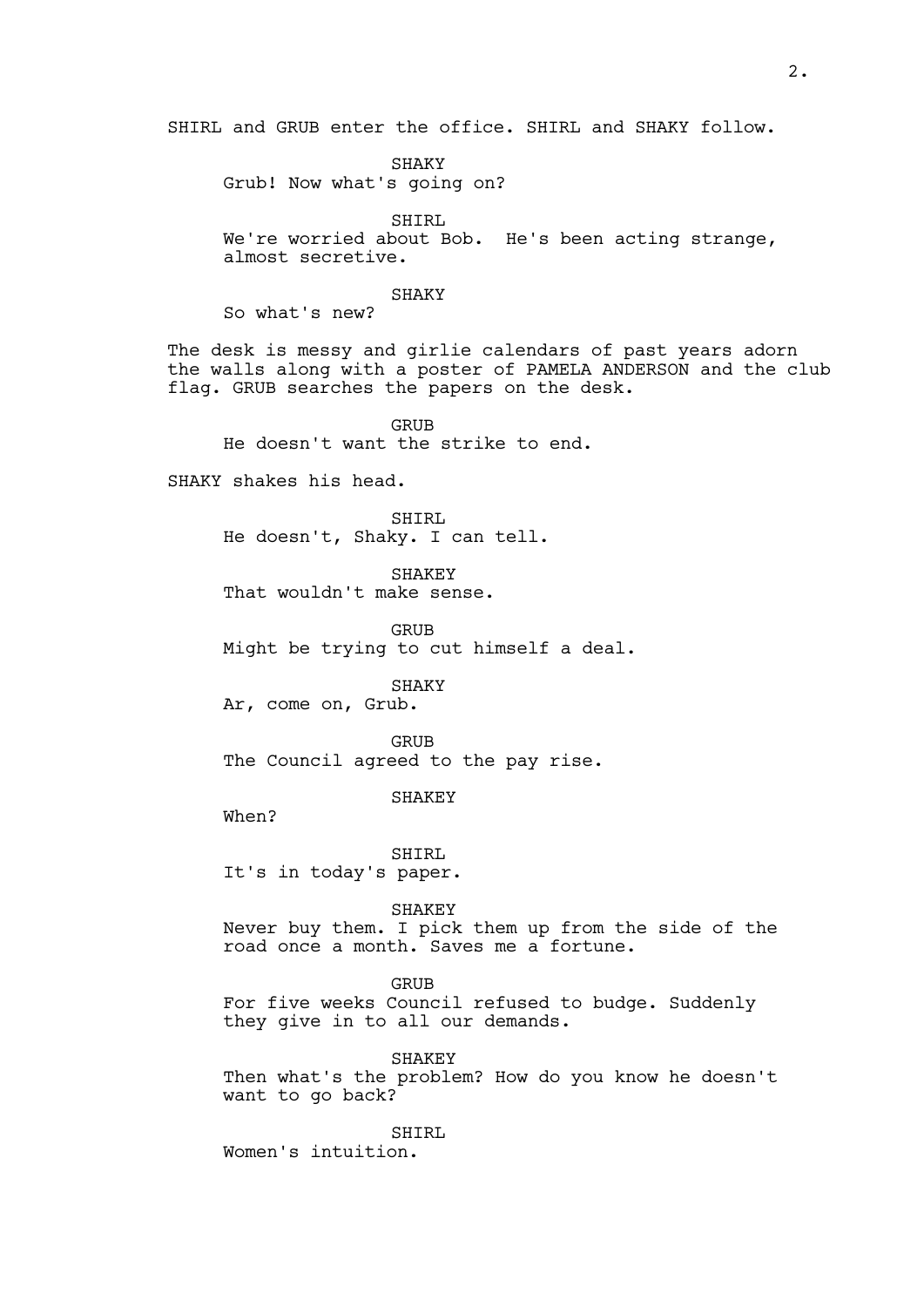SHAKEY You're only married to him. I've worked with him for twenty years. I'd know.

GRUB If we refuse to go back immediately we could all loose our jobs, Shaky, permanent.

SHAKEY Bob wouldn't let that happen.

GRUB I'm not about to chance it.

SHAKEY The men have got to vote. Hold a meeting after training. You'll have everyone here.

GRUB

I intend to. (winking at SHAKY) Great minds stink alike.

SHIRL looks through the drawers.

SHAKY What're you looking for?

GRUB Anything with Townsend's name on it.

SHAKEY

Who?

SHIRL Maurie Townsend.

GRUB He owns Waste Disposals.

SHAKEY Bob wouldn't be involved with them.

SHIRL Shaky, he's been on the phone every day to Arthur Synott.

GRUB Synott's Townsend's best friend.

SHAKEY Synott runs the League.

GRIJB Since when has the head of the League been interested in St Joey's?

There's a loud bang on the door.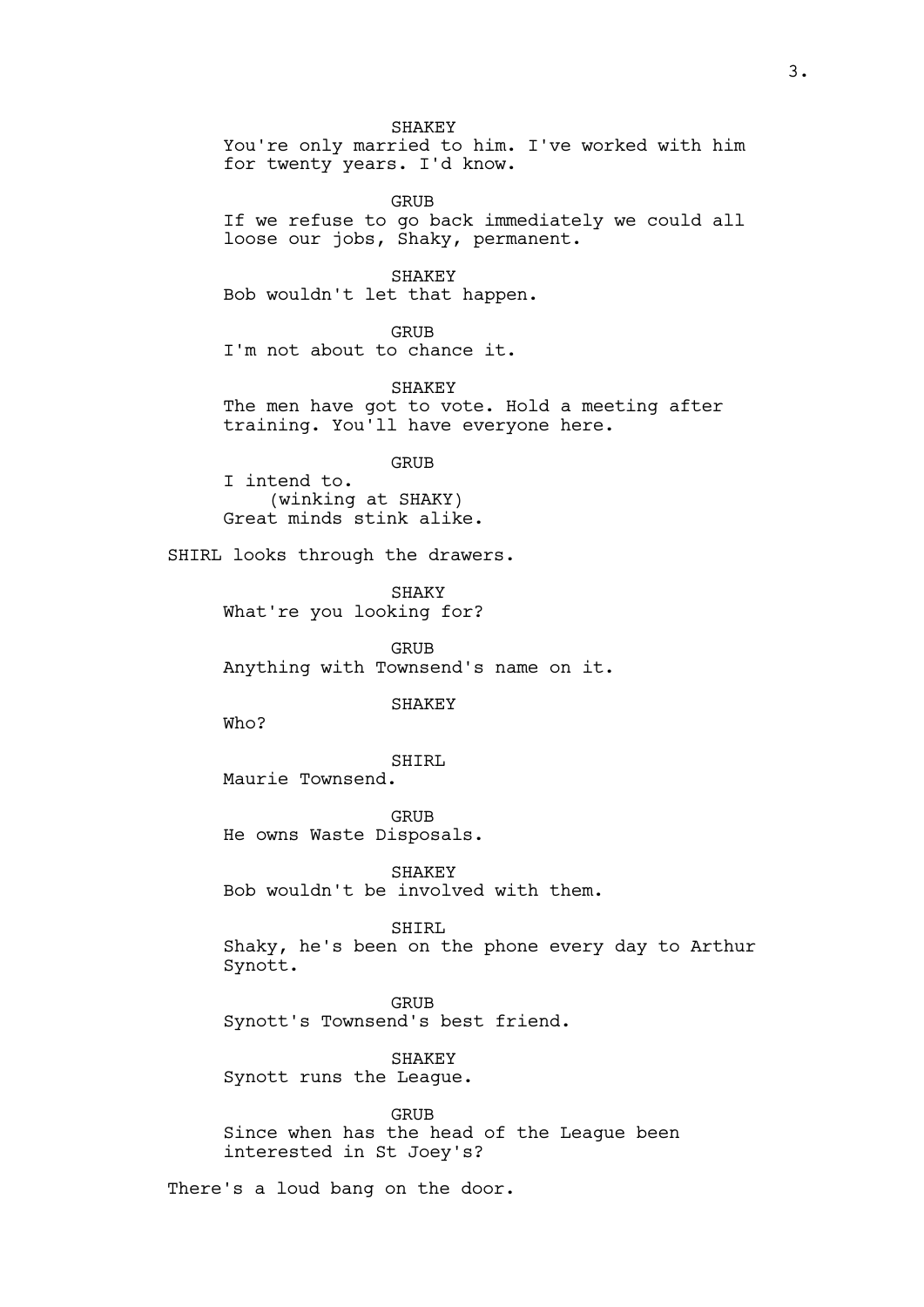TWO-BOB (O.S.) You there, Shaky? Open the bloody door!

GRUB

Shit!

SHIRL He mustn't know we're here.

SHAKY Quick, through the back window.

GRUB

(hurrying with SHIRL into the change rooms)

Thanks, mate.

SHAKY You'd better be bloody wrong, for everyone's sake.

The phone in the office rings.

JOEY Phone. Answer the bloody phone!

SHAKY puts the empty glass in the sink before hurrying towards the office.

TWO-BOB (O.S.) Why's the bloody lock snibbed?

TWO-BOB pounds the door. SHAKY hurries to the door.

**SHAKY** 

Hang on.

TWO-BOB (O.S.) Don't worry about hang on! Open the bloody thing! (The phone continues ringing) Answer the bloody phone for christ sake!

JOEY Phone. Answer the bloody phone!

**SHAKY** I'm trying to open the door.

The snib releases. TWO-BOB angrily pushes past SHAKY towards his office. He is dressed in overalls but carries a suit, shirt, tie and local newspaper. The phone stops. He slams the newspaper on the desk before carefully hanging his clothes on the wall.

TWO-BOB

You know we've on strike. I've got a thousand things to do. I'm doing the work of ten men. All I ask is you answer the bloody phones.....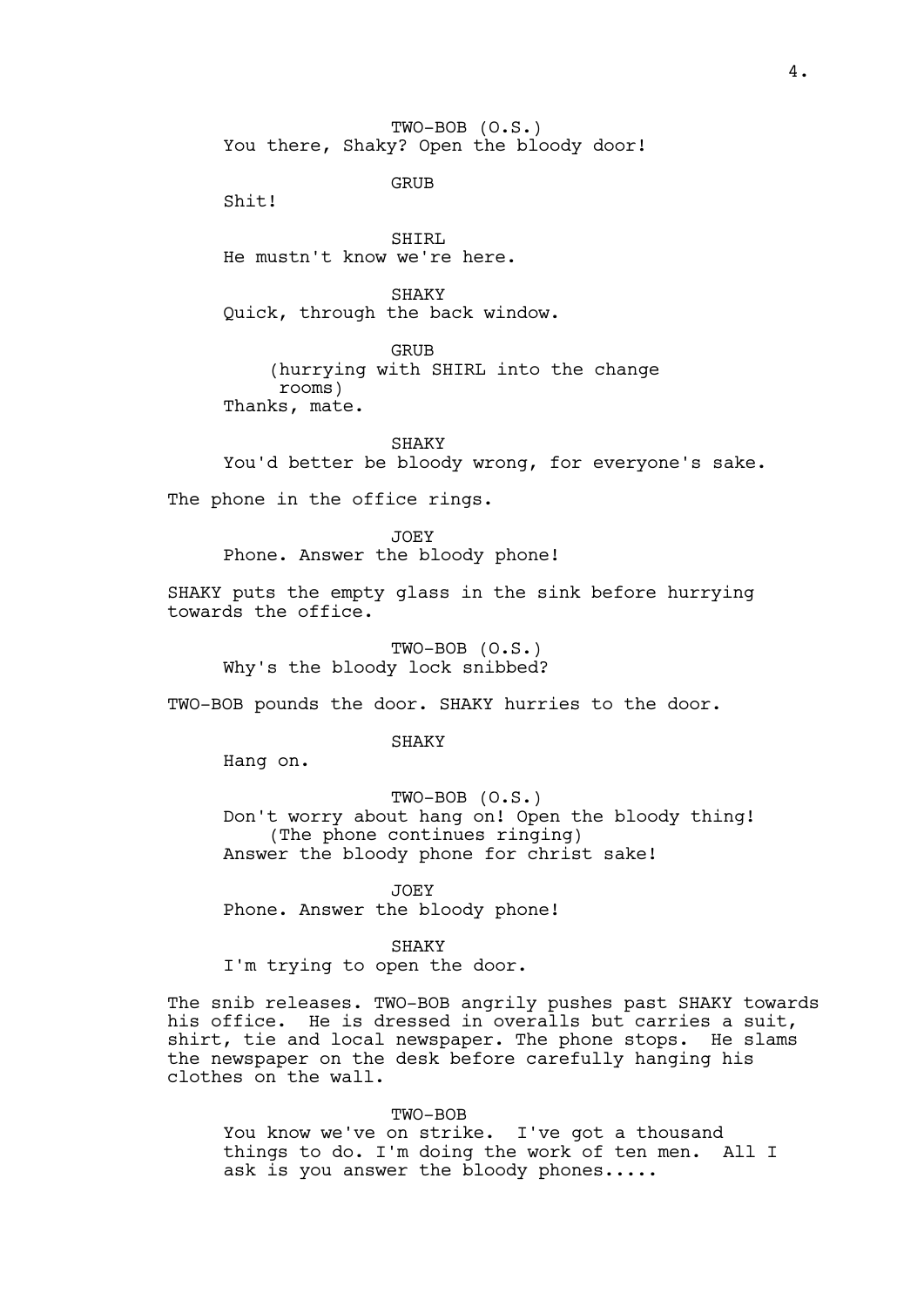SHAKY

You're always telling me not to go in there.

TWO-BOB Not when the bloody phone's ringing! Have there been other calls?

**SHAKY** (SHAKY accidentally burps in TWO-BOB'S face)

No.

TWO-BOB

You're pissed! Look at this place! You want the Health Department closing us down?

TWO-BOB brushes away imaginary dirt, sees ash from SHAKY'S fag and shakes his head.

## SHAKY

I just got here.

# TWO-BOB

(Moving chairs and benches) We don't pay you to stand around doing nothing you know.

SHAKY You don't pay me anything.

TWO-BOB If you don't want the job I'll get someone who does.

SHAKY

I didn't say that.

#### TWO-BOB

I put my head on the chopping block for you. For years I carried you. By the time it took you to get the lid off a bin we were in the next street.

Watch what happens when I retire. Nice knowing you, Two-Bob, now on your bike. But when you retired, oh no, I got the entire Municipal Council to chip in.

(indicating Shaky's sports coat)

That coat's from Dimmey's you know.

The phone rings.

JOEY

Phone. Answer the bloody phone!

SHAKY moves to answer it and accidentally bumps TWO-BOB who pushes him away.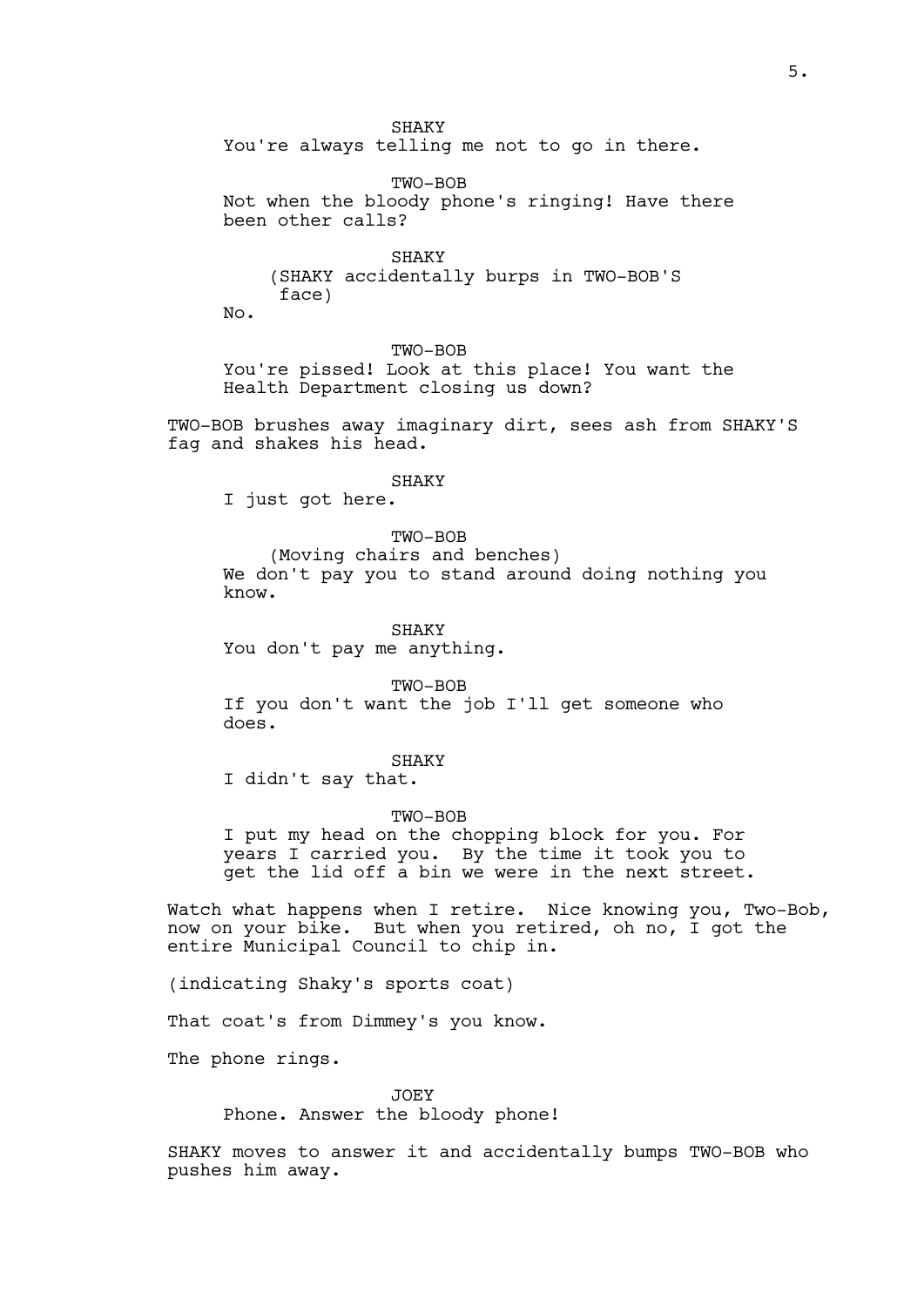TWO-BOB I've told you a dozen times. The bird shouldn't be on the counter. If you can't look after it I'll give it to the cat! (TWO-BOB sits at his desk) Bloody cockatoo! Least you can put pigeons in pies. (picking up the phone) Hallo, Two-Bob here, President of St Joey's Football Club...Murray.....I've been here for hours. How else d'you reckon the work gets done around here? How's the missus? SHAKY carries empty bottles out the back. TWO-BOB removes a part written letter from his suit. He puts it in the typewriter and types while listening to the phone. He slams the phone down. TWO-BOB (CONT'D) (loud for Shaky's benefit) Bloody milk-sop generation. The last training session for the year, we're in the grandfinal and his missus decides to have a baby. When I was playing you'd of got the quack to induce the bloody thing earlier in the week. TWO-BOB continues typing. SHAKY sweeps the floor. SHAKY (quietly to Joey) He never played a game. JOEY Never played a game. TWO-BOB leaves his office. TWO-BOB Leave that. Set the room up. SHAKY What for? TWO-BOB There's a union meeting. SHAKY Here? What, now? TWO-BOB What did I just say? SHAKEY Does Grub know about it? TWO-BOB What's that got to do with you?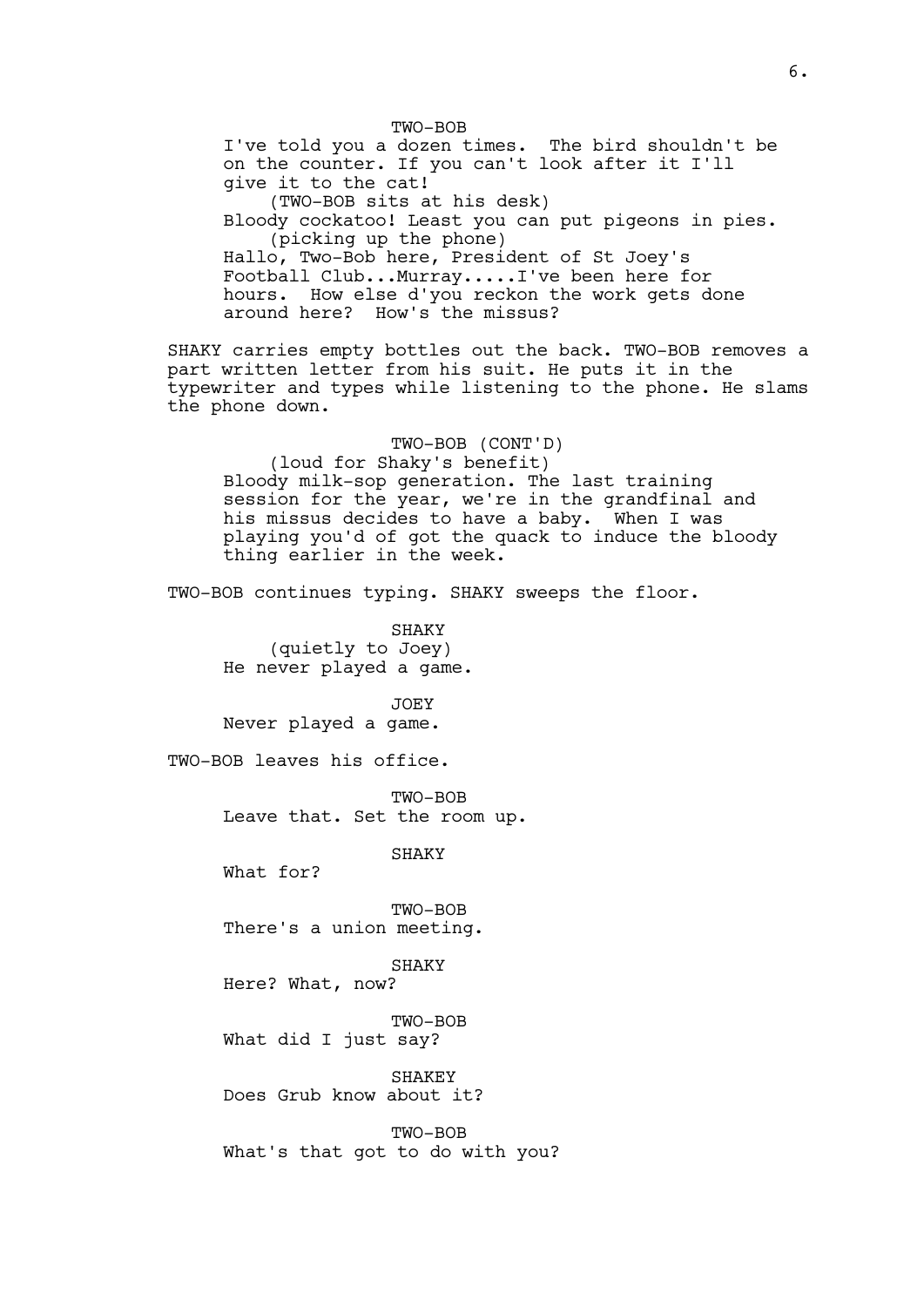SHAKEY Are you voting to go back?

TWO-BOB

Just bloody do it!

SHAKY angrily throws his broom down. TWO-BOB returns to his typing and dials the phone

## TWO-BOB (CONT'D)

Bubbles Massage Parlour?...Two-Bob, St Joey's...the footy club. Just confirming for tonight...Good. I don't want anything going wrong, not like the last time...That sheila was old enough to be Methuselah's mother...Come on, she signed her name in Sanskrit.

Shirl enters carrying flowers, plates of biscuits and homemade chutney.

SHIRL Hallo, Shaky. Bob in?

SHAKY (pointing to the office) Afternoon, Shirl.

SHIRL puts everything on the bar and goes straight into TWO-BOB'S office.

#### TWO-BOB

We want someone young. Have you got any schoolgirls...? Shirl! We could put them in the nativity scene for the local Christmas fete. Got to go, Sister. See you at Church.

hangs up, removes the paper from the typewriter and puts it in a drawer

TWO-BOB (CONT'D)

Bloody nuns. Always trying to snip us. What're you doing here?

SHIRL

 $Um...$ 

She looks at an article in the newspaper on the desk.

SHIRL (CONT'D) ...you know how you said that when the strike was over we'd start doing it again?

TWO-BOB The strike's not over! What're you getting at? You can see I'm up to my eyeballs...

SHIRL unbuttons her dress.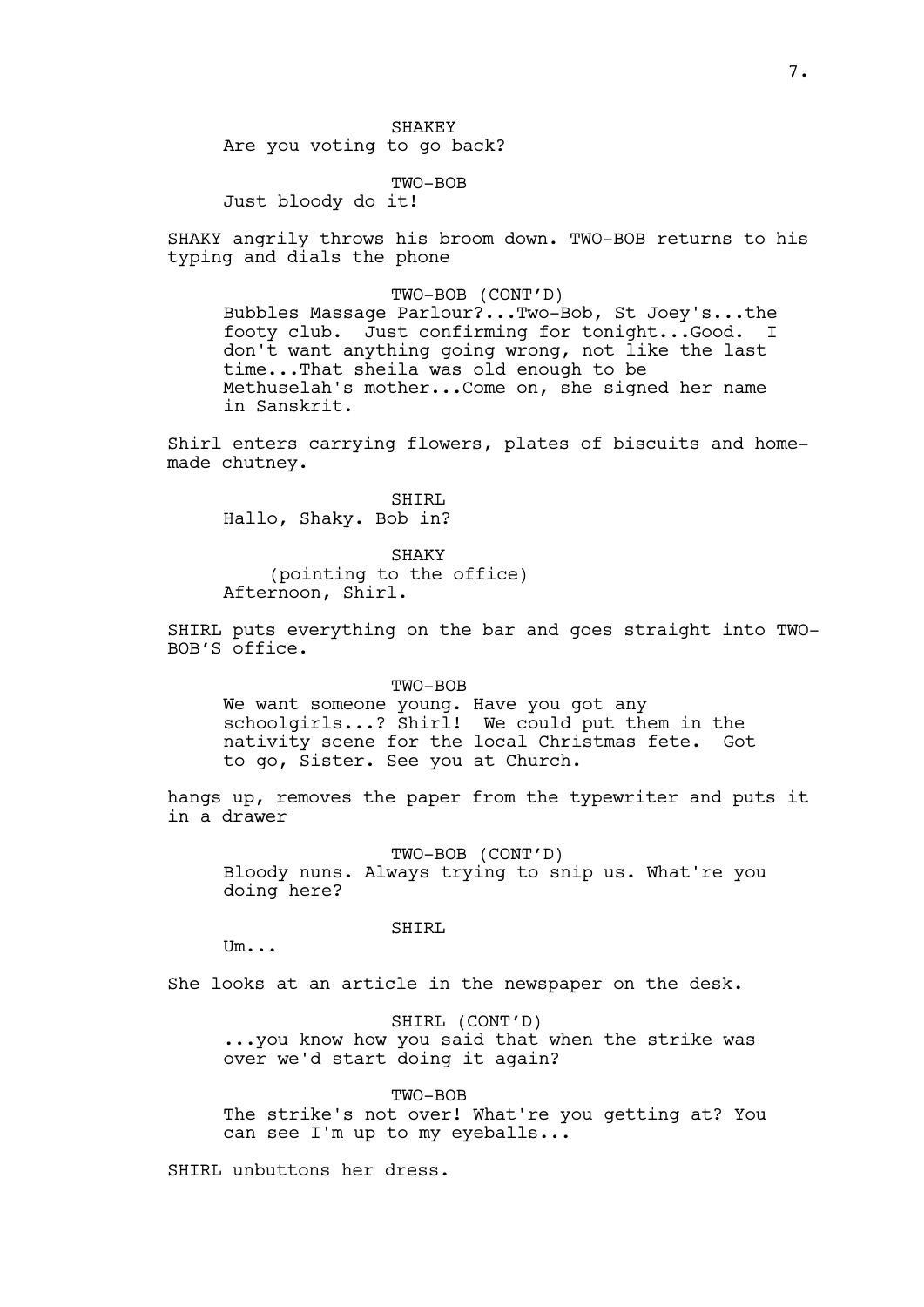SHIRL Well I came to celebrate.

TWO-BOB Celebrate what? We don't play until Saturday....

SHIRL lies across the desk.

TWO-BOB (CONT'D) What're you doing?

SHIRL

I'm ovulating.

TWO-BOB Are you off your rocker? For heaven's sake, Shirl, Shaky's in the next room. What d'you think I am, a pervert?

He buttons her dress and indicating an old photo on the wall.

TWO-BOB (CONT'D) What would your old man say?

SHIRL

He's dead.

TWO-BOB Exactly. He'd roll over in his grave.

SHIRL

(pointing at the paper) See, the Council's agreed to all your demands.

TWO-BOB

This bastard's a mouthpiece for the Council!

SHIRL

I thought you'd be pleased now you can go back to work.

TWO-BOB It's not over. I decide when it's over.

## SHIRL

Six weeks without pay, Bob, is too hard on those families.

TWO-BOB Shirl, I know your father was a unionist, and his father before that...

SHTRL Secretary of the Painters and Dockers.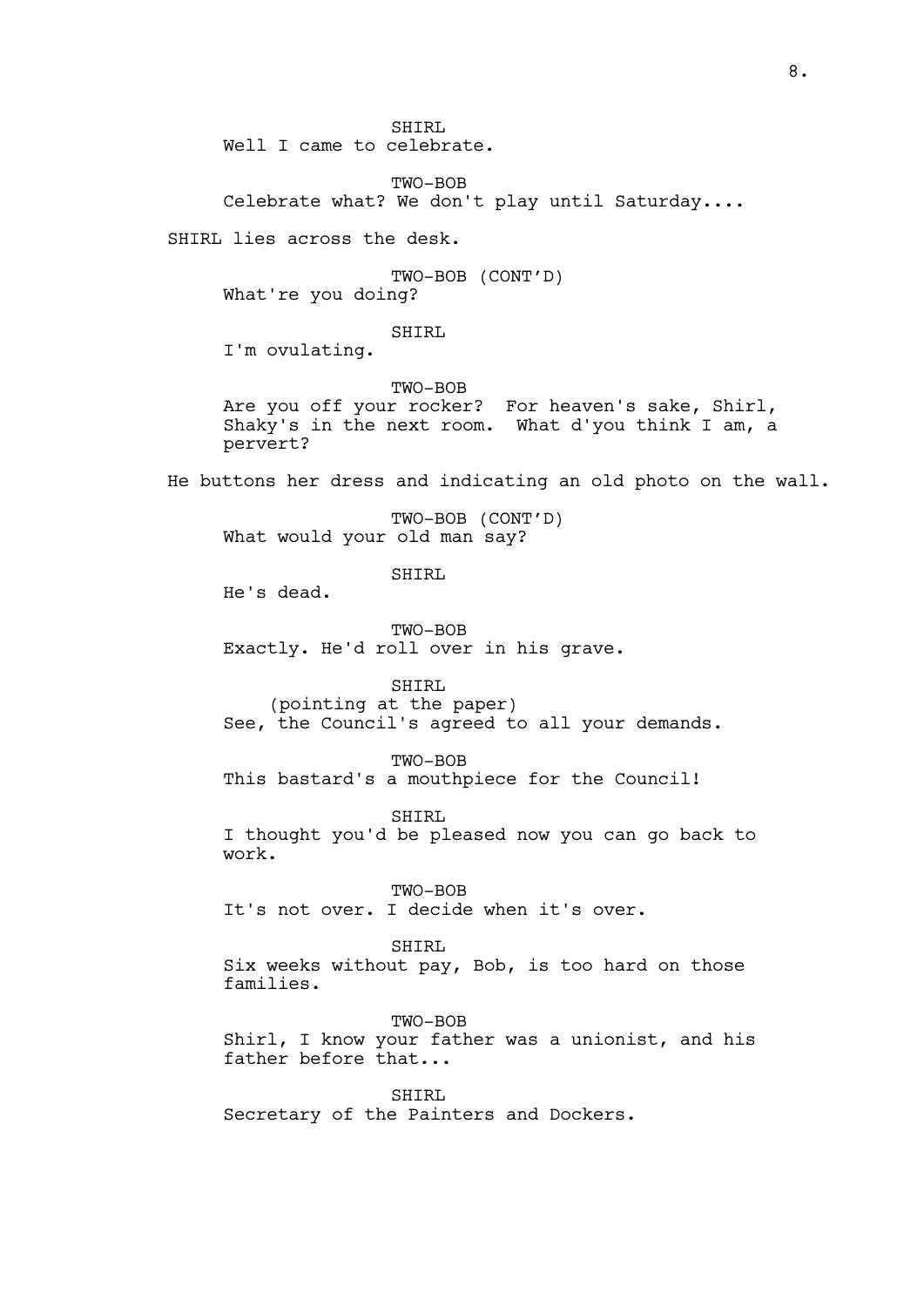TWO-BOB Right, and if he was alive today he's be an old man. I'm running this Union. When I want advice I'll phone a friend.

SHIRL

To ask if you should return to work when the Council have met all your demands?

TWO-BOB

It's not as simple as that. Anyway who says we're not going back? It'll be up to the men.

SHIRL (referring to the photo on the wall) Jock would have had them back a month ago.

TWO-BOB That's why he died a pauper.

SHIRL Just because you can't get it up, there's no need to take it out on me.

TWO-BOB (ushering her from the office) Have a nice night, Shirl, at home.

SHIRL I'm staying to help out.

TWO-BOB

Oh no you're not!

Shirl puts the flowers in a pot and gives the chutney to

SHAKY

SHIRL

This is to put on the pies.

TWO-BOB Shirl, tonight a special night, no sheilas. Everyone knows that.

SHIRL Pretend I'm not here.

TWO-BOB

I want their minds on the job, not on other things.

SHIRL What other things, darling?

TWO-BOB (ushering her out the front door) You know what I mean. It wasn't my idea. The boys voted on it.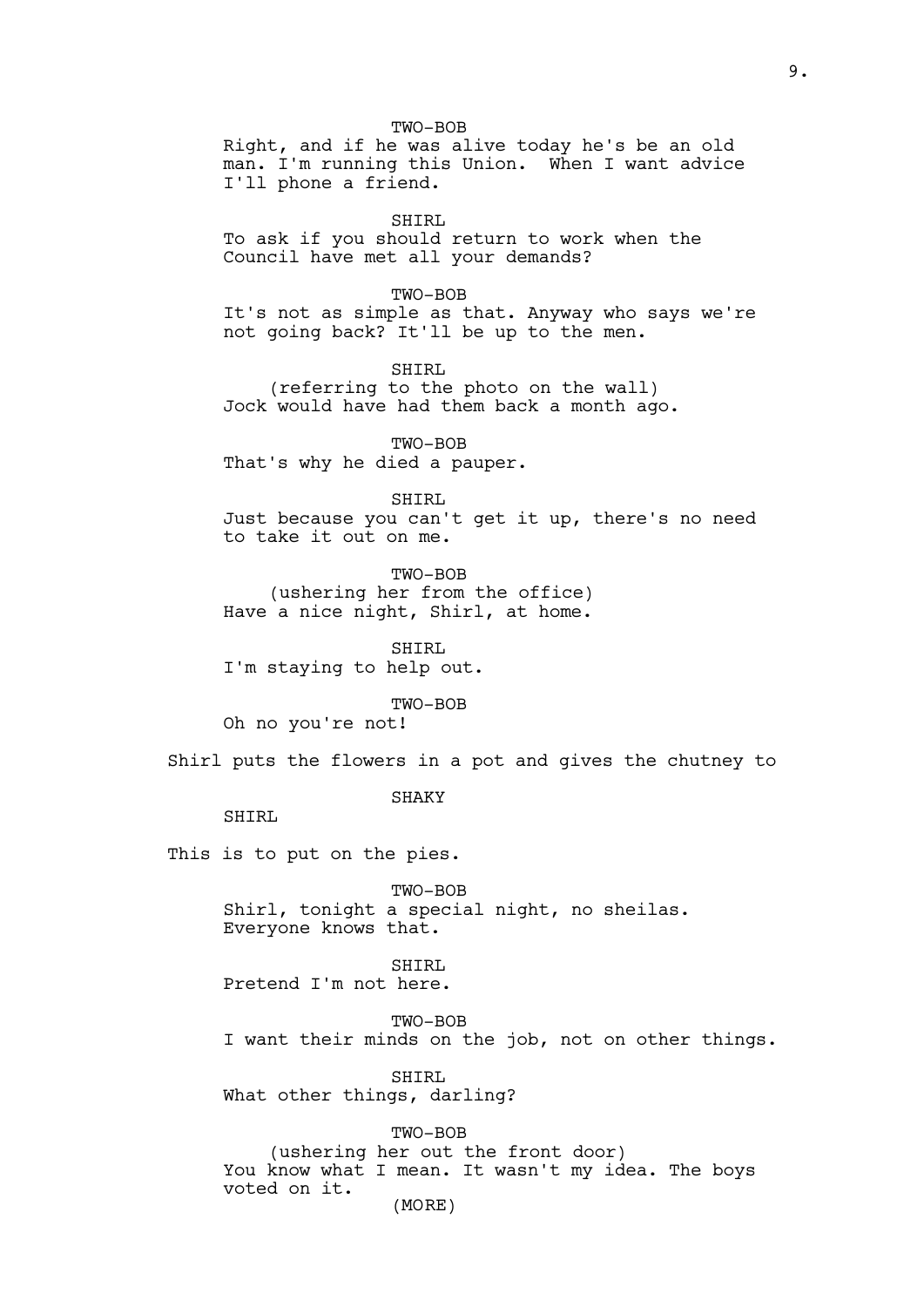(she doesn't believe him) Ask Shaky. TWO-BOB (CONT'D)

SHIRL Did the boys vote on it, Shaky?

TWO-BOB nods to SHAKY behind SHIRL'S back.

**SHAKY** 

Um...

SHIRL

I knew it!

TWO-BOB glares at Shaky. TENT-POLE appears in the doorway, grins at SHIRL.

TENT-POLE

Sweet-pea.

TWO-BOB

Tent-Pole, you're nearly on time. What happened?

Couldn't find anything to do for another half hour?

TENT-POLE That powerpoint you want fixed?

TWO-BOB points to the powerpoint used for the pie warmer then rearranges the benches.

SHIRL

I left my bag.

SHIRL returns to the office. She hits the redial button on the phone to check the last number.

TWO-BOB I told you to set up!

SHAKY Old Jock never used to talk to me like that.

TWO-BOB Old Jock never talked to anyone!

TWO-BOB enters the changerooms. TENT-POLE stands at the office doorway watching SHIRL bending over the desk as she checks through TWO-BOB'S drawers for the letter he was writing. TENT-POLE lies on the floor pretending he's checking the powerpoint but is actually trying to look up SHIRL'S dress. SHIRL, realising, gets the fright of her life. She hides the letter as she backs away.

SHIRL Gawd, Tent-Pole, you scared the life outa me.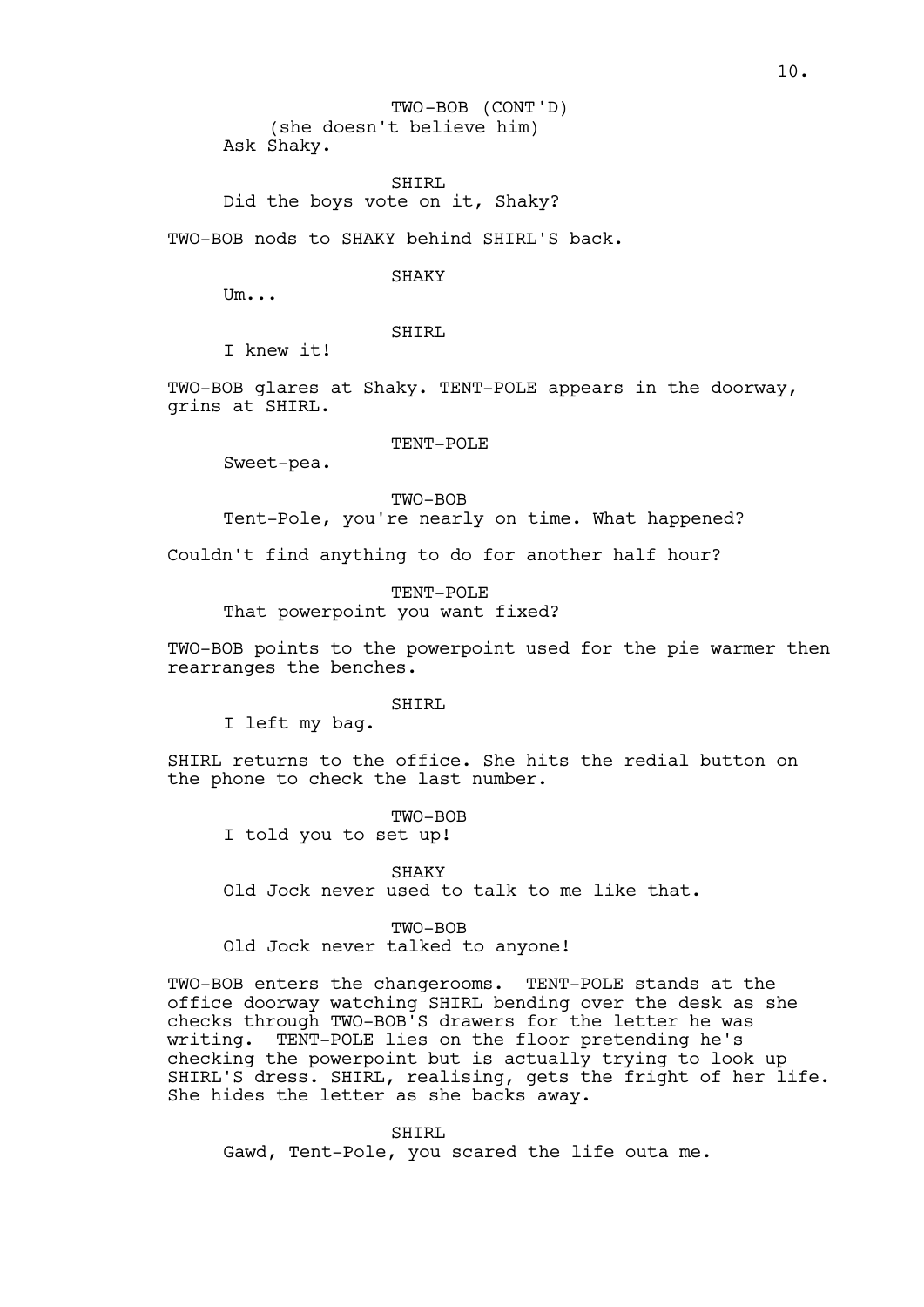TENT-POLE Got any powerpoints you need fixing? SHIRL Pardon? TENT-POLE I could drop round. SHIRL I'll check with Bob. TENT-POLE Pick a number. SHIRL What for? TENT-POLE Between one and fourteen. SHIRL Oh, six. TENT-POLE Add eight inches. SHIRL Fourteen? TENT-POLE Right on. It's all your's. SHIRL What is? TENT-POLE The beef bayonet. SHIRL Pardon? TENT-POLE You know, a male socket into a female, like. I could slip away, later. SHIRL Slip away from what? TENT-POLE Nothing. Just the teams. It's as boring as shit. SHIRL And what else would you be missing while we were demonstrating the power of the male socket? TENT-POLE What d'you mean?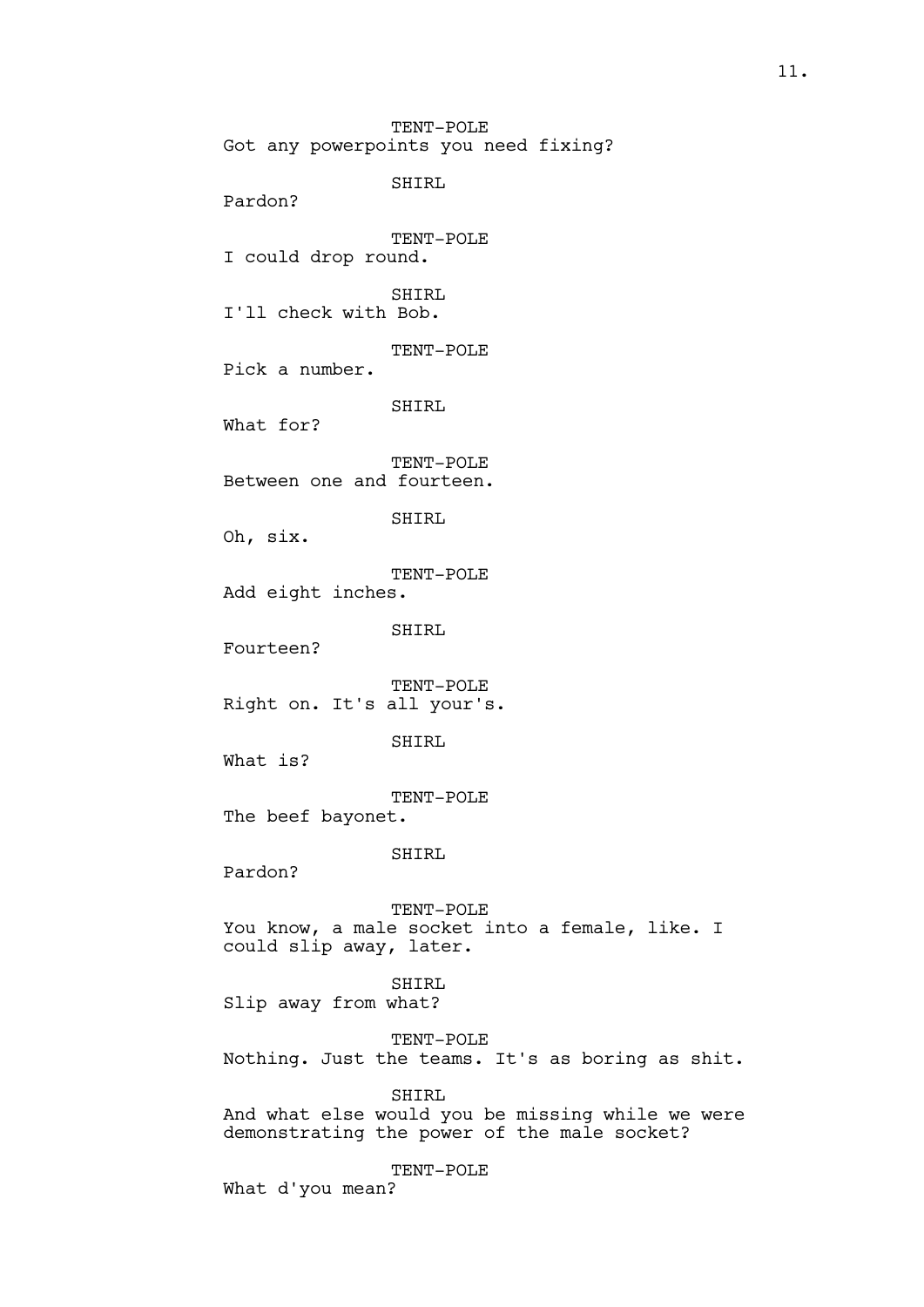SHIRL

You know exactly what I mean, Tent-Pole.

TWO-BOB returns carrying a bench.

TENT-POLE

Right-on, Sweet-pea. Anytime.

TENT-POLE checks the power point, but it's obvious he hasn't the faintest. SHIRL puts the letter in her bag before leaving the office.

SHIRL

I'm leaving.

TWO-BOB

I'll make it up to you. I promise. And don't put the nappies in the rubbish bin.

SHIRL

I never do. Oh, there was a message from Arthur whatisname...

TWO-BOB

Sir Arthur. His name's Sir Arthur. I know, he's coming tonight, seven-thirty. Now I'm busy, Shirl.

SHIRL You can buy those things, you know.

TWO-BOB

What things?

SHIRL Knighthoods. I saw it on Jana.

TWO-BOB

Bye.

(rubbing his hands) Nothing is impossible for the man who doesn't have to do it himself.

The sounds of gears crunching can be heard. TWO-BOB rushes to the door.

TWO-BOB (CONT'D) Oh, no, Shirl. Not the rubbish bins!

A car takes off, followed by the horrific screech of brakes. TWO-BOB literally freezes. A collision is heard. The car screeches off.

TWO-BOB (CONT'D) Don't just stand there. Go and check the damage.

SHAKY hurries out. TWO-BOB pours himself a whisky which he quickly skoals before threatening JOEY.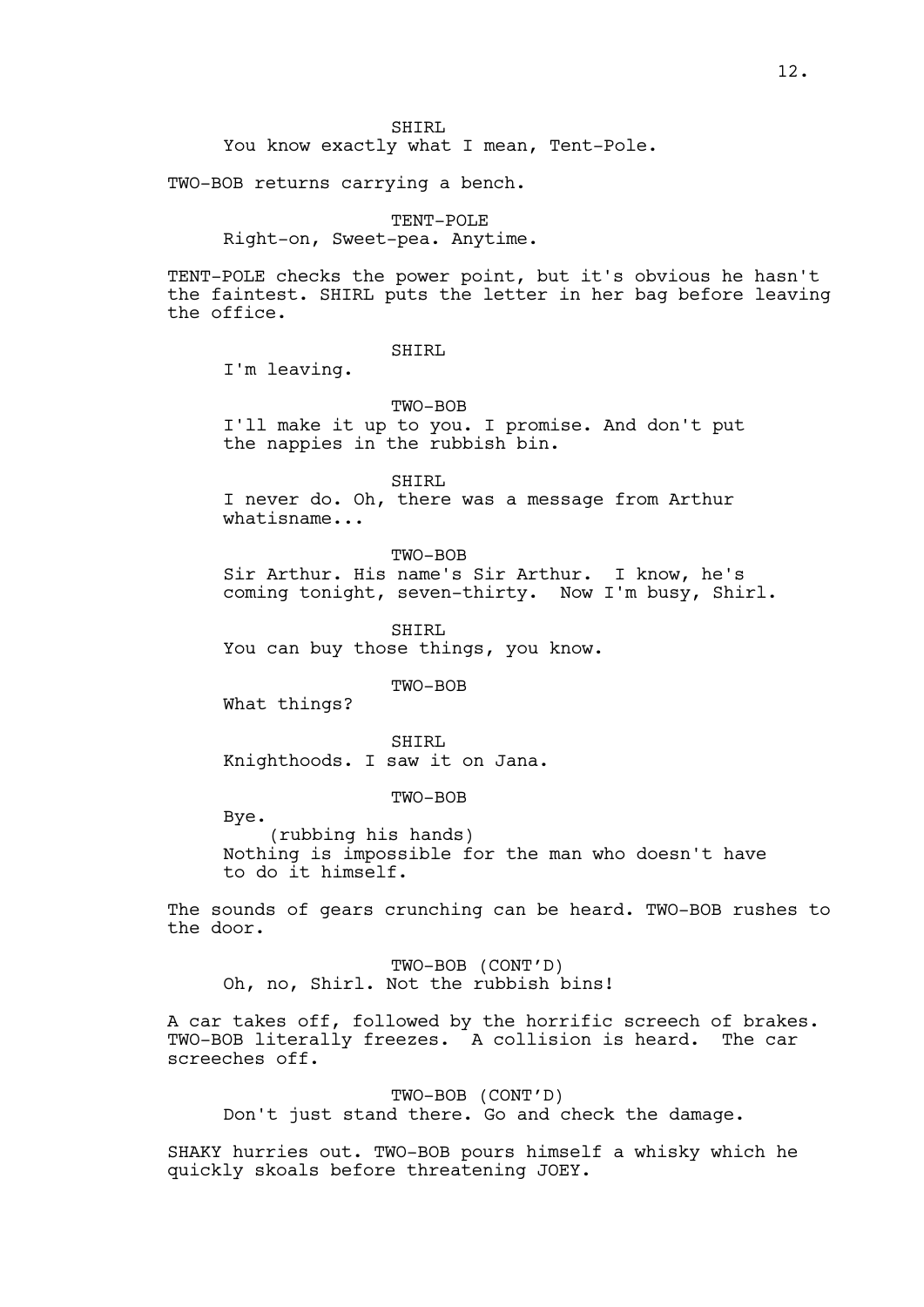TWO-BOB (CONT'D) One word out of you and I'll ring your neck.

TENT-POLE plugs the pie warmer lead into the powerpoint. There is an electrical flash and explosion. Blackout.

VOICES

Open the door! Police! Open up! We know you're in there!

Lights return. TENT-POLE, uninjured, is dumfounded. A group of GARBOS, also players for St Joey's, including RODENT who has a permanent limp, enter. RODENT points the local newspaper as a pretend gun. They erupt into a send-up of the Worker's Internationale in mock-rap style. TENT-POLE joins in. TWO-BOB ignores them and arranges benches.

RODENT (waving the paper) We stuck it up them.

TENT-POLE We didn't win. We shit in.

GARBOS

(singing) And we'll hang their balls on the weeping willow tree...and may they all hang merrily, merrily...

TWO-BOB

Don't believe everything you read.

The COACH hurriedly enters.

TENT-POLE

Coach.

THE COACH

(pointing) Rodent, Dunny-Brush, Titch, Smithy, Half-Shot..

RODENT

Where's Grub?

Who've we got?

TWO-BOB

Exactly!

**SHAKEY** Did he know about the meeting?

TWO-BOB

I left a message. Now get back to work!

TENT-POLE (winking to the COACH)

Grub said something had come up.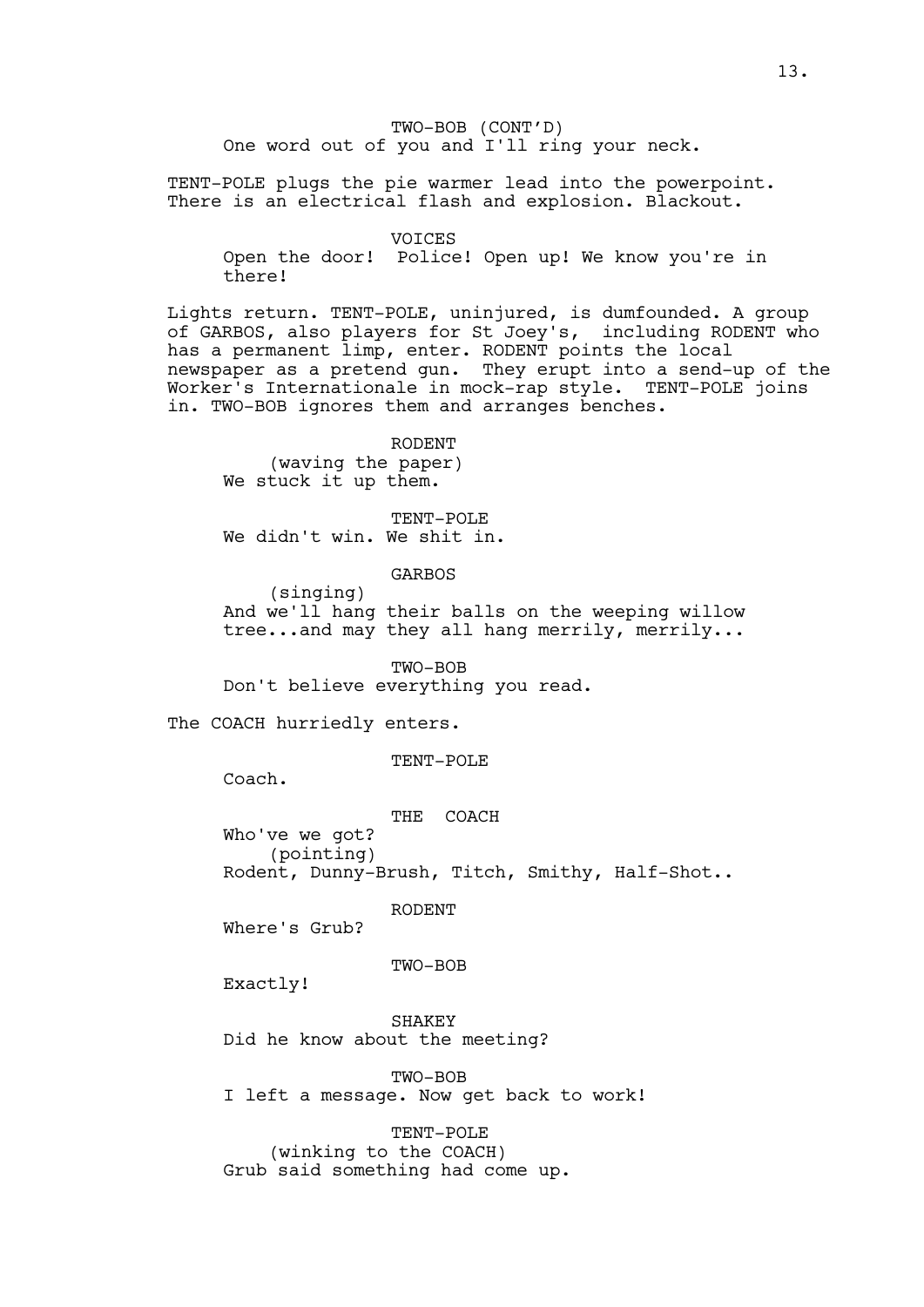TWO-BOB

And we all know what that is. Murray can't make it.

**COACH** 

How come?

TWO-BOB His missus is having a baby.

RODENT

So what?

TWO-BOB I gave him the night off.

THE COACH

What!

TWO-BOB He'll be right for Saturday. Anyway if Grub's not here!

THE COACH Grub'll be here. You can rely upon him. Not like some people I could mention.

TWO-BOB (waving a handful of mail) I've been here for two hours. (the COACH scoffs) How else d'you reckon the work gets done?

THE COACH

(winking to the others) Any union boss who gets to work early so he can open his own mail must have something to hide.

TWO-BOB If the Melbourne Cup was a race for arseholes, Makka, you'd be top weight.

THE COACH If it was for hypocrites you wouldn't even need to train.

RODENT Come on, I've got a piano lesson to get to!

COACH Get the show on the road so we can all get back to work.

TWO-BOB I declare this an official meeting of the Municipal Council Workers.

**SHAKEY** Shouldn't your Shop Steward be here?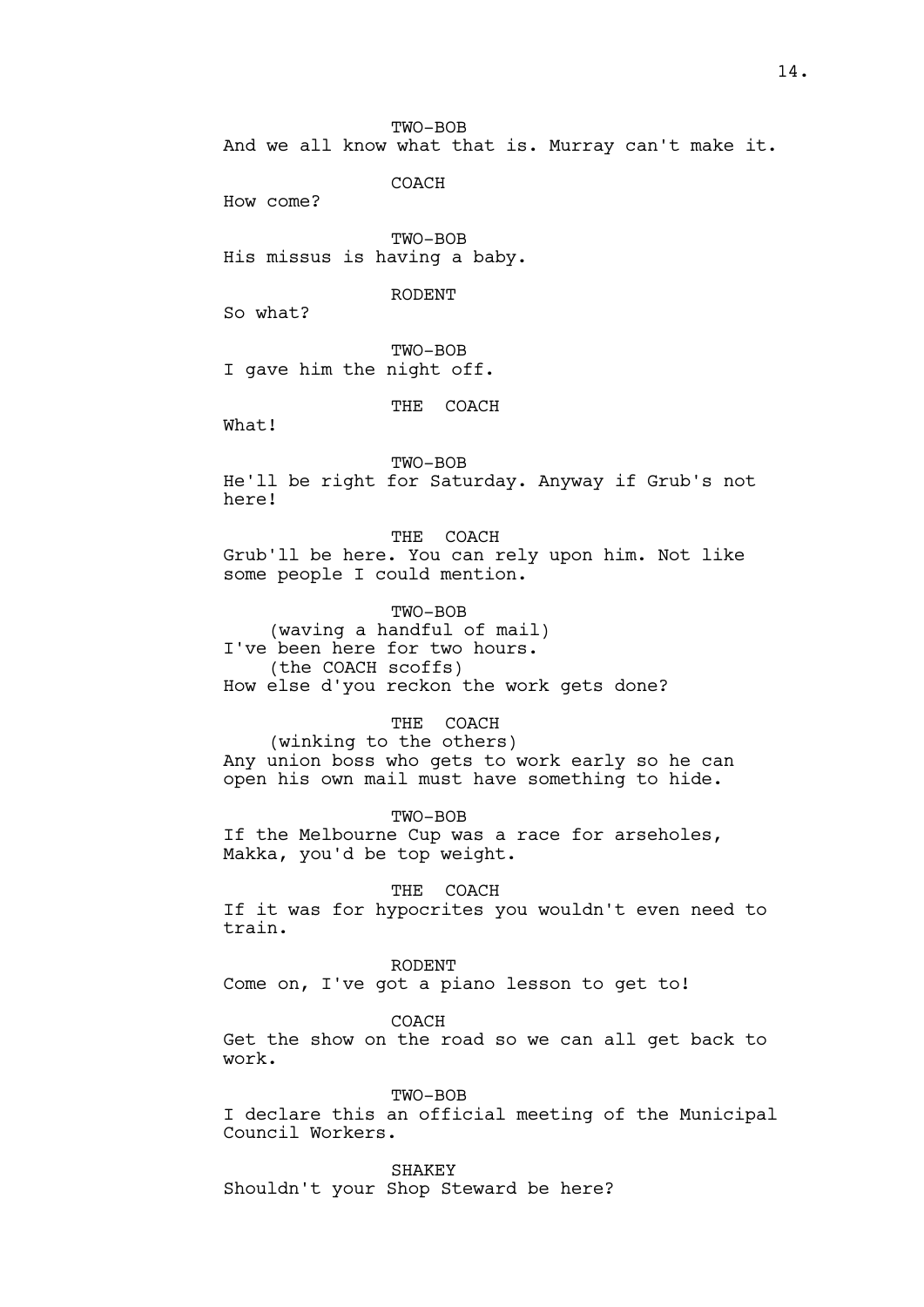TWO-BOB

I'm warning you!

COACH

It's not like Grub. I was talking to him an hour ago Just before you phoned. You definitely told him?

TWO-BOB The meeting is now open.

SHAKY reads from the local paper.

SHAKY

"Rubbish has been collecting in the streets for six weeks and tempers are running high. A spokes person for local Council said..."

TWO-BOB

Forget that crap.

TWO-BOB snatches the paper and throws it away. The COACH retrieves it.

THE COACH "The Council have agreed to all the Union's demands..." All our demands.

TWO-BOB

(to SHAKY) Get back to work! Have you turned the boilers on?

SHAKEY

You usually do that!

TWO-BOB

Do it. (SHAKY reluctantly exits) No wonder the showers are always cold. It isn't over yet. There's more to come.

RODENT We got what we wanted, an extra ten bucks a week. We go back.

COACH

Course we go back!

TENT-POLE

It says so.

TWO-BOB

Papers, ha, ha...Who d'you think fed them that rubbish?

TENT-POLE

Who?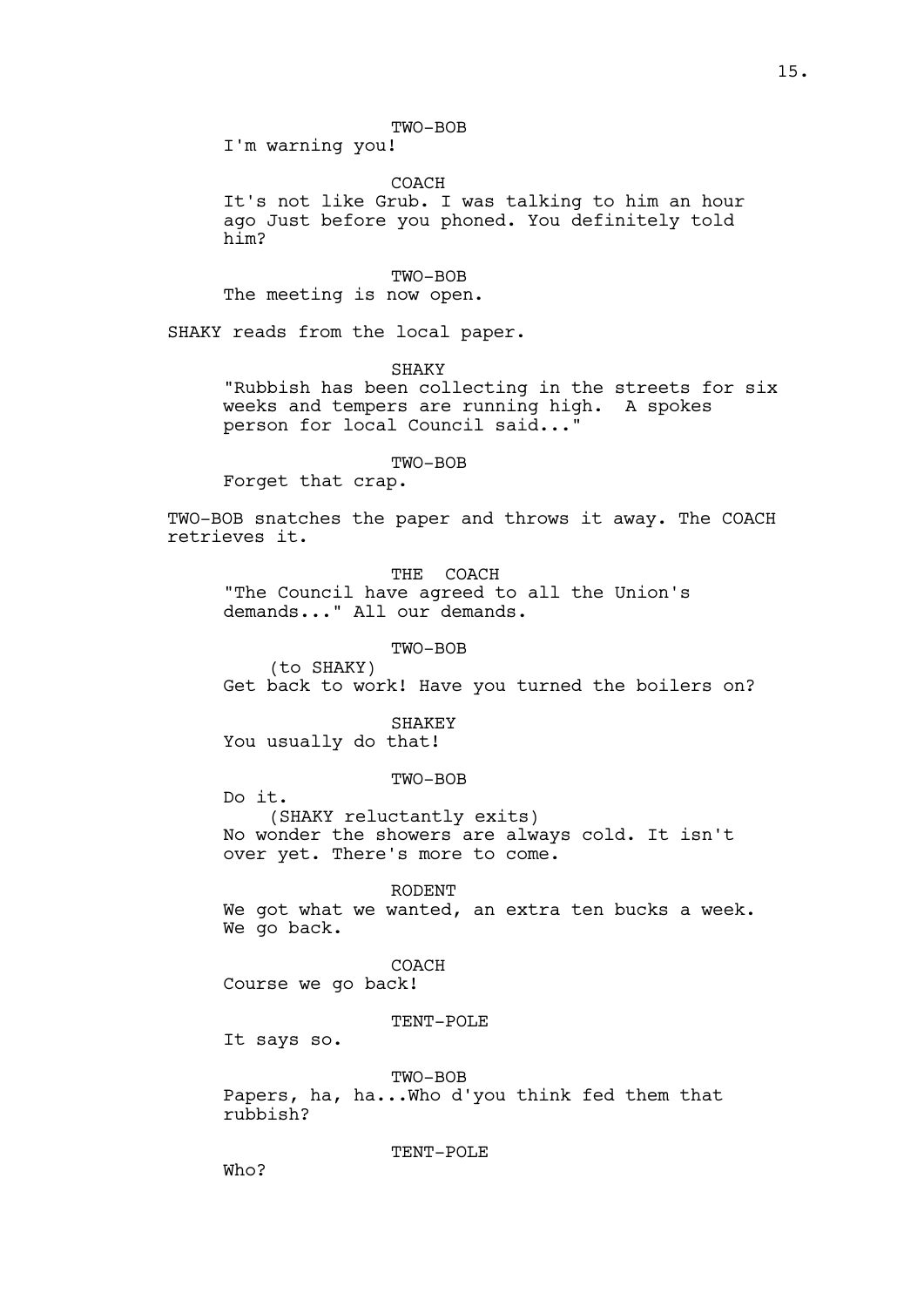RODENT

They haven't agreed?

## TWO-BOB

The old pincer technique, boys. Get someone to attack from the front and I come round and bite 'em on the arse. You boys should read Churchill's war diaries.

THE COACH I'm confused. Have they agreed or haven't they?

TWO-BOB

By the time I'm finished with them, boys, they'll be loading the rubbish into the trucks for us. Now we've got them where we want them we put the screws on...

THE COACH Have they agreed or bloody haven't they?

TWO-BOB ...for an extra fifty a week.

COACH

An extra fifty?

#### TENT-POLE/RODENT

Fifty?

TWO-BOB Hang out for another week and it's guaranteed.

TENT-POLE We get an extra fifty a week?

TWO-BOB

That's just for openers. We want extra overalls, gloves...

COACH We could be left with nothing.

TWO-BOB That's bullshit, Makka!

THE COACH Ask Grub. He said the Council want us to stay out so they can sack us and bring in private contractors.

TWO-BOB Why would they want to do that?

THE COACH To introduce wheelie bins...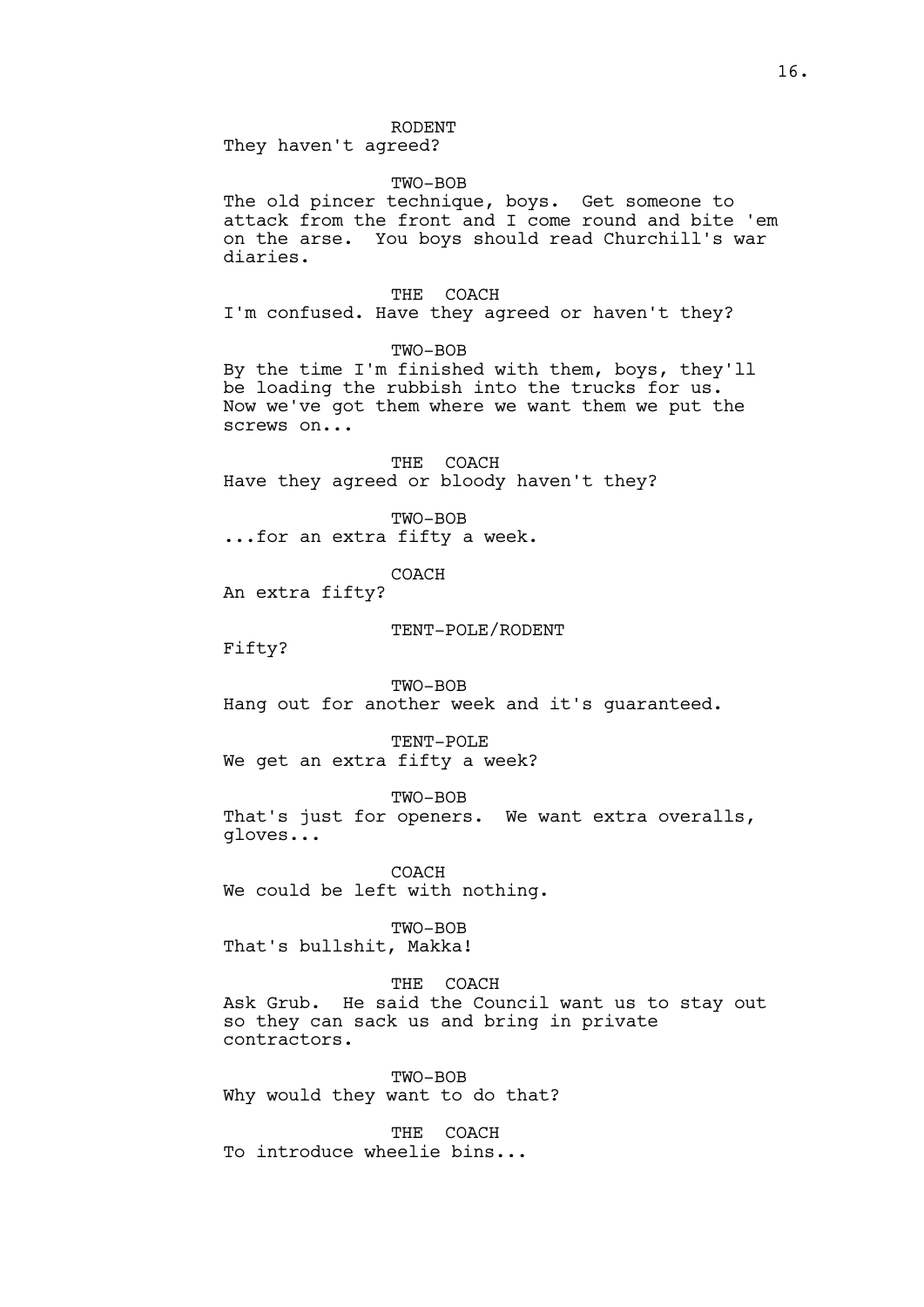RODENT

Wheelie bins!

TENT-POLE What, one bloke to a truck instead of three!

THE COACH

...charge by the kilo because they can make an extra ten million a year. But Grub says they can't sack us without due cause. We stay on strike another week and we give them due cause.

RODENT

(screaming) Bloody dogs! We'll give them due cause! We'll smash the bastards!

TENT-POLE

(frenzied) Smash the bastards!

THE COACH No! We go back to work and stick it up them.

RODENT Bloody oath! Stick it right up 'em!

TWO-BOB

Settle down!

TENT-POLE If they're gonna bring in bloody wheelie bins!

TWO-BOB

They'll bring in wheelie bins over my dead body.

TENT-POLE

Every other Council has!

TWO-BOB

If they did no one would lose their job.

COACH

None of those other blokes has got a job!

TWO-BOB

These conspiracy theories give me the shits!

COACH

It's what Grub says.

RODENT Go back to work and stick it up 'em!

TENT-POLE Then they can't sack us. Stick it right up 'em!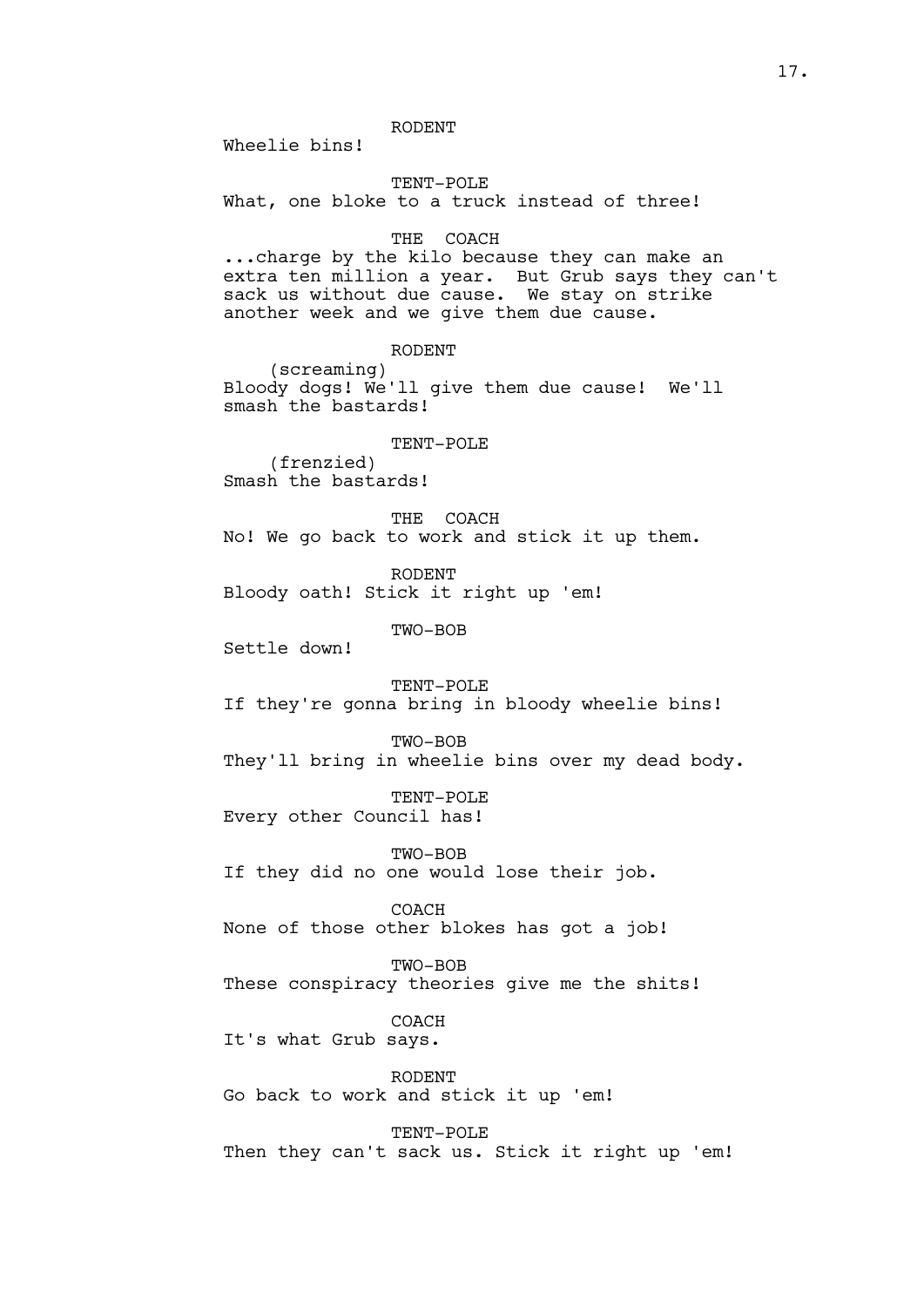TWO-BOB That's what they want us to do. We return now and they'll think we're weak. That when the crunch came we rolled over. It will give them the confidence to sack us.

RODENT

But if they want us to stay out so they can sack us!

TWO-BOB

That's bullshit!

COACH

Check with the Grub.

RODENT Yeah, I'm not voting till Grub's here.

TENT-POLE

Me neither.

TWO-BOB

Let me tell you a story about the Grub.

TENT-POLE

Tell us a story about the Grub, Bob.

TWO-BOB

It's last Christmas. Grub's selling turkeys from the back of his ute. Shirl wants one so he brings a bird in but it only weighs three and a half pounds. Don't ask me to tell you what that is in kilos.

(they all give a different conversion) I tell him I want a bigger one. He takes it away. But he ain't got a bigger one, has he? He comes back with the same bird. "I've got this one here that's almost four pounds." he says dryly.

They laugh at the GRUB'S cunning.

#### TENT-POLE

He got you there, Bobbie.

TWO-BOB

Well I'll take them both, I says.

It takes a moment before the PLAYERS smile appreciatively.

#### TWO-BOB (CONT'D)

That's how smart Grub is when it comes to matters like this. Take it from me, we stay out and we're in the box seat. Now are we on strike or are we on strike?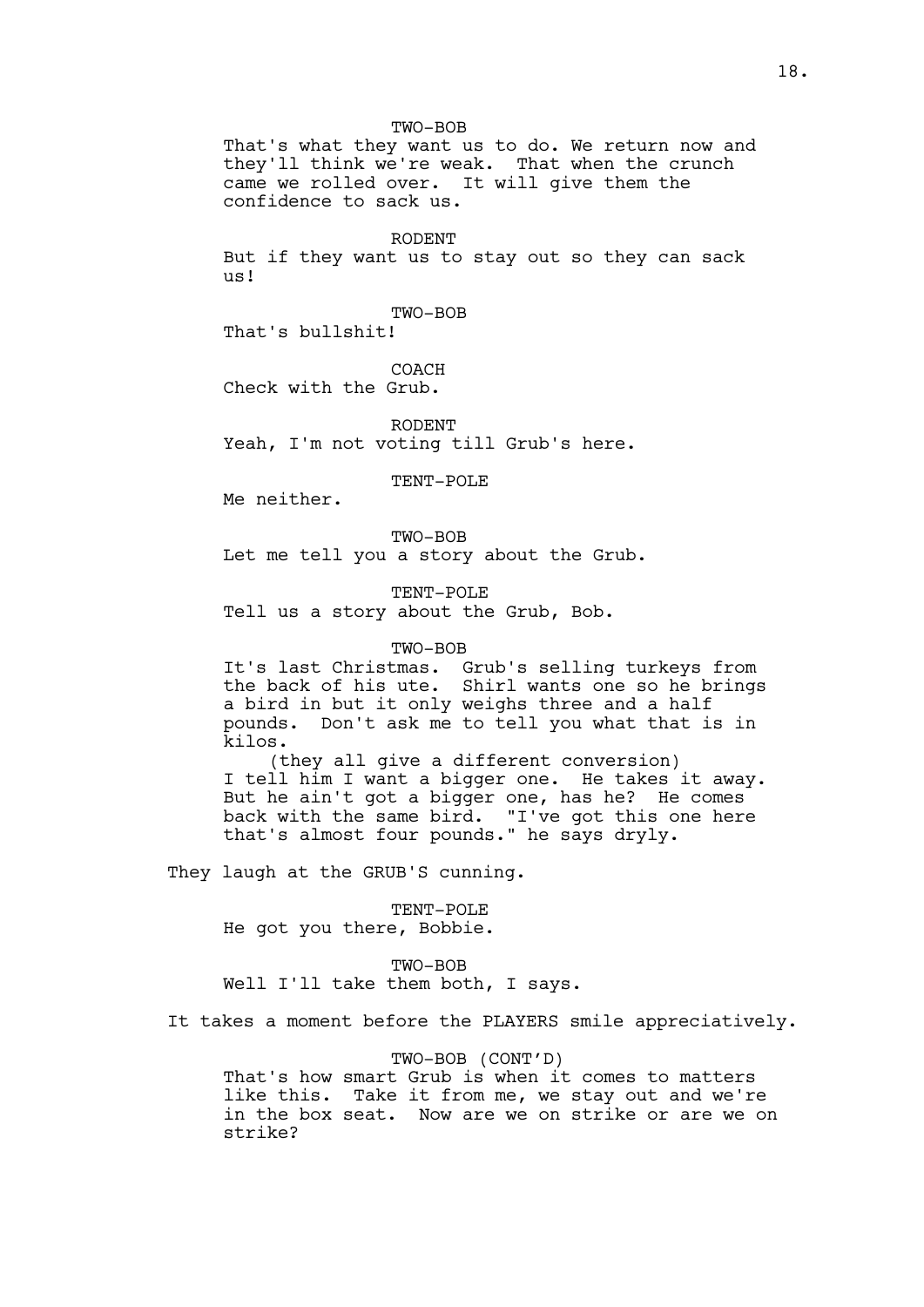(meekly) We're on strike, Bob.

TWO-BOB

I said are we on strike, or are we on strike?

GARBOS

(screaming) We're on strike.

However the COACH is still upset.

TWO-BOB It's resolved we stay on strike another week. declare this meeting closed. And let's not forget we've got a grandfinal to win on Saturday, eh, Coach? (singing) Adieu, adieu, adieu, adieu....

PLAYERS (singing as they exit to the change rooms) St Joey's are gonna stick it up you....and we'll hang their balls on the weeping willow tree.....and may they all hang merrily, merrily......

The COACH slams the local paper into the bin.

THE COACH My mortgage is more important than your bloody games.

TWO-BOB indicates for the COACH to follow him into his office. TWO-BOB sits behind his desk.

THE COACH (CONT'D) If you're up to something!

TWO-BOB (the COACH remains standing) How long have you been Coach?

(the COACH shakes his head) Your first year and we're already in a grandfinal. Last time we were in a grandfinal was back in the sixties when we were slaughtered by a team from the Abattoirs.

(referring to the painting of old Jock) Old Jock was coach then. He turned vegetarian overnight. You know, when I started here Old Jock wouldn't give me the time of day. I was just a kid handing out oranges at half-time.

THE COACH Didn't you marry his daughter?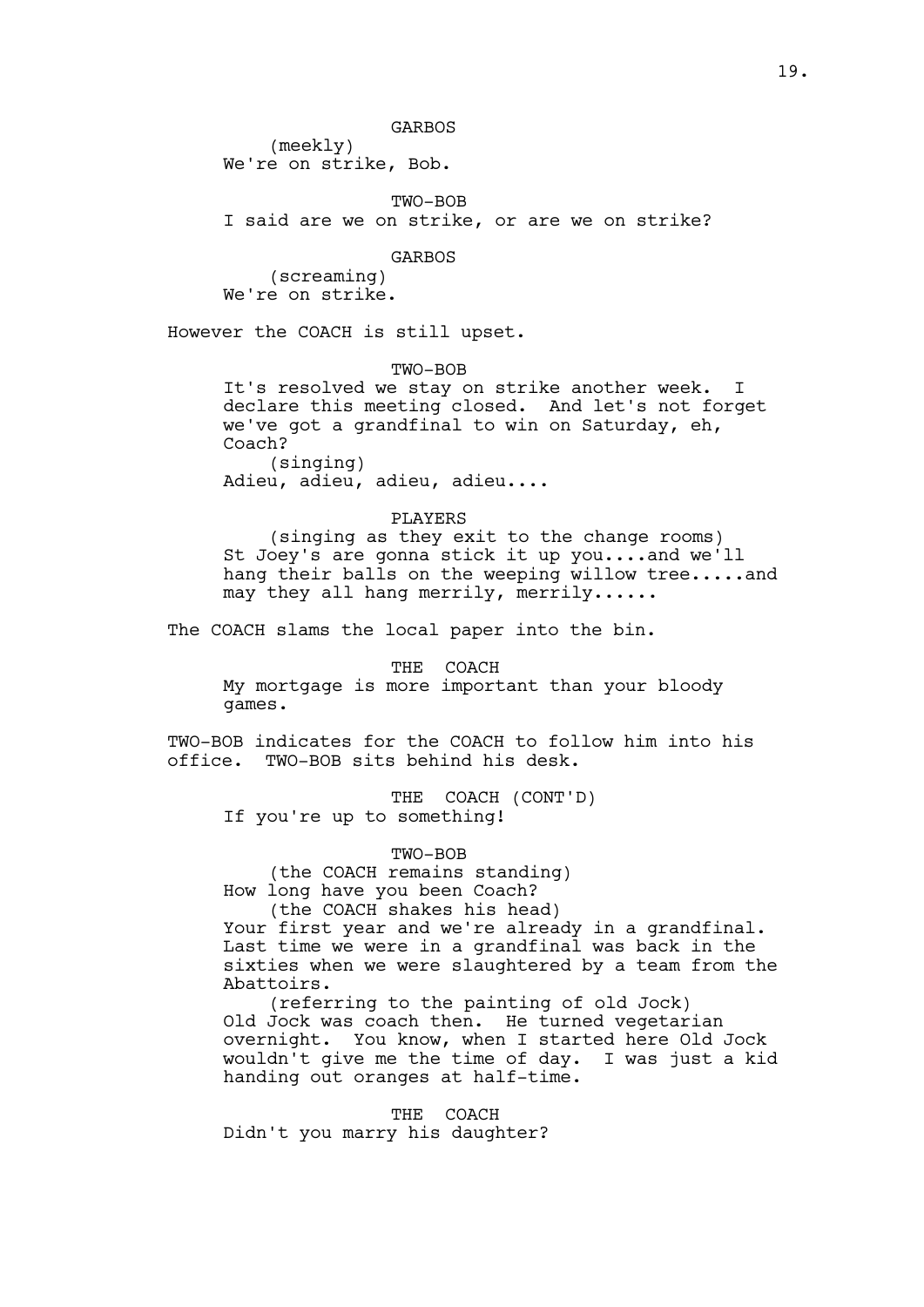#### TWO-BOB

Hah, that's another story. But when I became Secretary of the Union, "Bob," he said, "I'm gonna give you some advice. It's better to put ten men to work than do the work of ten men yourself." And that's coming from a rank and file union leader. So I took his advice, Makka and that's why we're in the grandfinal Saturday.

(The COACH raises an eyebrow) Remember it was me who recruited you.

#### THE COACH

Grub recruited me.

#### TWO-BOB

With my approval. That's the trouble with this place. I've been honorary president, treasurer and auditor for fifteen years and do you think I get any thanks? Not on your nellie. I've gotta do everything myself. Take that bloody power point. How long's it been busted? Tent-Pole's supposed to know electrics...

# THE COACH

What, hot wiring cars?

## TWO-BOB

...but is it fixed? Remember the good old days when we were all proud to be garbos. When reputation was earned. And shirking an issue meant letting your team mates down. I played it hard, Makka.

THE COACH

You never played a game in your life, Bob.

#### TWO-BOB

In my heart I played. And I fought with my bare knuckles and if anyone had a go at a mate they were having a go at me. You never did the wrong thing by a mate, Makka. And you never sold out. Never. They were the good old days, Makka. And when I first took over I had to do it all myself. I had to flog the guts outa them, fire them up before a game, pull them off the ground if they didn't perform and expect them to back up for more the next week. And they did. You know why?

THE COACH

They like playing footy.

#### TWO-BOB

They did it for me, Makka. Because they had this unique sense of sharing, of facing the odds and giving their all. That's what leadership's all about, Makka.

THE COACH What's your point?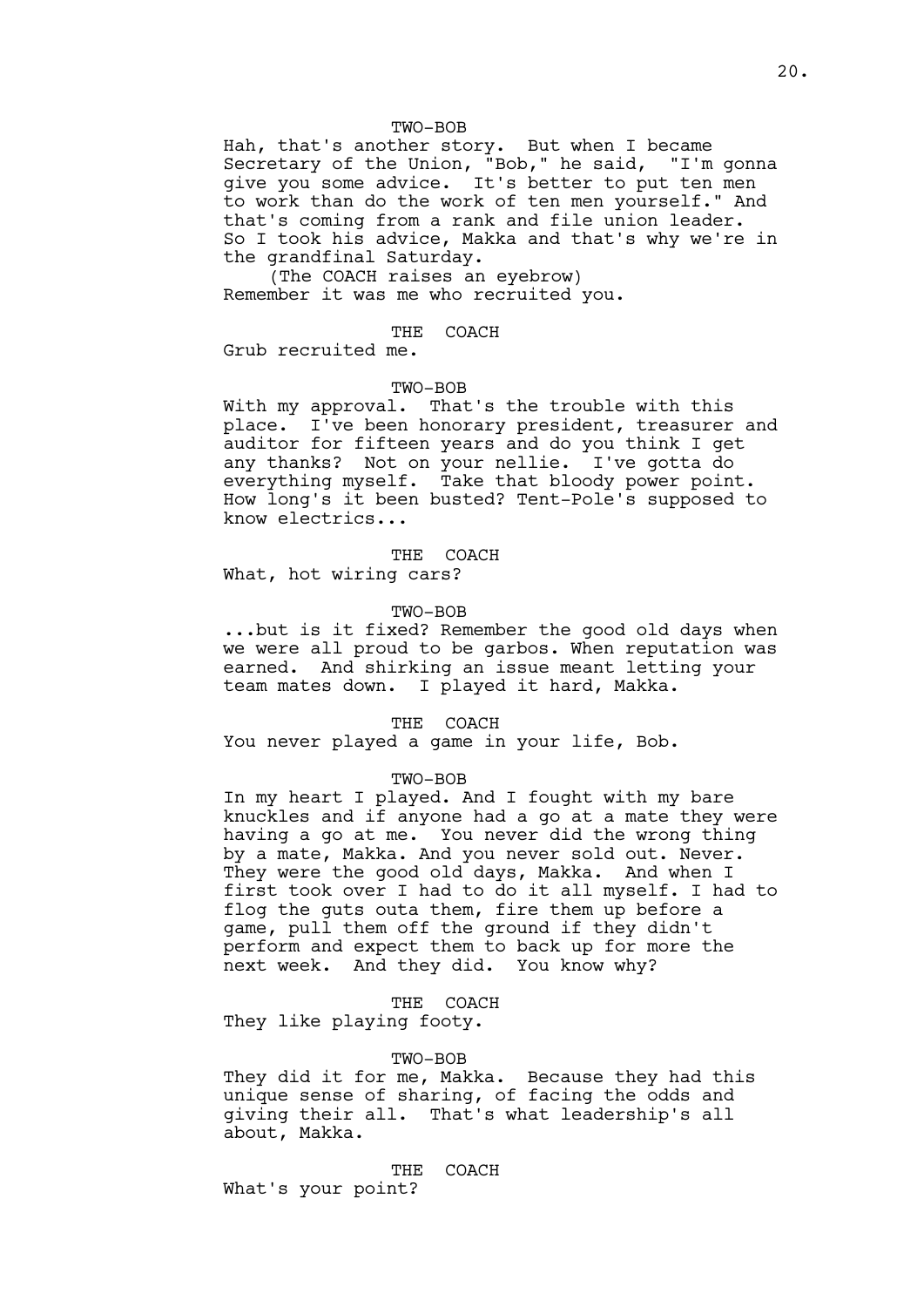## TWO-BOB

Forget your mortgage. You're on my team now.

We'll be back at work by the end of next week, but that's all secondary to the big one, Saturday. Now there's something I want you to keep to yourself. You know I've organised strippers?

#### COACH

They'd want to be better than the last lot. They had more crow's feet than the Adelaide zoo.

TWO-BOB

That was Shaky's fault. I left the bookings to him.

COACH Didn't stop you though.

TWO-BOB

Forget all that. I've got something bigger than the strippers. I've got Sir Arthur coming.

COACH

Synott? The bloke who runs the League?

## TWO-BOB

And just about everything else in this State.You fire them up on the track, strippers to get the blood pumping, then we top it off with a riproaring roaring speech from Sir Arthur. There'll be no stopping us. You and me together, Makka.

**COACH** 

Sir Arthur, geeze, hope they behave themselves.

TWO-BOB That's why I'm telling you. Get into them about discipline. It's the key.

Suddenly RODENT and TENT-POLE, wrestling, crash into the entertainment room.

COACH Take it serious, you blokes.

RODENT

Get stuffed!

PLAYERS who have changed enter.

TWO-BOB See what I mean about discipline. Blokes like Rodent are never at peace except when they're fighting.

TENT-POLE bends over as he adjusts a lace. RODENT dates him. TENT-POLE nearly tears a hamstring.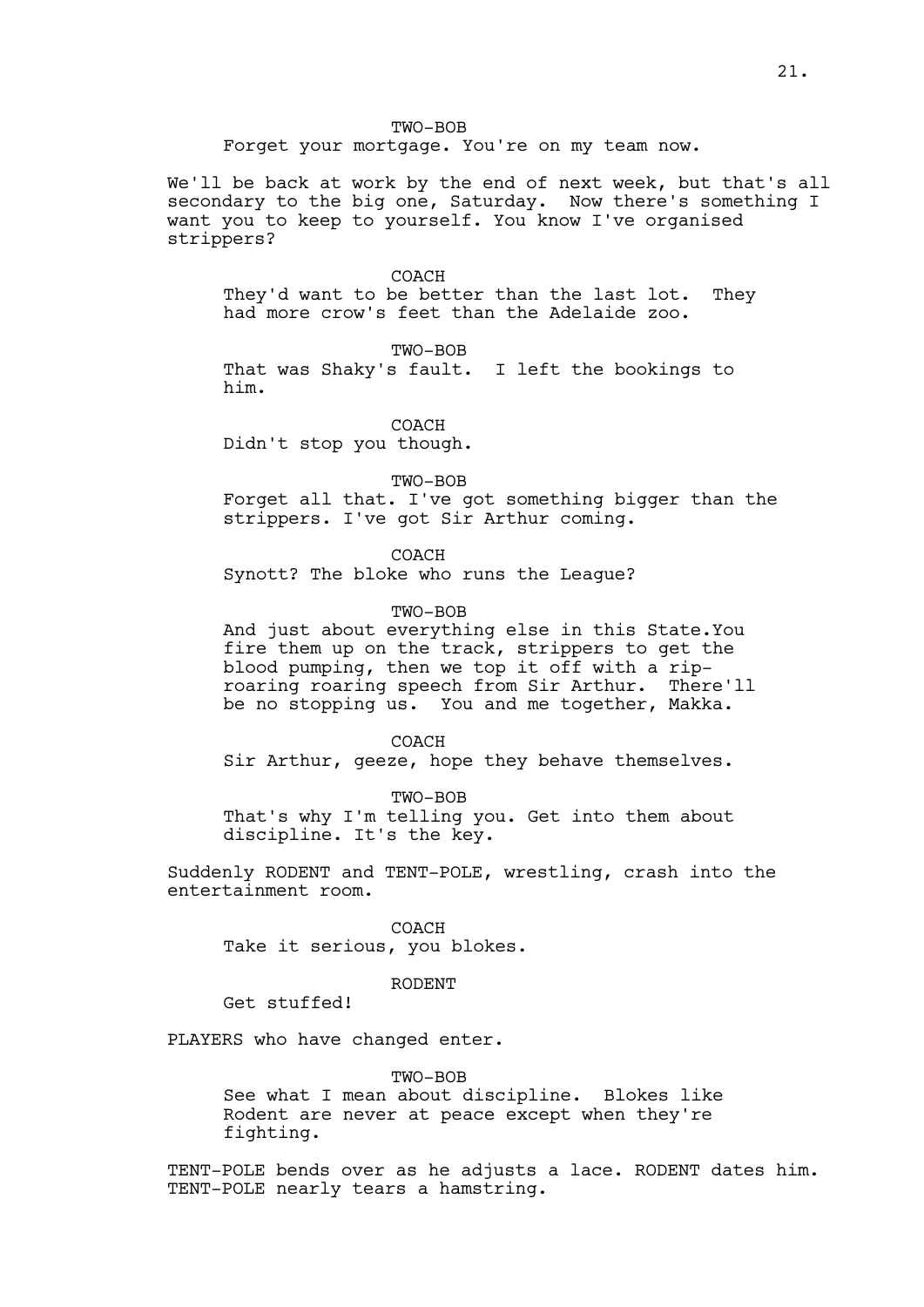RODENT Yer liked that eh, Tent-Pole?

TENT-POLE turns his back to the wall. SHAKY brings in two footies. RODENT grabs one.

TENT-POLE How d'yer get a nun pregnant, Shaky? (SHAKY doesn't answer) Dress her up as a choir boy. (ALL except SHAKY laugh) Coach.

As the COACH turns RODENT feigns a throw with the football at his face. The COACH instinctively covers his face.

TENT-POLE (CONT'D) Never know when someone's gonna sneak go yer, Coach.

The COACH opens his locker and empty beer cans tumble out. The COACH gives RODENT a filthy look.

TENT-POLE (CONT'D)

Don't blame me.

**SHAKY** That's bloody stupid...

SHAKY picks them up. COLOMBO, in police uniform, enters.

RODENT

(send-up) Colombo!

COLOMBO (indicating the cans) That's stupid.

RODENT Verbal anyone today, Colombo?

COLOMBO That doesn't happen and you know it!

RODENT

Yeah, right.

**COLOMBO** When're you dickheads gonna do the right thing?

The streets are like miniature tips.

TENT-POLE Ough, dickheads. (send-up rapping) Get in the van, man. I'll give you violent. You want to be a dickhead, Ted, Fred. (MORE)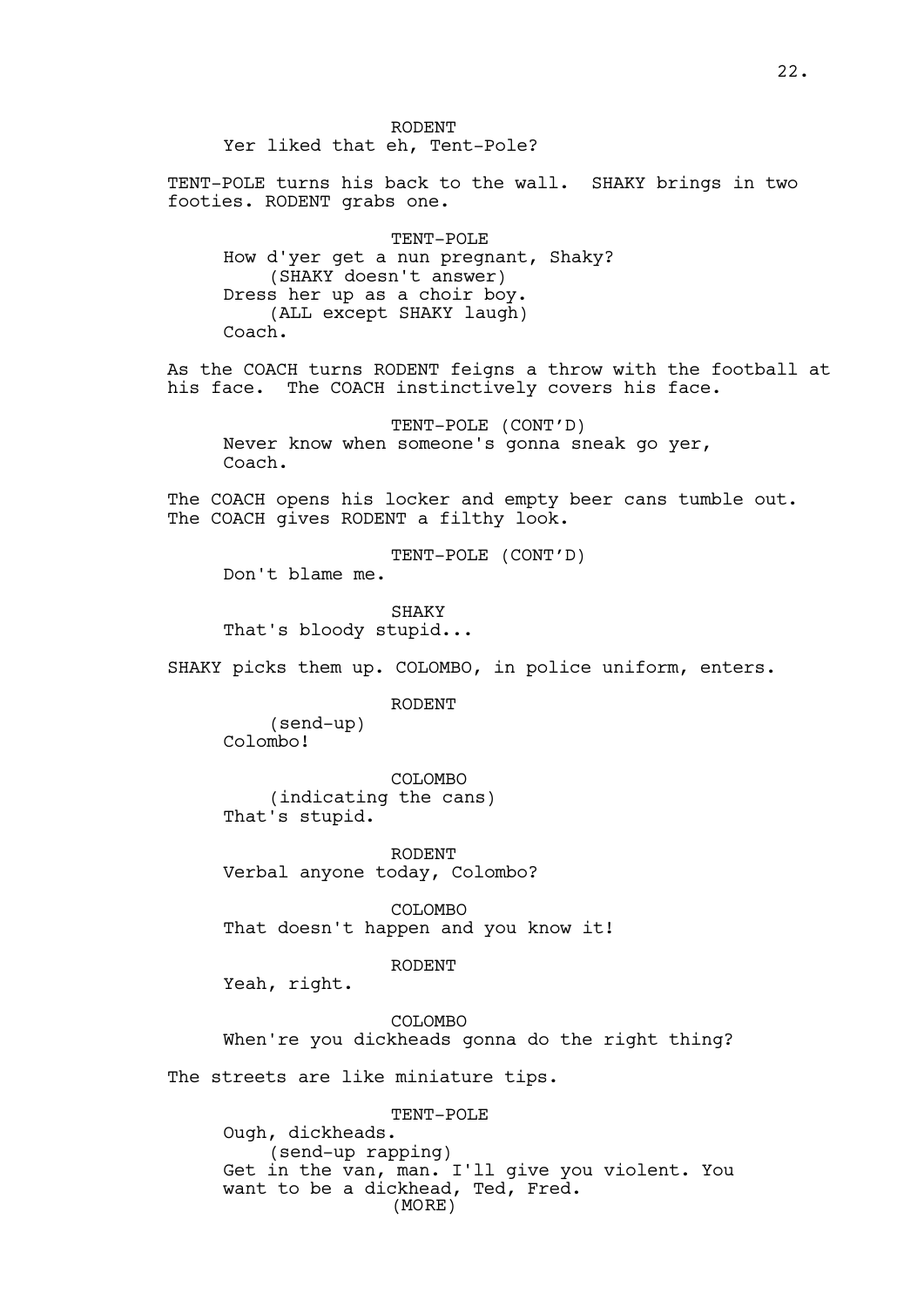#### TENT-POLE (CONT'D)

Crash in the back, Jack. Straight to the tip, hip, hip holster. Bang! Bang! Clean streets, mean streets, show in the tourists...

The PLAYERS join in with exaggerated rap arm gestures. COLOMBO enters the changerooms.

#### COACH

Let's get our mind on the job. I want a big effort tonight.

The sole of RODENT'S boot has come unstuck. He flings it across the room.

RODENT

Stuff it!

TWO-BOB picks up the boot.

RODENT (CONT'D) Football gives me the shits!

COACH

That's great, that is. Our last training session!

RODENT Thank Christ for that!

TWO-BOB (giving SHAKY the boot) Fix this!

## COACH

It's important we all pull together. It all comes down to tonight. What we do on the training track'll determine how we play on Saturday. And it's character and discipline that's got us there, boys. So I want your best effort, okay boys? Stay focused. Ouality's what we're after. Quality's what we're after.

TWO-BOB writes on a blackboard: COMPULSORY MEETING AFTER TRAINING.

RODENT What's this compulsory crap?

# TWO-BOB

(putting his arm round RODENT)

Rodent my boy, let me give you some advice. I'm no different than the rest of you. Just a number. Only difference is I'm number one

# THE COACH

Concentrate, Rodent! No slackers. Discipline's what we're after.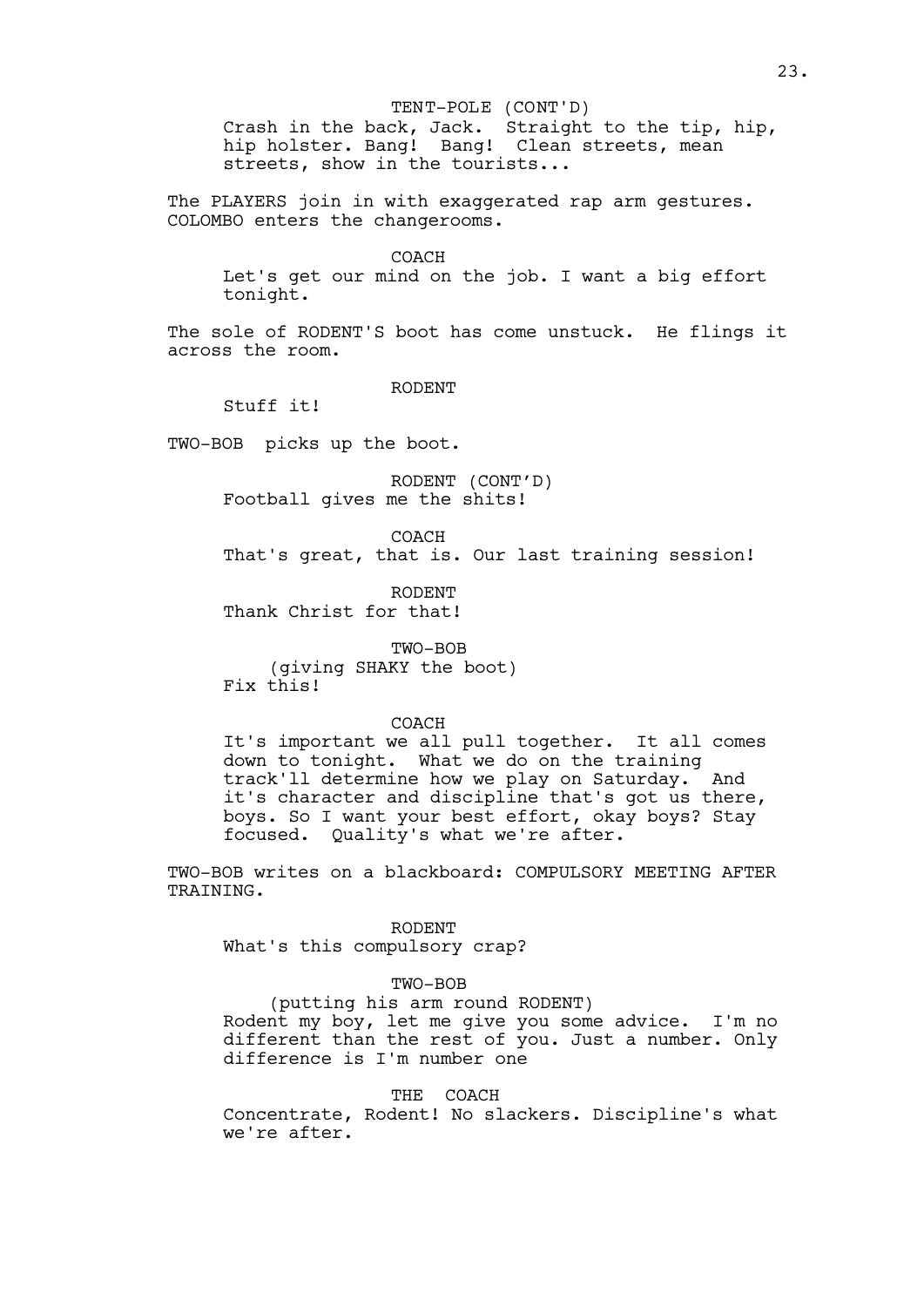COLOMBO (returning, changed) Let's get into it. COACH I want you to start with four laps. COLOMBO Good one. RODENT What! COACH Do the last one hard. RODENT We only ever do two! COACH Then straight into runthroughs. COLOMBO Ripper. How many? COACH Eight. RODENT What! COACH Build up for seventy, sprint flat out for thirty, taper off for thirty... RODENT The length of the oval? COACH ...half jog, half walk recovery. Colombo'll put you in groups of five. COLOMBO Come on, boys. RODENT We're a football team, not a bloody harrier's club! COACH It's the bloody grandfinal! Don't you wanta win? COLOMBO Course we do. TENT-POLE Bloody oath!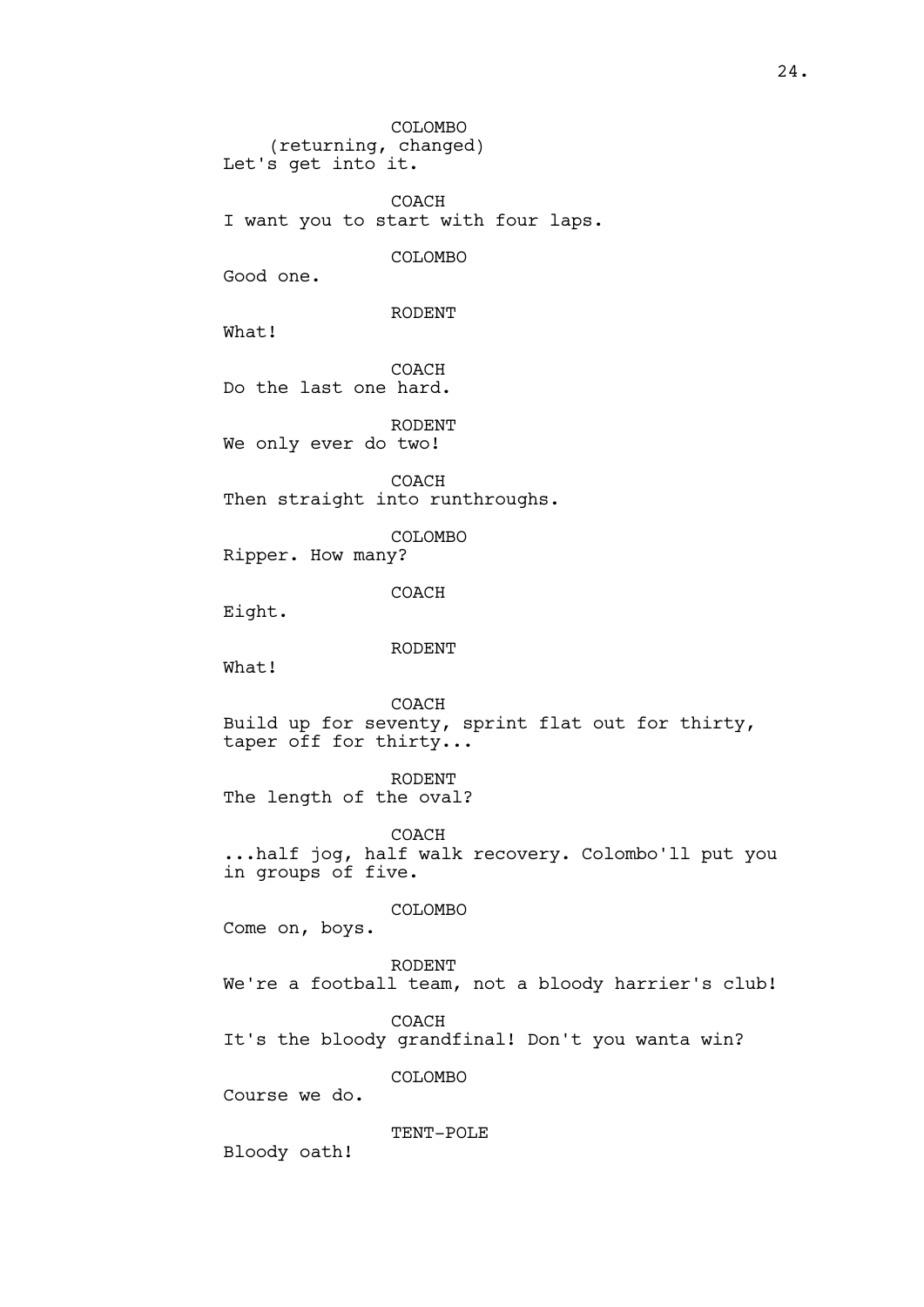COACH Then let's put the bit between our teeth and...

RODENT (punching an imaginary head) We'll win it with this! Not running up and down like sheilas.

TENT-POLE (simulating RODENT punching heads) That's right, a bit of knuckle.

RODENT You've gotta terrorise 'em!

TENT-POLE (screaming) You've gotta terrorise 'em!

COACH I'm asking for a commitment. If you're fairdinkum...!

RODENT I'm more fairdinkum than you'll ever be. Ask these blokes who they'd rather be pinched with.

COACH Some of you blokes are the most courageous blokes I've ever known. On the field, Rodent, there's no one tougher. (face to face) But on the training track you're a bloody disgrace!

The COACH runs outside with the PLAYERS.

RODENT You havin' a fucken go, are yer?

RODENT limps off after the players. A window smashing in the changerooms can be heard. TWO-BOB is stunned. THE WHIP, Leader of St Ignatius's Cheer Squad, appears. He pushes the locker over and upturns benches before climbing onto the bar. His face is painted in St Ignatius's colours. He sings their club song. (Notre Dame - Sydney Swans)

THE WHIP

(singing) Whether the odds be great or be small, Old St Ignatius will win all the more, and her sons go marching, marching, onward to victory.

TWO-BOB (yelling to the players) It's the idiot freak from St Ignatius.

The PLAYERS hurriedly return.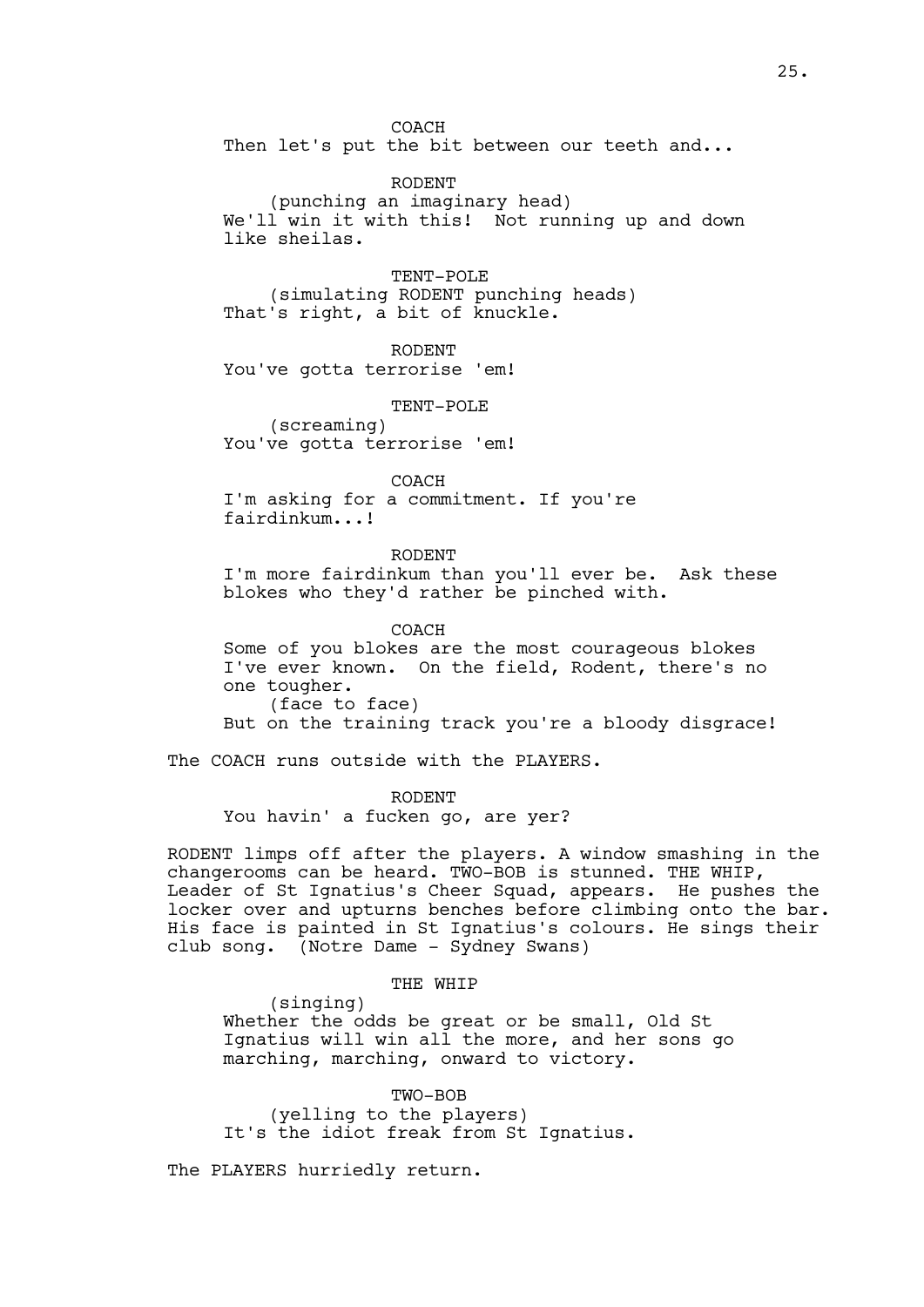TENT-POLE

The Whip?

TWO-BOB Shaky, get rid of it.

SHAKY Why's it always my bloody job?

THE WHIP Where's that fleabag of a thing you call a mascot? I'll wring it's neck

#### SHAKY

Get out!

THE WHIP All it'll be good for is cockatoo pie.

SHAKY Get out, you idiot!

THE WHIP St Ignatius is gonna wipe the floor with you sheilas.

# RODENT

Piss off!

THE WHIP Is your dress back from the dry cleaners yet, Rodent?

RODENT I'll smash the mongrel.

The COACH restrains RODENT.

COACH That's what they want. (yelling to THE WHIP) You'll find out if it's back from the cleaners on Saturday.

THE WHIP Hey, Rodent, are yer still running around in women's underwear, you gimp?

THE COACH (to his PLAYERS) Stay focused, boys. We don't let 'em tumble us.

THE WHIP I heard you got picked up for snow dropping pantyhose from the commission flats.

RODENT is becoming agitated.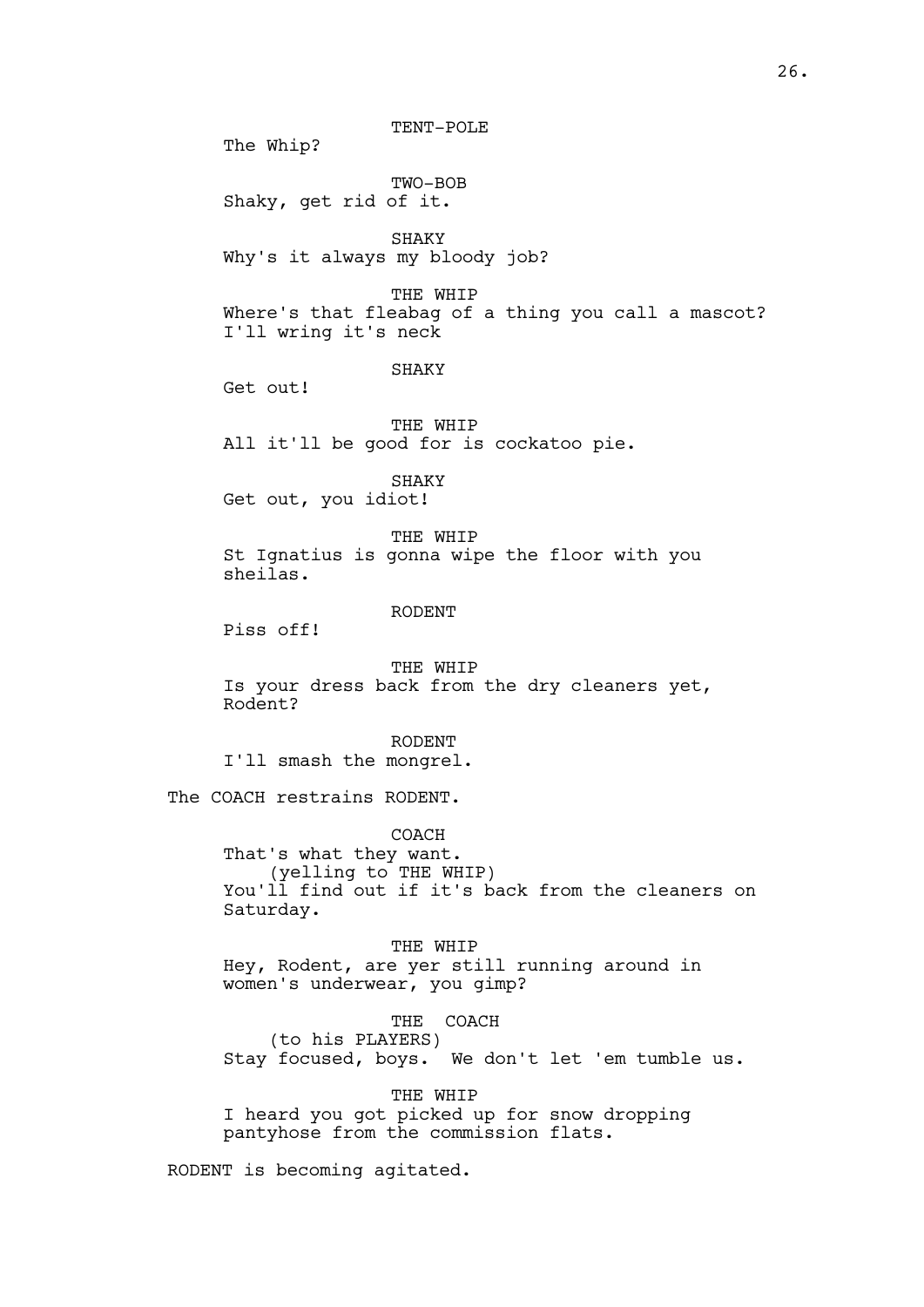RODENT

G'on, yer sucks!

TENT-POLE Yeah, piss off, you arsehole!

RODENT When I get you you're dead!

THE WHIP (THE WHIP gyrates his hips.) That's not what you said the other night, Gimp, when I was chock-a-block up ya.

The PLAYERS look at RODENT suspiciously.

RODENT I'll smash your face in, you maggot!

THE WHIP jumps from the bar and shapes up to the players. SHAKY pushes him of stage.

SHAKY Get out! Go on, get out!

THE WHIP

Put yourself on mushrooms, Granddad.

SHAKY

Bloody idiot!

PLAYERS You're the one, Shaky. Put him on from both ends. Put Shaky in the ruck on Saturday.

TENT-POLE Get up him while he's still warm, Shaky.

PLAYERS You should be Coach, Shaky. You're the real thing, Shaky.

SHAKY eyeballs the players.

SHAKY

Rush up to your opponent. Stare him straight in the eyes. Let him know you mean business. Let him know he's in for the greatest battle of his life. That's the secret of winning, boys. Put your body...

# THE COACH

(stepping in front of SHAKY) Forget the sprints, Boys. Boys, we can do anything we put our minds to. I want fierce contesting, hard clashes. Show these arseholes what to expect on Saturday.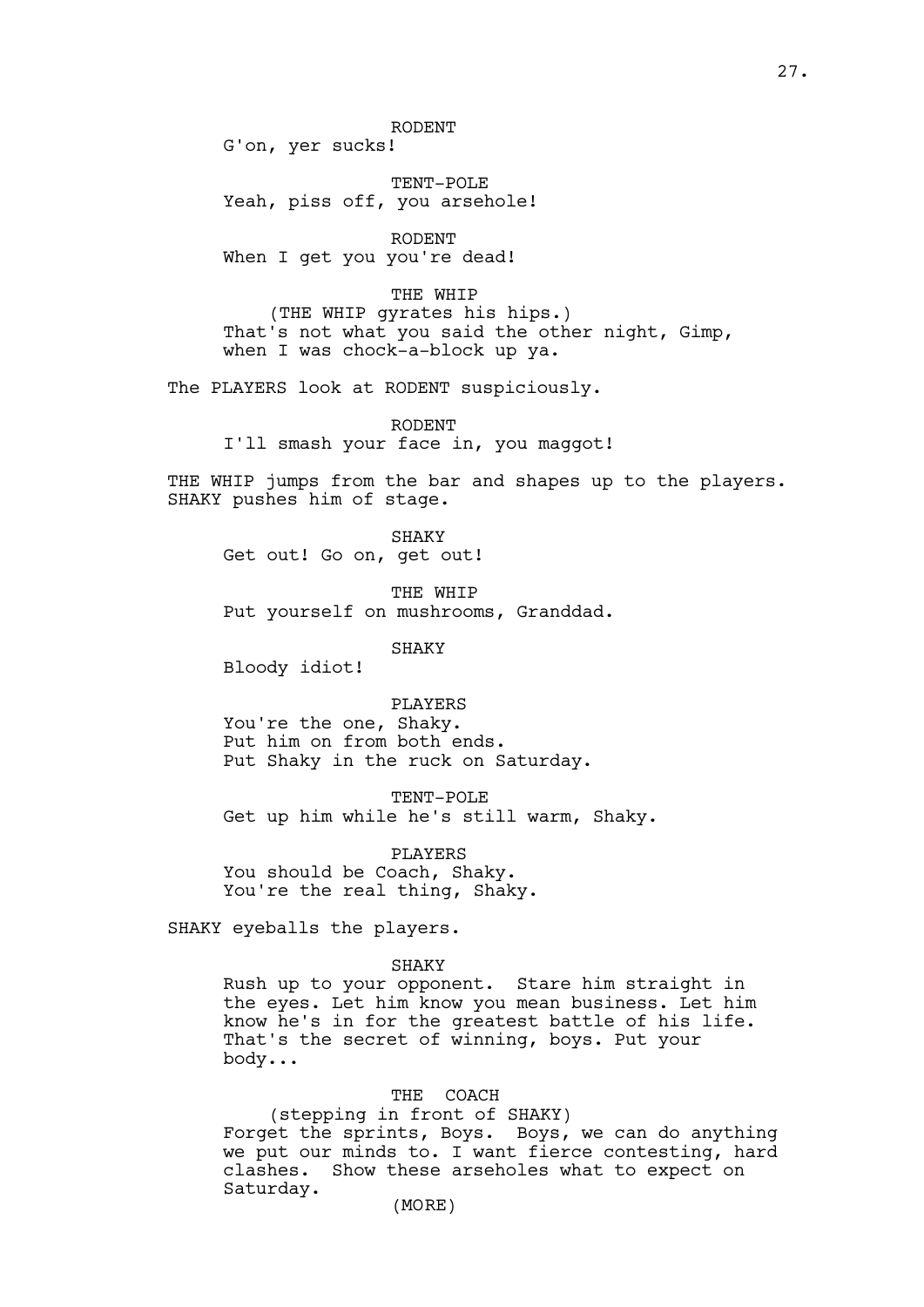If they wanta carry on, we'll accommodate them after the game. Start with Kamikaze handball. The PLAYERS, all fired up, race outside. RODENT remains. SHAKY Put your body in front. That's the secret of life. TWO-BOB Get back to work! The COACH returns. COACH I'm asking you as a friend. RODENT What for? I'm only a reserve? COACH We haven't picked the team yet. RODENT I've been a reserve every other bloody game! COACH A team's only as good as it's reserves, mate. RODENT That's shit and you know it! RODENT ambles out. The COACH follows. SHAKY pours himself a stiff brandy. The PLAYERS can be heard training. TWO-BOB Hope you're paying for that. DOREEN enters. Although distressed, she's dressed provocatively. She carries a handbag. TWO-BOB (CONT'D) Doreen...What in the...? What are you doing here? DOREEN I want to speak to Tent-Pole. TWO-BOB No no, no. Tonight's men only. DOREEN I need to speak to him. TWO-BOB Not now. You can't disrupt training. Look at the stink you caused last time. Not tonight. It's too important. THE COACH (CONT'D)

28.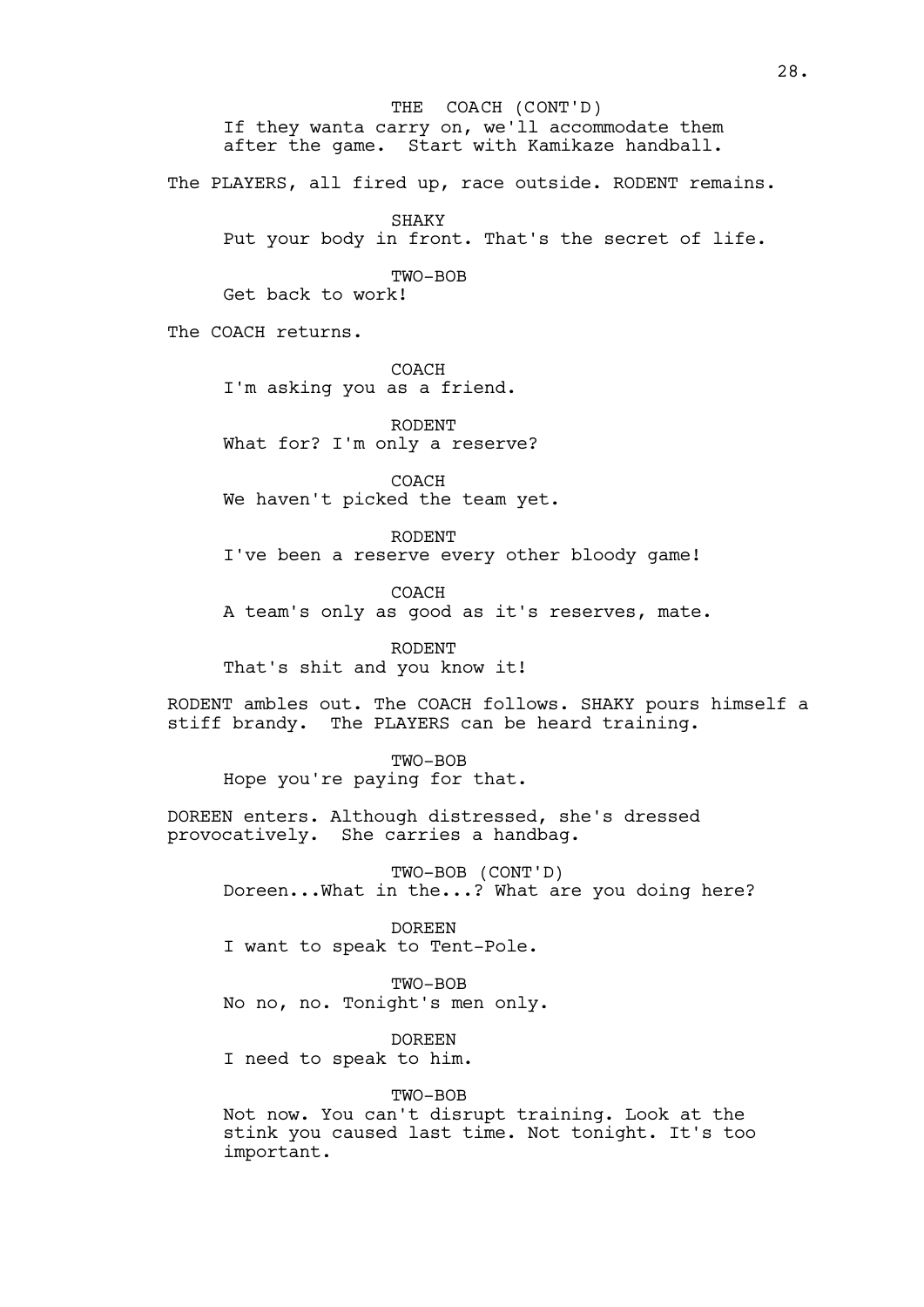DOREEN

(sobbing) Something terrible's happened.

TWO-BOB ushers her into his office.

TWO-BOB What is it? You're not pregnant are you? (she cries) I knew it! I bloody knew it!

DOREEN

I want to see Tent-Pole.

TWO-BOB

I don't think that'd be a wise move right now. We don't want to do anything that might put him off his training. You know what he's like when he's upset. He's like a virus. No, that's not what I mean. You haven't told anyone have you? Good. I know somebody who might be able to help...

She opens her bag which she drops. TWO-BOB has a good look as she bends to pick it up.

TWO-BOB (CONT'D)

Look, um, why don't you drop round here tomorrow, say lunch time. I used to do counselling for the local church, you know. You're all tense, you know. Just need to loosen up.

She hands TWO-BOB a dog collar.

TWO-BOB (CONT'D)

What's that?

DOREEN

Fofi's dead.

TWO-BOB Who's Fofi, his mother? (she shakes her head) Your mother?

DOREEN

Our dog.

TWO-BOB Is that all? Look, here's five bucks. You know that shop in the Mall? Tell them I sent you. They'll probably throw in some pet food.

DOREEN runs out crying.

TWO-BOB (CONT'D) I'll tell Tent-Pole you called in. (yelling to DOREEN) (MORE)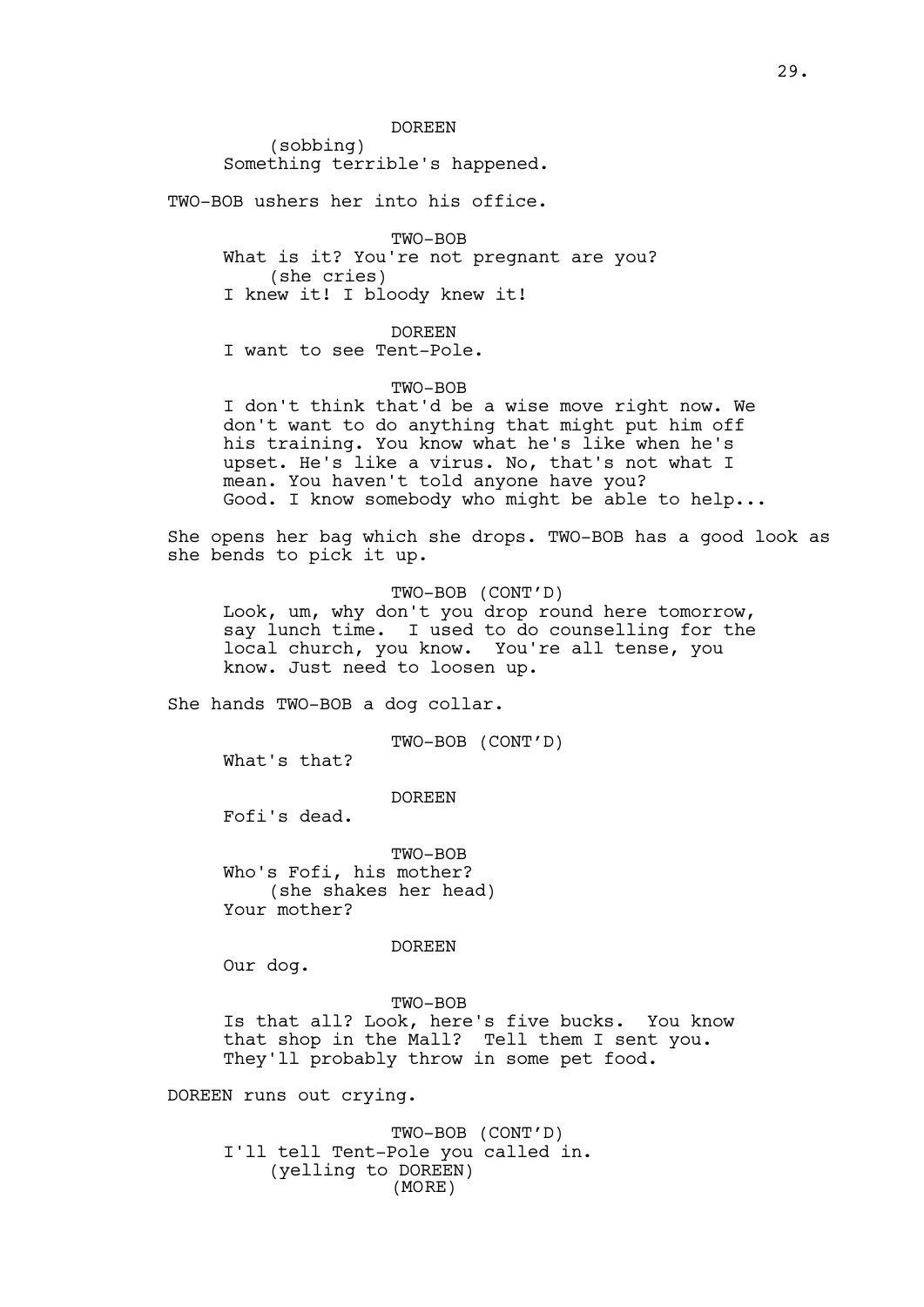Wasn't a greyhound was it? Bloody thing's better off dead then. COACH (O.S.) Stay together. And someone tell that idiot to get off the oval! JULIAN, colourfully dressed and carrying a theatrical suitcase, appears in the doorway. TWO-BOB Not allowed on the oval during training. JULIAN Sorry. TWO-BOB Play footy d'you? JULIAN (entering) I'm an actor. TWO-BOB Oh. We're used to scabs spying on us at training. COACH (O.S.) Well done, Rodent. COLOMBO (O.S.) That was good, Rodent. RODENT (O.S.) Who asked you, Pickle? JULIAN (watching training through the door) Wasn't that a little dangerous? TWO-BOB Gawd, you should've seen what we did when I was playing. You obviously don't play football. THE COACH (O.S.) Tent-Pole, look out. A loud thud is heard. JULIAN winces. JULTAN I'm Julian. The Actor? From Down Under. The Theatre Company? JULIAN eagerly shakes TWO-BOB'S hand. TWO-BOB Oh, yeah, right. TWO-BOB (CONT'D)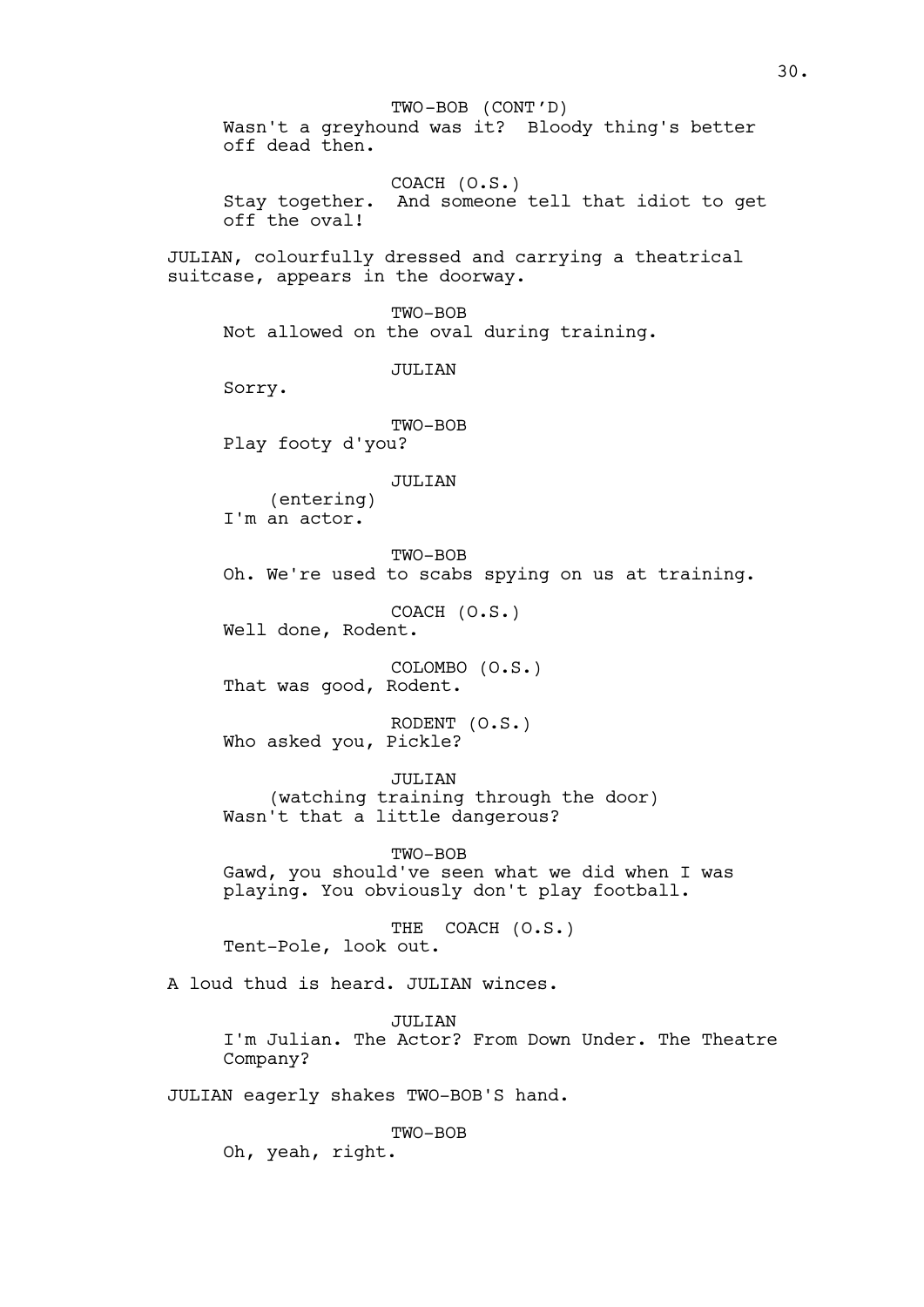JULIAN Can I check the venue now?

TWO-BOB Am I missing something here?

JULIAN I always check the venue before I put on a show.

TWO-BOB You think you're putting on a show, here tonight?

JULIAN

My Agency was contacted only half an hour ago through a Two-Bob.

TWO-BOB Shaky! Get here! Nobody's spoken to me. Are you a female impersonator or something? With Bubbles? (to SHAKY) Did you arrange some bloody drag show or something?

SHAKY

No.

TWO-BOB

Get back to work!

SHAKY hurries off mumbling obscenities. TENT-POLE, half-dead staggers in.

TWO-BOB (CONT'D) You'll be okay. It's all in the mind.

TENT-POLE What'd I score, Boss?

JULIAN Shouldn't you take him to the doctors?

TENT-POLE (smiling at JULIAN) Pretty Boy. Give's a kiss. (chasing sea gulls) Squawk, squawk...There's one...Bang...Bang...Get your guns, Boys...

TWO-BOB

He'll be alright. Jog a couple of laps.

TENT-POLE jogs around the stage, shooting everything in sight.

COACH (O.S.) Join in, Tent-Pole.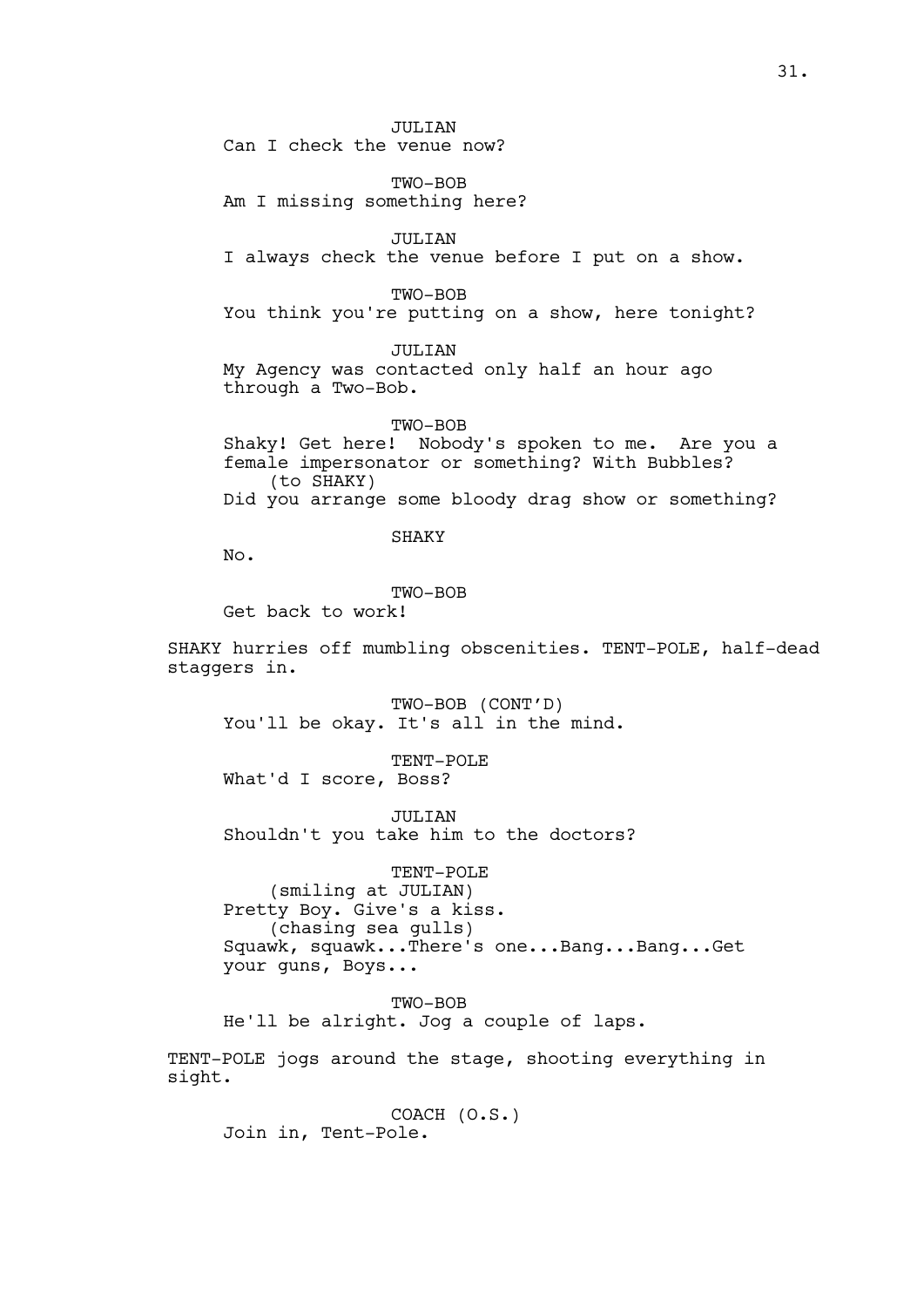TENT-POLE (singing and running off) I'm the bloke...that never lets you down....

TWO-BOB That's what this club's all about, dedication and discipline.

JULIAN There seems to be some awful mistake.

TWO-BOB We've already got a show and anyway Sir Arthur's coming. He's a patron of the arts you know.

JULIAN

Arthur Synott? He's a friend of Sir Maurie Townsend.

TWO-BOB You know Sir Maurice?

JULIAN (crossing his fingers) We're like this.

TWO-BOB A man of principles, Sir Maurice.

JULIAN You know what Maurie says about principles?

TWO-BOB

What?

JULIAN The moment you give your principles away you never had any in the first place.

TWO-BOB

I like that. Come into my office? We'll sort this out.

TENT-POLE re-appears at the door and touches his nose with his finger.

TENT-POLE

Bob, that power-point, mate. Sweet meat. (breaking into rap to impress JULIAN) Tent-Pole in the par-king-lot, mole-king-pole. What's the point? Birds go tweet-tweet to the beat, meat. Leads Tent-Pole to the joint powerpoint...

COACH (O.S.)

Tent-Pole!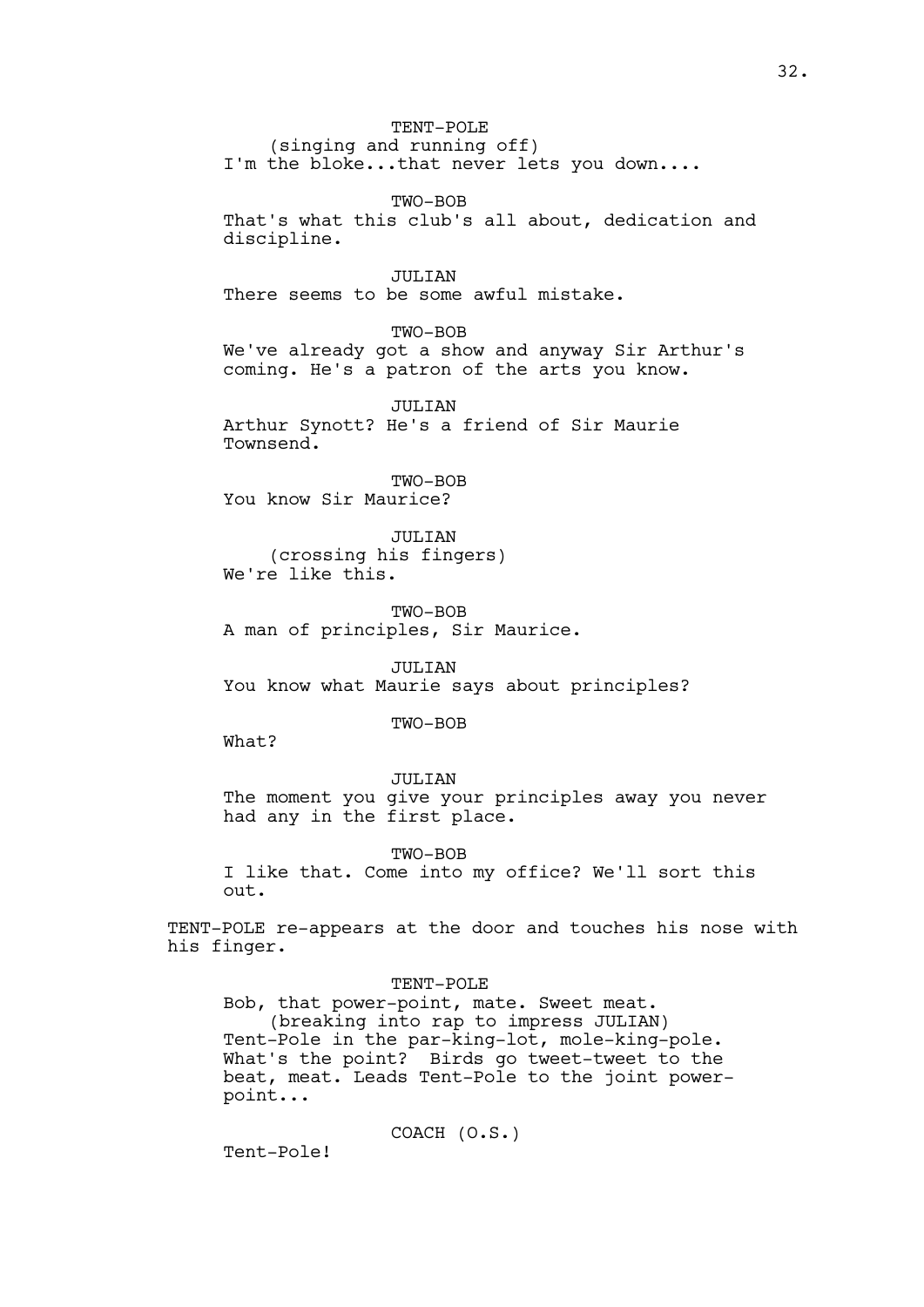#### TENT-POLE

(facing JULIAN as he backs out) Check out the plug, Slug. Back to the track, Mac. Bring on the gin, Lin. Ride, hide the beef bayonet, Dip-stick. Ain't it fun with the gun? Tent-Pole's on the dole, Moll. Where's the ball, Paul...?

JULIAN leaves the suitcase on the bar and follows TWO-BOB into his office. TWO-BOB sits at his desk and orders some of the mess.

# TWO-BOB

When I took over the club there were none of the mod cons you see around you...

(he points to a small first-aid kit) Look at that. Any hospital'ld be proud of that.All a result of personal discipline and bloody hard yakka.

## JULIAN

My show's about personal discipline and hard yakka. You're absolutely sure you couldn't fit me in? I've performed at Edinburgh.

#### TWO-BOB

You play soccer?

GRUB bursts in, leans on the desk. JULIAN jumps back.

TWO-BOB (CONT'D)

Grub!

# **GRUB**

You're a dead-set arsehole! I know what you and your friends are on about, arsehole!

TWO-BOB

What friends?

#### GRUB

You and your bloody back-room deals. You twined the blokes into staying on strike so your council mates can white-ant them with scum like Synott! You'd sell your own kid for two-bob, you swine!

## TWO-BOB

(explaining to JULIAN) The men voted to stay out, not me.

GRUB

You've got your rotten mate Synott coming here tonight, haven't you?

TWO-BOB How'd you know that?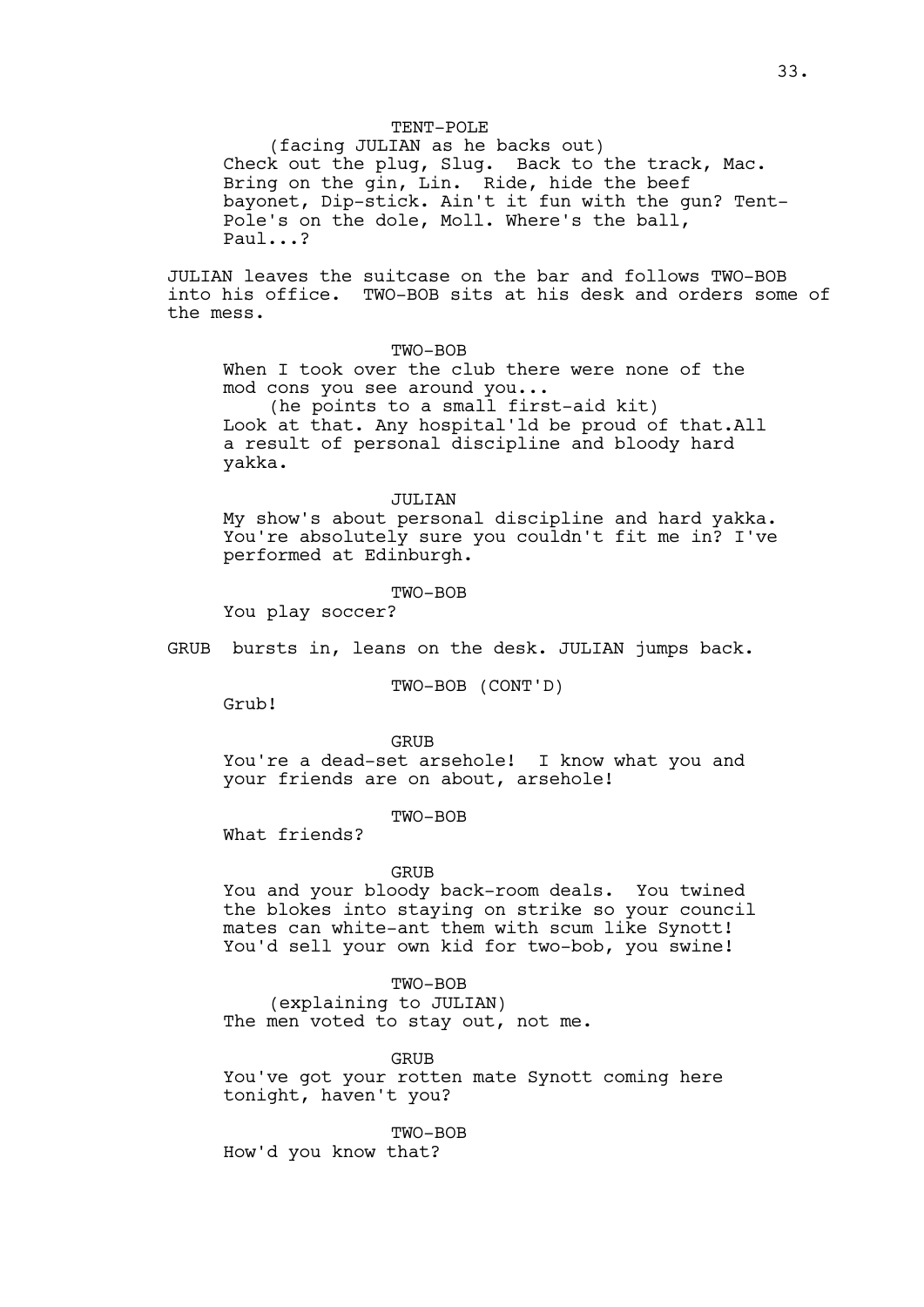GRUB (to JULIAN)

Synott's linked up with Waste Disposal.

TWO-BOB

He is not!

GRUB

He wants to take their jobs and bring in his own lot...

TWO-BOB Don't come barging into my club implying.....

GRUB Is Synott coming or not?

TWO-BOB Why aren't you out training?

GRUB

Is he or isn't he?

GRUB leaves.

TWO-BOB

That's right, shut the door from the outside. He's a psychopath, you know. He used to wear brown crocodile shoes.

GRUB reappears. TWO-BOB freaks.

GRUB

This is your club, is it? We'll see about that!

The GRUB leaves.

TWO-BOB

If it'd of gotten out of hand I'd have sorted him out quick smart. Don't you just love it when they turn out to be all bark and no bite? Some of the stories I could tell you about that lunatic.

JULIAN

Fascinating.

TWO-BOB

Where were we? Excuse me while I get changed.

TWO-BOB removes his overalls.

## JULIAN

I was telling you my show is an impersonation manifesto. I watch your club train then I impersonate them humorously. It's the biggest thing on the club circuit. I could show you how to put that Grub fellow in his place.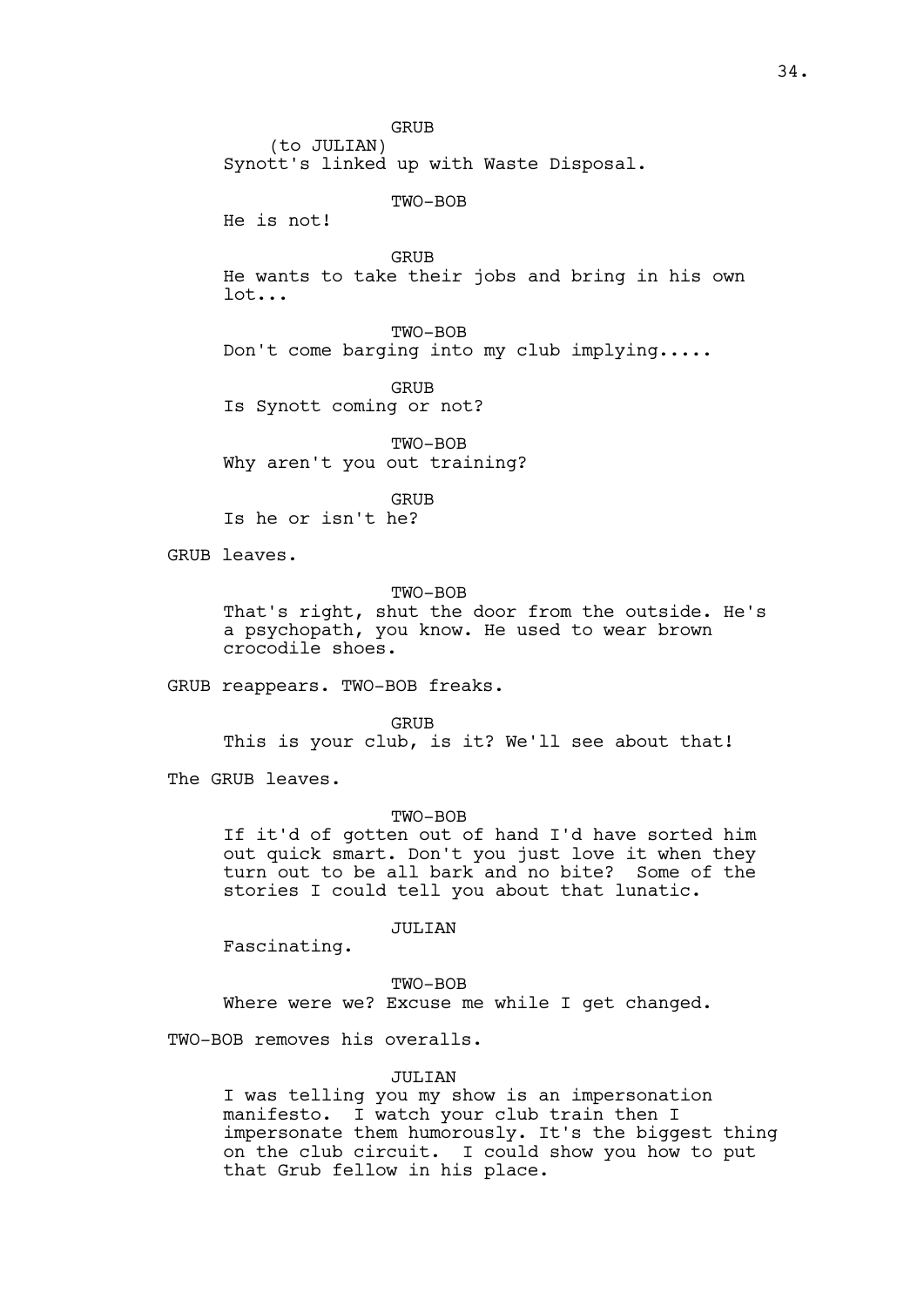JULIAN removes a Groucho moustache and cigar from his suitcase.

JULIAN (CONT'D) Stick 'em up you dirty dog.

TWO-Bob, in undies and t-shirt, freaks as JULIAN points the gun at him.

JULIAN (CONT'D) Opps. I mean.. (mimicking CAGNEY) ...yer dirty rat. What d'yer mean bustin' in here like that and threatenin' me? Or (mimicking BOGART) I told yer, Doll, that Grub's nothing but heartache.

TWO-BOB (escaping with his trousers) Ah, good, yeah ah, unfortunately we're all booked up.

JULIAN

(following) I can do anyone. Pick someone. G'on pick the world's best actor.

TWO-BOB Some other time. Now if you'll excuse me...

JULIAN Who's your favorite actor? Male or female.

TWO-BOB Pamela Anderson, but I haven't got the time...

JULIAN

Right.

JULIAN grabs a footy and stuffs it up his jumper to imitate Pamela Anderson. TWO-BOB, horrified, is momentarily frozen. JULIAN clasps him round the arms and shoulders.

JULIAN (CONT'D) You've been busted, Sixpence. Admit you were in the rort and I'll be gentle with you.

TWO-BOB

You idiot!

JULIAN

Don't sweet talk me. This show goes on or I'm outa here.

TWO-BOB I'll have you arrested you fool!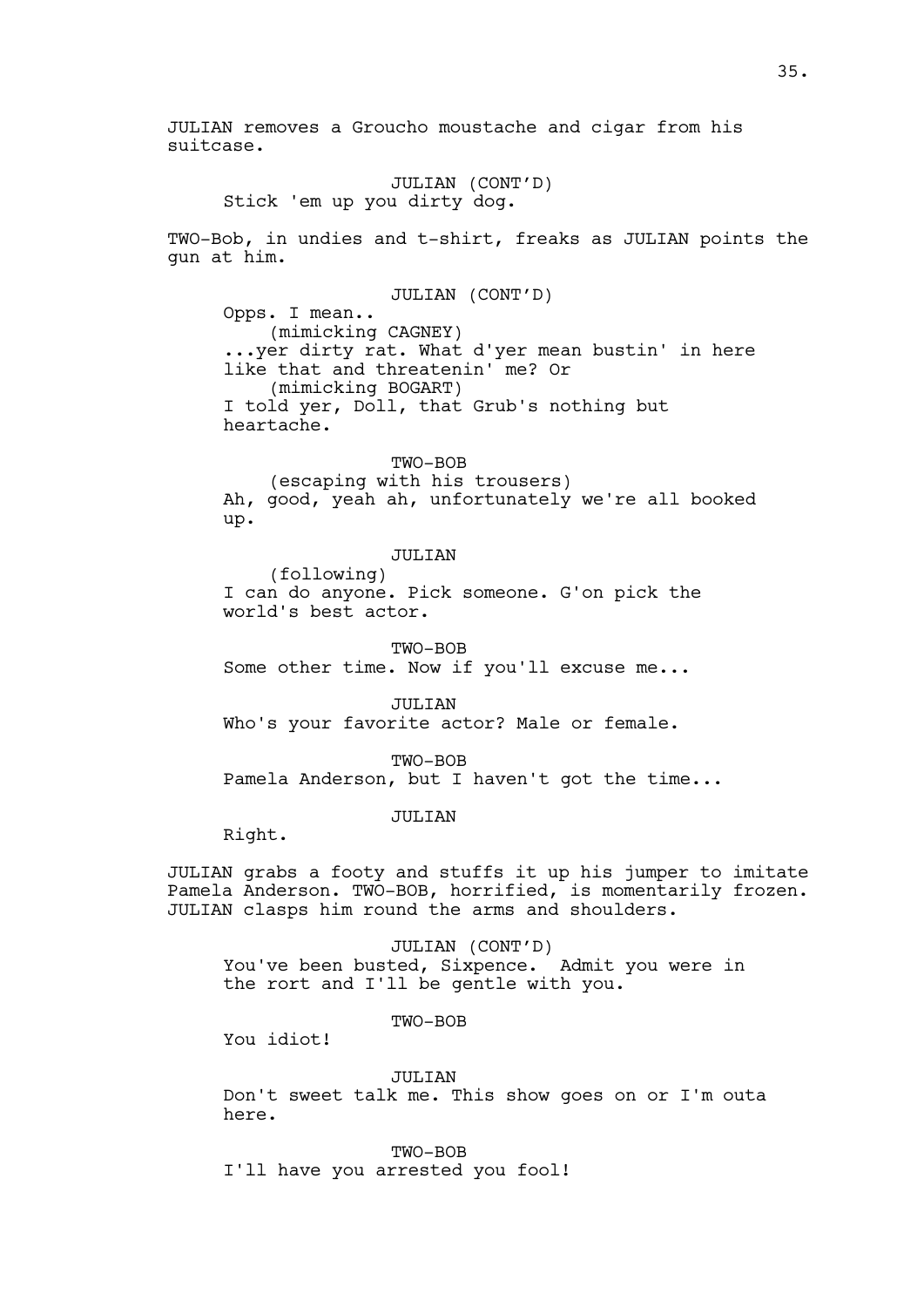JULIAN

But, Bobbie, I love youse. I love youse all.

TWO-BOB You're not an actor's arsehole. Now get out!

JULIAN attempts to kiss TWO-BOB, who struggles dragging them both to the floor. SHIRL, dressed to kill in a low-cut evening gown, floats in.

JULIAN Does that mean you don't love me any more?

TWO-BOB

Shirl!

JULIAN

(crying and grabbing him round the legs) How could you do this to me? After all we've been through together.

TWO-BOB Shut-up you imbecile and get out! (JULIAN sobs on the floor) We're, ah. This is, ah....

SHIRL No need to explain, Bob. I always had my suspicions.

TWO-BOB You're not sucked in by this idiot, are you? He's only an actor. Men-at-Work or something. Get-up!

JULIAN (grabbing TWO-BOB round the legs again) Down Under. You know who I am, darling.

SHIRL Oh yes, I did speak to one of your people.

TWO-BOB

What! When?

TWO-BOB extracts himself from JULIAN who throws himself on the floor.

SHIRL

Somebody from a soap company rang.

TWO-BOB attempts to cover SHIRL'S breasts.

TWO-BOB

A what company? Cover yourself up. I don't know any soap company.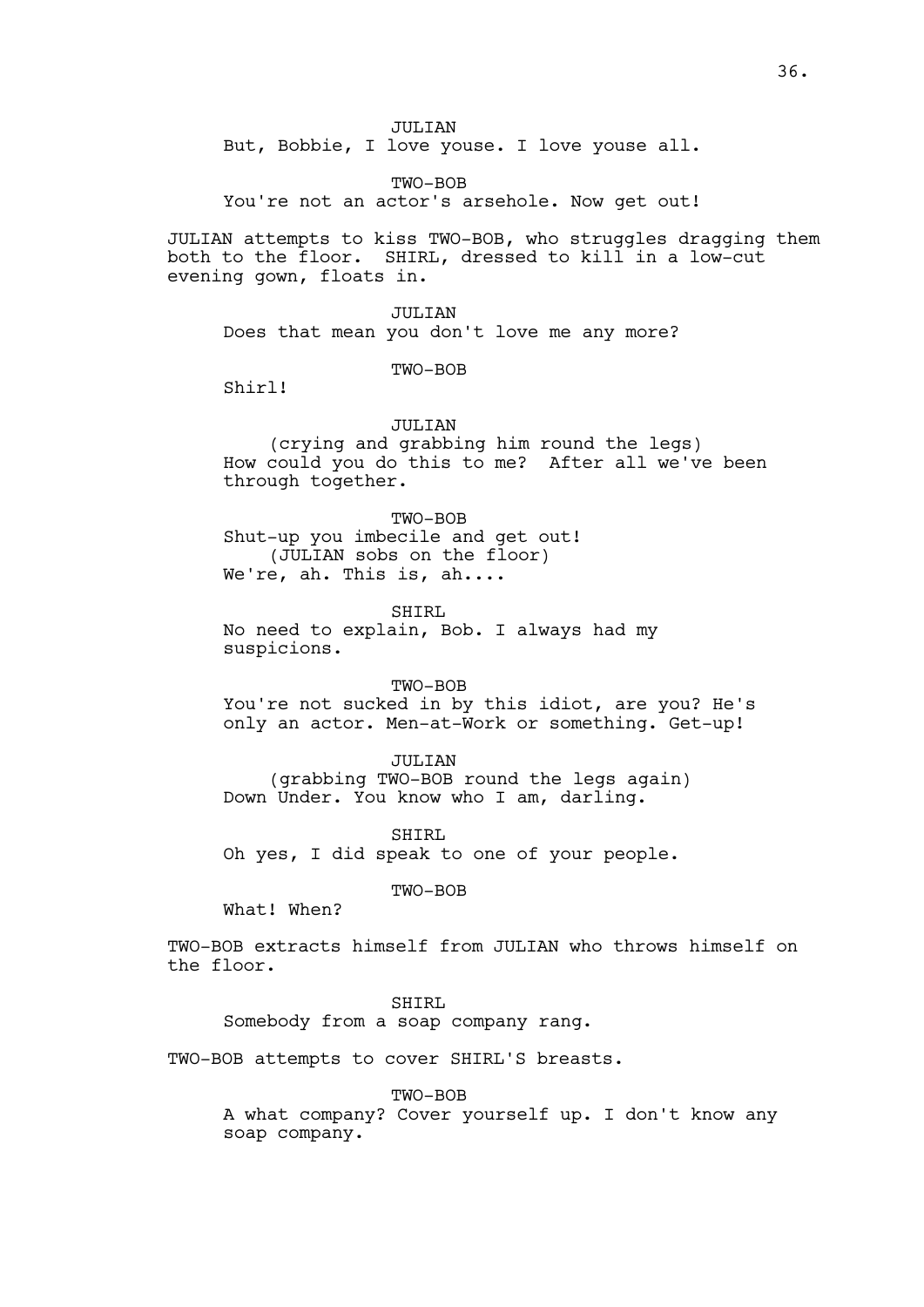SHIRL (pulling away) Bubbles I think she said. Sounded very young.

Said she had too much homework tonight and couldn't make it.

TWO-BOB Couldn't make what? You're not making any sense!

SHIRL (shrugging her shoulders) Who was she?

TWO-BOB

Probably one of Tent-Pole's groupies.

SHIRL

Oh, see I thought it might've been a show you'd organised for the boys. I knew you wouldn't want to disappoint them so I rang Rent-A-Show and they put me on to...Have I upset the apple cart, darling?

TWO-BOB grabs SHIRL by the shoulders, turns her and marches her to the door.

TWO-BOB

(to JULIAN) If you're not gone in five minutes I'll have you arrested.

JULIAN Don't leave me. I love you.

SHIRL Interesting person, Bob.

TWO-BOB What're you doing dressed like a...a...?

SHIRL

Tart? That is what you men call them, isn't it...

TWO-BOB Have you been drinking?

SHIRL

...when the wives aren't around? If I didn't know better, Bob, I'd get very suspicious. Suit, your best shirt and after shave.

TWO-BOB It's Sir Arthur. You know that.

SHIRL Into after shave is he? Messages from schoolgirls...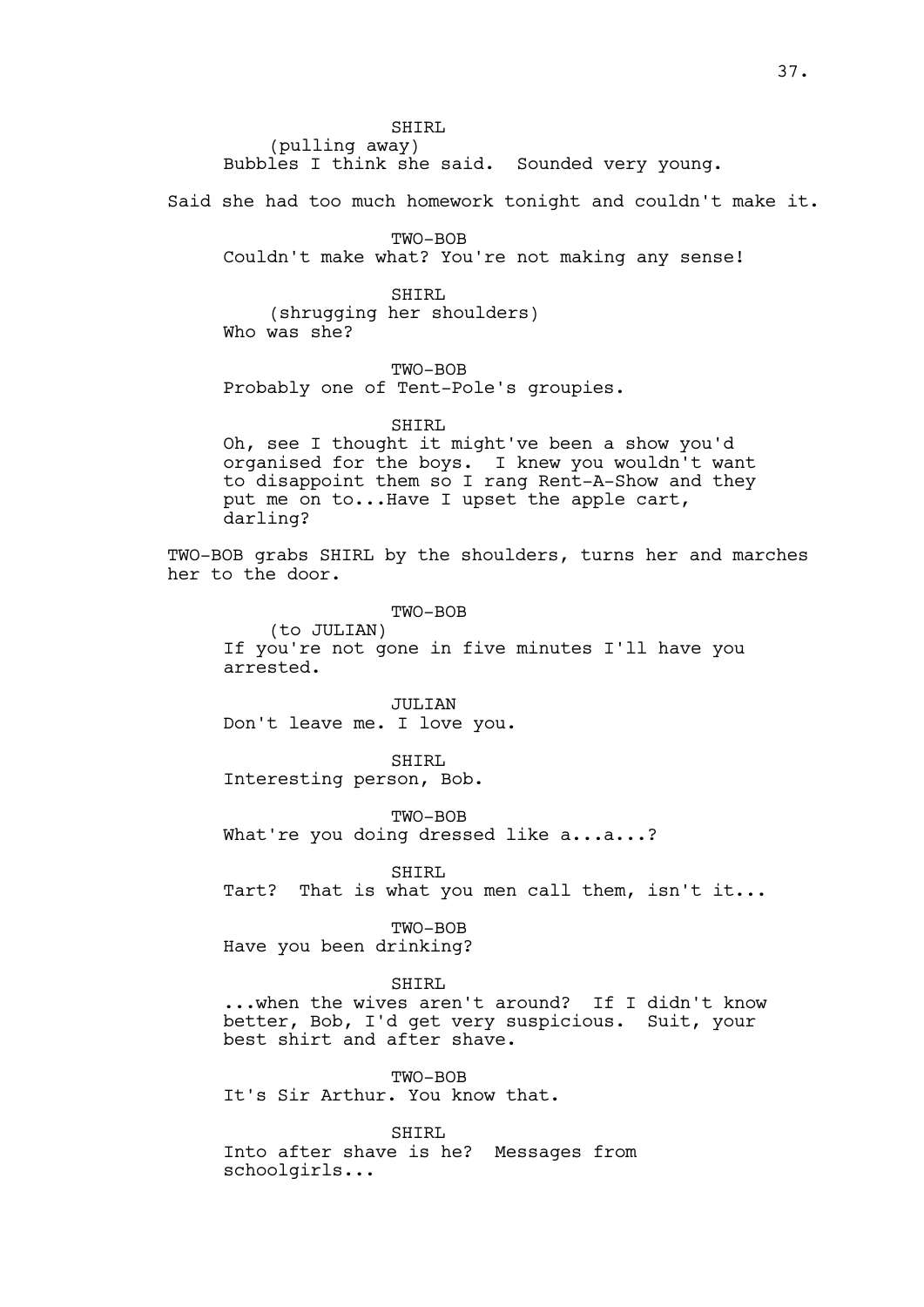TWO-BOB

If you thought I could even look at another woman...

(putting an arm round her) Is that what you thought? When would I have the time? I mean I'm up to my eyeballs trying to save the men's jobs. I'm slaving my guts out for Saturday.

### SHIRL

Why are there no women allowed tonight?

TWO-BOB

Look, alright, I'll tell you the truth. It was a surprise for the boys. Something to take the pressure off. She was supposed to be just one of those, what are they, comic-grams or whatever you call them.

#### SHIRL

Stripper grams.

### TWO-BOB

They're not actually strippers. They pop in, flash a bit of leg, embarrass someone and that's it, off.

### SHIRL

Oh, Bob, ha, ha...

### TWO-BOB

The only reason I didn't want sheila is you know what they can be like. How jealous they get. If the boys saw you dressed like that...

JULIAN, who has put his props in his suitcase, enters the change rooms.

SHIRL Oh, Bob you really didn't think I was coming here, did you?

#### TWO-BOB

Where's the baby?

#### SHIRL

That'll depend.

#### TWO-BOB

You have been drinking!

SHAKY

Can I get you something to eat, Shirl, a nice pie?

SHIRL

I'm eating somewhere special tonight, Shaky.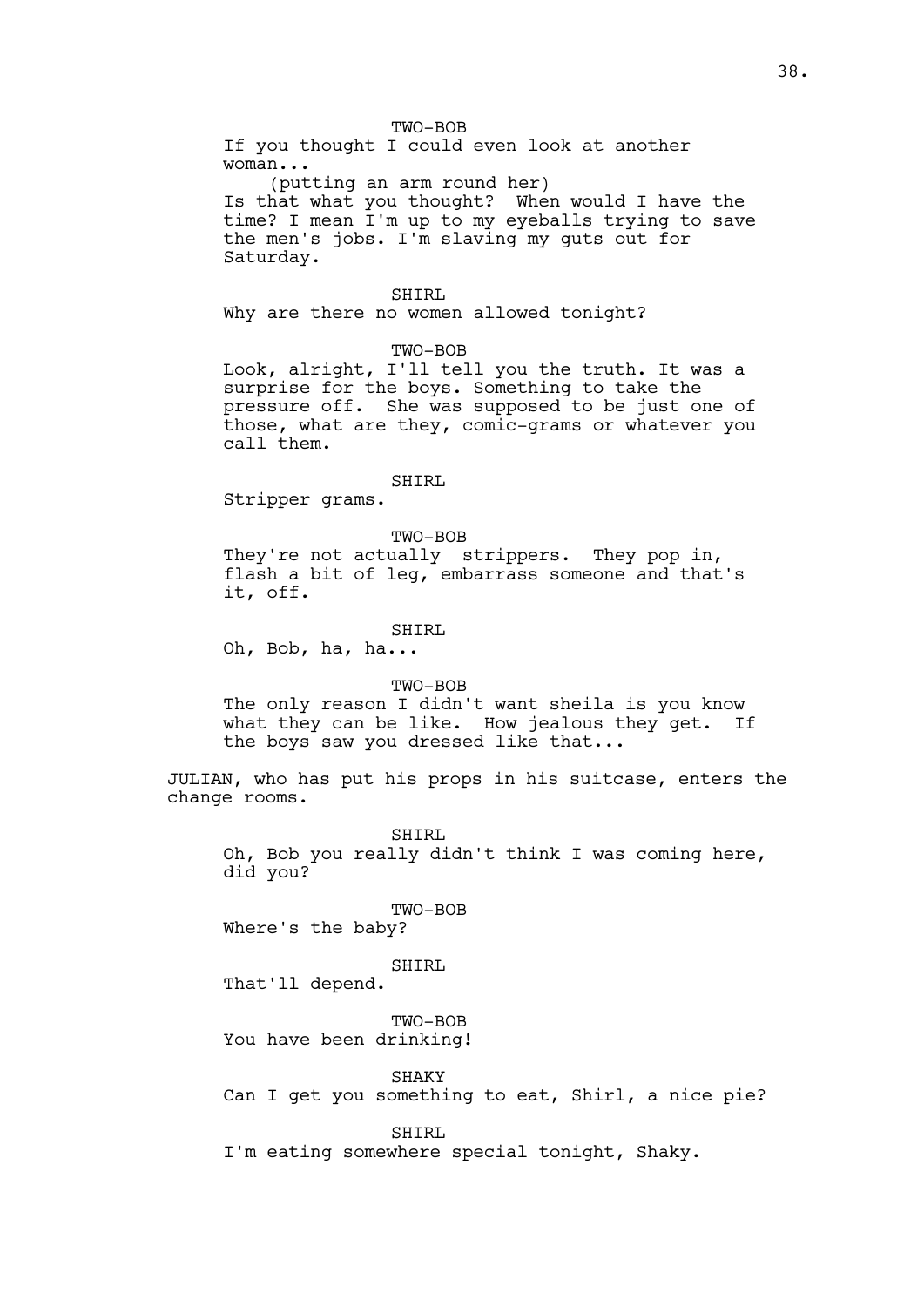TWO-BOB

Where?

SHIRL Oh, yes, now I remember, the other message, from whatisname's secretary...

### TWO-BOB

Sir Arthur?

SHIRL Let's see. She said...sorry if I sound forgetful. I've got so many decisions on my mind, like what restaurant to go to. Should I drink and drive...?

TWO-BOB Was it bloody Sir Arthur?

SHIRL

She said she didn't think Sir Galahad or whatever his name is...

# TWO-BOB

Sir Arthur!

SHIRL

...would be able to make it tonight.

TWO-BOB

But..but you said...he'd meet me at seven-thirty

SHIRL

No, that's what you said. I was trying to tell you he had a meeting at seven-thirty.

TWO-BOB

Why did you tell me he was coming?

#### SHIRL

I was confused about other things, darling...Like where I'm not supposed to be on a Thursday night. I'm sure you understand. Bye, must run. Don't wait up. Oh and if you get home first will you put out the rubbish?

TWO-BOB angrily hurries into the change rooms. As SHIRL is leaving a sweat-dripping TENT-POLE appears, grinning.

TENT-POLE Where's that power-point, Bob? Sweet-pea.

SHIRL

Don't call me that.

TENT-POLE Danielle in the lion's den.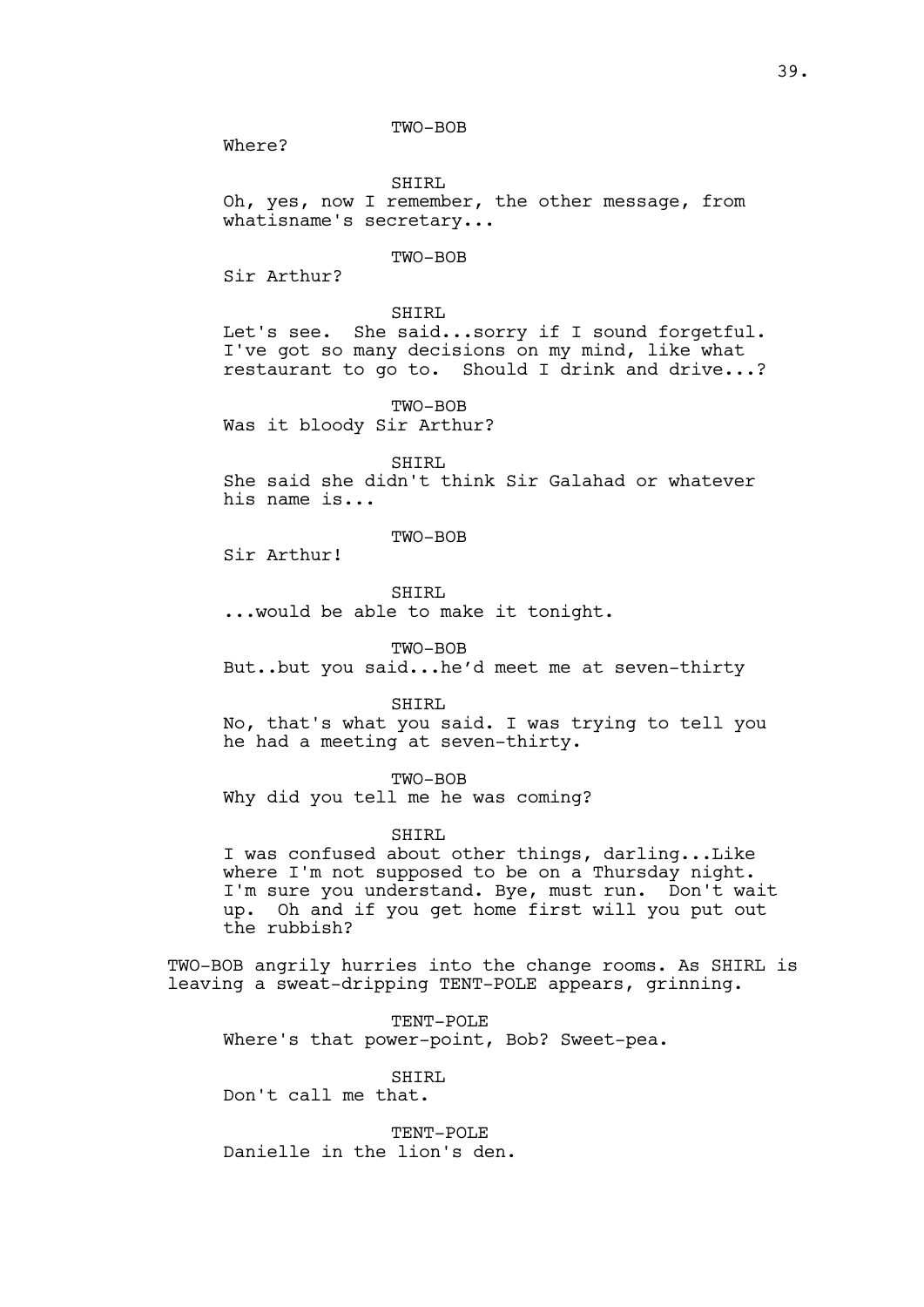SHIRL

What?

TENT-POLE Tell me about yourself, Danielle.

SHIRL You've got a lovely girlfriend.

TENT-POLE

I have? Who?

SHIRL

You need to take better care of Doreen.

TENT-POLE

Oh, right, Doreen. I lose track of them , you know, that many.

SHIRL You're very lucky to have her.

TENT-POLE gently brushes the back of his arm down her groin. She backs. He grins. SHIRL angrily walks to the door.

TENT-POLE

You should be here when we put the chicks on.

SHIRL

What chicks?

TENT-POLE

Ah, mate, top shelf. Though the last lot were in their forties, for the second time round.

SHIRL

Oh. Tell me about them.

TENT-POLE Golden showers, fruit salads, double dildos...

SHIRL

Double what?

TENT-POLE

Like two vibrators. You've got a vibrator, haven't you? Join them together. A handle in the middle...

SHIRL

The mind boggles. And what about Bob? Is he into that sort of thing?

TENT-POLE Mate, he foots the bill, doesn't he? What d'you reckon? (advancing) You deserve a young gun.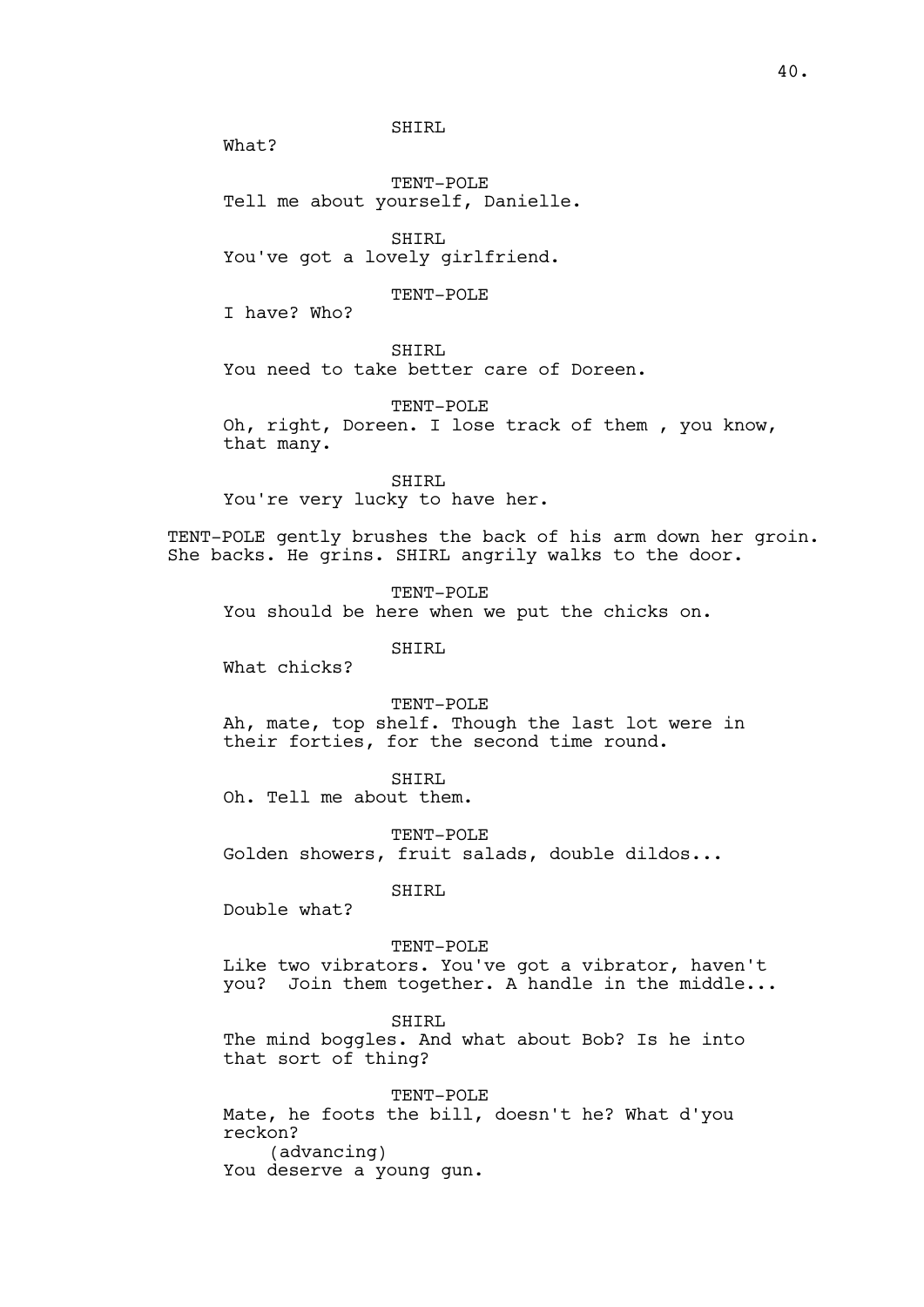SHIRL I really should be going.

TENT-POLE What's say I take you out the back and show you these great exercises I invented?

SHIRL

I'm not really one for...People with muscles aren't my type.

TENT-POLE I developed them so you don't end up with muscles.

SHIRL

Oh.

TENT-POLE They're the ones you do before a lash.

SHIRL

A what?

TENT-POLE A gash-slash, a lash. Hoe down into the low down. A root. You know what that is don't you?

SHIRL

I'm married!

TENT-POLE Suppose an affair's out of the question?

The COACH appears at the door.

THE COACH Tent-Pole, get out here.

TENT-POLE Check out the doll, Moll, back to the track Mac...

TENT-POLE returns to training. SHIRL hurries off. TWO-BOB, now dressed, and JULIAN enter from the changerooms.

TWO-BOB

Tell me about this show of yours. A man's only as good as his word. And we did give our word, although not me. It's definitely about discipline?

JULIAN

Yep.

TWO-BOB

How much?

JULIT. TAN

Most of it.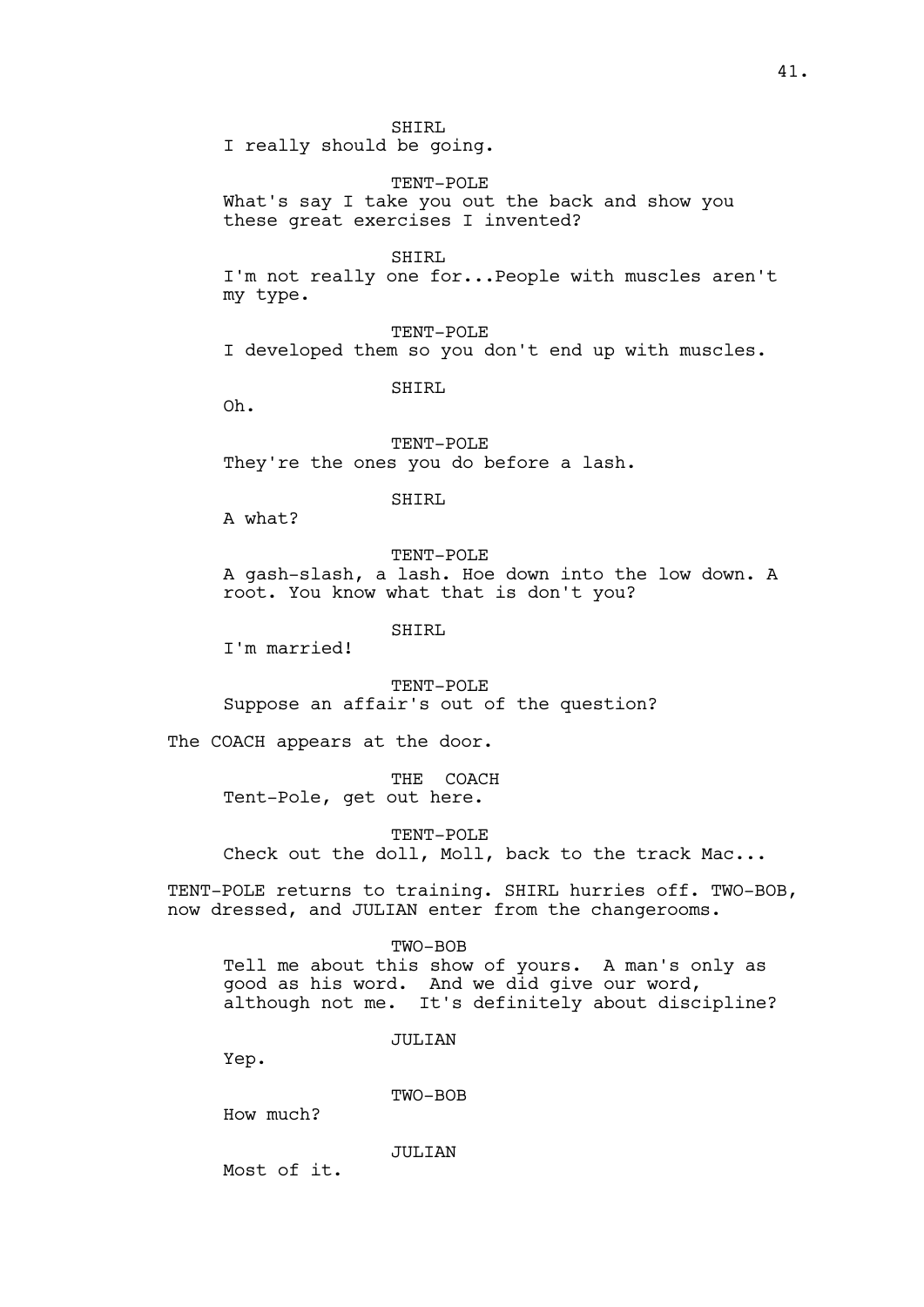TWO-BOB

I mean what's it gonna cost us? We usually just pass the hat around.

JULIAN But you have another booking.

TWO-BOB Principle's more important. I can ring up and cancel them.

The COACH bursts in.

COACH I want you out here, immediately!

TWO-BOB

Not now.

COACH

Now!

TWO-BOB

I'll be right back. Make yourself a coffee. Don't spill the sugar.

TWO-BOB and the COACH enter. JULIAN returns to the changerooms.

COACH What did you do to the Grub?

# TWO-BOB

What'd I do? I'm in the middle of negotiations I've been setting up for weeks. He barges in like a bloody terrorist on metho. Why?

The PLAYERS and GRUB enter.

GRUB You've been twined to stay on strike by this arsehole.

TWO-BOB Rubbish! That's an insult to these blokes. They made up their own mind.

GRUB

Yeah!

#### TWO-BOB

Ask them.

### RODENT

We did, Grub.

TWO-BOB You didn't turn up to the meeting!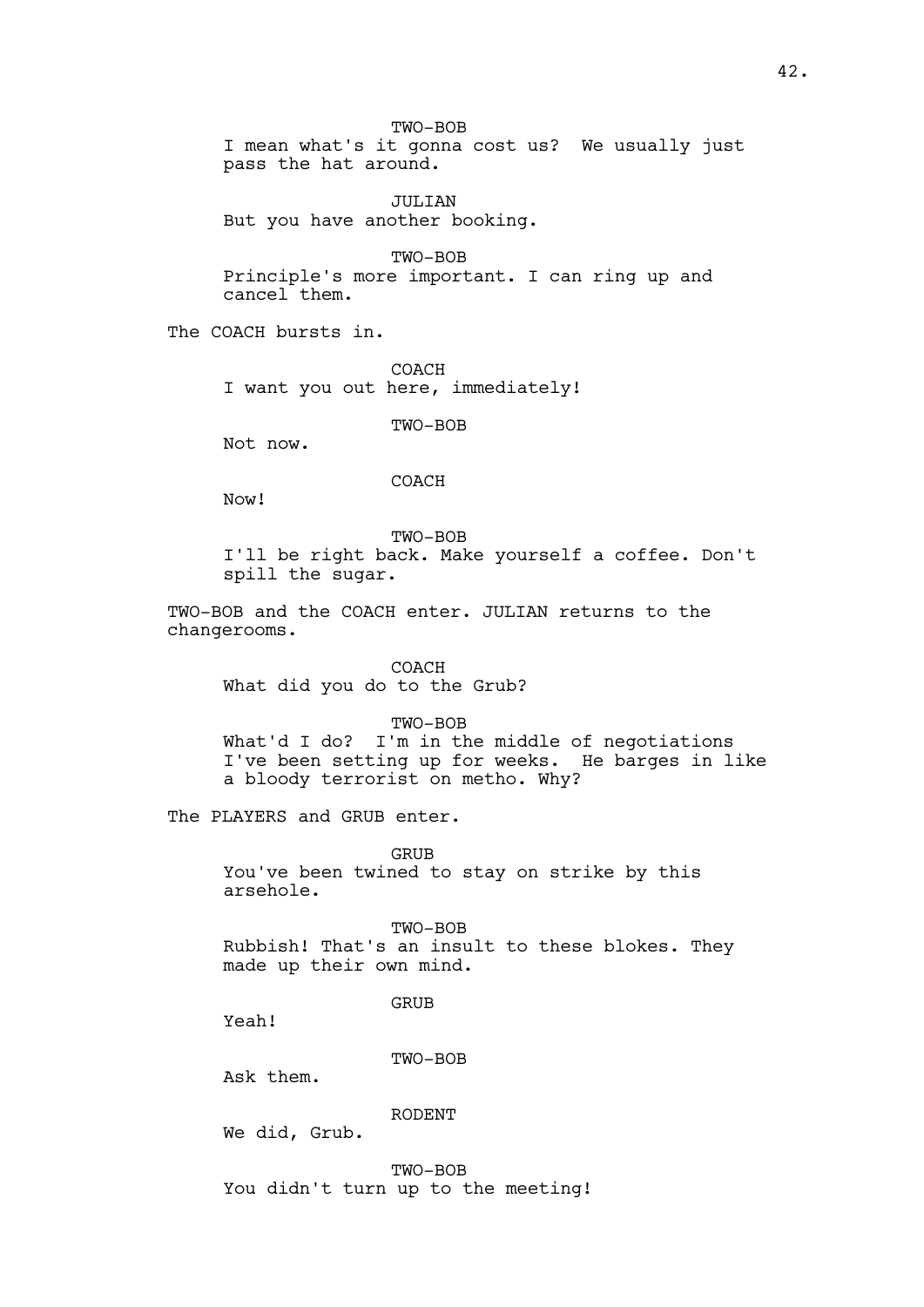GRUB You didn't tell me! TWO-BOB I left a message. GRUB Bullshit! TWO-BOB So get changed! GRUB This arsehole's in cahoots with Synott! RODENT Synott who? TENT-POLE The League bloke. GRUB Arthur Synott. TENT-POLE He's always on that footy show. GRUB He and his mate Townsend control all waste disposal. TWO-BOB Rubbish! GRUB They want the Council to sack us and bring in their own people. RODENT Is it true? You're in cahoots with Synott? TWO-BOB Course not! COLOMBO Good. Let's get on with training.

GRUB

Bullshit! You've got him coming tonight.

TWO-BOB angrily glances at the COACH who shrugs his shoulders.

RODENT Is Synott coming here tonight?

TWO-BOB

No.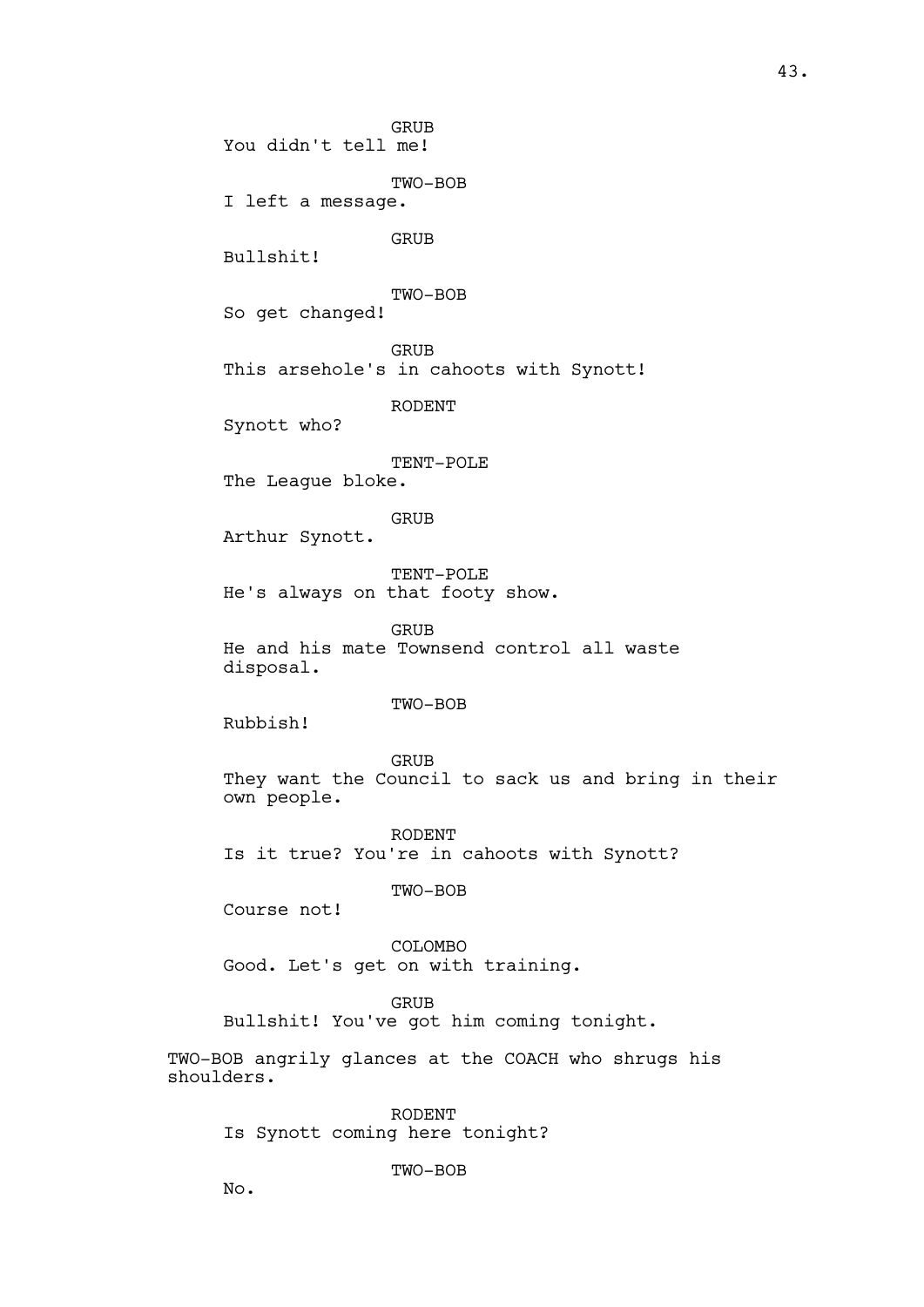GRUB

Why're you all dolled up?

RODENT

Is he or isn't he?

TWO-BOB I can categorically say no he isn't.

RODENT

What's all this crap about a compulsory meeting?

TWO-BOB

As a matter of fact I've gone to considerable trouble to personally arrange a show for you boys tonight. About football. So get changed, Grub!

COLOMBO Let's get on with training.

TWO-BOB

You know the rules, Grub. You don't train Thursday, you don't play Saturday.

COACH

Since when?

GRUB I'll be playing Saturday no matter what you say!

TENT-POLE

I'm not playing unless Grub's playing

TWO-BOB

You barge in here disrupting training. You don't turn up to the bloody meeting. No excuse. No apology. You accuse the players, your mates, of being twined! You tell blatant lies about me and Sir Arthur all so you can disrupt tonight's training. You're a typical bourgeois shit stirrer! I thought we were all bloody mates, that we backed one an other up...

RODENT I'm still not playing unless Grub's playing!

TENT-POLE

Me neither.

GRUB Hang on. Can't you see how easy it is to be twined?

RODENT

What d'you mean?

GRUB You wanta play Saturday...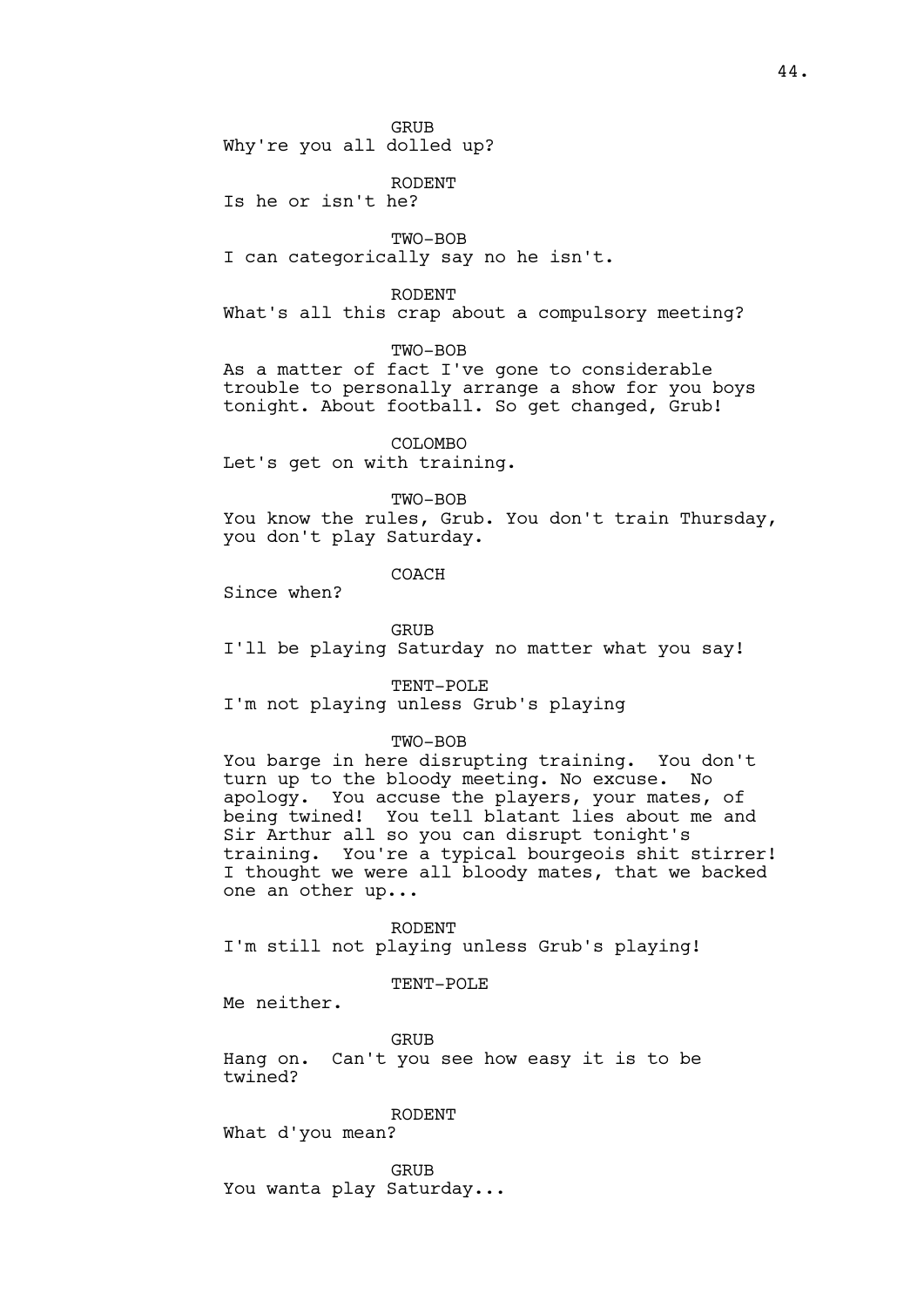RODENT

Course we do.

**GRUB** 

...but here you are ready to strike. You reckon you voted to stay on strike because you made up your own mind. I've just demonstrated to you how easy it is to be twined into doing something you don't want to do. (to the COACH) Something important's come up, mate. But I'll be right Saturday. GRUB casually walks away leaving everyone flabbergasted. GRUB (CONT'D) By the way, arsehole, if that turd mate of your's ever shows his head around here I'll blow it off. And that's a promise. The PLAYERS return to training. COACH What was all that bullshit about arranging Sir Arthur? TWO-BOB A needle to get you fired up. COACH Thanks a lot! TWO-BOB And thanks for telling the Grub! COACH I didn't tell him anything! TWO-BOB You were the only one who knew besides me. COACH Then have a long hard look in the mirror. The COACH leaves. JULIAN emerges from the changerooms. TWO-BOB Not bad for a small club, eh? I rewired the place myself you know. SHAKY enters with a bag of ice.

TWO-BOB (CONT'D) What's that for? I'm not paying for that.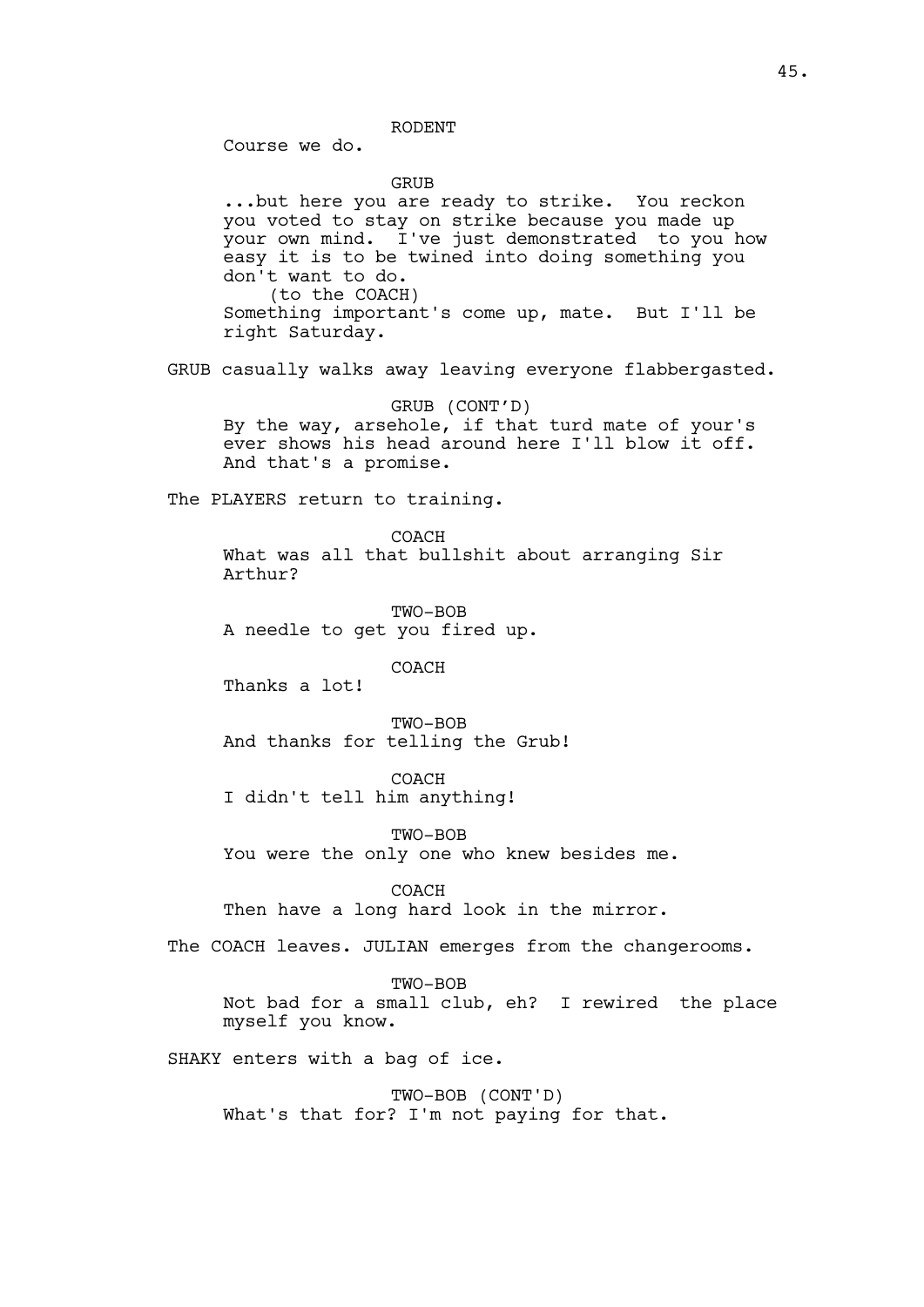SHAKY Fridge isn't working. The beer's hot. You were supposed to fix the powerpoint. Have to use bloody bottles! TWO-BOB Don't get your nickers in a knot! JULIAN Two-Bob, I won't be able to do it. TWO-BOB What! (JULIAN shakes his head) I've gone to a lot of trouble convincing the players to give you a chance at the last minute. And this is your attitude. I don't work that way. I've got friends in that Equity joint... JULIAN I don't belong to that Equity joint. TWO-BOB You don't even belong to your own bloody union? JULIAN It's the dressing rooms. They're unsuitable. TWO-BOB If they're good enough for us! JULIAN I perform the play in the dressing rooms... TWO-BOB It's not one of them poofter things is it? JULIAN ...and I can't do it in here (pointing to the billiard table) because of that. TWO-BOB Consider it moved. JULIAN It's a bad omen when the bookings get mixed up. TWO-BOB

(taking money from his wallet) How would a lazy twenty sound...? (JULIAN shakes his head) Twenty-five? Thirty and I can't go any higher. It's coming out of my own kick.

JULIAN (taking the money) And you'll still pass around the hat?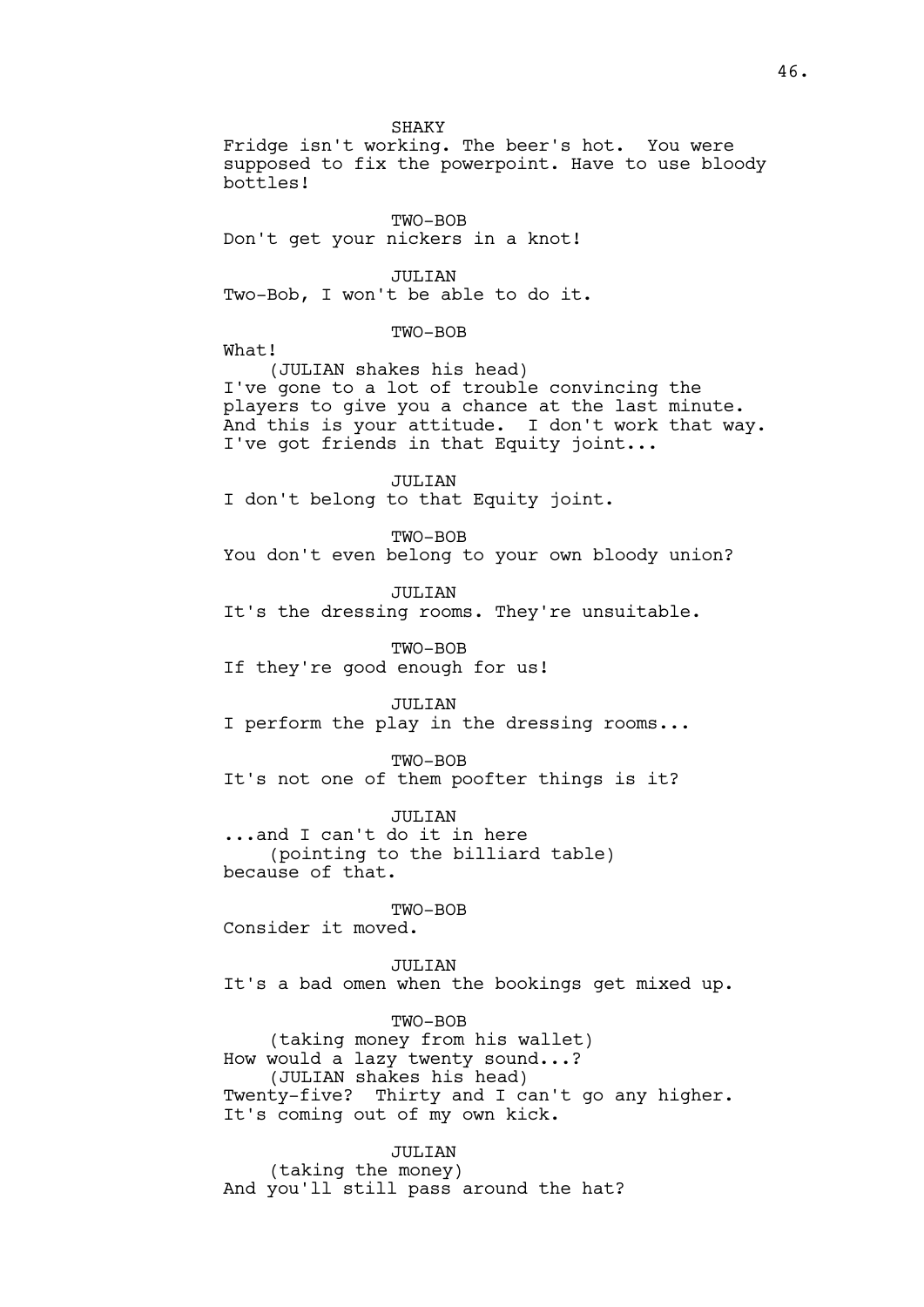TWO-BOB No wonder you're not in the bloody union. And there'd better not be anything missing. JULIAN See you at seven-thirty. As JULIAN leaves the PLAYERS enter. They jeer JULIAN and make their way to the changerooms. DOREEN angrily enters. She's been crying. TWO-BOB blocks her. DOREEN I want to see Tent-Pole RODENT (O.S.) Bloody showers are cold.. (screaming) ...again! TWO-BOB (loud whisper) Doreen, now's not a good time. Tomorrow, about lunchtime... DOREEN I need to see Tent-Pole. TWO-BOB I don't know where he is. TENT-POLE (O.S.) (yelling) Bob. Hey, Bob. DOREEN looks through TWO-BOB. TWO-BOB He's in one of those stupid moods again. Look, go home. He won't be long. TENT-POLE (O.S.) Bob, get in here! DOREEN I want to see him. TWO-BOB Normally I would but tonight it's players only. DOREEN You've got strippers coming, haven't you? TWO-BOB Hah, ha who told you that? DOREEN You have. I know you have.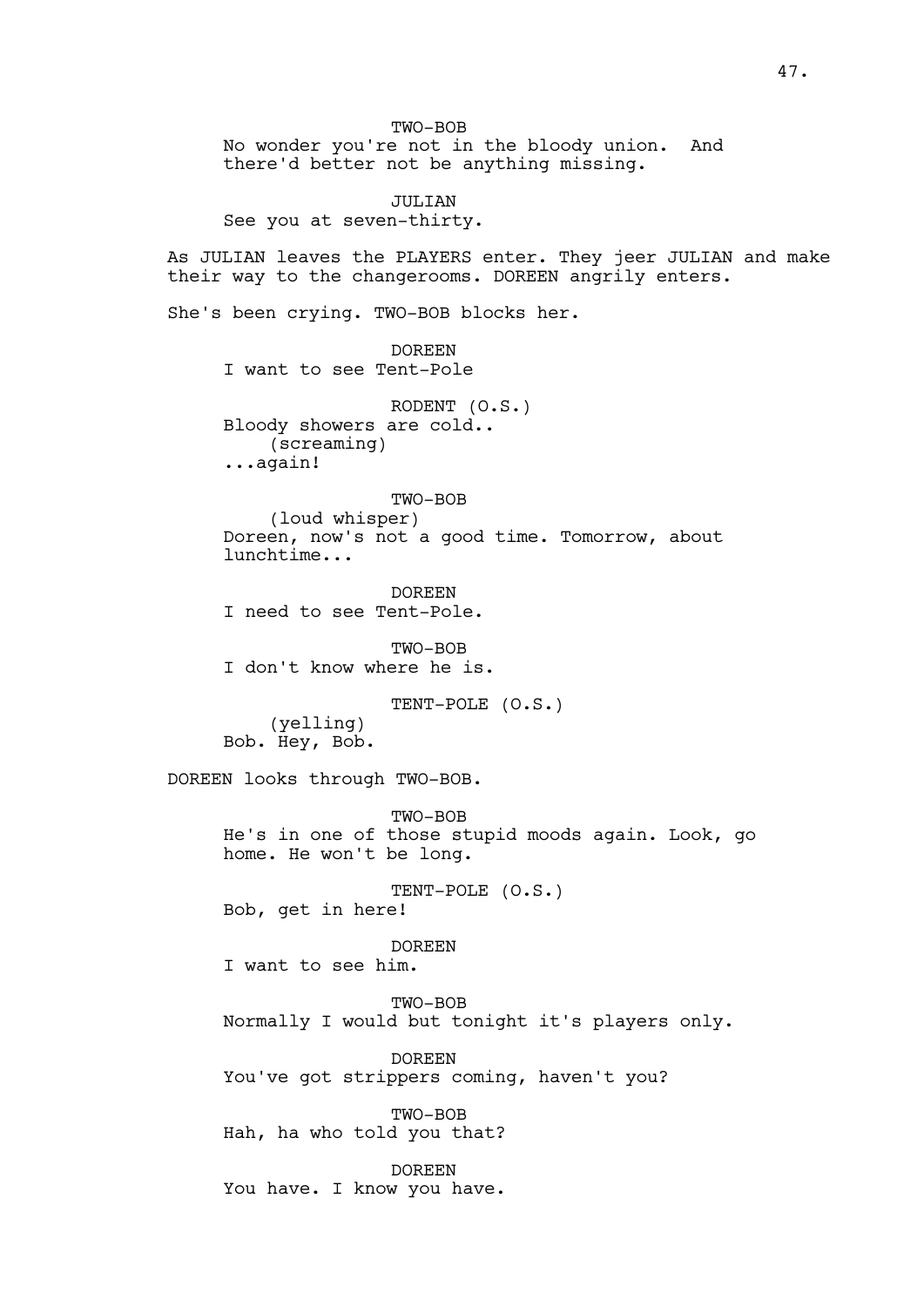TWO-BOB

I haven't.

DOREEN Then why are you dressed up?

TWO-BOB I've arranged a show; a community awareness show...

DOREEN Then why aren't there any women?

TWO-BOB

...for men. They wanta focus for Saturday. It's a bonding thing. It wasn't my idea. I love having women around. Now g'on, I'll see you tomorrow.

DOREEN

I'm not leaving.

TWO-BOB reluctantly goes to the door of the changerooms.

RODENT (O.S.) Hallo, the phantom slug-slewer.

TWO-BOB

Um, Tent-Pole...

Suddenly a hand jerks him into the changerooms. There is a commotion as TWO-BOB can be heard struggling. He reappears dripping wet.

TWO-BOB (CONT'D) You blokes are really childish sometimes! You can't see him and that's that.

#### DOREEN

Right.

DOREEN marches into the changerooms. Again there is a commotion. COLOMBO, towel around his waist and carrying his clothes, hurries out and discretely changes in a corner.

RODENT (O.S.)

Doreen, Spunk.

TENT-POLE, holding a towel round his waist, marches DOREEN into the entertainment room. The PLAYERS cat-call for her to return.

TENT-POLE That was real smart. You know what those bloke are like. They're half-pye seckos.

DOREEN (angrily pulling away) Right, it's alright for you to perve on strippers.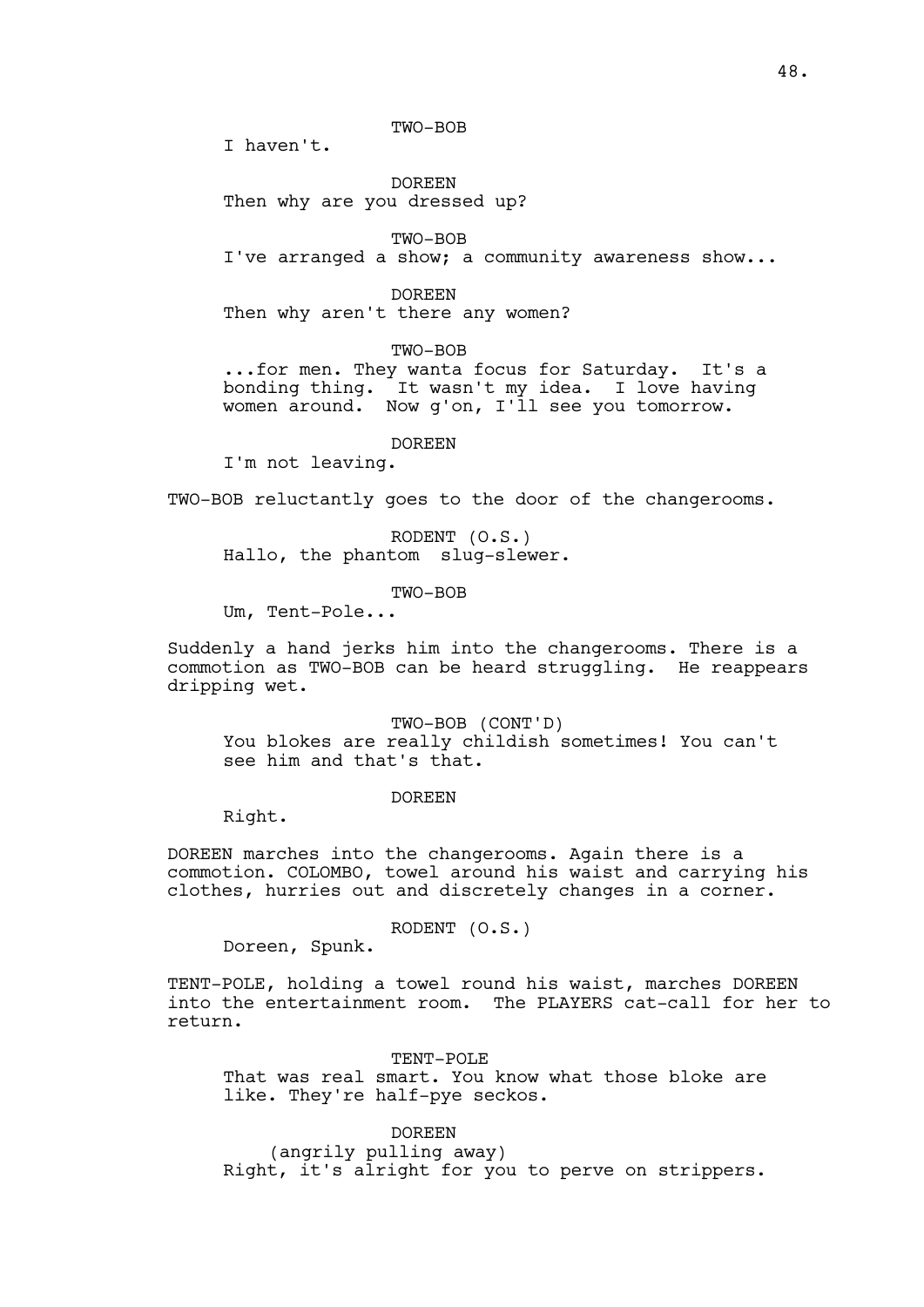TENT-POLE What strippers? DOREEN Don't give me that shit! They glare at each other. TENT-POLE Bob, have we got strippers? TWO-BOB Definitely not. Tonight's a family night. TENT-POLE Is it? TWO-BOB A family night for blokes. Nothing more. TENT-POLE See. DOREEN Fofi's dead. TENT-POLE Yeah, good one, Doreen. DOREEN She's dead! TENT-POLE You fair dinkum? How? DOREEN What would you care? TENT-POLE Was it that mongrel Pit Bull? DOREEN It doesn't matter. TENT-POLE It was that fucken pit bull! I'll kill the thing. I'll gut it with the chainsaw then stick it up that sheila's arsehole. I will. The mongrel! Kill my dog, the bitch! DOREEN It was my dog. I just wanta talk to you. TENT-POLE Go on. DOREEN Not here. I want you to come home.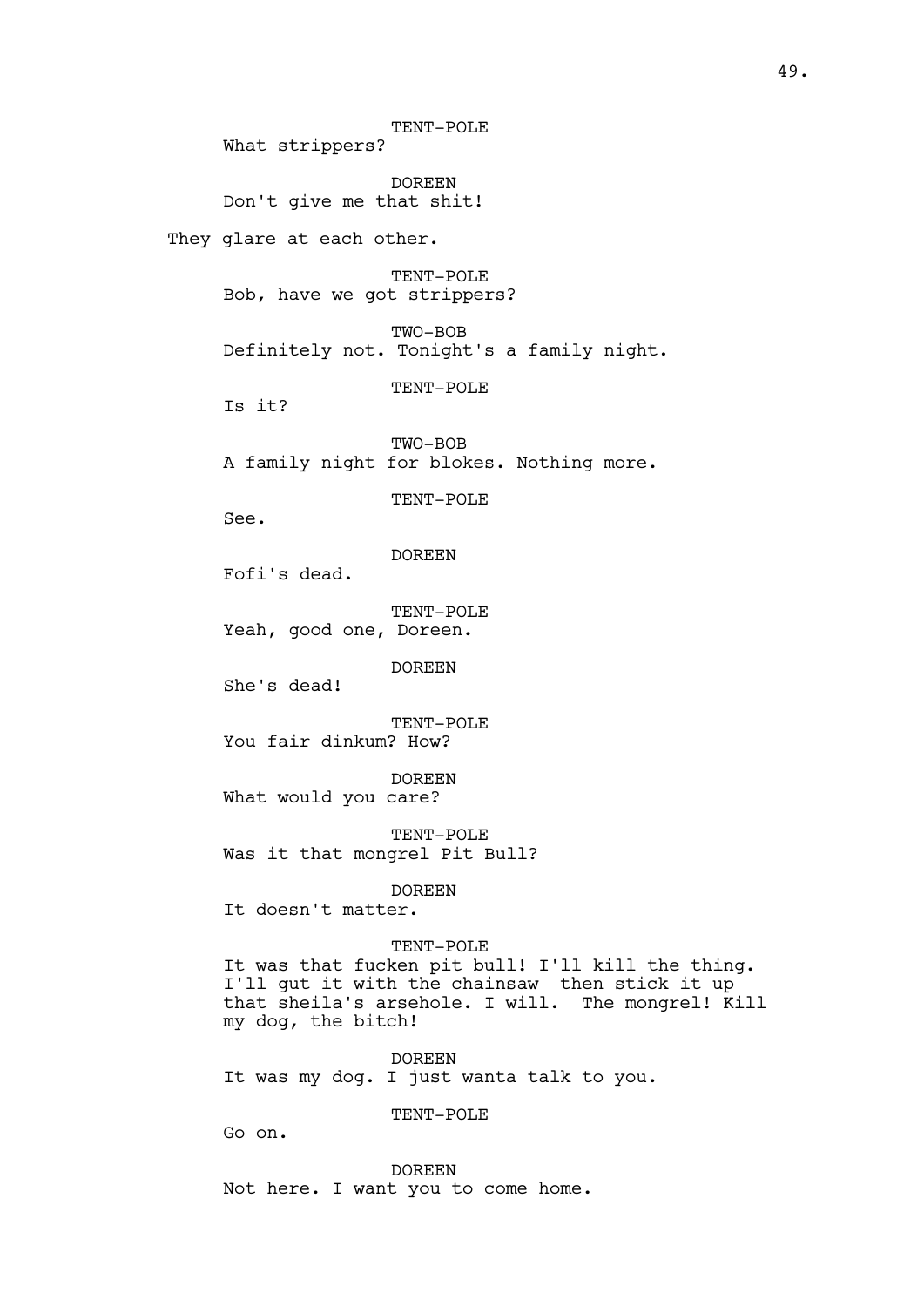TENT-POLE What, now? (she glares, disappointed) They need me to pick the team. (she walks out) Ask Bob. (following) We'll get another mutt. Not like that poncy thing we had. A fucken rottweiler. Let's see how tough the pit bull is then. It'll chew its fucken neck through like spaghetti!

# RODENT

Where's the chick?

RODENT attempts to pull the towel from TENT-POLE, who runs around the billiard table, smack-bang into SHAKY carrying a plate of pies which go everywhere. TENT-POLE disappears into the changerooms. TWO-BOB enters his office where the COACH has been writing the team on a white board.

TWO-BOB (rubbing GRUB'S name from the board) We have to drop the Grub.

COACH

What!

TWO-BOB He wasn't at training.

COACH

He's our best player. Murray River wasn't at training!

TWO-BOB

We're talking about principle. You can't win without principles. The moment you give your principles away you never had any in the first place.

RODENT stands in the office doorway.

RODENT I'm sick of being a bloody reserve! You've been put on notice!

RODENT angrily leaves and sits on a bench.

TWO-BOB

You never worked on the trucks in the old days did you?

(The COACH defiantly folds his arms) Every christmas you'd expect a present...a pudding from Mrs Smith, a dozen bottles from old Hazzard. And if a dog tipped a bin over you cleaned it up. Your garbo was someone with a bit of standing in the community.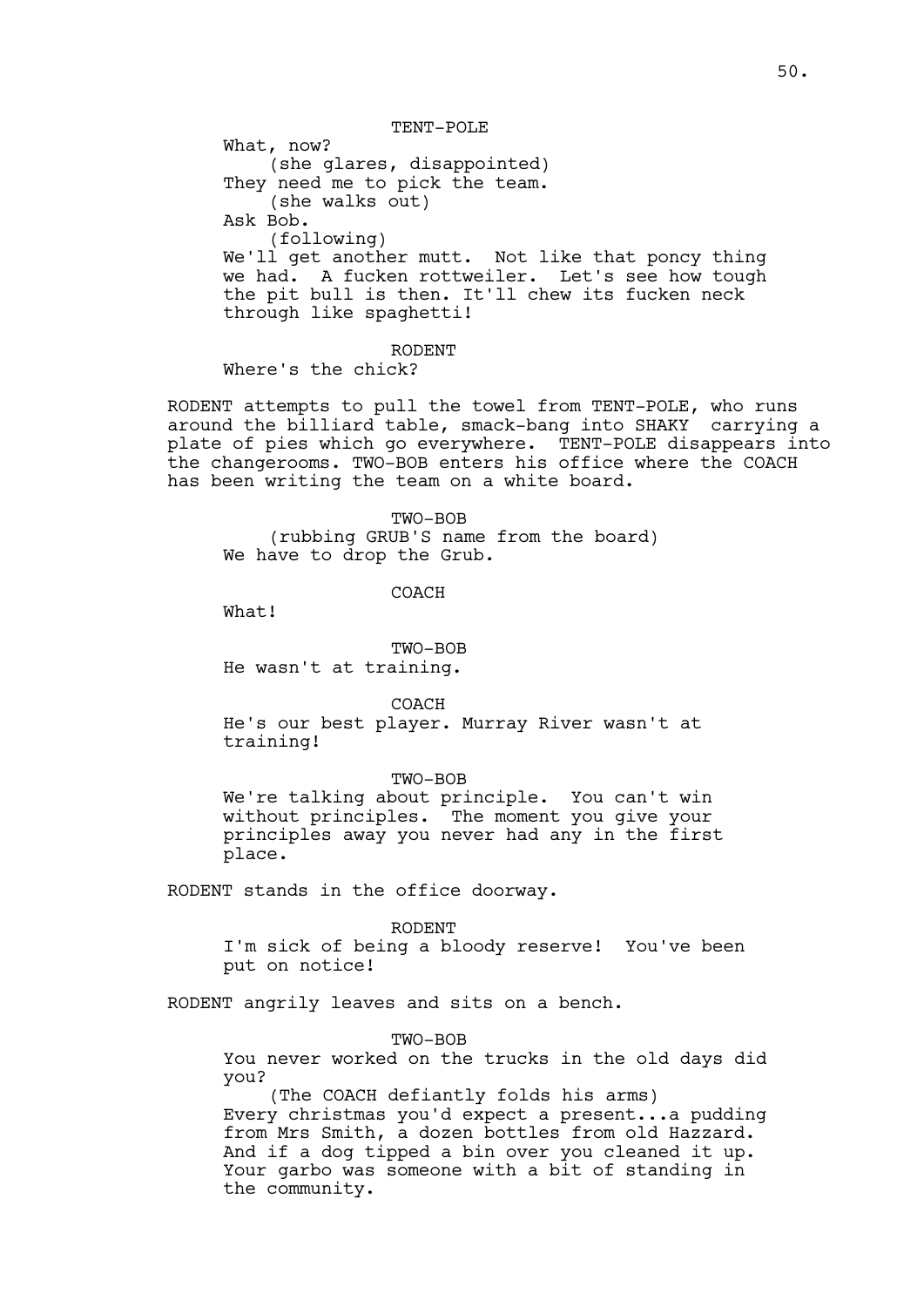COACH We've only ever been one step up from the nightman.

TWO-BOB But he had principles. Then along comes your commie shitstirrer. He's gonna raise the standard of living. Give everyone centrally heated trucks, sanitation gloves. You name it.

COACH That's what you've been promising.

TWO-BOB

Next minute we're all back in the bloody dark ages.

COACH What's this got to do with principles?

TWO-BOB Because bloody arseholes like Grub have their own political agenda. (thumping the table) They don't have bloody principles!

COACH I may not be the smartest...

TWO-BOB

Why wasn't he at the meeting? Answer me that.

COACH

Shut-up!

(TWO-BOB, stunned, listens) I don't know why he wasn't at the bloody meeting but I'm telling you if he's not in the team you can kiss your grand final goodbye.

TWO-BOB It's the bloody principle...

COACH

If I could guarantee we'd win with the Grub in, but lose without him, would you pick him?

TWO-BOB

In all honesty, if he's done the wrong thing, I couldn't pick him.

COACH You're the one that should be bloody out!

TWO-BOB There's no good panicking. We'll put him on the bench....

COACH He's in or that's it!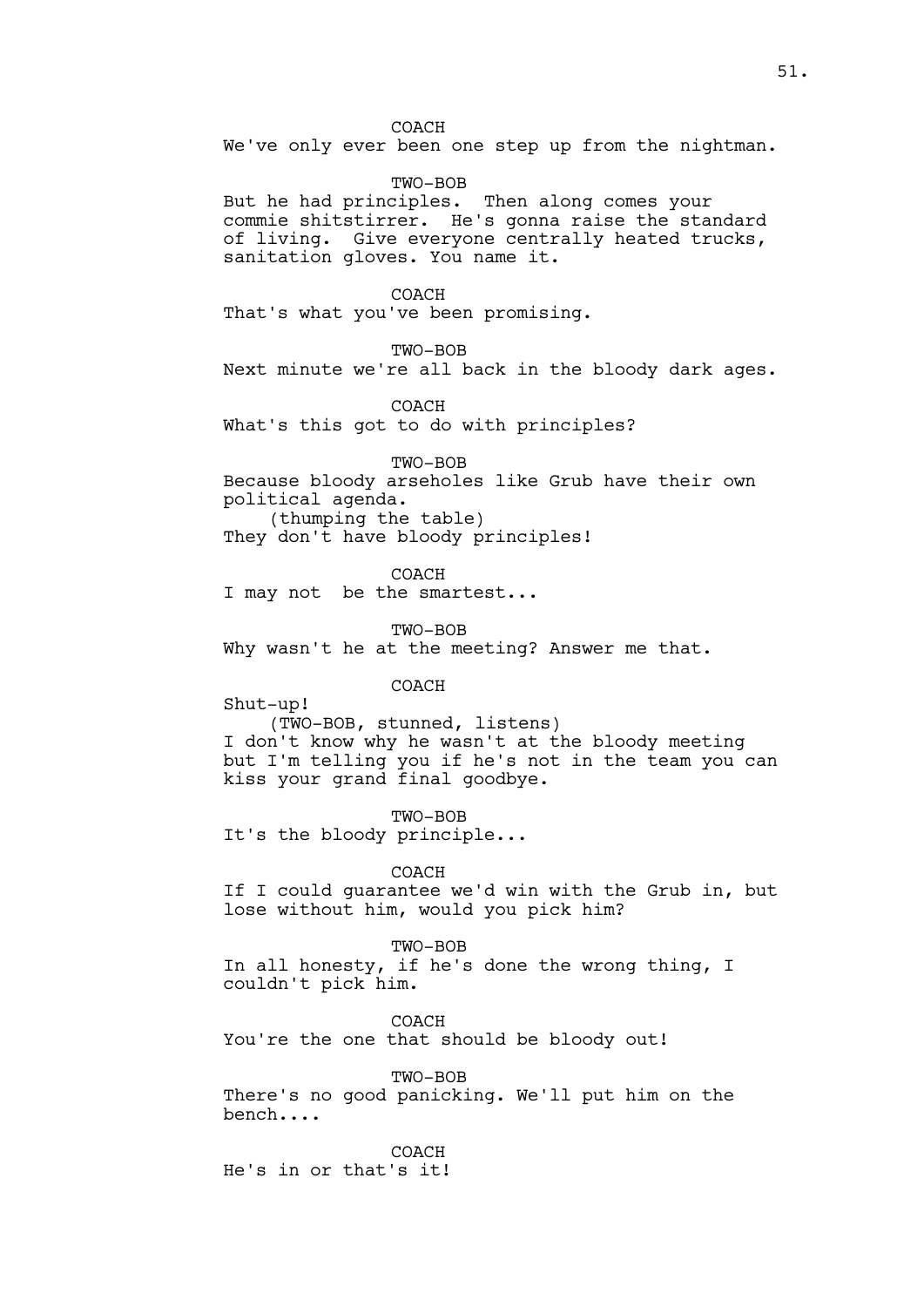TWO-BOB That way the club knows we're got principles. Saturday we wack someone else on the bench and Grub goes straight in.

COACH This is bloody stupid!

TWO-BOB No it's not. The club must come first. (SHAKY enters) Who's looking after the bloody bar?

SHAKY

There's a...a...

TWO-BOB I'm not a bloody mind reader!

SHAKY Mather or someone at the door.

TWO-BOB I told you no bloody sheilas! (SHAKY hurries off) Probably one of the mothers. Another job I don't get paid for. Wet nurse.

TWO-BOB stops in the doorway and surveys his empire. The PLAYERS play billiards. COLOMBO enters the changerooms.

TWO-BOB (CONT'D)

(to the COACH who ignores him and enters the toilets)

Have a look...They might be a den of social outcasts but Genghis Khan couldn't have done a better job. What club would want Shaky? And if it wasn't for me Tent-Pole'ld be in the loony bin, half the club in prison and Rodent probably attempting the world record in serial killing. I've taken a rabble of miscreants and put meaning into their lives. I oughta be in politics.

TENT-POLE

(to RODENT) Colombo's having an Edgar.

As TWO-BOB goes to the door RODENT takes a bucket of slops from behind the bar into the toilets.

COACH (O.S.) What the bloody...!

RODENT leaves the bucket and races to the billiard table.

COLOMBO returns from the changerooms. RODENT mouths obscenities at TENT-POLE before displaying cultivated innocence.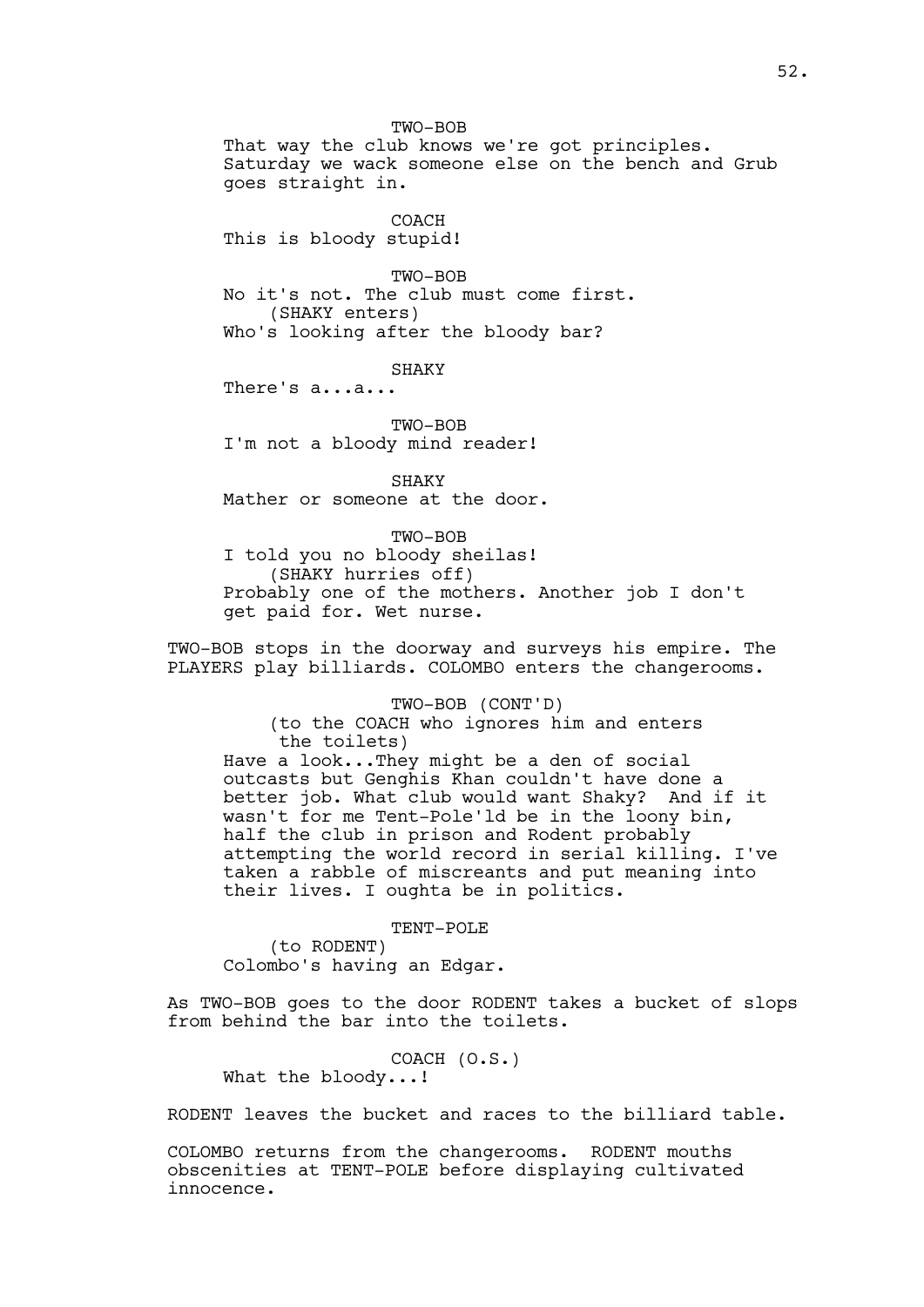TWO-BOB

an expensive suit. TWO-BOB is momentarily stunned.

Sir Arthur!

SIR ARTHUR (clasping TWO-BOB'S hand) Not late am I?

TWO-BOB Um...No, Sir Arthur...Just in time...

A whisper of excitement passes among the players.

SIR ARTHUR (walking past TWO-BOB) Can't stand being late.

TWO-BOB

Good, ah, didn't you have a meeting? Your secretary said you were tied up.

SIR ARTHUR I'd like to tie her up. Must introduce you to her.

TWO-BOB

Probably got our wires crossed. We've all been waiting...No, actually I thought if you arrived as a surprise like, they'd get a real thrill...

SIR ARTHUR You're in the driver's seat, Bob. (SIR ARTHUR surveys the surroundings) So this is the famous club, Bob. I love these places. (shadow boxing) Takes me back to me grass roots.

TWO-BOB I'm thinking of extending it. Knocking that wall out...

RODENT (checking the warmth of a pie) Bloody things!

RODENT slams the pie warmer. TWO-BOB, unseen by SIR ARTHUR, pushes RODENT.

SIR ARTHUR Good for you, Bob. Good for you.

TWO-BOB Carpet all through here...

SIR ARTHUR

Great idea.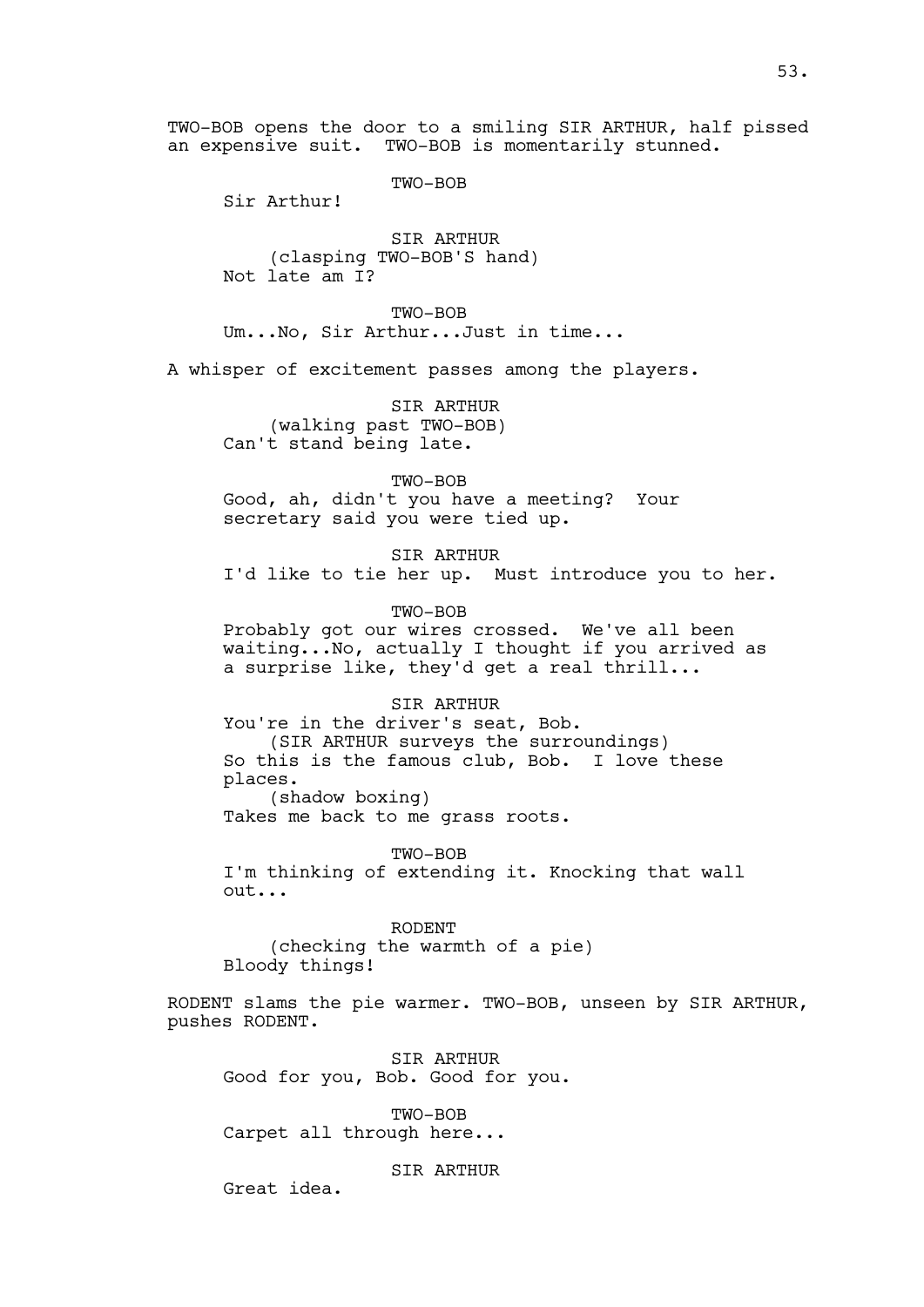SHAKY gives SIR ARTHUR a beer. It's taken without acknowledgment.

> TWO-BOB I'm having negotiations with local council.

The COACH, pants around his ankles, races into the entertainment room to throw the remains of the slops bucket over RODENT, who ducks behind SIR ARTHUR. The COACH pulls up just in time.

COACH (pulling his pants up) Sorry, mate. (mouthing to RODENT) You'll keep!

SIR ARTHUR No harm done. I didn't come down in the last shower.

TWO-BOB Ah, this is our Coach, Makka. Sir Arthur.

COACH

Arthur Synott?

TWO-BOB I mentioned he'd be coming. Remember?

The COACH holds his hand out. SIR ARTHUR cautiously shakes it.

### SIR ARTHUR

A real pleasure, Son.

SIR ARTHUR dismisses the COACH and leads TWO-BOB into the office. The COACH shrugs his shoulders to the PLAYERS who are in awe of SIR ARTHUR.

SIR ARTHUR (CONT'D) Getting money out of council is as hard as getting strikers back to work. (touching the tip of his nose) Your boys are still on strike?

TWO-BOB Of course. Course they are...

SIR ARTHUR

Hmmmmmmm.

TWO-BOB I thought that's what you said, another week.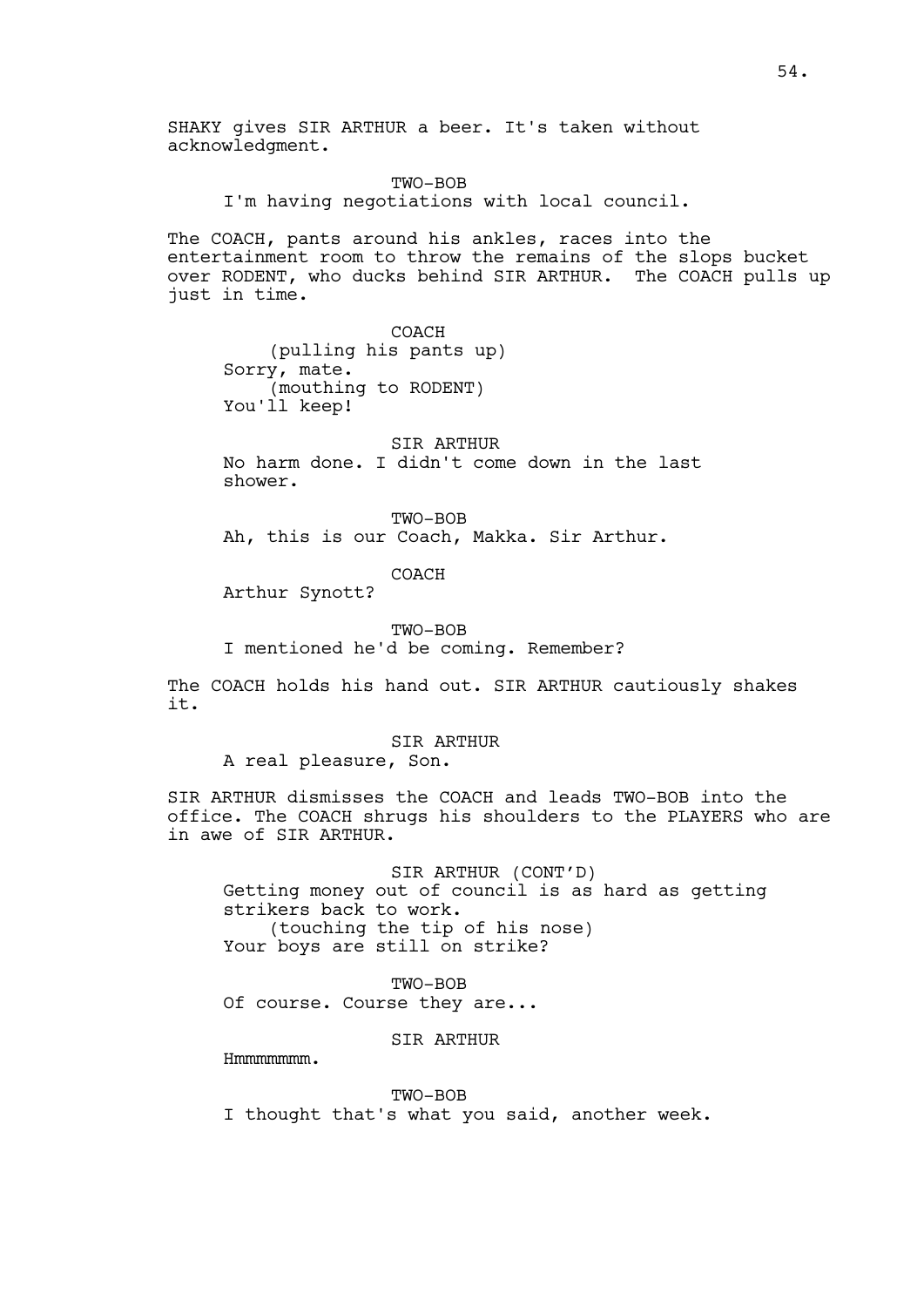You and I must have a serious chat about funding. Quite by accident, I had lunch today with Maurie Townsend.

### TWO-BOB

Sir Maurice?

# SIR ARTHUR

You know him?

TWO-BOB

Haven't actually met him. I was planning on writing to him.

SIR ARTHUR No. No. Never put anything in writing.

TWO-BOB (checking for the letter) No, I wouldn't.

### SIR ARTHUR

You'd like him, Bob. One of us. Straight as a die. Does all that charity stuff. It's all a front.

TWO-BOB

Yeah?

#### SIR ARTHUR

You should come to dinner with us. I'll get my secretary onto it. Might even invite her along. Unless...?

TWO-BOB

No, no. It'd be great. My missus isn't into fancy parties. She doesn't like going out. More the stay at home type, you know.

### SIR ARTHUR

You'd like him, Bob. Anyway we got talking about this strike. "Maurie," I said. "I know the bloke who pulls the strings. Bob. He's one of us." Now between you me and the four walls..

(They move further away from PLAYERS) ..he's looking for a good back-up. Someone he can trust. Someone to pull the strings for him, with the wheelie bin fiasco.

TWO-BOB I could organise his whole work force for him.

SIR ARTHUR

"I know just the man," I said. "He runs the famous St Ignatius Football Club."

TWO-BOB

St Joey's. We're playing St Ignatius.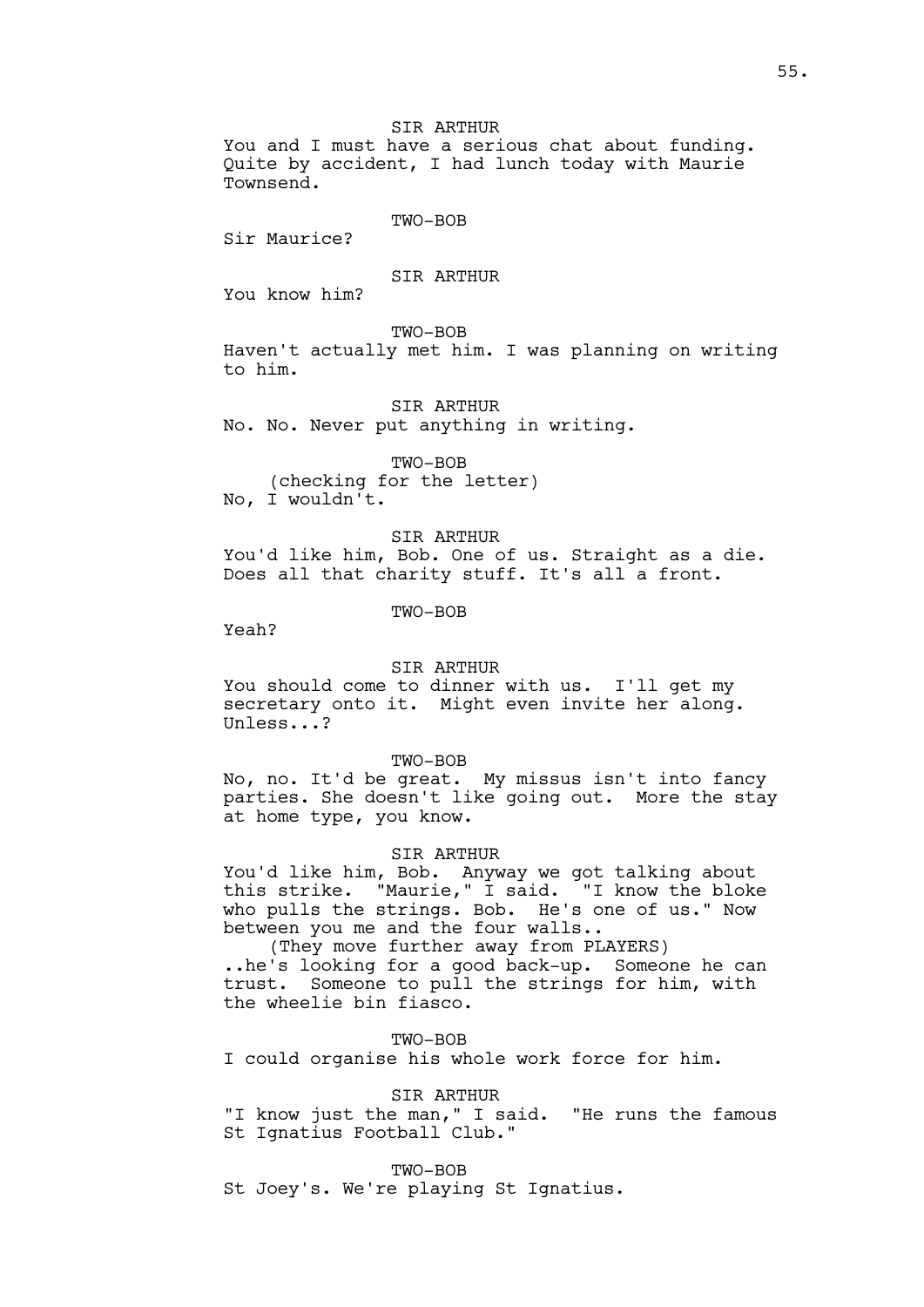His eyes lit up, Bob. Impressed. But if this bloody strike continues...

### TWO-BOB

I was under the impression that's what...

#### SIR ARTHUR

That was the idea but the shit's hit the fan with the media. Now it looks like it's all been contrived.

TWO-BOB

The bloody Grub. I think he's on a kickback from some of the workers if they go back. The bastard leaked that bullshit to the media.

### SIR ARTHUR

We don't want a long drawn out court case. Some of those union arseholes, not you of course, use the courts to take fairdinkum businessmen to the wall.

TWO-BOB

I can get them back first thing in the morning.

SIR ARTHUR

Monday'd be better. A few documents still need signing.

TWO-BOB Monday, you've got it.

SIR ARTHUR That would be a break-through, Bob.

TWO-BOB

What about the men, you know, later on?

SIR ARTHUR

They'll be looked after in the restructure. That's a promise. Maurie's like that. We get them back to work then move them sideways.

(watching the players from the door) Into Home Help or Drug Counselling, something where they'll feel valued.

#### TWO-BOB

You wouldn't believe the trouble I've had with some of my own people. Swimming pool communists disguised as shop stewards cum bloody greenies. There may be some recriminations, a bit of physical stuff. But that's my bag. Tell Maurie that's the type of bloke I am.

SIR ARTHUR

Done. Now have you gotta know someone to get a another drink in this joint?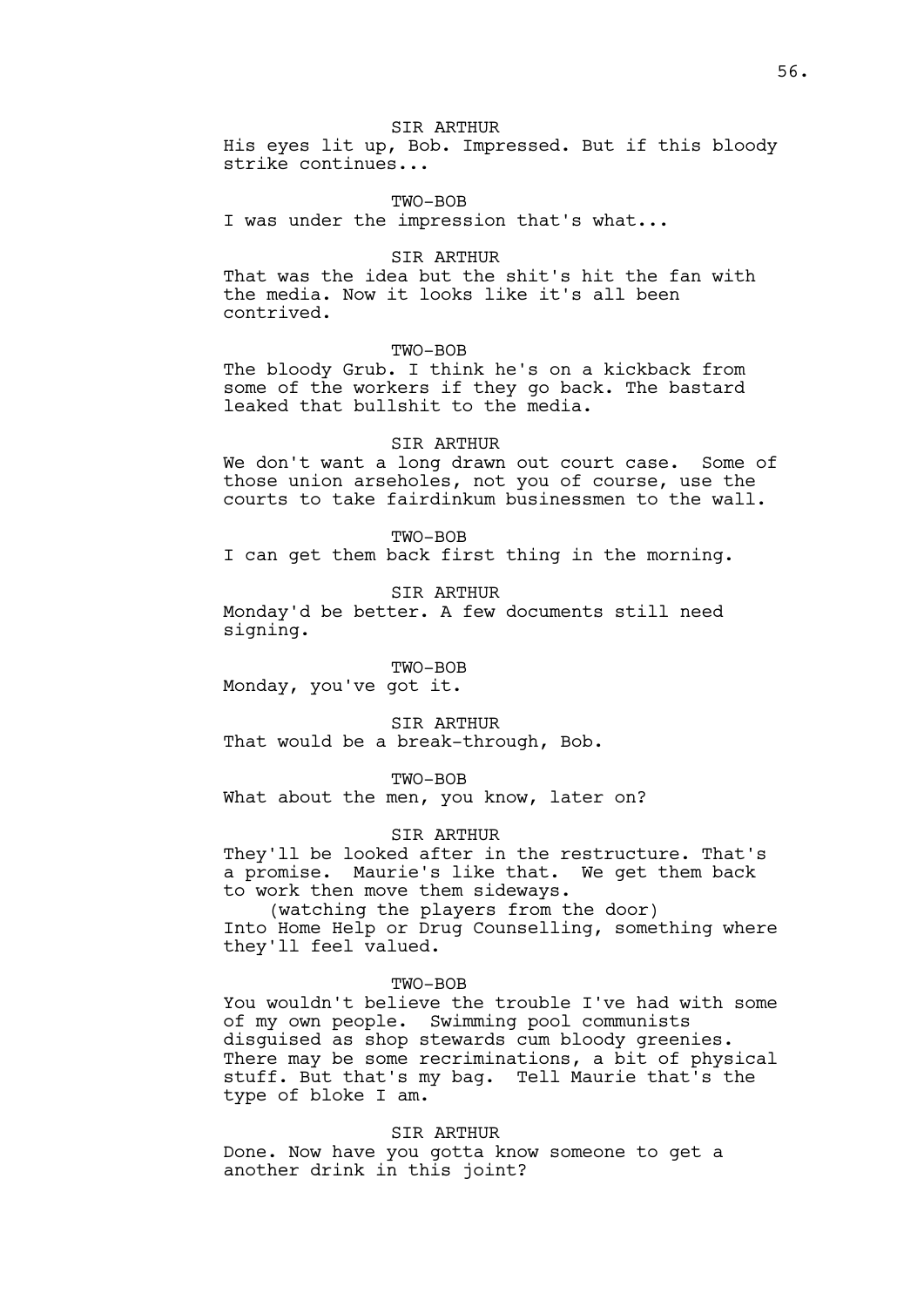COACH

Ahem!

TWO-BOB Just a minute. What would you like?

SIR ARTHUR Chivers, Royal Salute. Long glass, straight, one small cube of ice.

SHAKY

What?

TWO-BOB I think we might be out of Chivers, Sir Arthur.

SIR ARTHUR What're the boys drinking?

TWO-BOB I'll send someone across to the Local. Shaky.

SIR ARTHUR I'll have whatever the boys are drinking.

TWO-BOB A beer for Sir Arthur.

SHAKY

For who?

TWO-BOB

Just get it.

SHAKY hits the glass with the bottle, breaking the glass Get another!

SIR ARTHUR Don't bother washing that one, eh.

TWO-BOB laughs. RODENT, who's eating a crumbling pie, backs into SIR ARTHUR.

SIR ARTHUR (CONT'D) Something smells good.

TWO-BOB Can I get you a pie, Sir Arthur?

RODENT (putting it back in the pie warmer) Bloody things are cold!

SIR ARTHUR Fortunately I've eaten.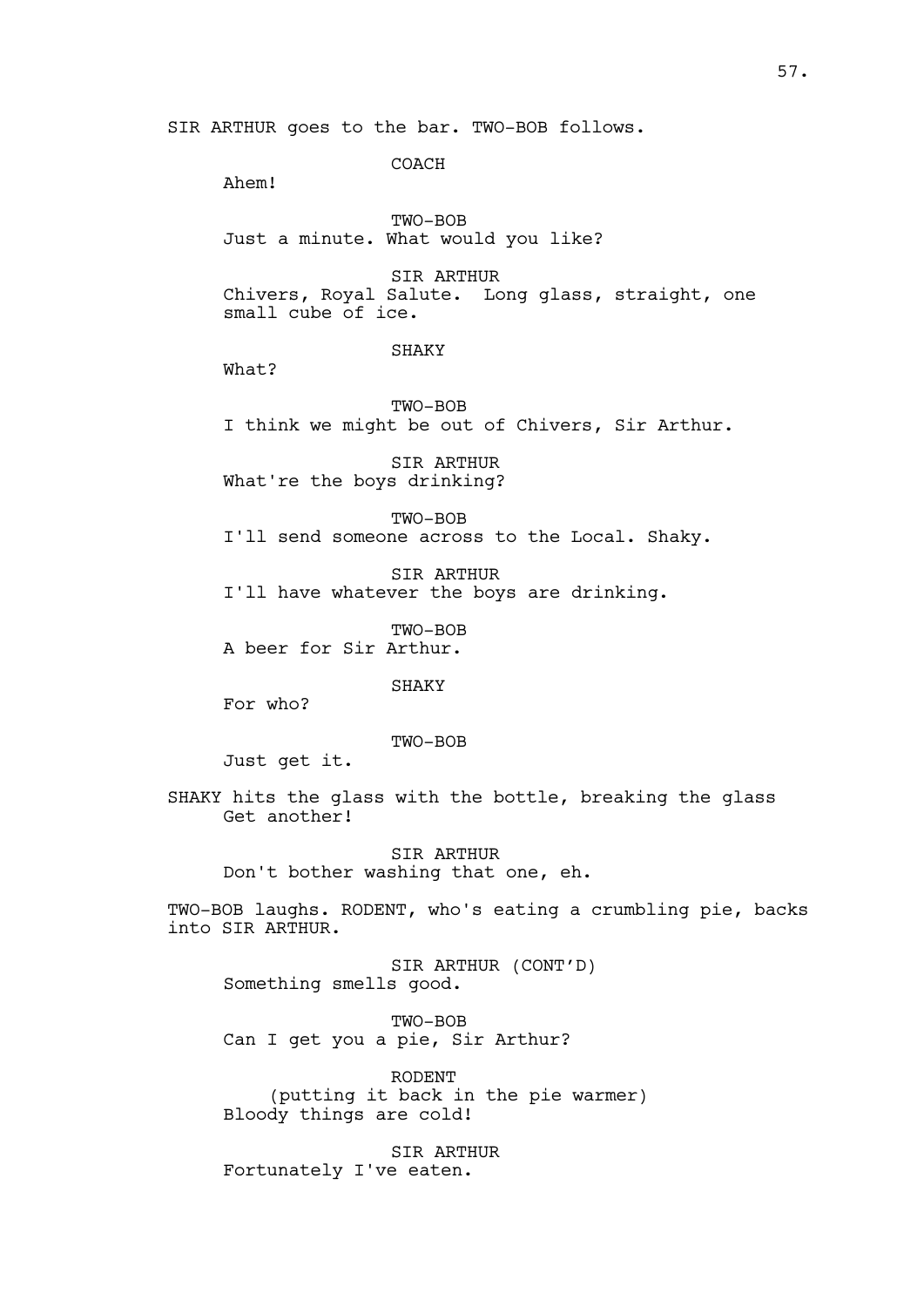SHAKY

I'm putting that on your tab, Rodent.

TWO-BOB

Boy's I want you to meet someone who needs no introduction. This is Sir Arthur. You've probably seen him on that footy show.

### RODENT

That's a top show.

TENT-POLE My brother was in the audience two weeks ago.

SIR ARTHUR Really? What's his name?

RODENT

Sperm Donor.

SIR ARTHUR

Sperm Donor?

RODENT (gyrating his hips) As like, in yer daughter.

The PLAYERS roar laughing.

#### SIR ARTHUR

Don't talk to me about daughters. My own bloody daughter's into one of those subterranean graffiti gangs.

(The PLAYERS are uncertain how to take his comment.)

Up yours with a spray can. When the bloody social worker with her candy-eyes and latte breath introduced her to a graffiti workshop she became one of those brats our mothers warned us about.

TENT-POLE

(elbowing RODENT)

Her boyfriend's not called Rodent is he?

SIR ARTHUR

Anyway, call me Arthur.

RODENT Yeah, Arthur, we didn't think you were coming.

TWO-BOB Well...he wasn't at that stage.

TENT-POLE (winking to RODENT) Not a mate of the Grub's by any chance?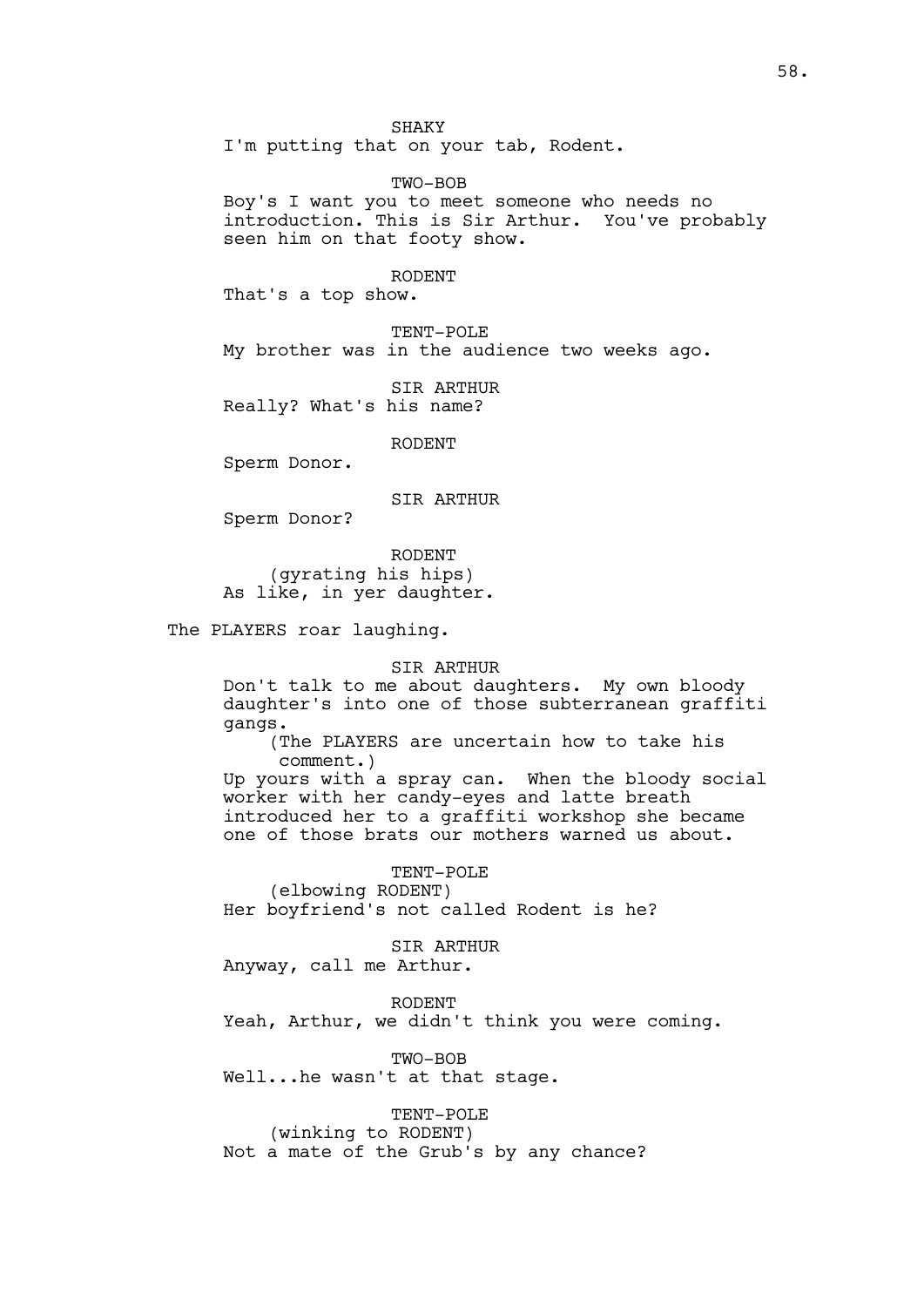SIR ARTHUR Should I know this Grub?

TWO-BOB He's the shop steward I was mentioning.

THE COACH Aren't you tied up with Waste Disposals and wheelie bins?

SIR ARTHUR

Shit no!

RODENT They're trying to take our jobs!

SIR ARTHUR

Who are?

RODENT

Waste Disposals.

TENT-POLE

Bastards!

SIR ARTHUR

You sure?

TWO-BOB But we're on top of it.

SIR ARTHUR If I thought that was the case I'd be in boots and all.

RODENT

Yeah?

SIR ARTHUR You've gotta fight for what you believe in, Son.

RODENT

Grub said.....

SIR ARTHUR I must meet this Grub.

RODENT He thought you were in with Maurie whatismane...

SIR ARTHUR

Townsend?

RODENT

That's him.

COACH Doesn't he own Waste Disposals?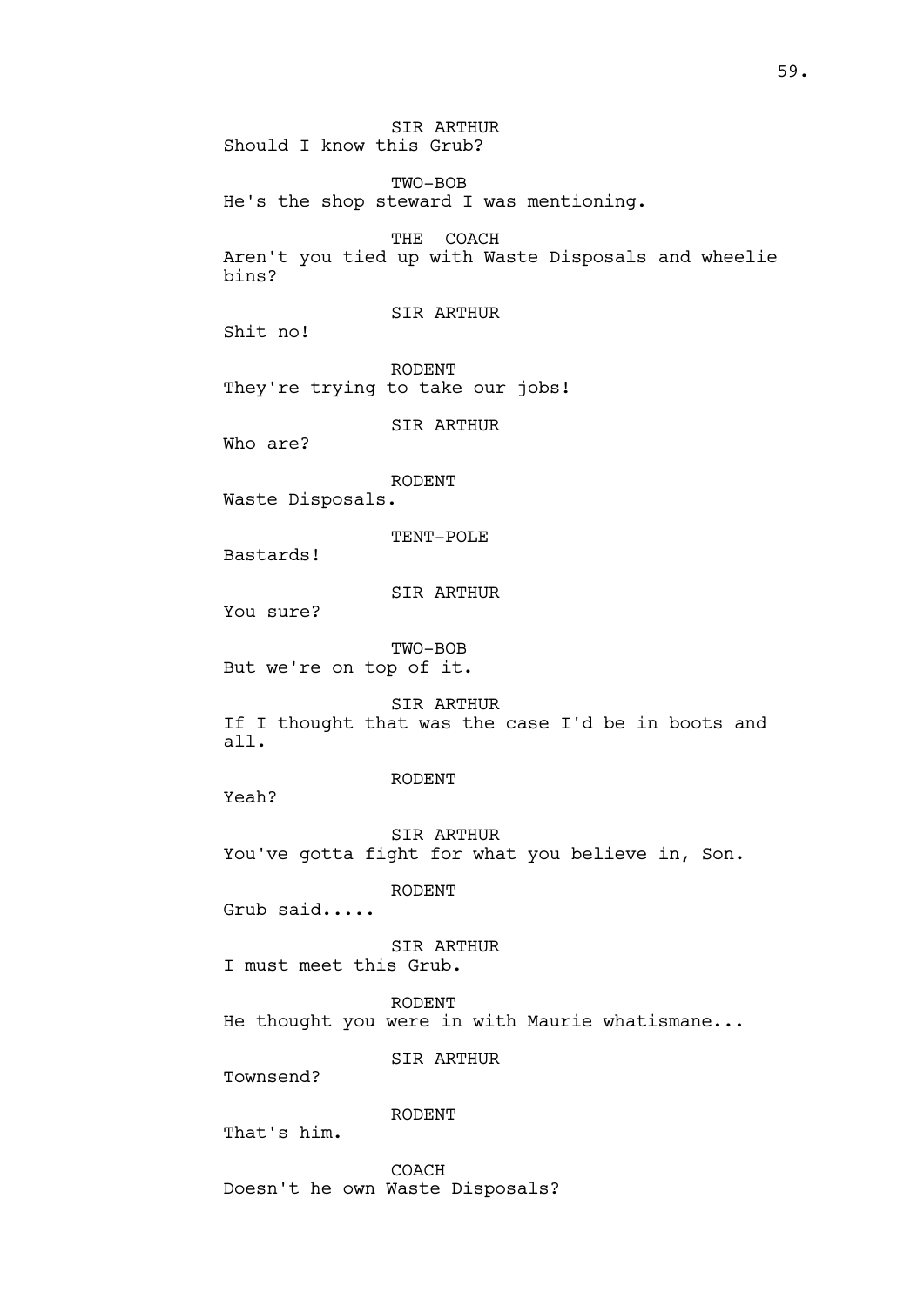SIR ARTHUR He might have some shares in it.

RODENT And you were gonna take our jobs.

TENT-POLE Bring in wheelie-bins.

SIR ARTHUR Hold your horses. I can't stand the bloody things. For starters, they only hold four dozen empty cans.

RODENT

Bloody oath!

TENT-POLE My brother turned one of 'em into a compost bin.

SIR ARTHUR

Yeah? How?

TENT-POLE Pinched the bloke over the road's, cut the wheels off, turned it upside down.

SIR ARTHUR Never thought of that.

RODENT His brother's a genius.

SIR ARTHUR Could he get me a couple?

TENT-POLE I'll see. Should be sweet.

SIR ARTHUR

Good. Let me tell you a story about Townsend. The stupid bastard's drinking up the Windsor...

The COACH enters the office and writes the team on paper.

TENT-POLE

Windsor Castle?

RODENT It's in Prahran, you idiot!

SIR ARTHUR

And there's one of these lunatic salesman. Cabbage we call him. Always flashing a roll of notes in front of the sheila, but it's just a few notes wrapped around a roll of cabbage leaves. Scores every time.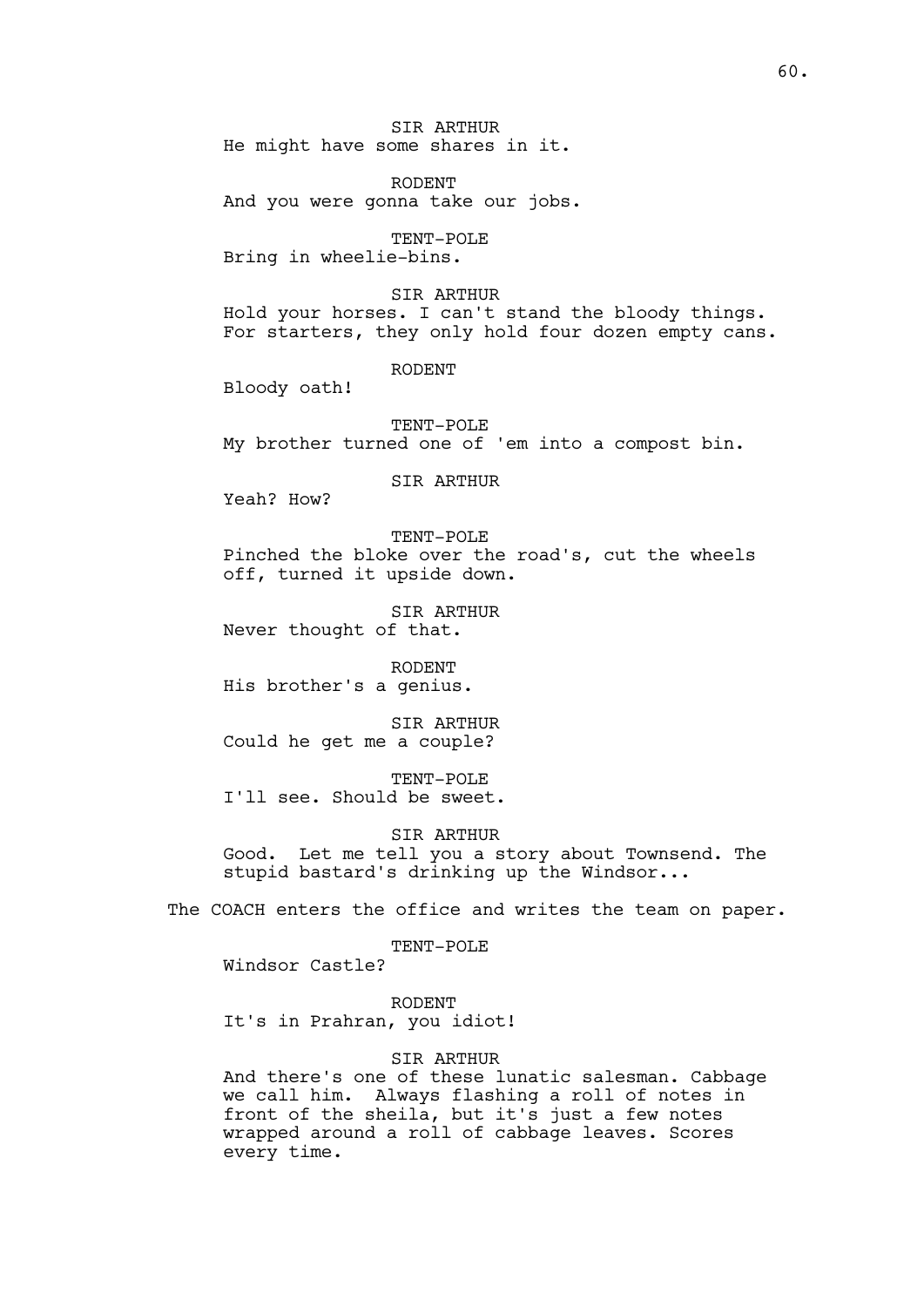RODENT

Good one.

SIR ARTHUR Anyway, he's got these lives ones...

TENT-POLE

Live what?

SIR ARTHUR Clients that he's trying to flog insurance to.

TENT-POLE

(winking to RODENT) Oh.

SIR ARTHUR

Cabbage sees Maurie talking with his cronies, slips over. "Sorry to disturb you, Sir Maurice, but could you do a battler a favour like?" "What is it you want, Boy?" asks Maurie. "I'm trying to impress these clients and I was wondering if you'd drop by and just say something like, "Gedday, Cabbage"? Maurie's like that. Give you the shirt off his back. Anyway Cabbage returns to his clients. Later, Maurie's passing Cabbage, stops, holds his hand out. "Gedday, Cabbage, I didn't know you were here." Cabbage slowly looks up at Maurie. "Piss off, Townsend!" he says. "Can't you see I'm busy?

The PLAYERS roar laughing.

TENT-POLE

Piss off, Townsend, hah, ha, ha...Rodent, tell him the one about the salesman with two cocks.

RODENT

Later.

SIR ARTHUR

Townsend and wheelie bins, gawd. I'm forever amazed how these rumors start.

TENT-POLE See, there's this salesman, like...

SIR ARTHUR

This is my night off. Just treat me as one of the boys.

TENT-POLE (clutching his arm in pain) Ah, shit. Shit!

SIR ARTHUR

What's wrong?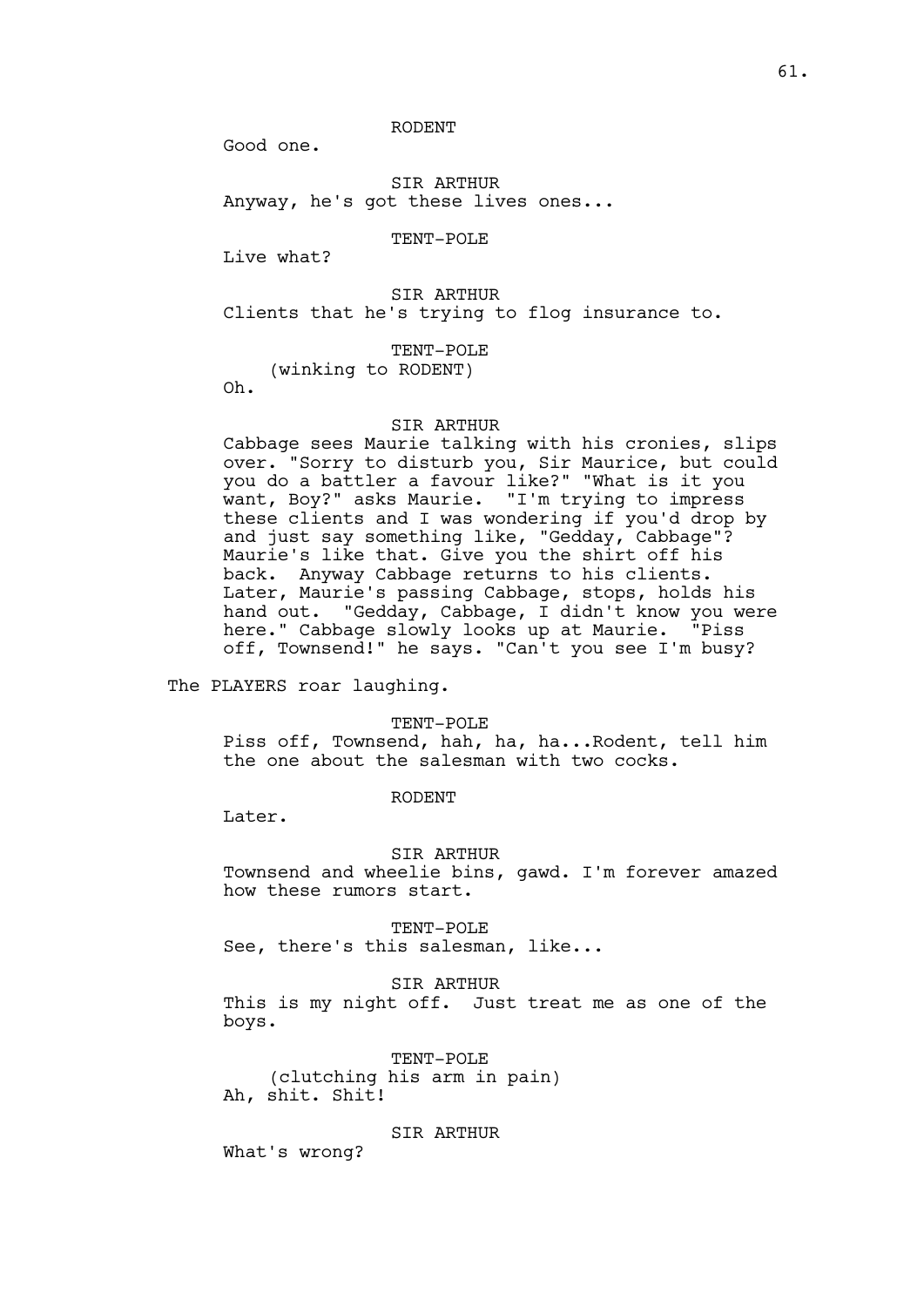TENT-POLE How d'you cure yaws?

SIR ARTHUR (reacting as if TENT-POLE could have the plague) Yaws? What's yours?

TENT-POLE (handing SIR ARTHUR his glass) Six beers, mate.

SIR ARTHUR roars laughing. The PLAYERS hand SIR ARTHUR their empty glasses and slap him on the back.

SIR ARTHUR I like that. I do. Tent-Pole, isn't it?

TENT-POLE (winking at RODENT) With a hyphen.

### SIR ARTHUR

I'm standing for mayor next month. I need a couple of stand-up blokes to hand out how-to-vote cards. Three hundred bucks a day, each.

TENT-POLE Yeah? I'll be inta that.

RODENT

Same here.

SIR ARTHUR You'll be working alongside my daughter.

RODENT

Good one.

TENT-POLE What's her name? I probably know her.

SIR ARTHUR

I doubt it.

RODENT

If she's into graffiti, Tent-Pole probably got her started.

SIR ARTHUR

On a quite night she terrorises King St, just to give the suburban set a bit of havoc.

TENT-POLE

Bit of a handful, eh? Want me to have a word to her?

RODENT gyrates his hips behind SIR ARTHUR.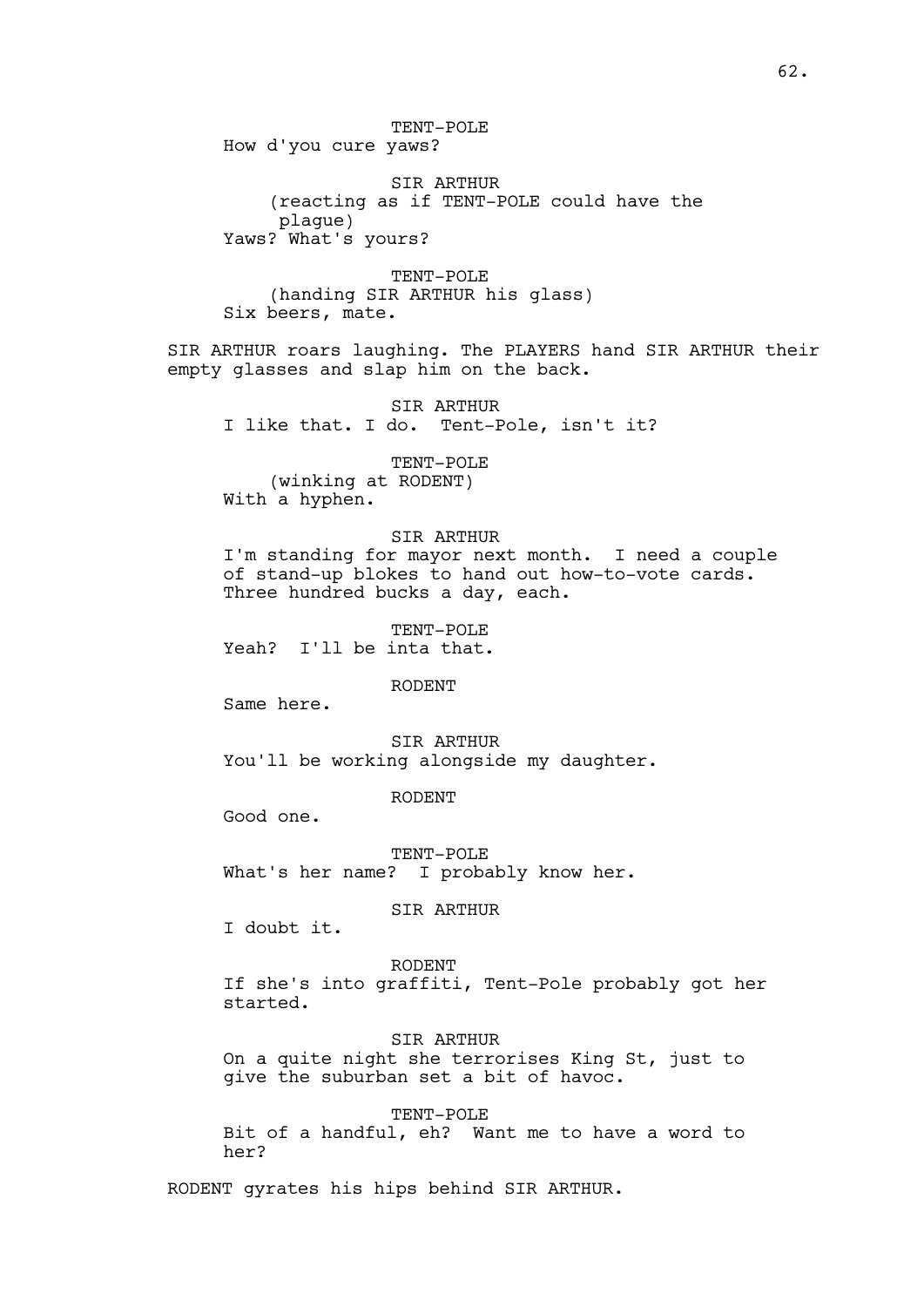#### SIR ARTHUR

And why wouldn't she, eh? With louts masquerading as human beings, with nothing better to do than wantonly destroying property, overweight western suburbs no-hopers clogging dole queues, labor politicians putting rock concerts in every park, turning criminals loose, unionists recruiting Asian serial killers and on top of all that you now have fat-cat garbos holding the community to ransom.

### COACH

Easy.

SIR ARTHUR has worked himself into a frenzy. The PLAYERS give each other dubious glances.

SIR ARTHUR

For what? So you can pander to your right hemisphere, demonstrate your artistic talents to the world; nature strip art, pyramids of garbage bags?

TENT-POLE Um, look, I just remembered, Saturdays I take the dog to obedience school.

SIR ARTHUR

We need men with steel in their backbone, fair dinkum Leadership.

TENT-POLE Won't be able to make it. Sorry.

RODENT

Me neither.

SIR ARTHUR

Six hundred?

TENT-POLE

Can't.

SIR ARTHUR

A thousand?

TENT-POLE

A thousand?

SIR ARTHUR

Cash in hand.

TENT-POLE Um, what time did you say?

SIR ARTHUR

Gottcha, ha, ha. I haven't even got a daughter, you nitwit, ha, ha. But if I did she'd know how to bloody cure yaws. Ha, ha, Tent-Pole's shout.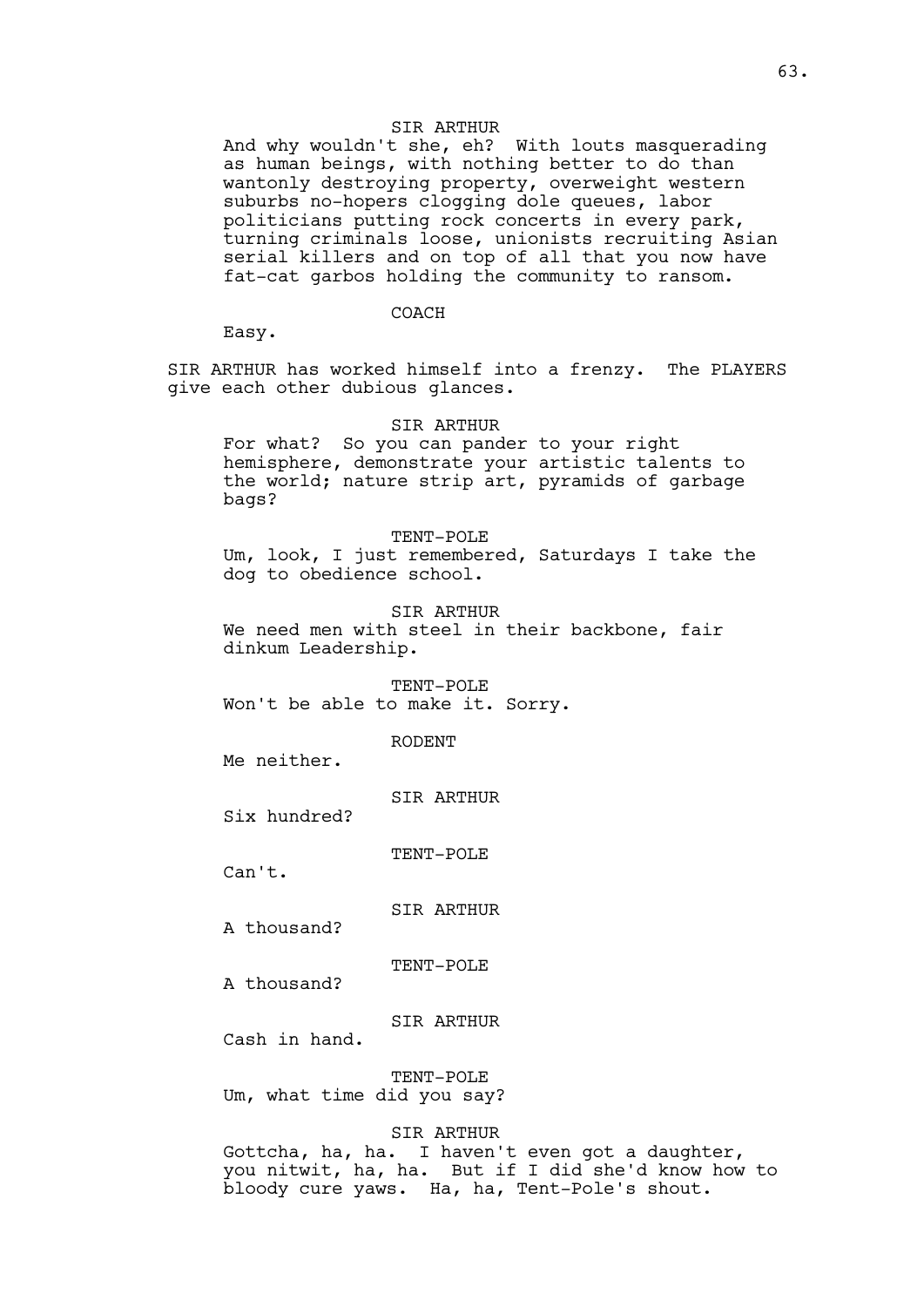SIR ARTHUR plonks his glass on the counter. The PLAYERS laugh. SIR ARTHUR, grinning broadly, turns towards the audience.

RODENT You're the one, Arthur.

TWO-BOB enters the office.

TWO-BOB Now that Sir Arthur's here you'd better tell that actor the show's cancelled.

COACH

You're the President. You do it.

SIR ARTHUR appears in the doorway.

SIR ARTHUR

A problem?

TWO-BOB Just have to cancel a show some idiot arranged.

SIR ARTHUR A show, eh? Bit of the old table-top stuff?

TWO-BOB

Not quite.

SIR ARTHUR

Lady Grace advises the Art's Minister you know. It's the sort of thing football needs today, Bob. Culture.

TWO-BOB

Yeah?

SIT Opens windows to the mind.

TWO-BOB

You think so?

SIR ARTHUR

Bring a few blacks down. Let them do a corroboree or a bit of ballet at half time. A speech from Hamlet, an aria of opera. (sings some opera) Imagine Dame Joan at the grand final singing Butterfly. You'd need armed guards to stop the fans invading the oval.

TWO-BOB What's say we announce the team, you talk to the boys and if we have time we try and run this show?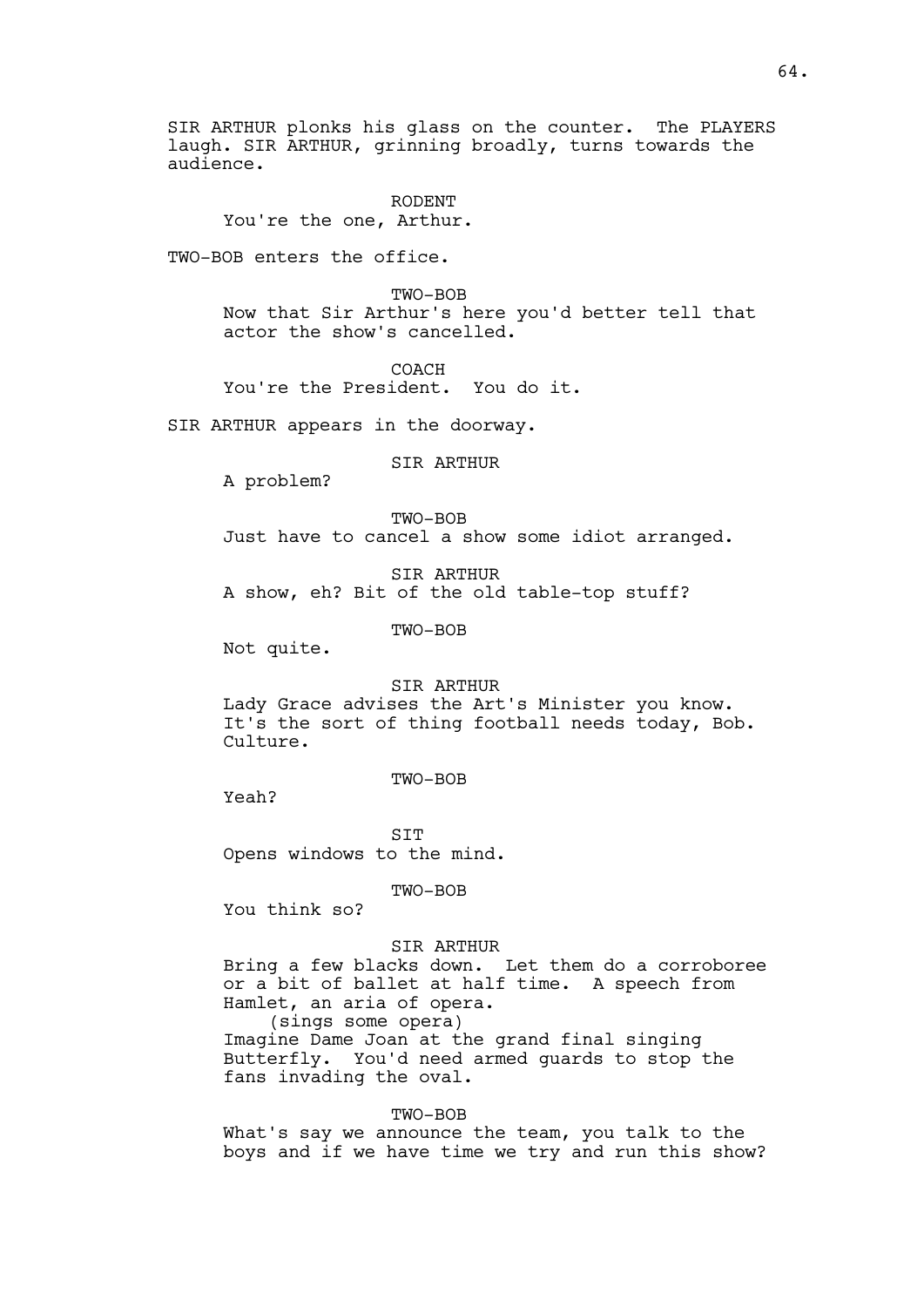SIR ARTHUR You're the engine driver, Bob.

TWO-BOB It was my original idea but some idiot stuffed up the times. (taking the COACH aside) Sir Arthur will read out the teams.

COACH

I'd better do it.

TWO-BOB

Don't be silly.

COACH I don't want Rodent getting upset.

TWO-BOB I think Sir Arthur can cope with Rodent, Makka.

The COACH continues with the team. TWO-BOB searches his drawers for the letter. SIR ARTHUR sits on a bench. SHAKY indicates a tray of sausages and mince on lettuce.

SHAKY How many, tickets, Sir Arthur?

SIR ARTHUR (holding out fifty dollars) I'll take twenty. Put the change in the Kiddie's tin.

SHAKY sits next to SIR ARTHUR while he writes the tickets.

SIR ARTHUR (CONT'D) Oh, hang on. I'll need to tip the cabbie. Better

give's the change. I might try one of your special Kentucky's, Shaky. Long glass, one cube of ice.

SHAKY

There's no ice left. Can I get you a pie?

SIR ARTHUR

I'm on a special diet. I only eat when there's good news. It's very effective. Actually I tell a lie. I had a superb buffet snack before coming. The Peacock's Lair. You go there?

SHAKY

Oh every second night.

SIR ARTHUR

So you should. Decor's marvelous. Wonderful atmosphere. On a par with this place.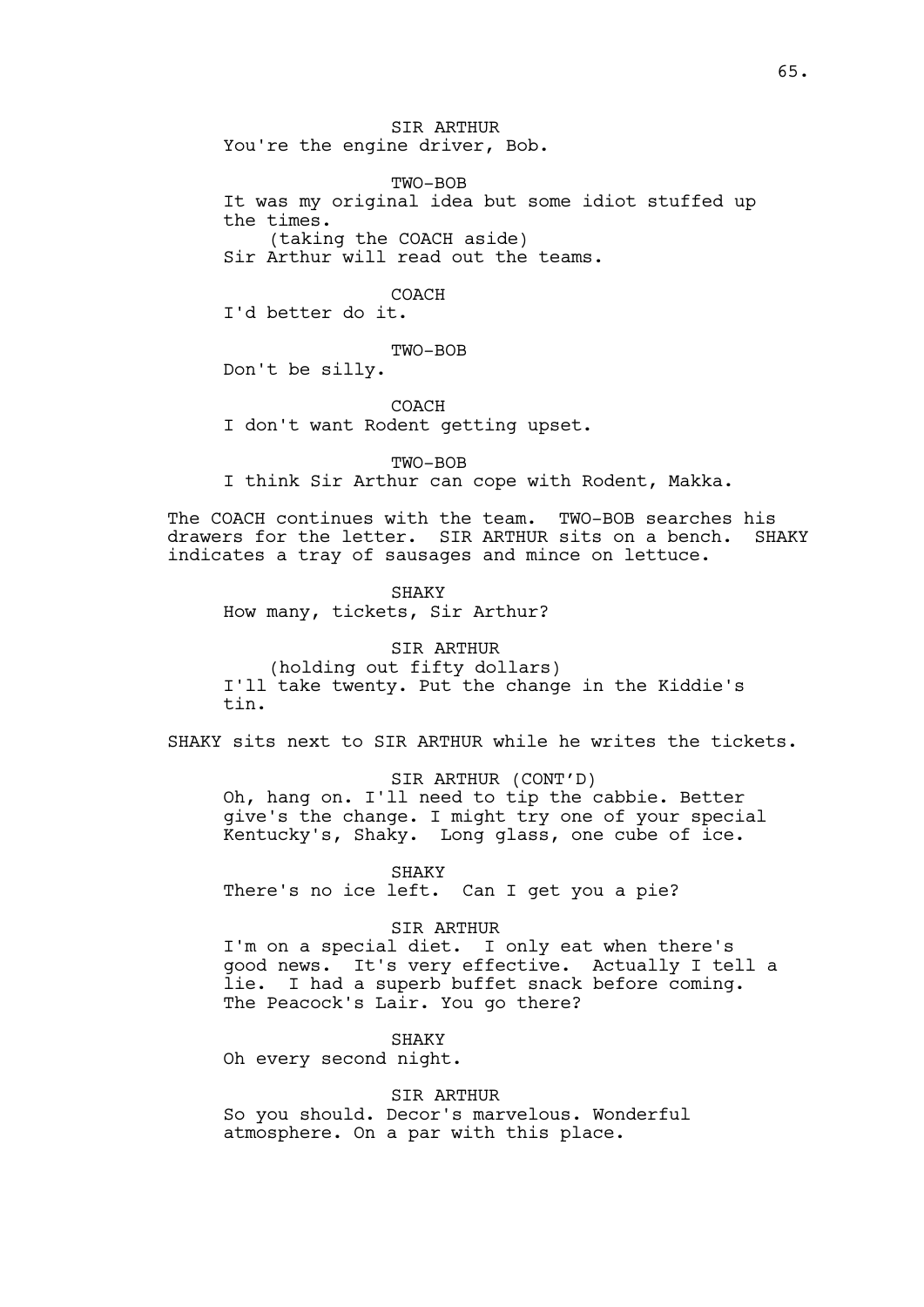SHAKY

I eat at Charlie Chan's. They make their own dim sims. Rice and cabbage.

The PLAYERS laugh.

SIR ARTHUR

I eat Chinese once a month. Lady Grace lets me eat all I can with one chopstick.

The PLAYERS laugh.

COLOMBO

I've always said a diet is for people who are thick and tired of it.

Nobody laughs.

SIR ARTHUR Every club needs the services of a good copper.

COLOMBO

Really?

SIR ARTHUR

To protect the team in case it gets arrested. Which was more than likely the case in my day.

COLOMBO

I know what you mean.

SIR ARTHUR And a good lawyer to bail you out.

RODENT

Last time I was arrested I was inside for a week, wasn't I Colombo?

COLOMBO

You wanta run round biffing umpires you suffer the consequences!

SIR ARTHUR Did you biff an umpire? Now that's something I've always wanted to do.

RODENT I was no where near him!

COLOMBO Come on, Rodent. He identified you!

RODENT Course he would! He was an umpire, wasn't he?

TENT-POLE

Bloody arsehole!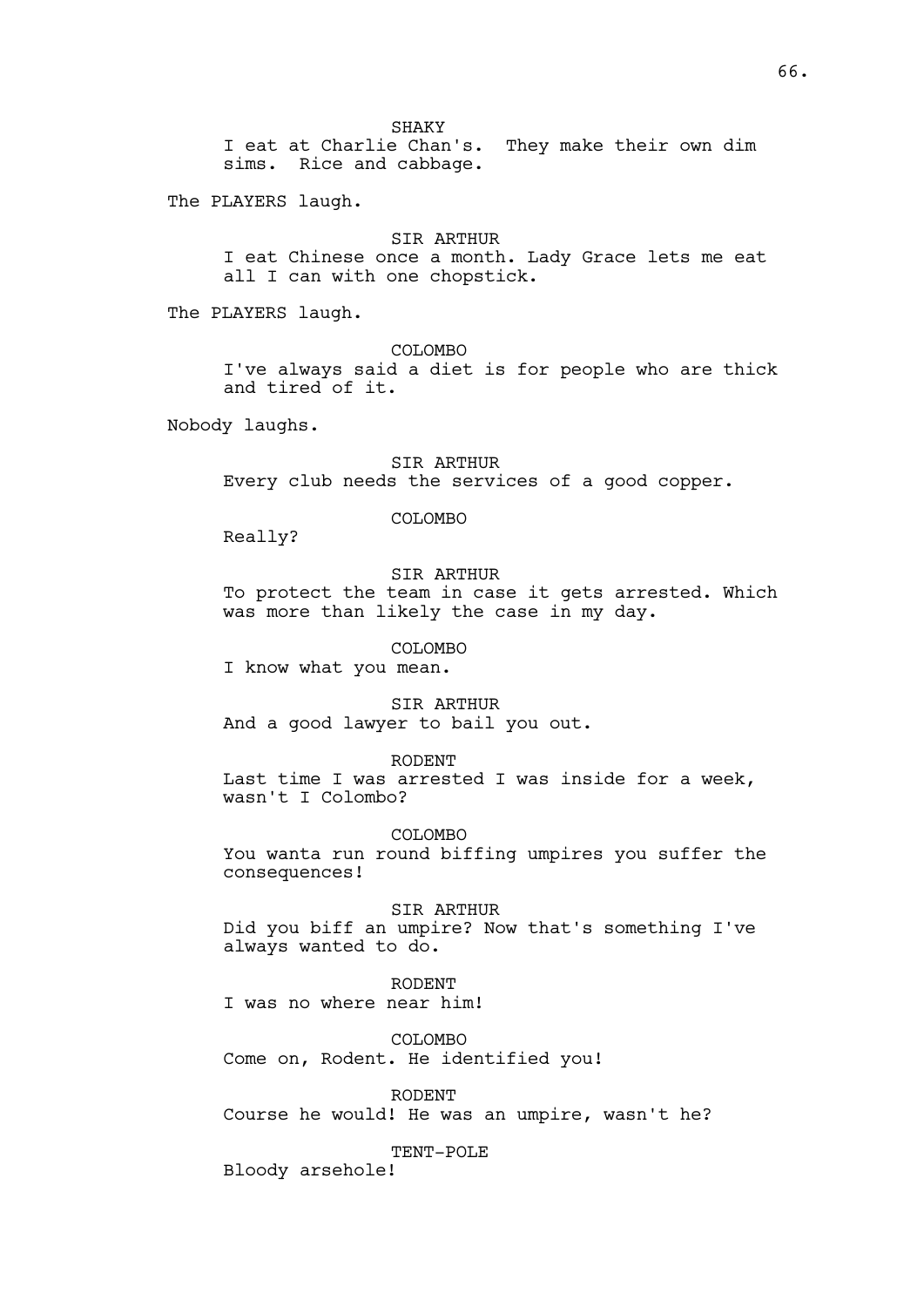COLOMBO Without umpires we wouldn't have a game.

### RODENT

Bullshit!

TENT-POLE

They're a pack of mongrel dogs!

### SIR ARTHUR

(explaining to RODENT who turns his back) I agree, but no matter how much we dislike them society would be one mad scramble without some semblance of order.

(taking a parking ticket from his pocket) I've been on the receiving end of many a bad decision. Today, five minutes in a no standing zone! Wack! But like everyone else, I have to cop it on the chin, to use a pun.

TENT-POLE

That's where he copped it, eh, Rodent?

RODENT

Well I don't!

# COLOMBO

Course you do. Without someone to enforce the law you'd all revert to the caveman.

# SIR ARTHUR

Colombo's right. The measure of society is in the respect we show for law and order. And at the heart of law and order is the umpire. You agree, Rodent?

COLOMBO

That's right, Sir Arthur.

#### RODENT

What about when there's no where else to park or they give the other pickle a free kick when you haven't done a thing?

### SIR ARTHUR

Ah hah, now Rodent's hit the nail right on the head. That's what distinguishes our system from the rest. Even if the umpire makes a mistake we have to accept it. It's the unwritten contract we live life by.

#### RODENT

Bullshit, it's a con to keep blokes like us in our place.

COLOMBO

Hang on, Rodent!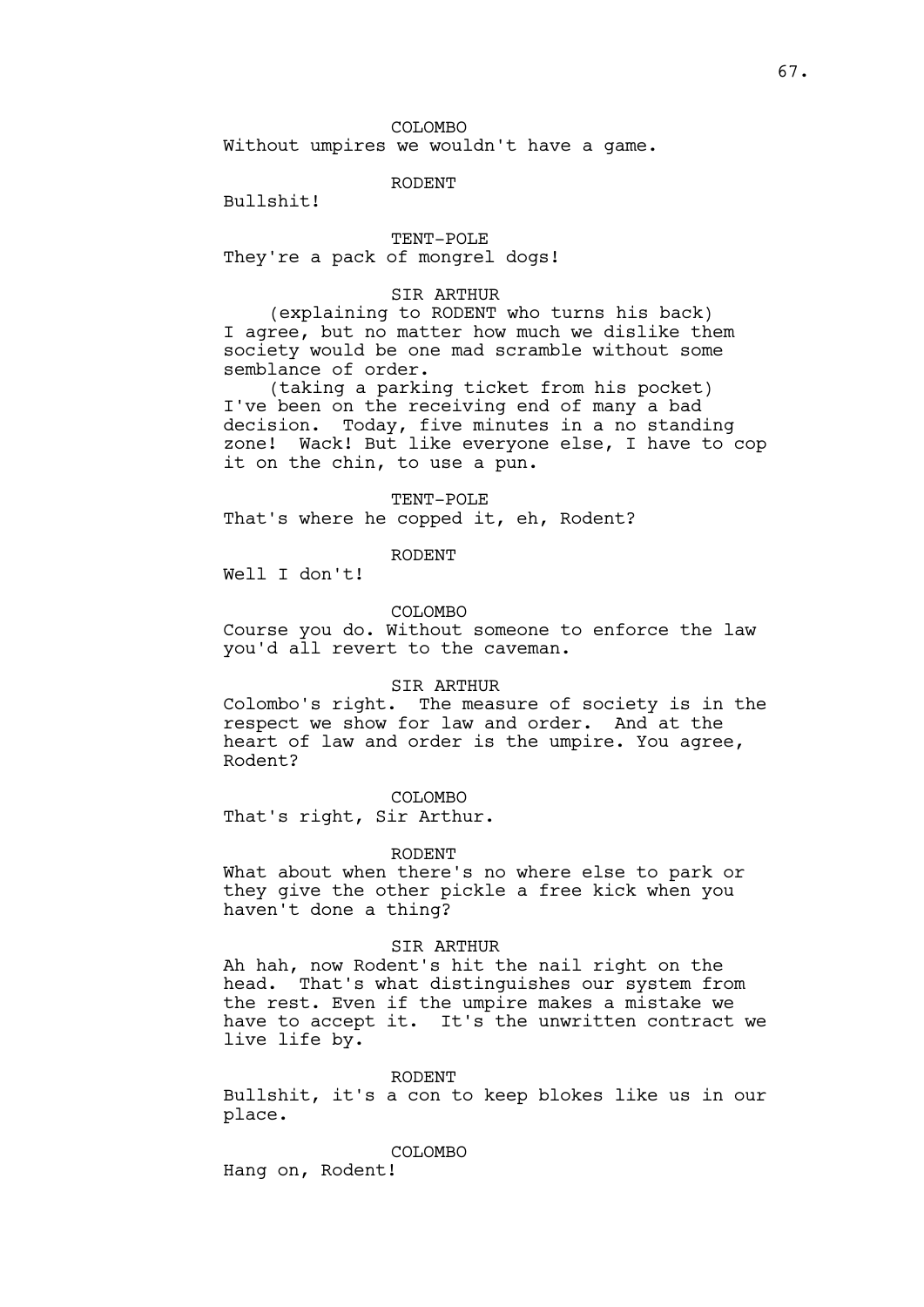SIR ARTHUR I admire a man who speaks his mind.

RODENT

See, bosses rort the rules to make sure umpires always come down on their side. And if they don't like the decision they change the rules.

COLOMBO You're talking crap, Rodent!

SIR ARTHUR He's got a right to his view.

COLOMBO Society won't function unless we abide by the

rules.

SIR ARTHUR

Beneath the skin, Son, we all have the same color blood.

### RODENT

Meaning?

#### SIR ARTHUR

Meaning when it's all boiled down I'm no different than any of you.

### RODENT

Yeah, right!

### SIR ARTHUR

Otherwise the world would be one big tinderbox. And my experience has been the tougher the situation the more important the umpire.

TENT-POLE

(slapping SIR ARTHUR hard on the back) Arthur's right, Laddie. He's just one of us.

SIR ARTHUR

(aside to COLOMBO) Any chance of fixing this ticket for me?

COLOMBO Um, look I'd like to, but once it's in the system there's not much I can do. Sorry.

SIR ARTHUR I was only kidding. I would've been disappointed if you said yes.

TWO-BOB and the COACH return.

TWO-BOB Everything alright?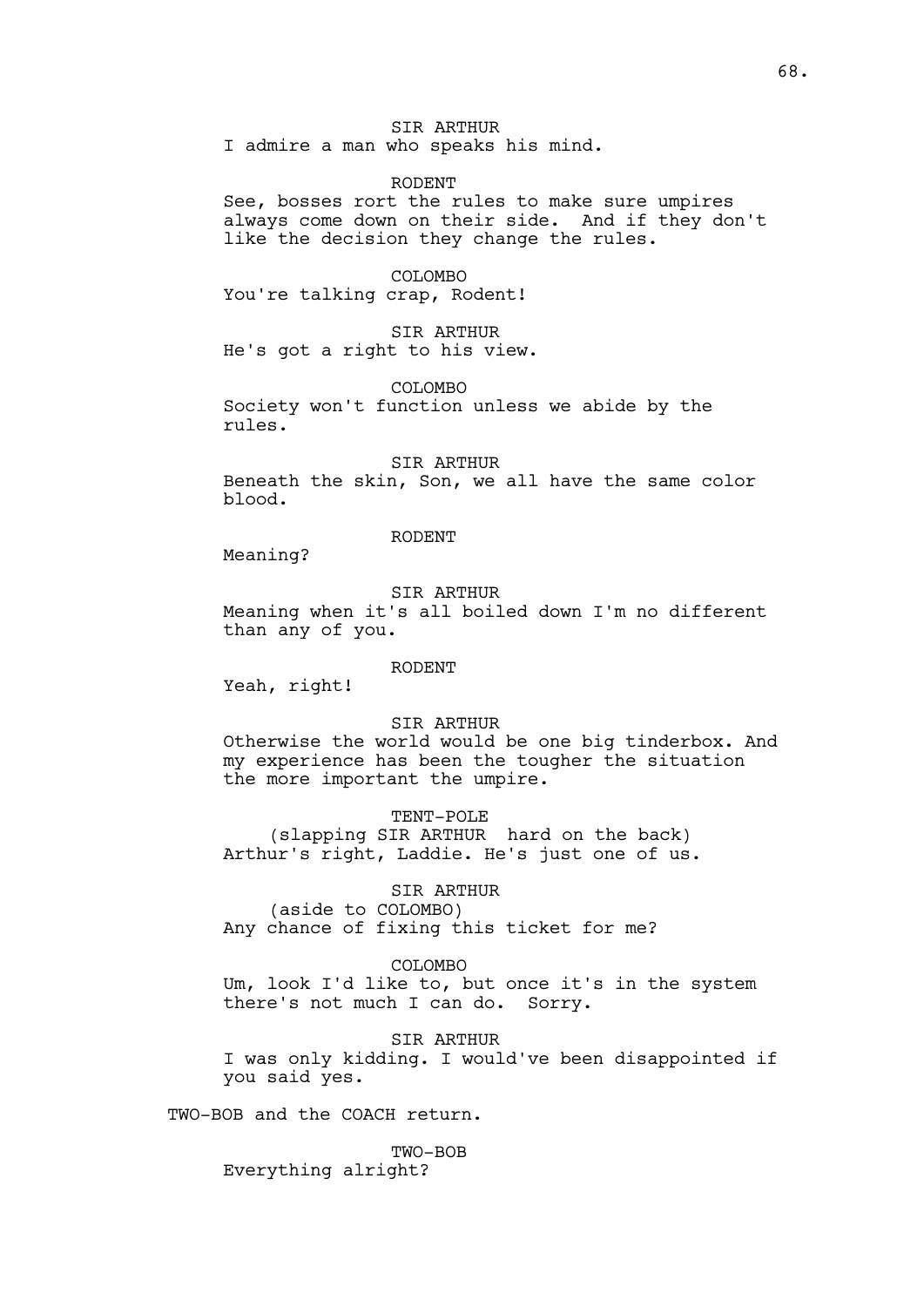SIR ARTHUR The Rodent and I have been discussing the politics of umpires. Like most left-wing politicians the Rodent has the presence of mind but the absence of thought.

TWO-BOB Ha, ha, I like a political joke, unless they get elected.

RODENT

And like all bosses this bloke's five foot ten but six foot up himself.

SIR ARTHUR Hah, ha. Must tell that one to my Board of Directors. (putting his arm round RODENT) I admire a bloke with a bit of dash. (putting his empty glass on the counter) Rodent's shout.

The PLAYERS put their empty glasses on the counter. RODENT reluctantly pays.

TENT-POLE Where's the strippers?

TWO-BOB

What strippers!

TENT-POLE The Coach said you'd lined up strippers.

TWO-BOB glares at the COACH who smiles and shrugs his shoulders. There is a loud knock at the door.

TWO-BOB We've got something better than strippers.

SIR ARTHUR If that's Lady Grace I'm not here. Okay?

> VOICES (screaming)

Open the fucken door or I'll smash it in!

### **INTERVAL**

TWO-BOB opens the door to JULIAN carrying his suitcase.

JULIAN Jeeves, my good man, kindly announce me.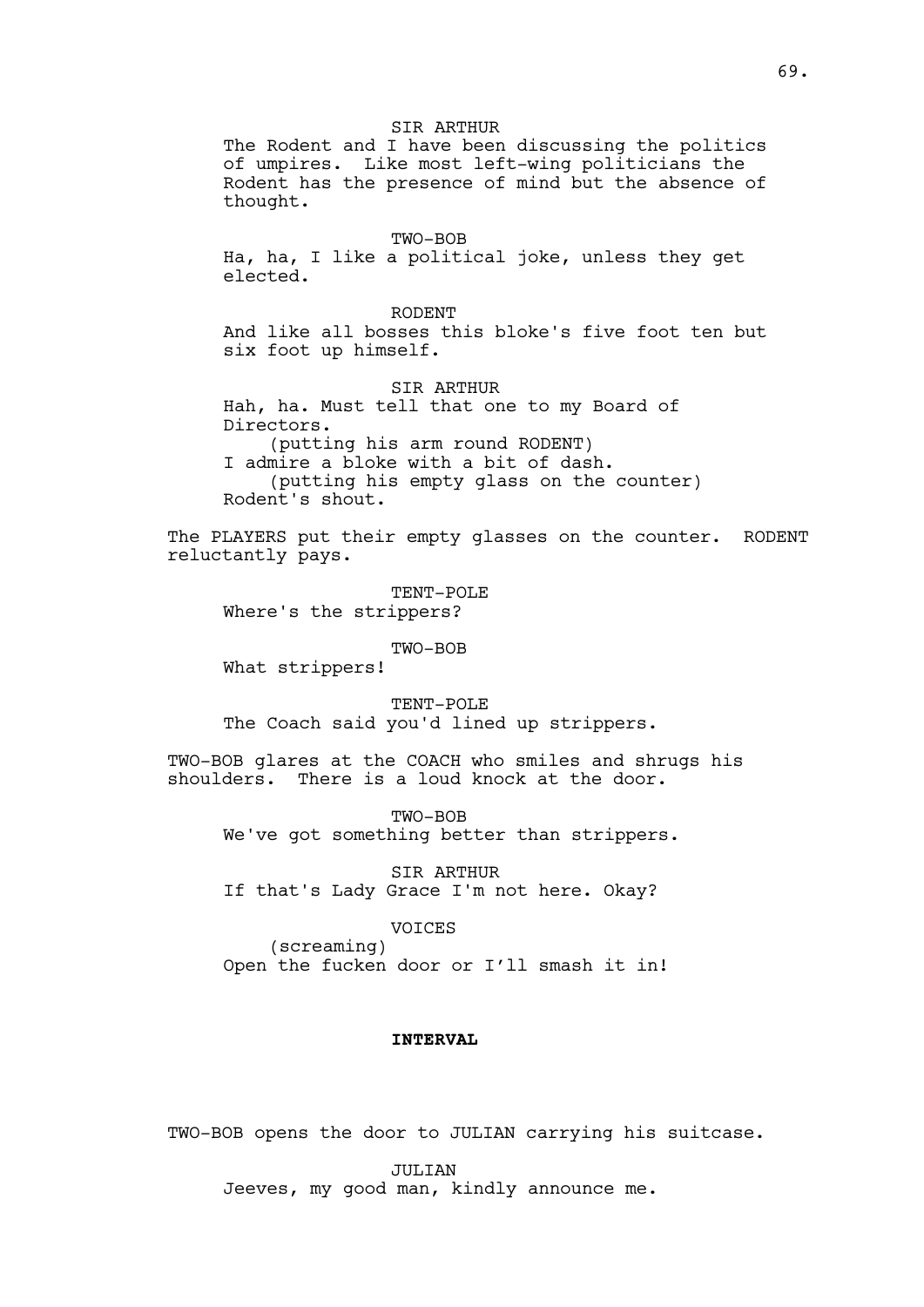## TWO-BOB

Have to start a little later. It's Sir Arthur. Rolled up pissed as a newt. You know what Knights of the Realm are like. I've told him to keep it short. Shaky, get the lad a beer.

JULIAN I won't say no to that.

SHAKY puts a beer on the counter.

SHAKY Two dollars, please.

#### JULIAN

But...

### SIR ARTHUR

I'll pay for that.

# JULIAN

Thanks, mate.

#### SIR ARTHUR

(holding his hand out for Julian to shake) Arthur Synott. Have we met before? You look familiar. You're on Neighbours, aren't you?

### JULIAN

No.

SIR ARTHUR

Bloody good show that. I might know someone who can help you.

# JULIAN

Yeah?

COACH What's this show all about?

### JULIAN

It works on a few levels. It's scripted but mainly improvised. I check out a place and respond to the inner vibes....

### TENT-POLE

What happens?

JULIAN

Happens is not the right word. Too restrictive.

TENT-POLE

What?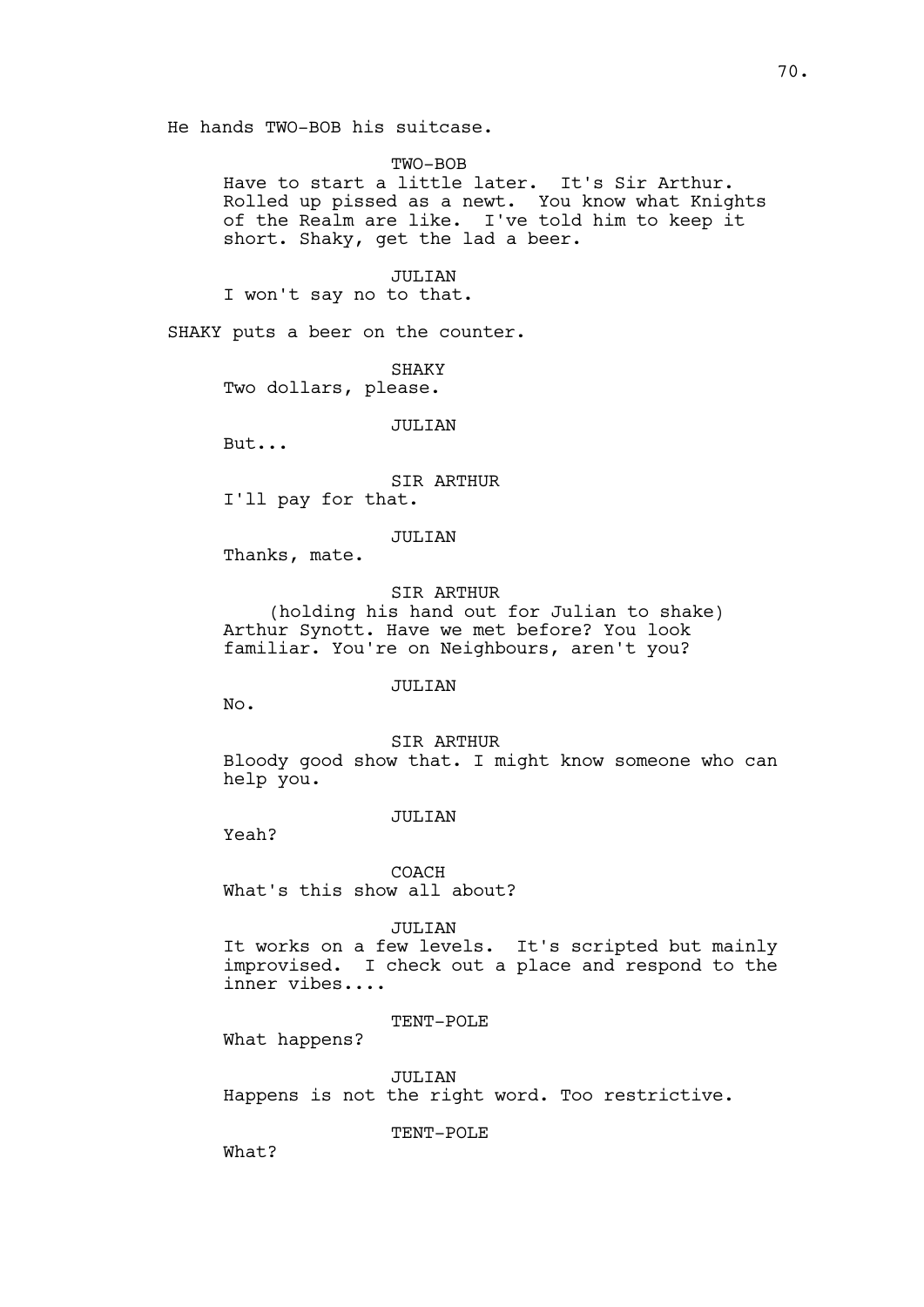JULIAN

My show reveals the conflict inherent in and underlying football through what I call observational role play.

COACH (raising his eyes at TWO-BOB) Just the thing we need.

TWO-BOB I thought you said it was about discipline?

JULIAN It is...in a metaphysical sense.

TENT-POLE Are there any chicks in it?

#### JULIAN

Depends on your point of view. See, through observation, it treats ego and non-ego as equal imposters by raising one's subtextual awareness of the premise that without feminine influence, discipline and self restraint a football club is really only a half-developed mutation...

TWO-BOB

A what?

#### JULIAN

Mutation looking for an answer. One small thing. Would it be possible to turn the beer off during the performance?

TWO-BOB

What!

COACH

It'd be hard to turn the beer off if everybody's getting served!

JULIAN

It's just they'll have to walk through where I'll be performing.

COACH

(taking JULIAN aside)) Let me give you a word of advice. I'd forget the bit about the mutation stuff.

JULIAN

Why's that, mate?

COACH

Might press the wrong button, you know, subtextually speaking.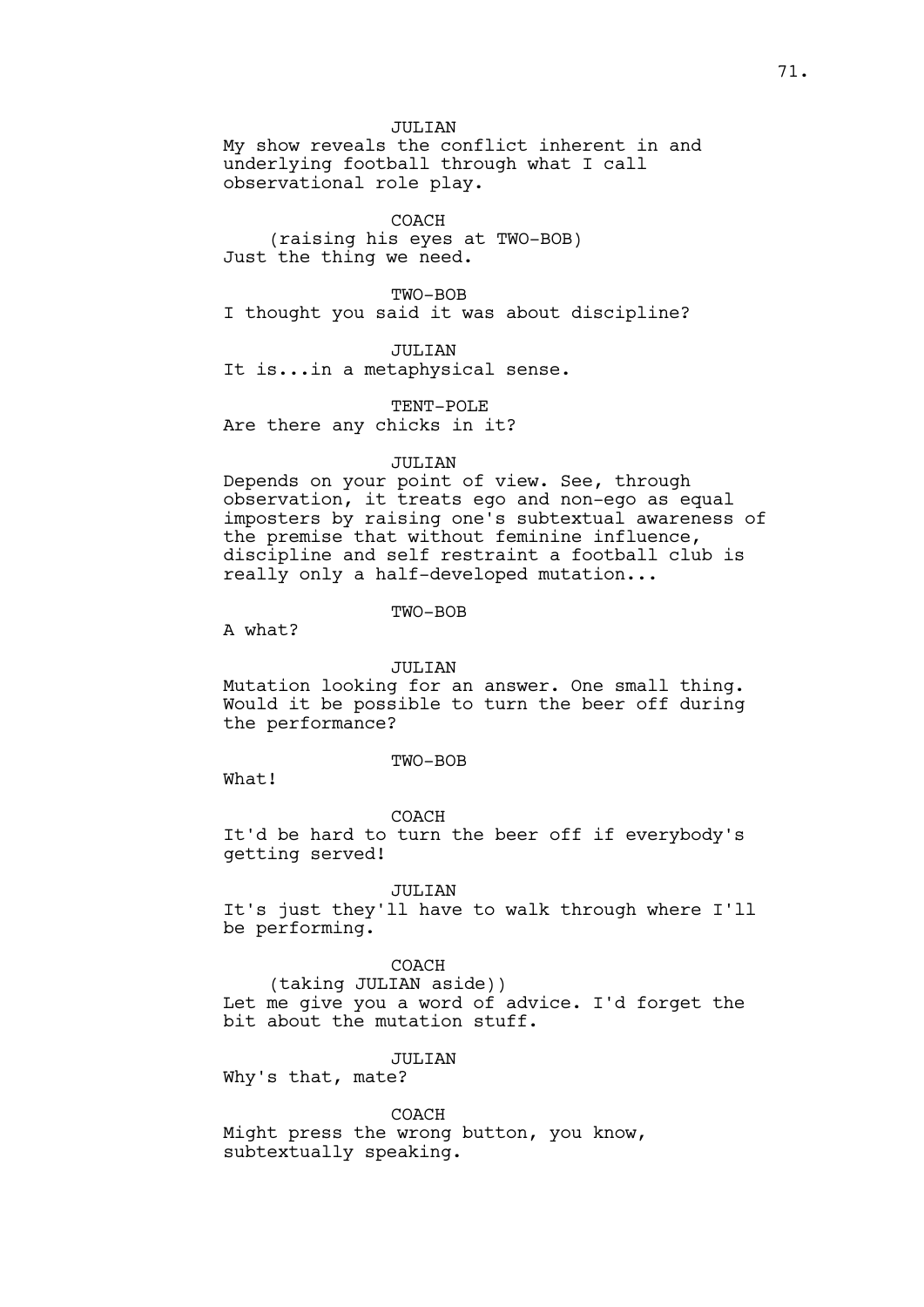Gottcha. Of course. Yes, yes. That's right. (going to the pool table) We need to shift the table, warlords.

RODENT

Says who?

JULIAN I'll be performing in this space.

RODENT We're playing a bloody game!

JULIAN

Can't you finish it later?

RODENT

How can we finish it later? The balls'll be moved!

COLOMBO

Grow up, Rodent?

RODENT Don't threaten me, pig!

JULIAN

Alright, alright, I'll move it later when the stars are aligned with Uranus.

JULIAN commences a series of exaggerated warm-up exercises which bemuse the PLAYERS. Later he disappears under the billiard table without them noticing.

# SIR ARTHUR

(taking TWO-BOB aside) I'm glad I came tonight, Bob. It's reinforced my belief that strategy and planning is what sets us apart from the others. You see, some people, like the Rodents of the world, need us to plan their destiny for them. Darwin got it right. He understood about superior development and natural selection. Take Hitler, Bob. What d'you think was his one big mistake?

TWO-BOB

Killing the Jews?

SIR ARTHUR

Aside from that.

TWO-BOB He under estimated Churchill?

SIR ARTHUR

(shaking his head) He underestimated the Russian winter. That's what beat the Germans. (MORE)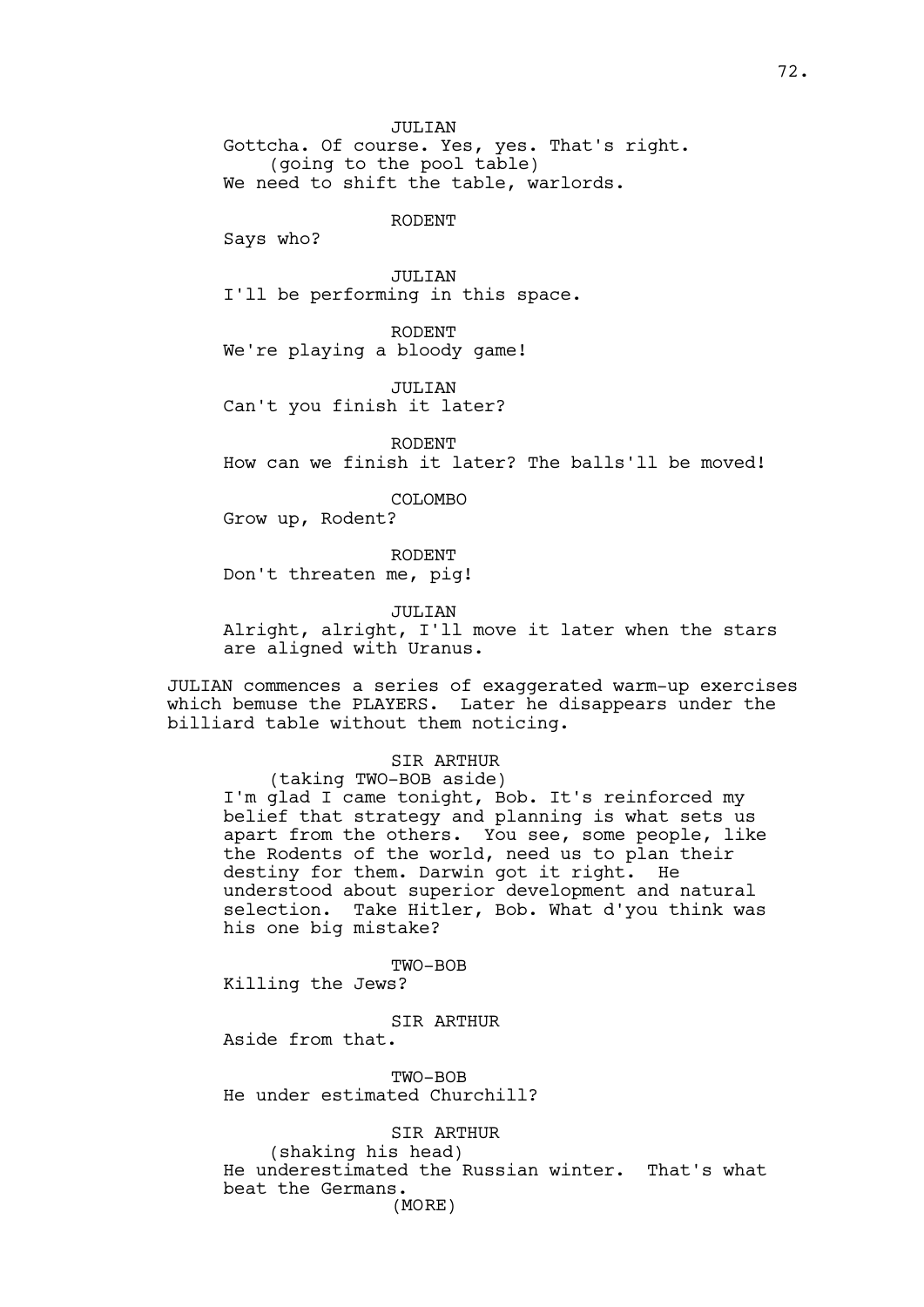If you're gonna be a great tactician, Bob, always prepare for a winter of discontent. SIR ARTHUR (CONT'D)

TWO-BOB Planning's my strong suit. I plan everything...

SIR ARTHUR Now I've gotta dash.

TWO-BOB What, so soon? What about the show?

SIR ARTHUR I need to put Maurie in the picture.

TWO-BOB Right. Yep, of course.

The door opens and SHIRL enters, dressed in revealing Middle Eastern costume, with her face covered. She swirls around the entertainment room, dancing erotically among the PLAYERS. Nobody recognises her as SHIRL. The PLAYERS cheer wildly.

SIR ARTHUR Now that's more like it.

SHIRL (exaggerated Middle Eastern accent) WHICH ONE OF YOU GORGEOUS HUNKS IS THE FAMOUS TWO-

## Bob?

All the PLAYERS eagerly raise their hands.

TENT-POLE Hey, Bob, put her in the sinbin.

TWO-BOB

I'm Two-Bob.

SHIRL I'm Mistress Vanessa.

TENT-POLE Vanessa the Undresser.

RODENT The mattress actress.

SHIRL (playing up to SIR ARTHUR) And I just love married men.

SIR ARTHUR Aren't you going to introduce me to this night frangipani?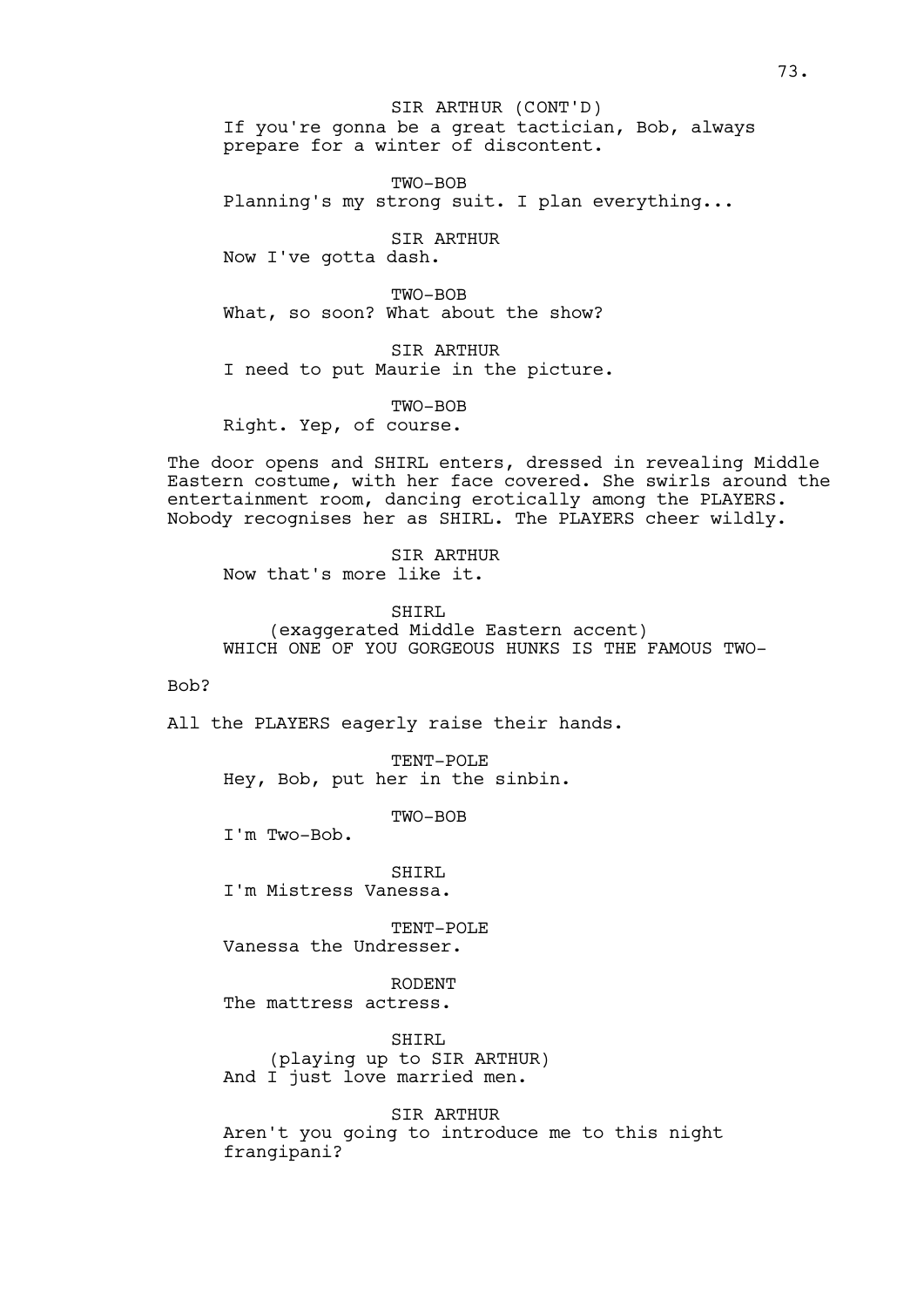TWO-BOB Of course. Ah, this is. Who are you?

SHIRL You must be Sir Arthur?

SIR ARTHUR

You know me?

SHIRL

Only by reputation.

SIR ARTHUR I'm certainly glad my reputation has preceded me.

SHIRL

In my country we have a saying: reputation is something you have until you begin to rely upon it.

SIR ARTHUR (eagerly shaking her hand) I myself married for better and for worse. She couldn't do any worse and I couldn't do any better.

SHIRL Sounds like a marriage made in heaven. Allah be praised.

SIR ARTHUR I proposed to her in the garage. She couldn't back out.

SHIRL roars laughing.

SHIRL Which one of you entrepreneurs makes those wheelie bins?

SIR ARTHUR is about to put his hand up.

TWO-BOB Let's go into my office.

The PLAYERS boo.

SHIRL

Um....sure..

TWO-BOB To work out the finer details.

TWO-BOB (CONT'D) (to SIR ARTHUR) So, if you're about to go....

SIR ARTHUR (smiling at SHIRL) That can wait. (MORE)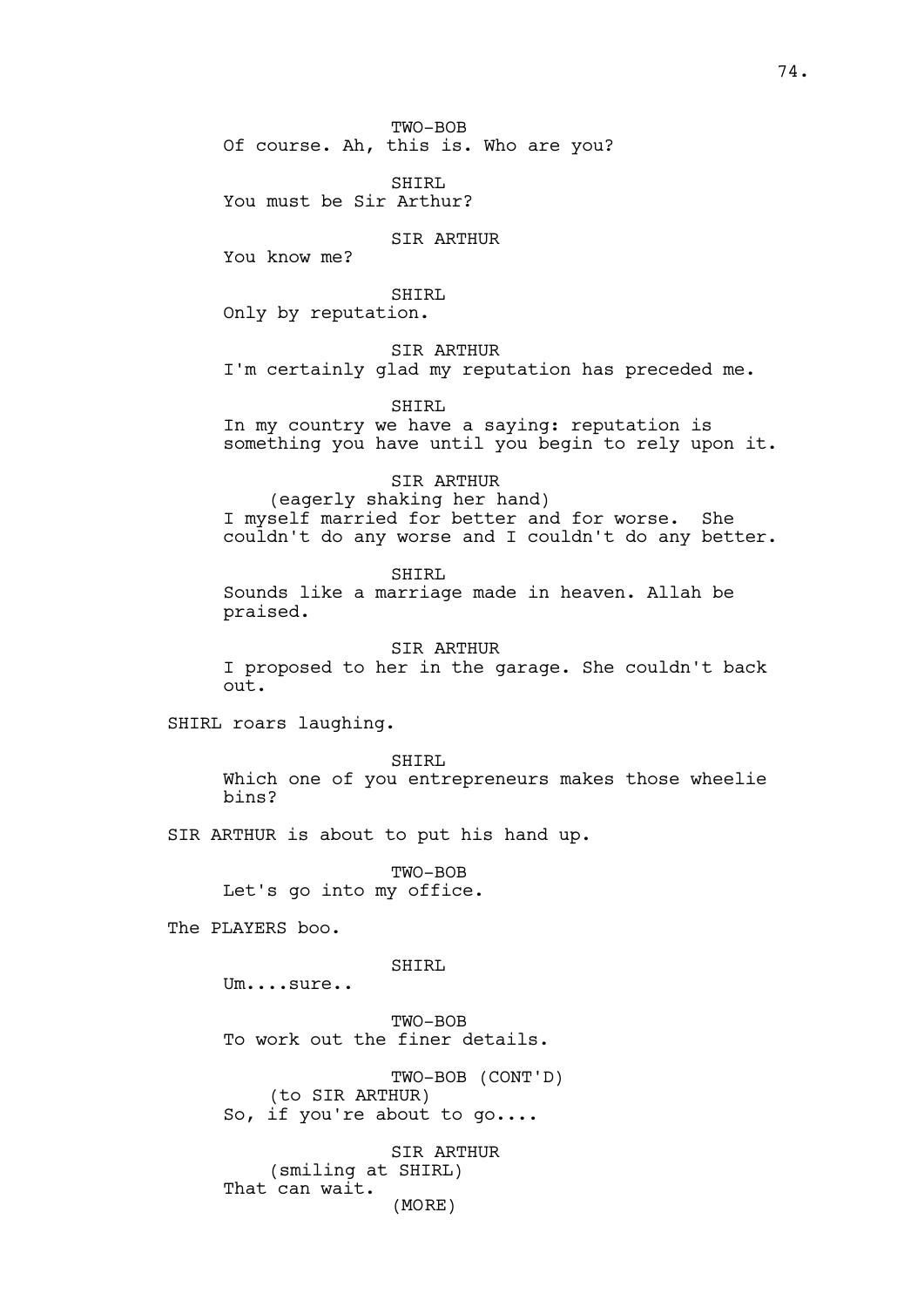It's more important for the boys to get to know me. Make the transition easier, if you get my drift. TWO-BOB leads SHIRL into the office to the cheers and whistles of the PLAYERS. TENT-POLE You've got seven minutes, Bobbie. SHIRL acts as if it's the first time she's been in the office. TWO-BOB attempts to unmask her but she avoids him. TWO-BOB What made you mention wheelie bins? SHIRL Um.... TWO-BOB Someone put you up to it, didn't they? SHIRL No. Haven't you ever made love in one? TWO-BOB What! Course not! SHIRL Fill a new bin with bubble bath. Attach an air hose and...You sure you haven't? TWO-BOB So, which one are you? SHIRL Have a guess. TWO-BOB Cindy? (she shakes her head) Michelle? (shakes her head) You're new, aren't you? SHIRL How'd you guess? TWO-BOB You get to know all the girls after a while. SHIRL And you know them all do you? TWO-BOB One of the perks of running a union and a football club. The other girls coming? SIR ARTHUR (CONT'D)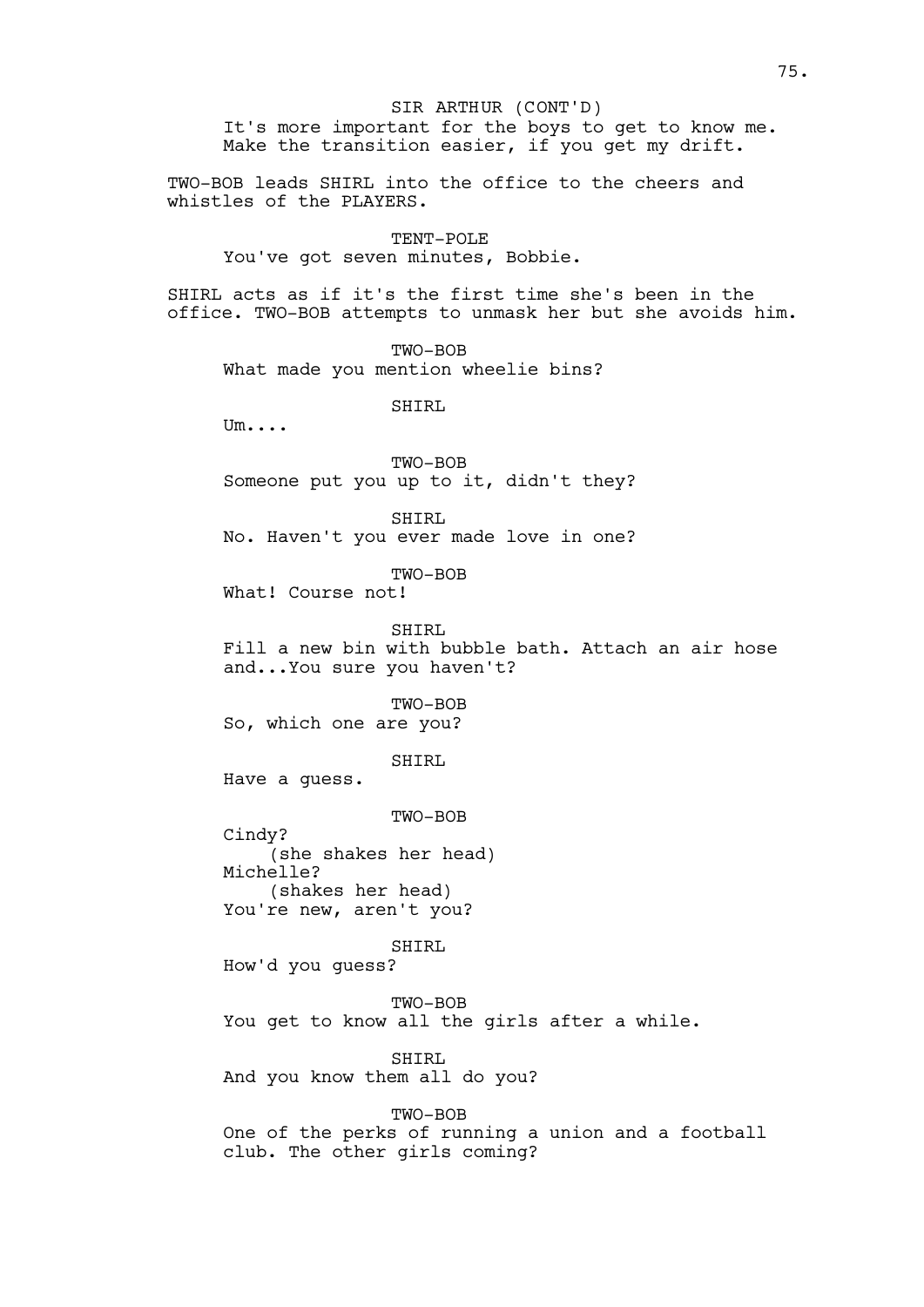SHIRL There's a Liberal Party Conference in town. TWO-BOB Oh well, lucky you're here. I didn't think anyone was coming. My wife... SHIRL (putting her arms round his neck) Don't tell me you're married, big boy. TWO-BOB Yeah, worst luck. SHIRL Is she pretty? TWO-BOB She used to be. SHIRL What's she like in the sack? TWO-BOB Forget her. I'm more interested in you. SHIRL The girls at Bubbles reckon you're one of our best clients. TWO-BOB I wouldn't say that. SHIRL But you do use the girls a lot? TWO-BOB Forget all that. We've got to impress Sir Arthur. SHIRL Why's that? TWO-BOB He and I have this business arrangement. What's your fee? SHIRL What sort of business arrangement? TWO-BOB Later. How much? SHIRL Depends what you expect. TWO-BOB What you're offering?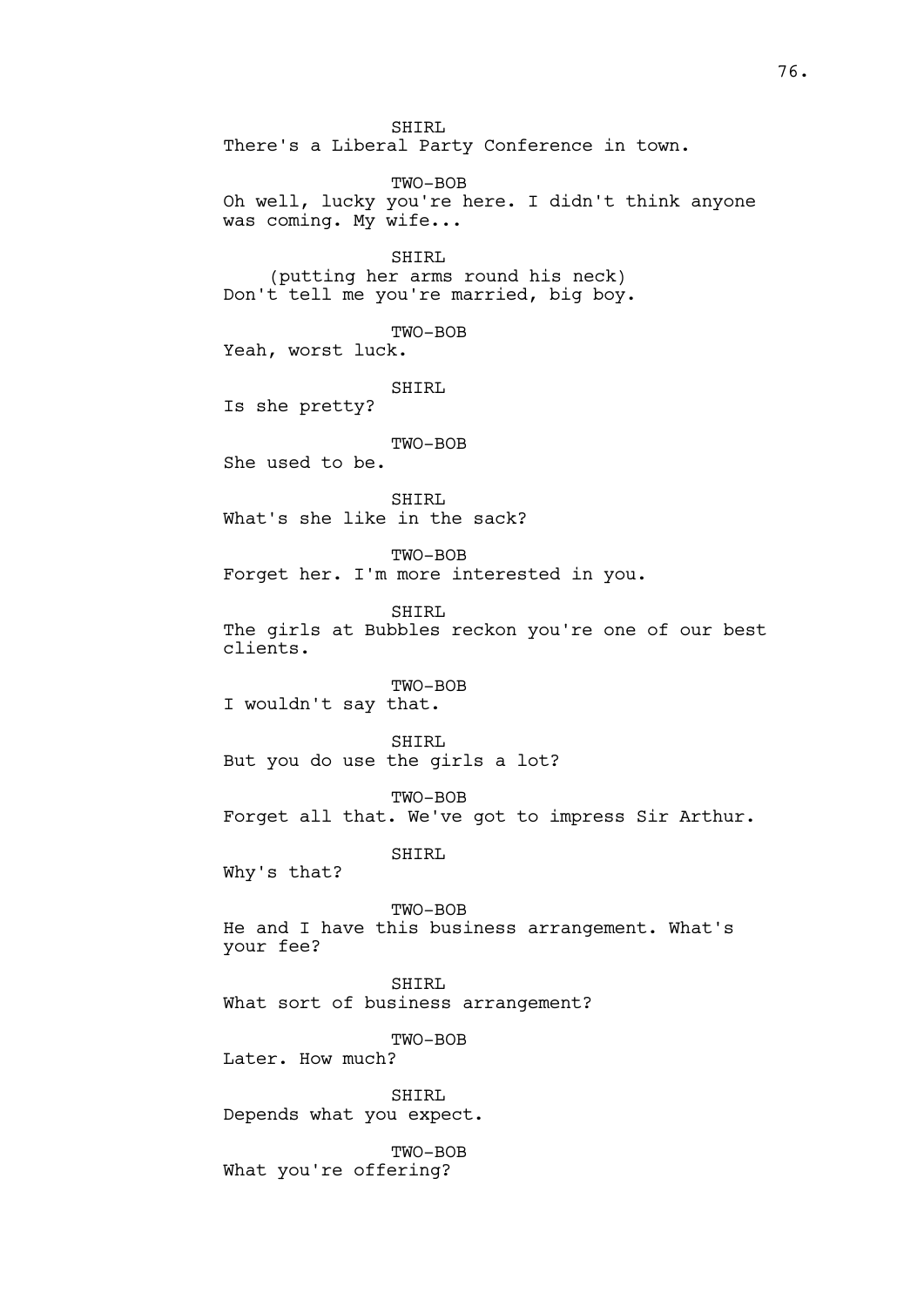SHIRL Well, what do you want?

TWO-BOB Make Sir Arthur happy.

SHIRL That'll be triple the normal fee.

TWO-BOB

Triple!

SHIRL He's old enough to have sold peanuts on the ark!

TWO-BOB For that amount I'd have to check the merchandise.

TWO-BOB attempts to remove her veil.

SHIRL Uh ah, naughty. Vanessa'll spank.

TWO-BOB

Promise?

SHIRL Only if you tell me more about this business arrangement.

TWO-BOB

Why?

SHIRL I just like to know what I'm getting myself into.

TWO-BOB All I can say is you do the right thing with Sir Arthur and things go according to plan then you'll be looked after.

SHIRL I need to know what's going on between you and Sir Arthur.

The PLAYERS are becoming boisterous. TWO-BOB leads her out by the arm.

TWO-BOB You reveal all I'll tell you anything you want to know.

The PLAYERS erupt into Middle Eastern music. JULIAN, unseen appears from under the billiard table. SHIRL erotically dances, removing her dress to reveal scarfs and flimsy underwear. She playfully taunts everyone with the scarfs.

TWO-BOB pushes her towards SIR ARTHUR.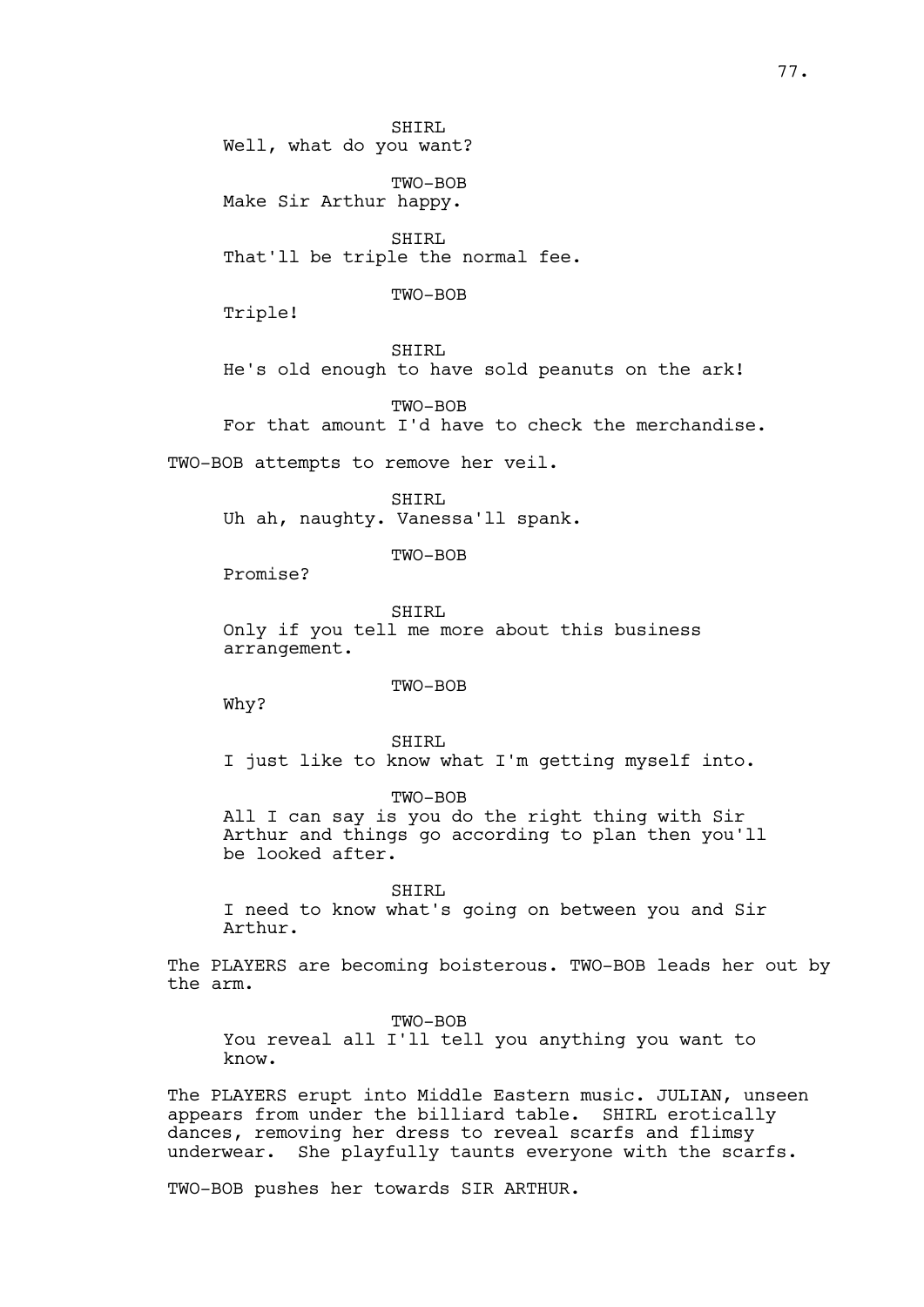TENT-POLE

Get it off.

PLAYERS Get it off. Get it off.....

TENT-POLE

Take your bra off.

SHIRL I've got a headache.

PLAYERS

No!

TWO-BOB unclips her bra but she manages to hold it across her breasts and continue dancing. However, it's obvious she doesn't want to fully strip. The COACH blows his whistle.

TENT-POLE Umpire's rules. If you don't get it off in time...

PLAYERS

Into the sinbin.

COACH

Play on.

TENT-POLE With me. Time's up.

The PLAYERS cheer.

TWO-BOB

With Sir Arthur.

#### TENT-POLE

Hey!

TWO-BOB

You get seven minutes with Sir Arthur in my office.

SIR ARTHUR

Seven minutes!

TWO-BOB attempts to push a reluctant SHIRL towards SIR ARTHUR, who's more than willing to enter the spirit of the moment. TWO-BOB pulls at her bra. The PLAYERS cheer. SHIRL lowers her veil so only TWO-BOB can recognise her. TWO-BOB nearly has a heart attack.

SHIRL Since the President is so insistent.

SHIRL provocatively pulls SIR ARTHUR towards the office to the cheers of the PLAYERS.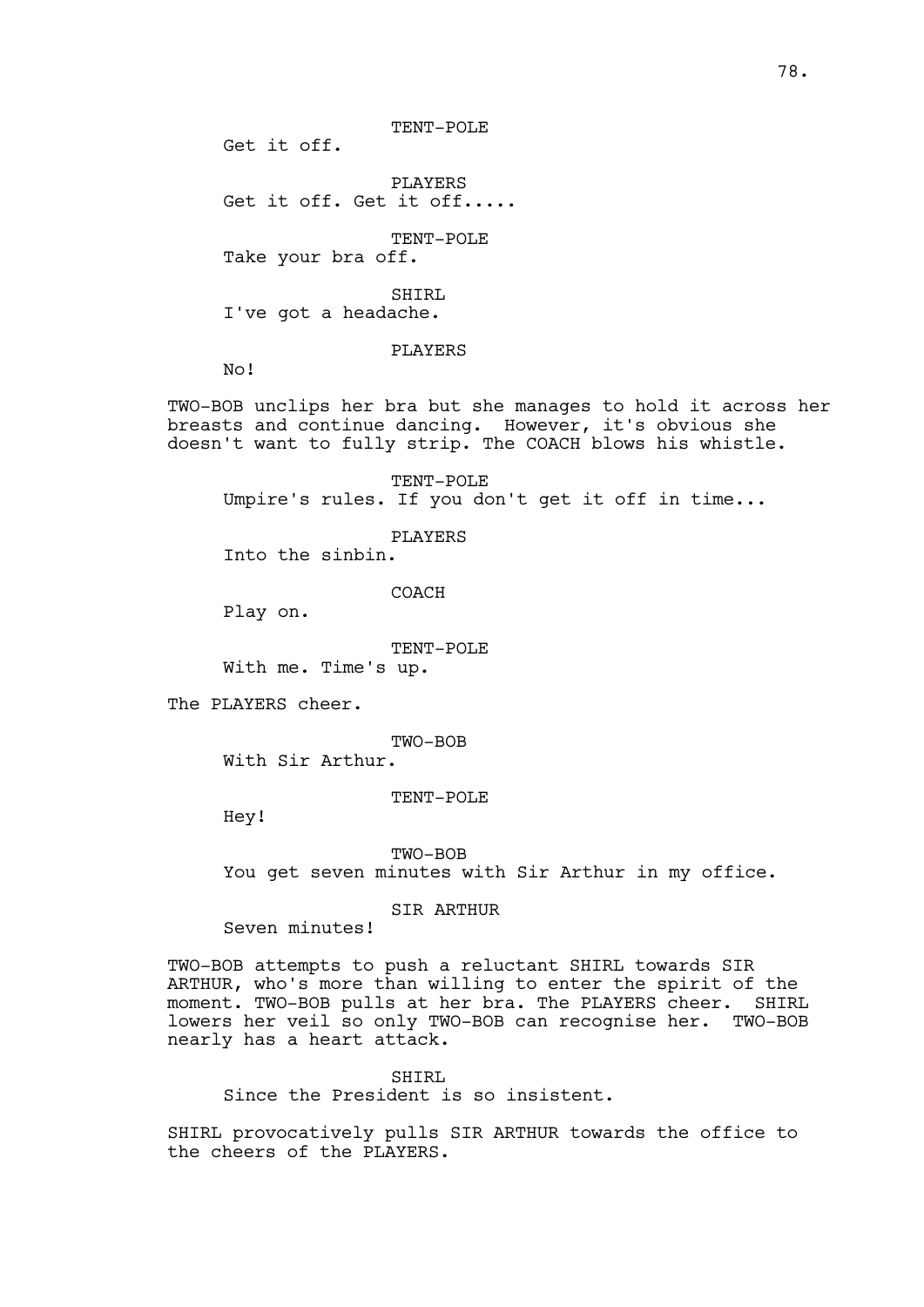TENT-POLE I'm next. I'm next.

The PLAYERS line up. TWO-BOB forces himself between SIR ARTHUR and SHIRL.

TWO-BOB There's been a mistake....

The PLAYERS boo.

SHIRL Isn't this that what you want?

SIR ARTHUR

Now now, Bob!

TWO-BOB Um, she doesn't have a licence.

SHIRL

Yes I do.

SIR ARTHUR I'll be doing the driving.

TWO-BOB She's illegally in the country.

SHIRL

What!

TWO-BOB She hasn't got a passport.

SIR ARTHUR

Bob, remember that proposal we were talking about? Wouldn't want to put a spanner in the spokes would you?

SHIRL Course he wouldn't. (SHIRL drapes herself over SIR ARTHUR.) Tell me all about this proposal.

SIR ARTHUR

In the office then.

TWO-BOB

It's Shirl, my missus, just having a bit of a joke.

TWO-BOB removes her veil. The PLAYERS are shocked.

TENT-POLE

Sweetpea.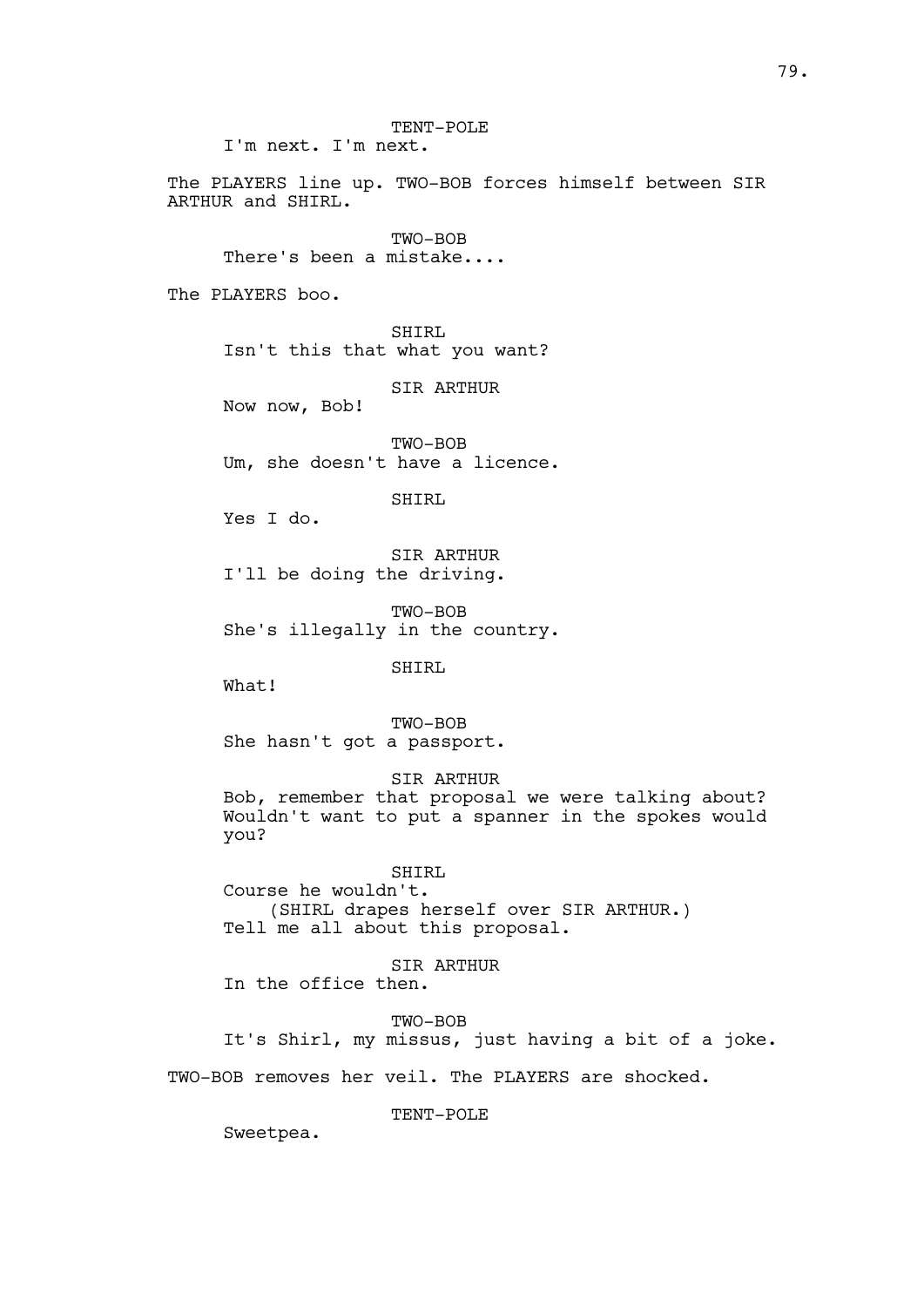SIR ARTHUR I thought something was up. (smiling at SHIRL) That's why I went along with it.

TWO-BOB

Same here.

SHIRL

You're a bastard, Bob. You know that, a dead set bastard.

TWO-BOB

Hah, ha, I knew it was you all along.

SHIRL

You did not.

TWO-BOB

We did so.

TENT-POLE

I didn't.

TWO-BOB I knew the moment you walked in.

SHIRL

You're a liar.

### TWO-BOB

You reckon a bloke can't tell his own missus? I was stringing you along. The same as you were doing to me. Fell into your own trap. Good try though.

SHIRL (putting her clothes back on) You're up to no good, Bob.

TWO-BOB Let's get the fairdinkum dinkum show on the road.

TWO-BOB indicates to JULIAN who immediately enters the changerooms, leaving TWO-BOB unsure of what's happening.

SHIRL

A beer, Shaky. (to TWO-BOB) What's this proposal between you and whatisname?

TWO-BOB (putting his arm round her shoulder) Shirl...

SHIRL

Don't!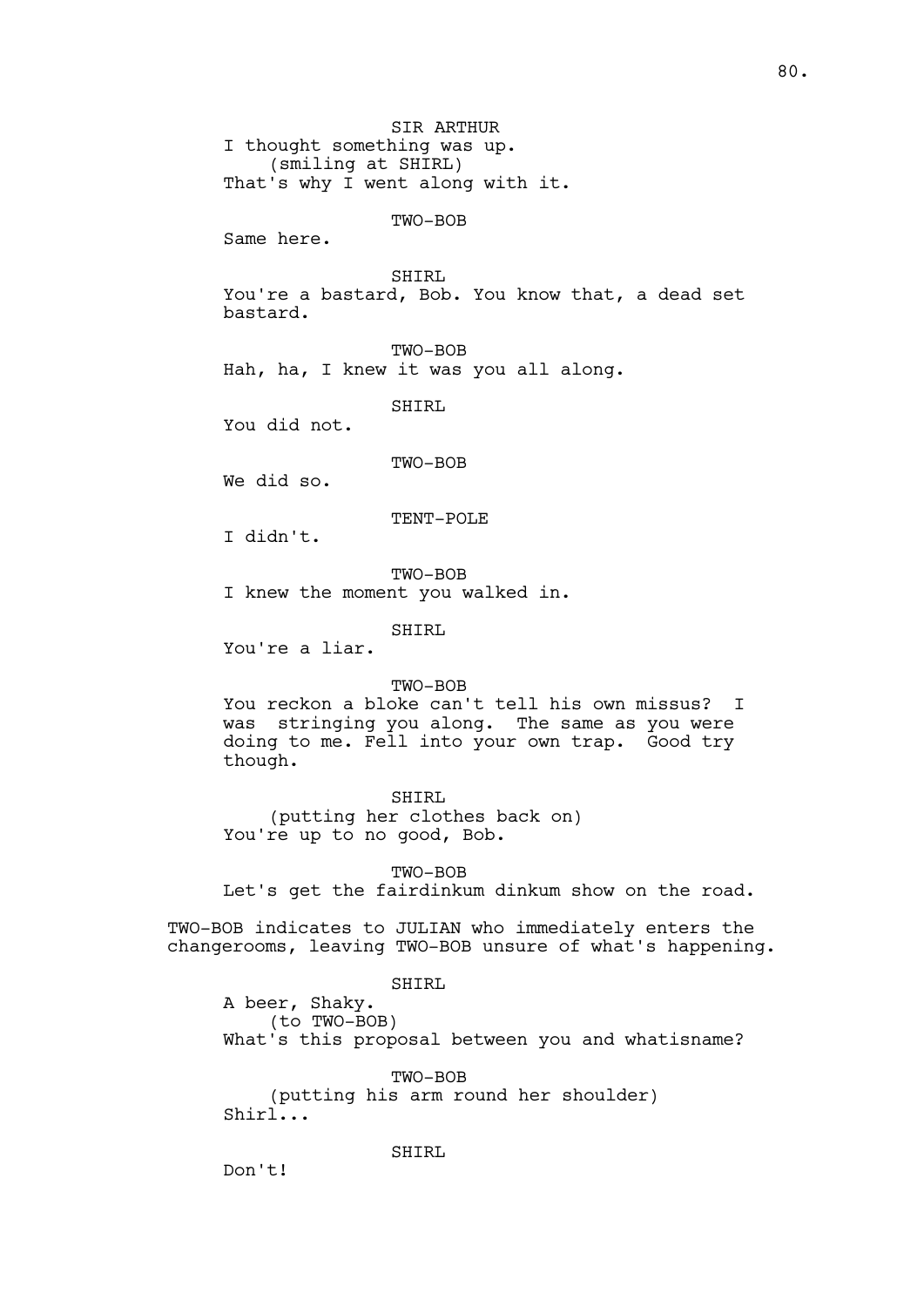SHAKY pours SHIRL a beer.

SIR ARTHUR

Let me pay for that.

SHIRL (to TWO-BOB)

Well?

TENT-POLE Get some more strippers, Bobbie.

TWO-BOB hops on a chair. SHIRL skoals her beer. SHAKY gives her another.

TWO-BOB Um. Could I have everyone's attention? Quiet, please!

SHAKY (screaming in SIR ARTHUR'S ear) Shutup!

There's instant silence.

TWO-BOB Moving right along. First let me repeat there aren't any strippers.

TENT-POLE

What!

There is a genuine moan from the PLAYERS.

TWO-BOB

We need to focus for Saturday. We've got some fairdinkum entertainment, I hope. Now it'd be a great honour if our distinguished guest read the team out.

COLOMBO claps. TWO-BOB hops down and offers SIR ARTHUR the chair. SIR ARTHUR smiles at SHIRL before moving to the chair. However the COACH moves SIR ARTHUR aside and hops on the chair. SHIRL stares daggers at TWO-BOB before entering the changerooms.

COACH I wanta say something. It was no easy task selecting the team.

TENT-POLE It's the same every week.

COACH I want you to trust me. There's a few things that mightn't make sense but it'll be all worked out Saturday.

(MORE)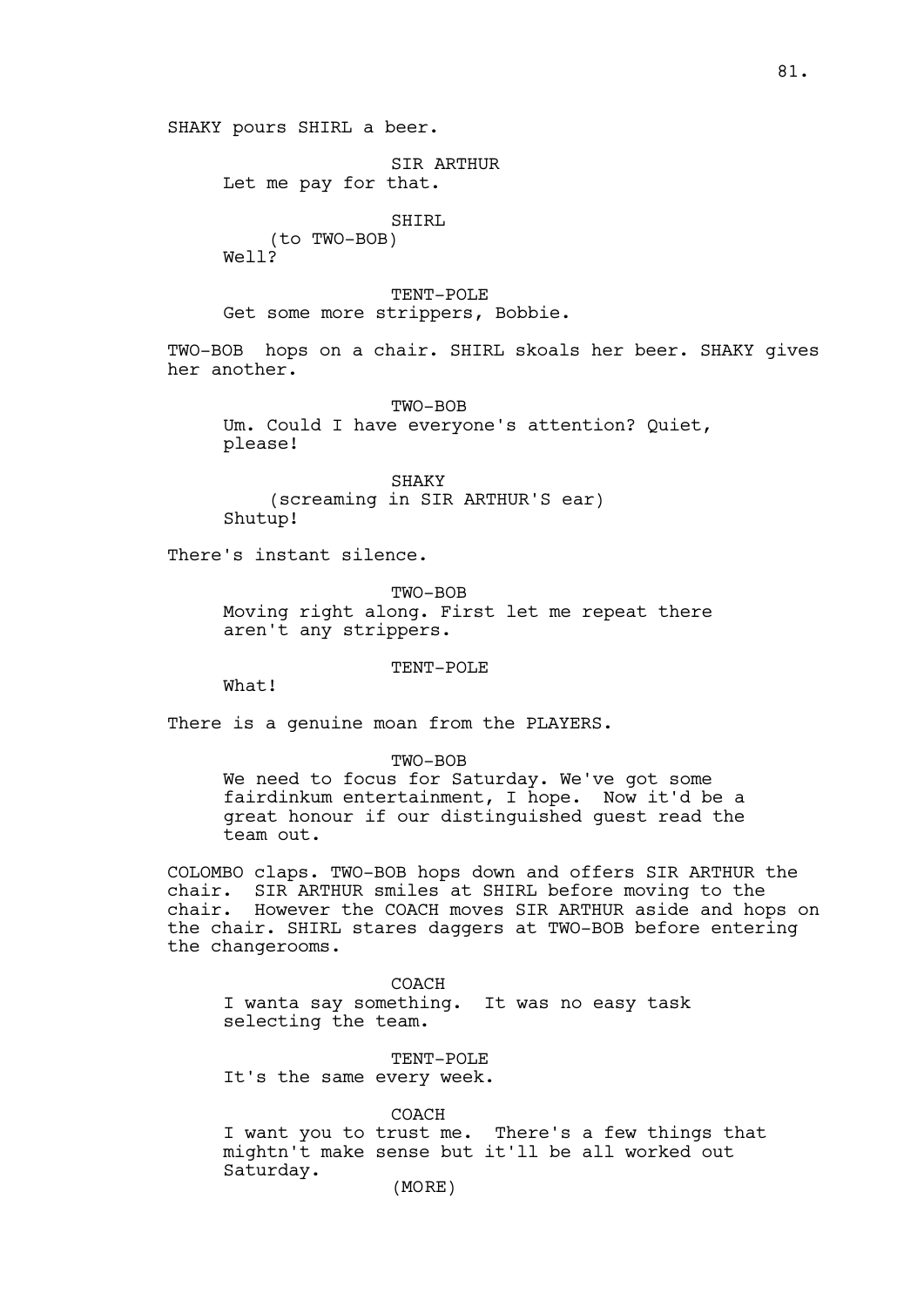### COACH (CONT'D)

I want you to know, no matter what the outcome Saturday, I'm proud of what you've achieved. Boys, everyone wrote us off at the beginning of the year, even our supporters...

## SHAKY

Hey!

### COACH

I don't mean you, Shaky. You're what the club's all about.

(SHAKY beams with pride. SIR ARTHUR smiles at SHAKY)

You're as good a bunch of blokes you'd find anywhere. Now Sir Arthur Synott'll do the honours.

The PLAYERS roar their agreement. The COACH hops down. SIR ARTHUR energetically jumps up. He waits for silence.

#### SIR ARTHUR

Gentlemen...I'm a moderately successful man... because...Not because I've cut my competitors down... (he finishes his drink, hands the glass to TWO-BOB) But because I'm in there...and because...because I follow through. To win you've gotta be in there and you've gotta follow through. (fisting the air) Now you're in there but are you going to follow through?

Most of the PLAYERS cheer. SIR ARTHUR smiles like a returned war hero.

SIR ARTHUR (CONT'D) Good. Let's see..

He looks at the team sheet. TWO-BOB assists by pointing to the first line but Sir Arthur pulls the sheet away.

# SIR ARTHUR (CONT'D)

From the back-line, Robinson, Colombo. Well done, Son. Half-backs, The Maggot, Fruit-fly and Tent-Pole. Centre-line, Dunny-Brush. Just like a muster for a rock and roll concert. This is more like it. Smith, and S11?

(shakes his head) Half-forwards, Half-Shot, Bottle-Top and Virus. Forwards, Bucko, Gunner, and Murray River.

RODENT smashes his fist into the wall. Everyone pretends nothing happened.

SIR ARTHUR (CONT'D) I might add every team needs good back-ups...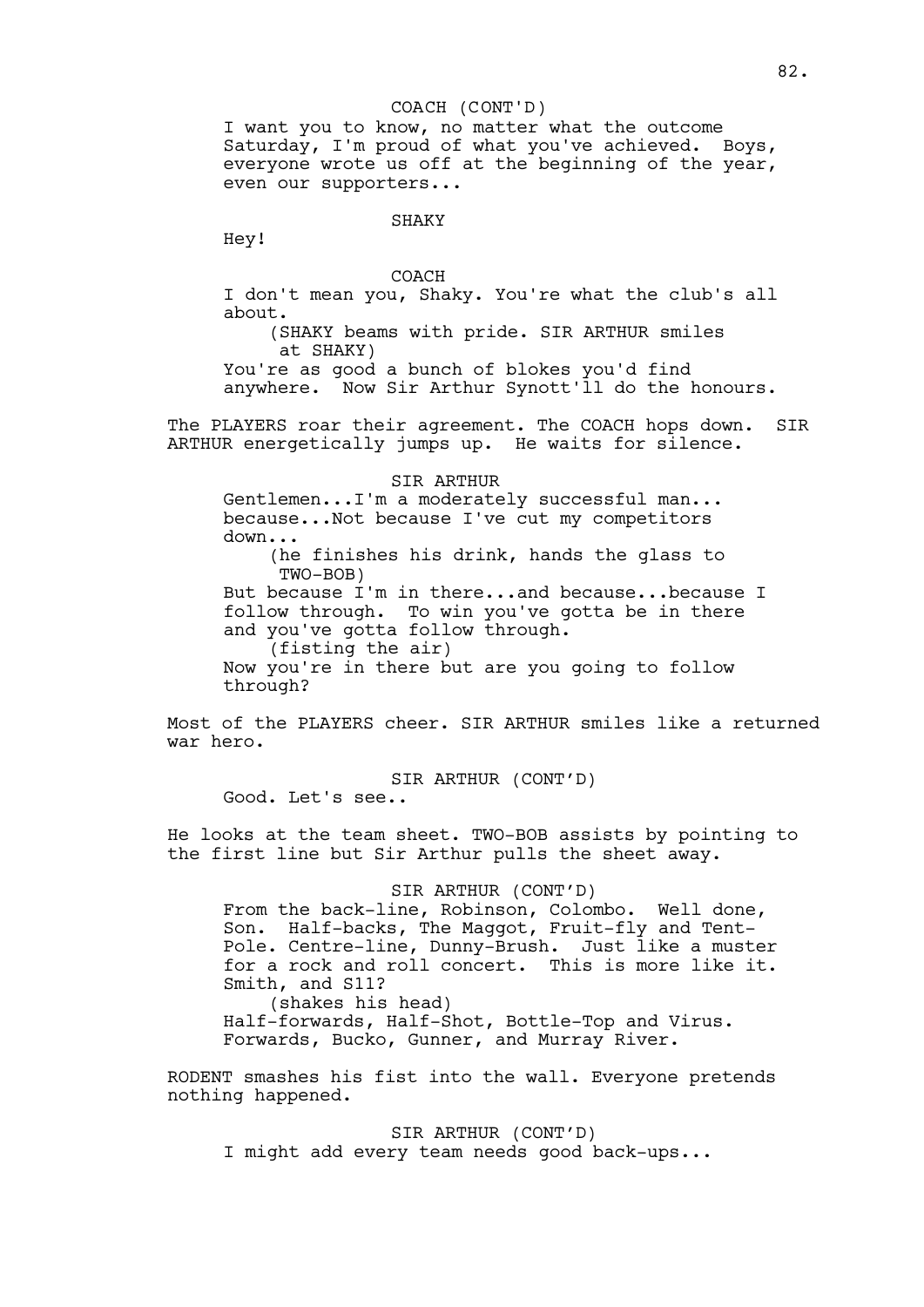TENT-POLE What about the Grub?

SIR ARTHUR That brings us to the reserves...

COACH

What about me?

# COLOMBO

And the Coach?

TWO-BOB points to more names.

## SIR ARTHUR

Right. Followers, Yonnie, Nu and the Coach. And now to the reserves. Is this, Rodent? Yep, Rodent and Grub.

RODENT A bloke's a fucken mug playing for this team!

COACH

Don't worry, mate.

RODENT I was at fucken training! I'm in there. I follow through. Where's the principle in that?

COLOMBO

The Grub a reserve?

## COACH

Don't worry.

RODENT

You get more chance of getting a bloody game if you don't turn up for training!

COACH Come on, we agreed Grub has to be in the team.

TWO-BOB

He is.

RODENT Bugger 'em! It's always the bloody same. Pick their mates every bloody time.

COLOMBO At least you're on the bench.

RODENT Who asked you, gherkin?

TENT-POLE The Grub's a reserve too. That's ri-dic-u-li-ous!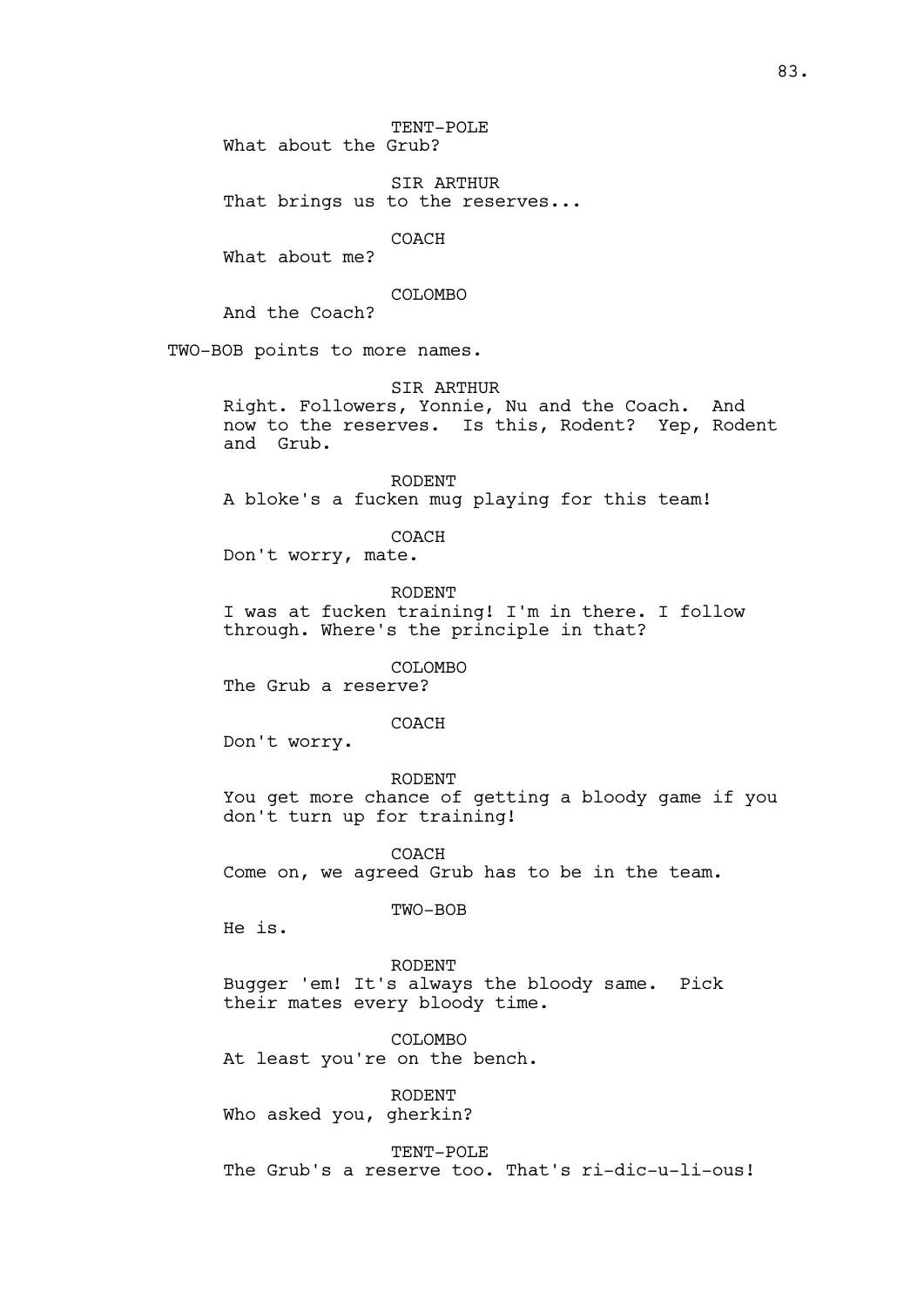RODENT

What about Murray River? Didn't even train, but still gets a game!

TWO-BOB

I gave him permission. Come on, boys, now we've got a special incentive entertainment show to put on tonight.

RODENT Stick the show up yer arse!

SIR ARTHUR Let me tell you a little story...

RODENT You can stick your story too!

TWO-BOB

Rodent!

RODENT (limping towards the door) Get fucked!

SIR ARTHUR

About a boy who was born with polio. (Rodent stops)

He could barely walk and all he wanted to do was make the Under Eleven's footy team.

(SIR ARTHUR pauses. RODENT snarls under

his breath. TENT-POLE rolls his eyes)

That boy hobbled around the oval night after night in calipers, often when the others had gone home. He couldn't kick or mark...

RODENT

So why didn't they piss him off too?

SIR ARTHUR

Because they could see in that little boy the determination and courage they aspired to themselves. He represented the epitome of what<br>sport is all about. The struggle for self The struggle for self determination, to face the unbelievable odds, to overcome and achieve the best you're capable of. And that team made the grand final, boys. But when it came to choosing the players, did they put him in the team? No, they didn't put him in the team.

RODENT

Course they bloody wouldn't!

SIR ARTHUR

Because the real world, boys, is not based upon sentimentality. To select someone who's not good enough because you feel sorry for him, would have ridiculed what that little boy was all about. (MORE)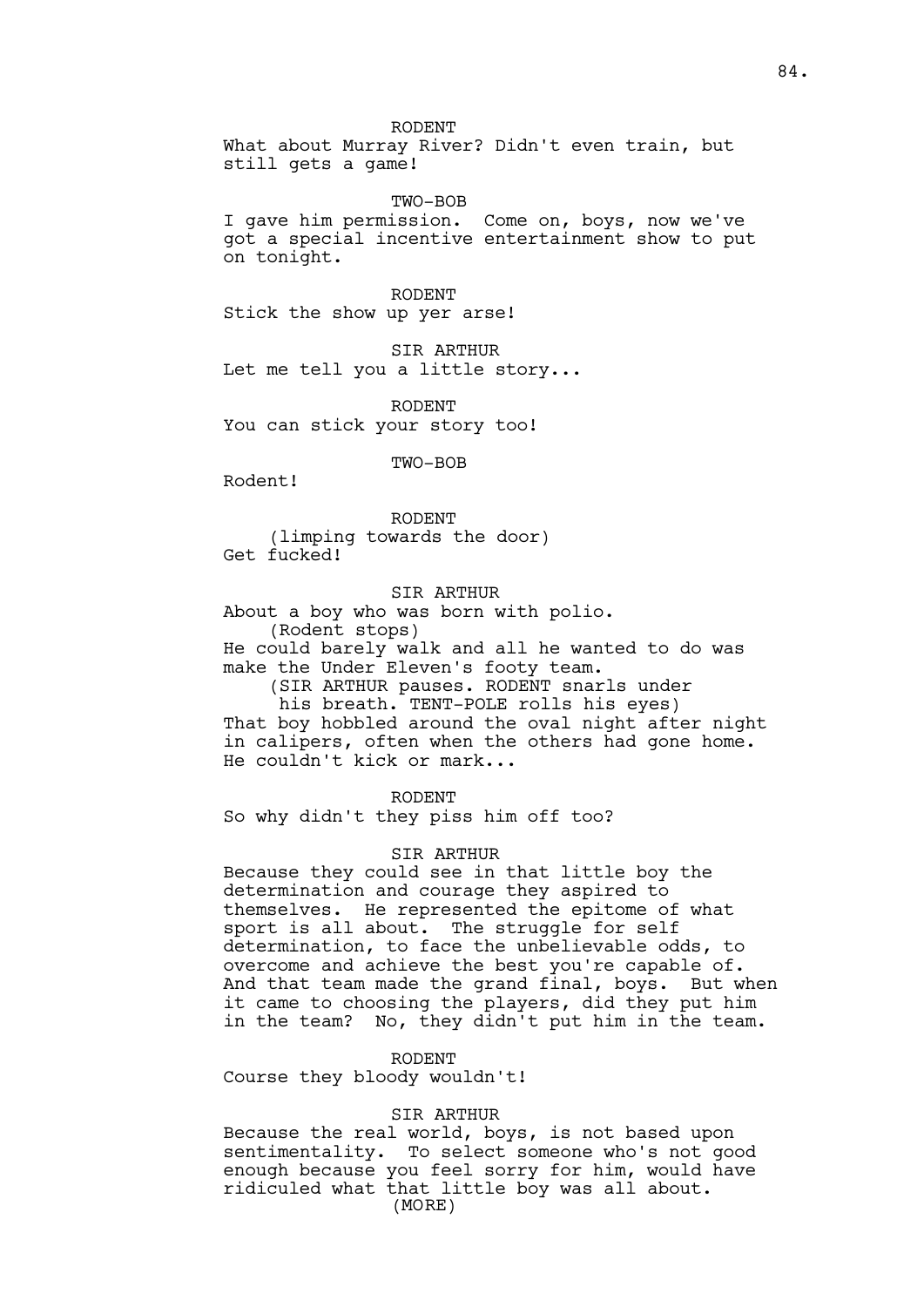### SIR ARTHUR (CONT'D)

They didn't select him. They put him on the bench as a reserve. They showed that little boy they believed in him, that the just rewards are there for those prepared to put in.

### RODENT

Am I supposed to be a cripple, am I?

## COLOMBO

An emotional cripple.

# SIR ARTHUR

Boys, I'd like to tell you that that little boy played in the grand final. But he never, boys. (pause) I never got the opportunity to take the field. That's right, boys...

He lifts one foot revealing a caliper.

## SIR ARTHUR (CONT'D)

You may think I was a loser, but watching my team mates win was the greatest joy of my life. And I say this to you...one and all, player to player, friend to friend...Strive for excellence. Make the most of your opportunities, boys, as I did, for therein lies the meaning of life itself.

TWO-BOB claps loud and nods to the COACH. Half the PLAYERS cheer. SIR ARTHUR tentatively steps down. TWO-BOB hurries to assist. SIR ARTHUR limps to RODENT, holds his hand out, but RODENT brushes past. SHIRL and JULIAN, wearing only a towel and dripping wet, enter from the changerooms.

#### JULIAN

D'you think we could move the table now? A few more hands over here.

PLAYERS help. RODENT, leaning against the wall, snarls. JULIAN directs the move.

TWO-BOB Careful, that table's worth a fortune.

## SHIRL

My father donated it.

The billiard table is moved revealing porno magazines, Wet Stuff and a dirty hanky.

COACH Hallo, what's this, Bob? And this?

The COACH lifts the hanky with the tips of his fingers, pretending it's just been used.

TWO-BOB What's this...Where'd this come from? Shaky?!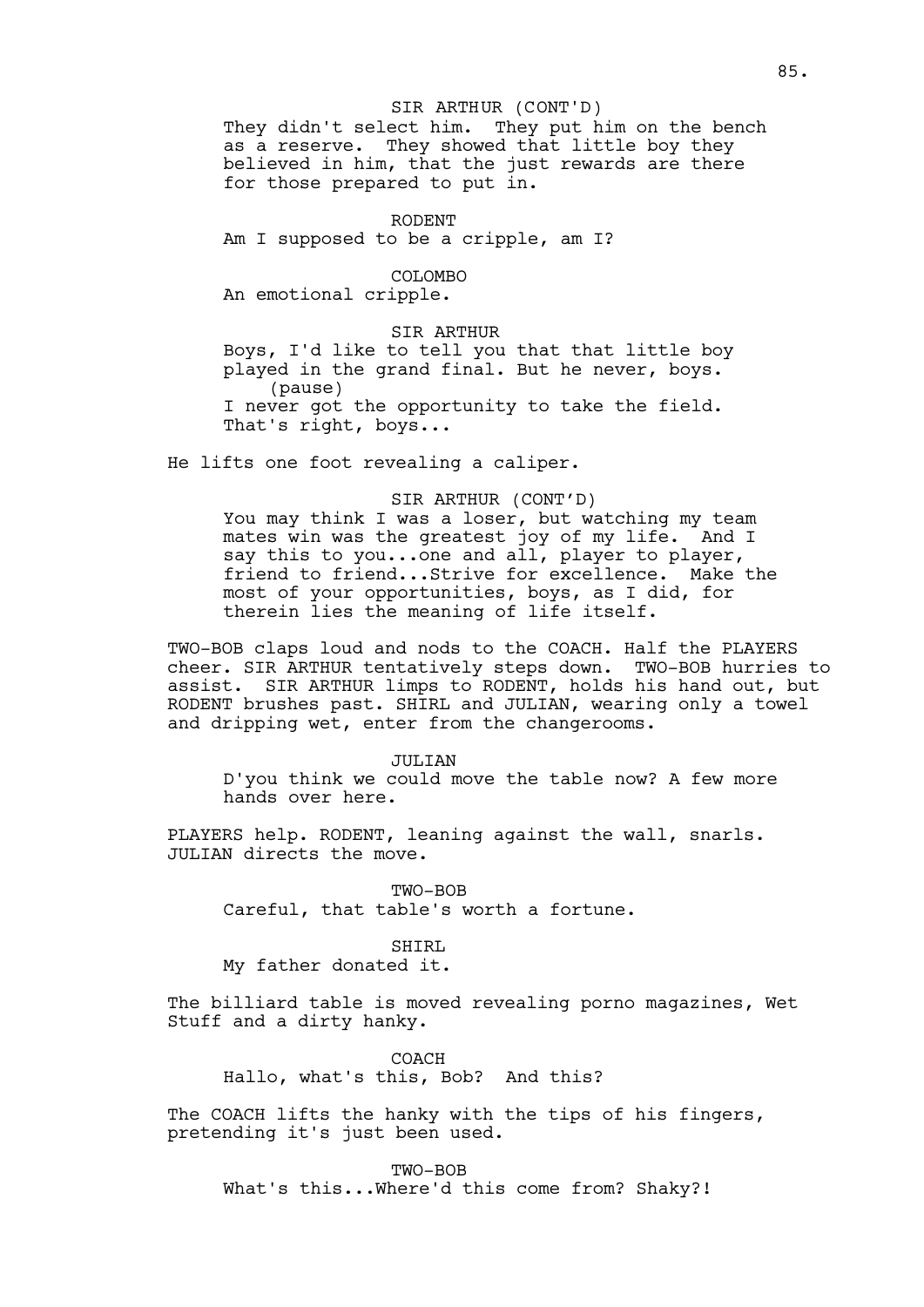SHAKY is horrified at the suggestion.

COACH You like a cotton wool on the side, Bob?

SHIRL

Oh, Bob, you really are something.

The PLAYERS whistle and jeer, none more excited than TENT-POLE who opens a centerfold.

TENT-POLE Hey, Coach, has she got a loose groin or what? (realising they're his and accusing TWO-BOB) You took them from my bag!

COACH (throwing the hanky in the air) Shit! It has been bloody used!

TWO-BOB

Don't look at me.

JULIAN shrieks laughing. TENT-POLE collects the magazines and takes them into the changerooms.

TWO-BOB (CONT'D)

Shaky!

COACH Don't blame Shaky.

SHIRL I think he's having a mid-life crisis.

TWO-BOB I'll get you for this!

SHAKY You should see a doctor.

TWO-BOB kicks the Wet Stuff and hanky towards a bin.

TWO-BOB

One of their practical jokes. (SHIRL gives TWO-BOB a disgusting look) It's not mine.

SHIRL You need help, Bob.

TENT-POLE Use your own next time.

TWO-BOB Gawd I gave that kinda thing away when I was at school.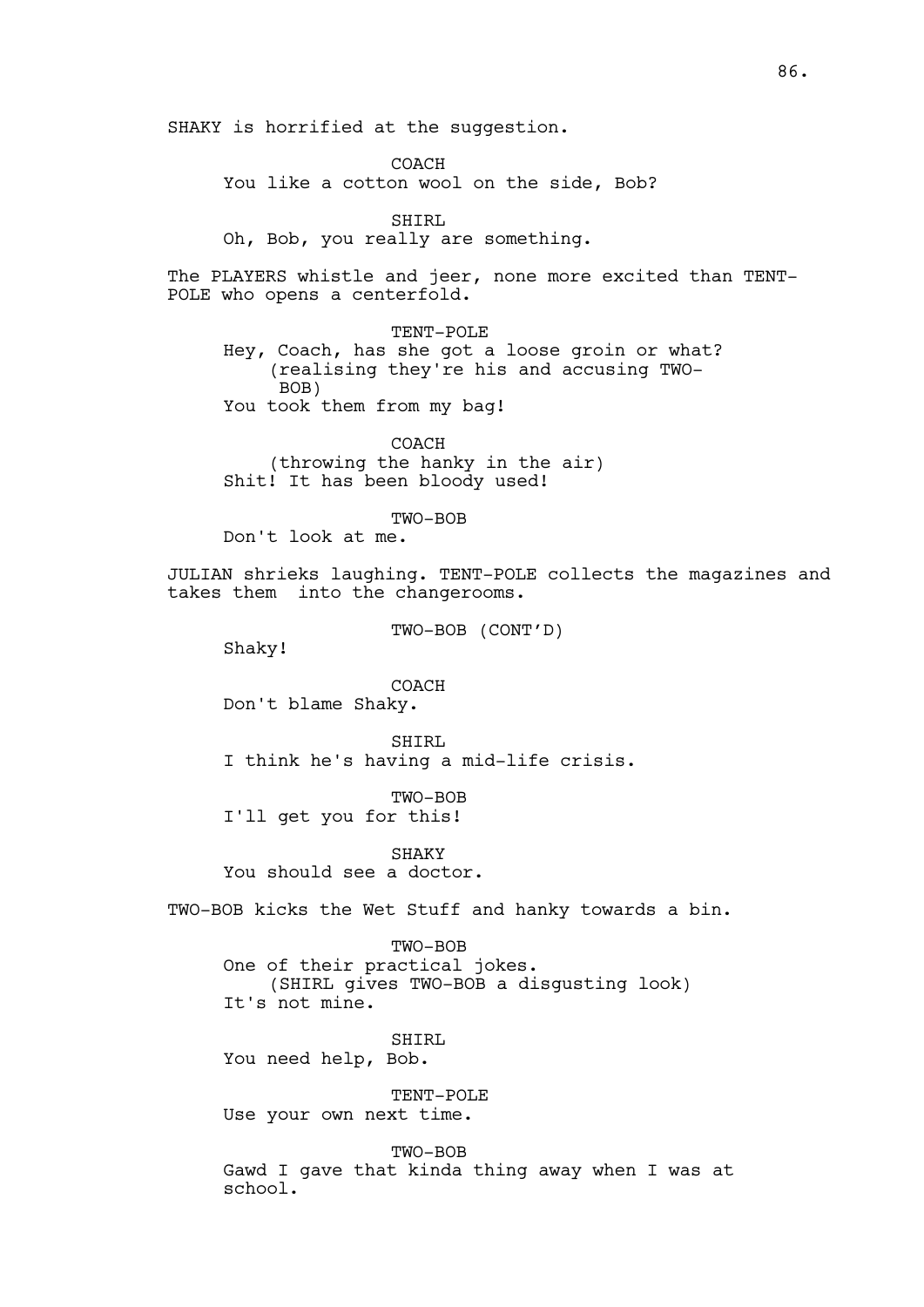JULIAN

(to the COACH) That's my example of masturbation, opps, sorry, mutation theory.

The Coach smiles.

## SIR ARTHUR

(to SHIRL) Many's the time I've flirted with the imagination of a beautiful woman.

SHIRL

Really? What about your wife?

## SIR ARTHUR

Oh, Lady Grace, we're two peas in a pod. She sends me out on the town with my conscience while she stays at home flirting with her imagination.

SHIRL

We need to talk, Bob and I mean talk while your socalled friend's still here.

TWO-BOB Now now! Get this show on the road.

JULIAN

I'm ready.

TWO-BOB If it's not up to scratch I'll stop it. I mean it, I will. Show's starting. (No one takes notice) Shaky, turn the beer off.

SHAKY Why should I have to turn it off?

TENT-POLE What's wrong with having a beer?

TWO-BOB

It's what he wants.

JULIAN

Alright to use your office for a tick?

JULIAN hurries into the office and immediately uses the phone.

TWO-BOB It's for your own good.

RODENT

Bullshit!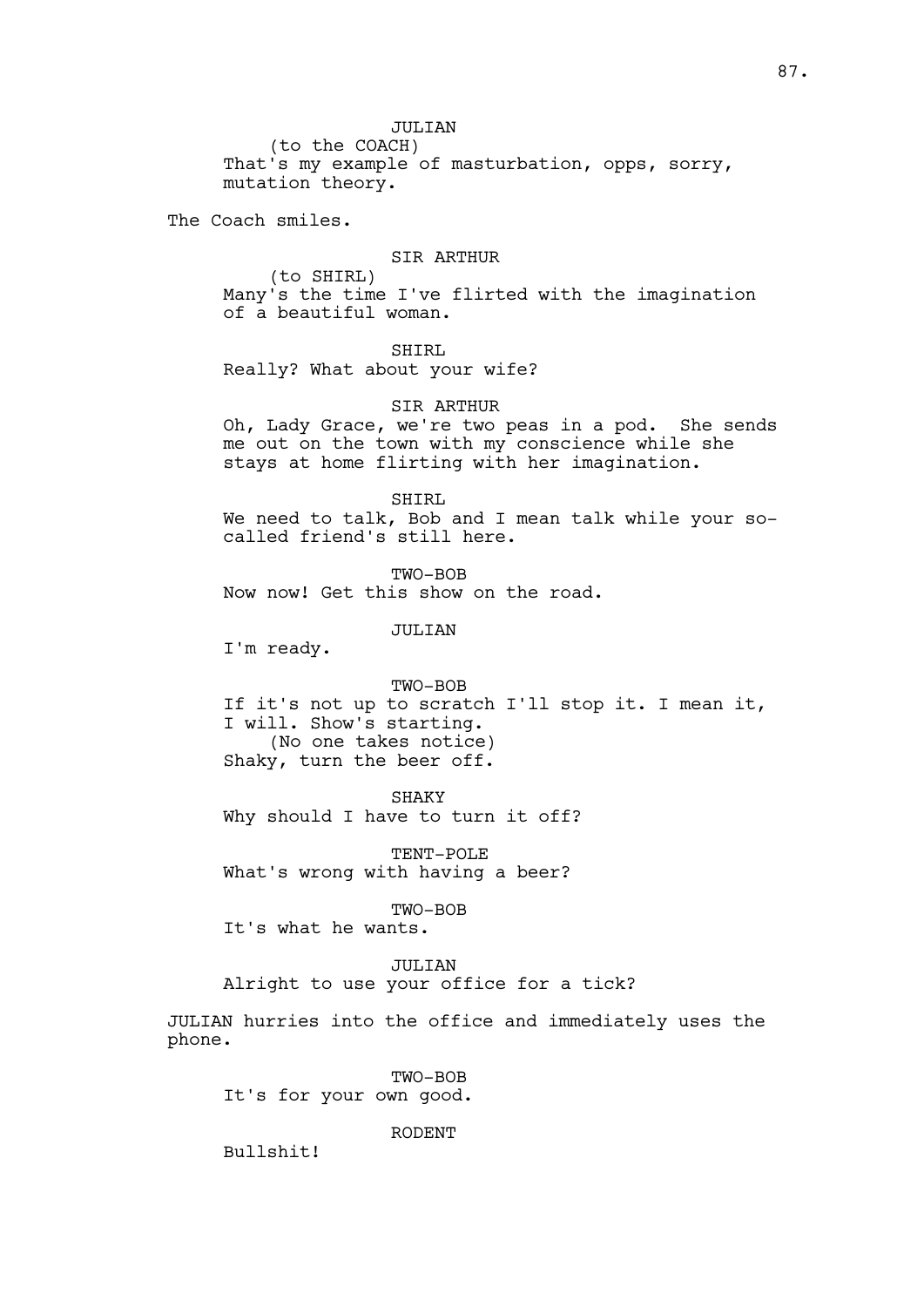TENT-POLE What's a bloke supposed to drink?

TWO-BOB

Water.

TENT-POLE I want a drink, not a wash! Stuff this. If you can't have a beer I'm outa here!

TWO-BOB

Alright, fill your glasses.

The PLAYERS rush the bar. JULIAN returns to check if they're ready.

TENT-POLE

(slapping JULIAN on the back) If this Julie's any good he can take Rodent's place.

TENT-POLE playfully pushes RODENT.

RODENT Piss off, you fool. I wouldn't play with yer stinken team for anything!

COACH

Carn, mate.

RODENT

Don't mate me. I'm not yer mate. Yer mates are these...dogs who suck up yer arse. Mates don't...just bloody dogs, the lot of yer!

TENT-POLE

Carn, mate. I'm not a dog.

RODENT

Dogs...Dogs...

COLOMBO

Settle down, Rodent.

RODENT rips COLOMBO to the midriff sending him to his knees.

SHIRL

Rodent!

TWO-BOB There's no need for this. Calm down. We'll forget it.

The COACH helps COLOMBO to a chair. TWO-BOB brings a cushion for SIR ARTHUR who sits next to SHIRL. PLAYERS bring three and four beers each. SHAKY stands shot-gun against the closed bar. Everybody's ready. JULIAN centers himself with a theatrical 'hah'.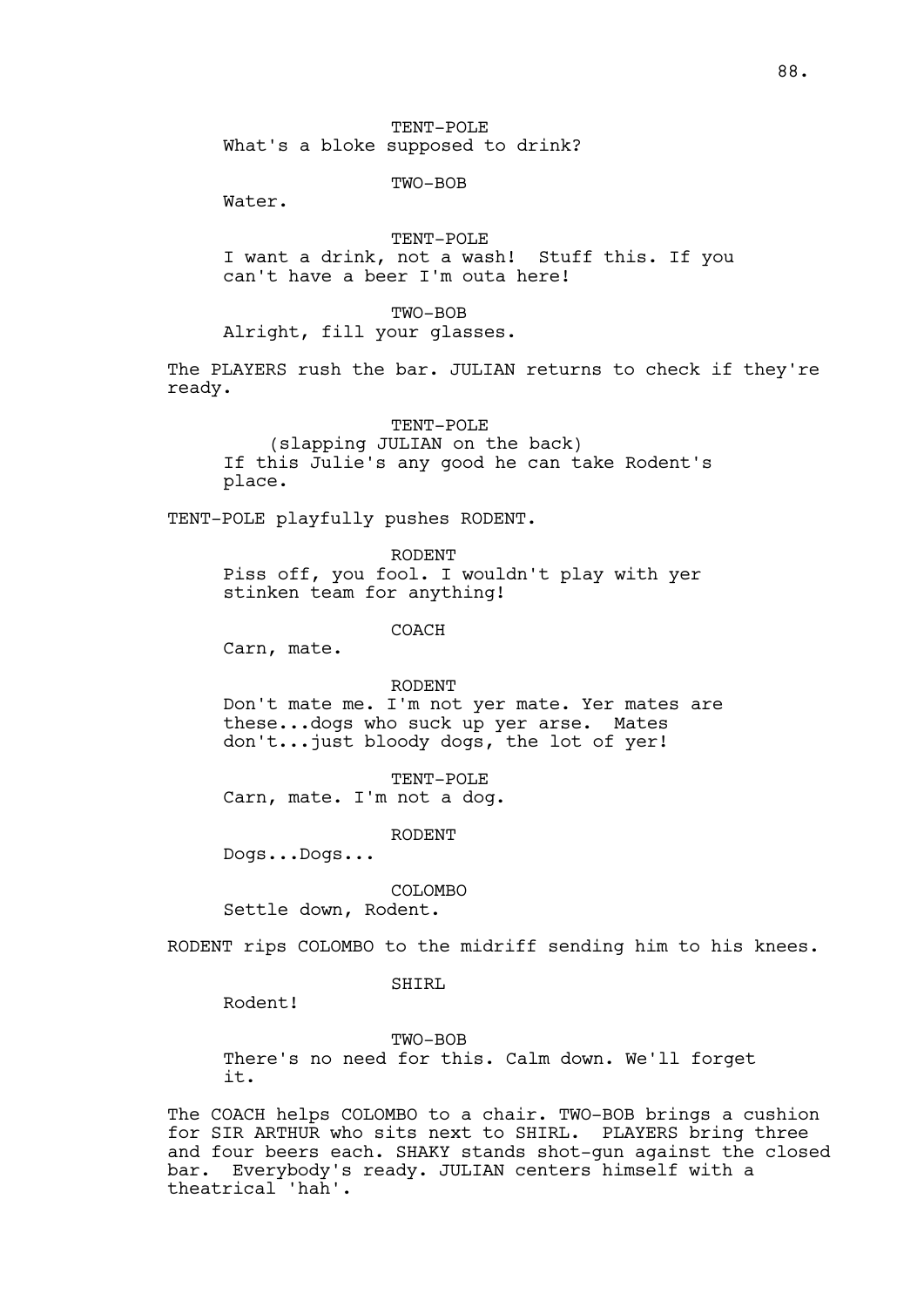TWO-BOB (CONT'D) What's the hold-up? JULIAN (pause) If I could just say something first? I want to make the point that we're all guinea pigs in the experimental theatre of life. RODENT Who're you calling a pig? COLOMBO Shut-up, Rodent! RODENT He's not coming in here calling us pigs. SHIRL Rodent, act your age. COLOMBO Don't take any notice of him, mate. JULIAN I'm not. RODENT What'd you say, Kactus? JULIAN I said, I'm not. RODENT You having a go are yer? JULIAN No I'm not. RODENT Because if you were... JULIAN You'd what? RODENT pushes JULIAN hard in the chest sending him towards the door. JULIAN opens the door, looks outside. JULIAN (CONT'D)

Hey, that's my bloody car, you bastard. (running off) Come back here, you bastard!

There is an awkward silence.

TENT-POLE

Is that it?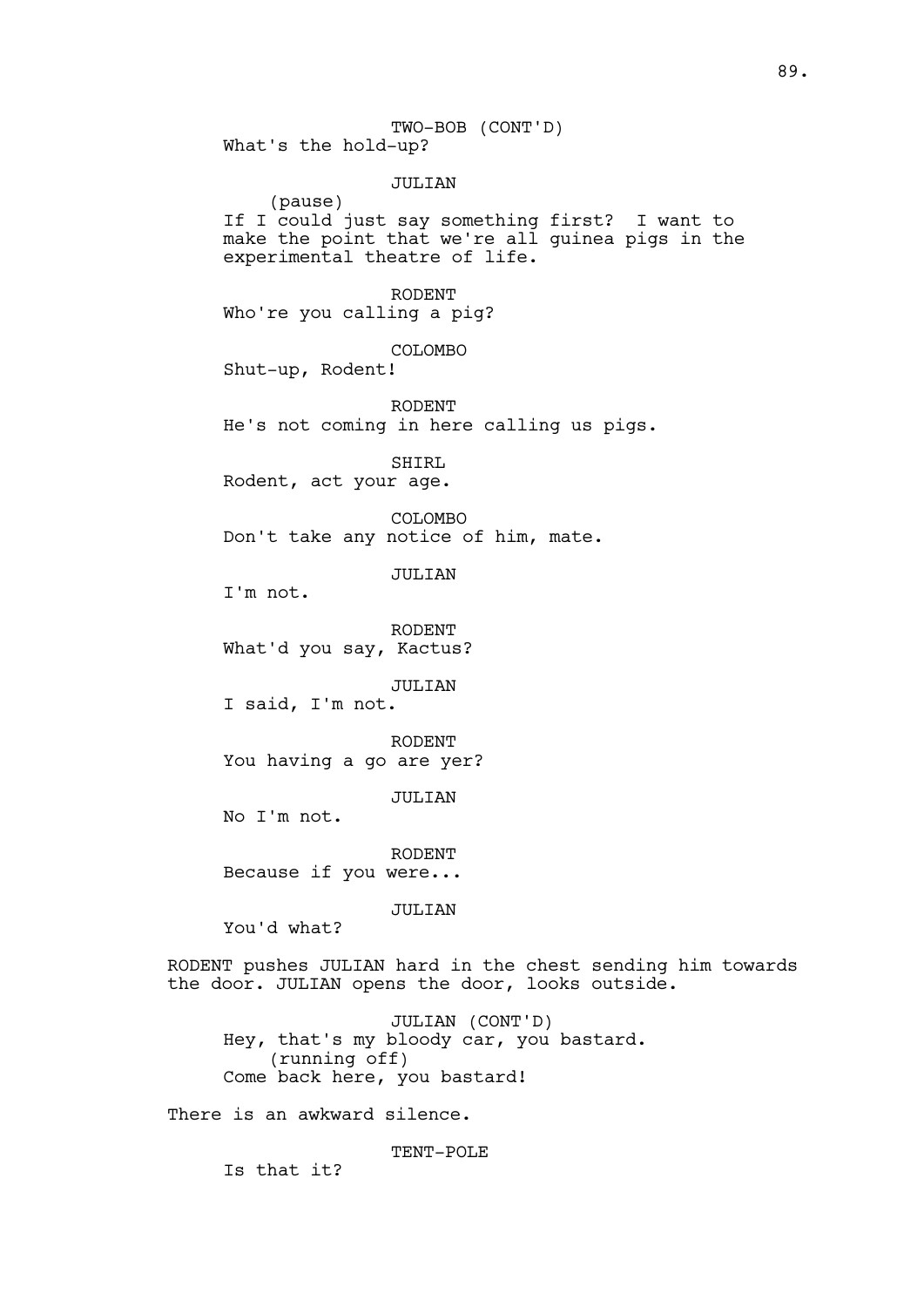# TWO-BOB Alright, where's the tickets?

SHAKY holds a plastic bucket of tickets. TWO-BOB grabs the bucket, indicates for SIR ARTHUR to draw the raffle but he's preoccupied with checking his own tickets.

TENT-POLE Get the chick to draw it.

The PLAYERS roar their approval. SHIRL quickly removes a ticket from the bucket but has difficulty reading it.

TENT-POLE (CONT'D)

Get it off.

The PLAYERS cheer. TWO-BOB angrily attempts to grab the ticket. She playfully keeps it from him.

TWO-BOB That's why I didn't want sheilas here tonight. Now give's the ticket.

Instead of handing TWO-BOB the ticket she reads it.

SHIRL

Rodent.

SIR ARTHUR

Bugger!

RODENT Stick it up your arse!

TWO-BOB

Draw it again.

SIR ARTHUR

Yes.

SHIRL No. He won it. It's his.

TENT-POLE Get the gear off, Sweet-pea. Get it off.

The PLAYERS and SIR ARTHUR clap. TENT-POLE removes his top. SHIRL ignores them. JULIAN stumbles in, giving the impression he's been assaulted. COLOMBO hurries to him.

COLOMBO

What happened?

**JULIAN** Outside...three of them.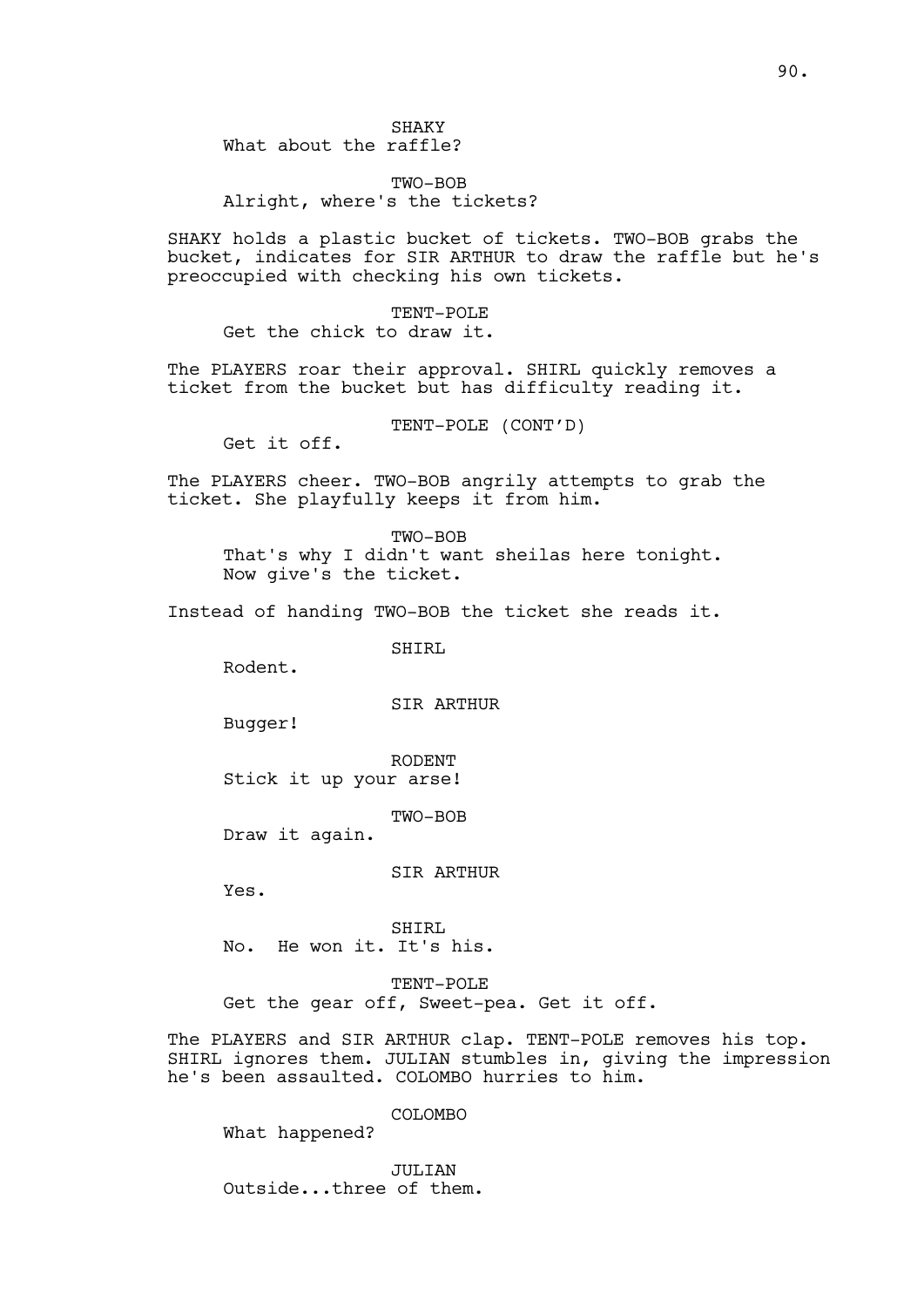COLOMBO races outside. JULIAN groans, sinking to the floor. SHIRL assists him. JULIAN (CONT'D) Flaky...Flaky... TWO-BOB (to SHAKY) Get the first aid kit. JULIAN Flaky? SHAKY What d'you want, Son? COACH He wants a beer. SHAKY (pointing at TWO-BOB) See him. He turned it off! TWO-BOB Get the bloody kit! TENT-POLE It was that arsehole from St Ignatius. I know where he lives. RODENT If he got a bash he would've deserved it. COLOMBO returns indicating he couldn't see anyone. JULIAN Other side of the oval. COLOMBO Oh. Right. TENT-POLE Let's go round and burn his house down! COLOMBO runs off. JULIAN winks to the PLAYERS. JULIAN That's one way to get rid of the coppers, eh? The PLAYERS laugh. SIR ARTHUR I thought so. TENT-POLE Dickhead!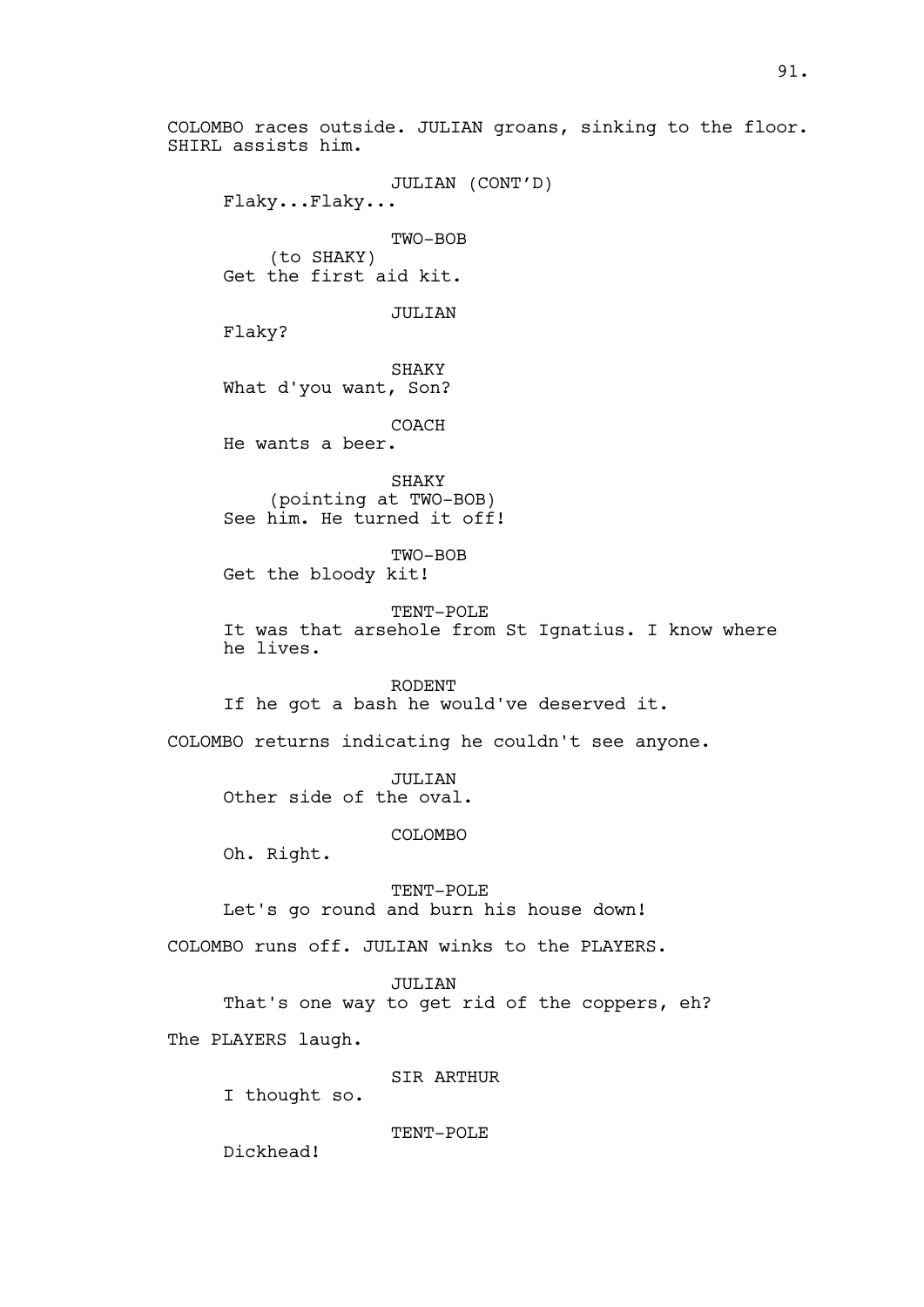# JULIAN

(to TENT-POLE) That's a lovely nose you've got there, Schaffer Snout.

### COACH

(shrieking with laughter) Schaffer Snout. It's not his nose that's big.

JULIAN mimes starting a chainsaw, complete with sound effects. Suddenly the chainsaw goes berserk, aggressively chopping TENT-POLE between the legs and groin. TENT-POLE nearly hits the roof. The PLAYERS are totally bemused by JULIAN.

### JULITAN

(to TENT-POLE) Aahhhh, possum, never mind. I knew a bloke once who got his whole head blown off and never said a word. (PLAYERS groan) Except... (mimes orgasm) ...ooooough...ooooough...It's only the pain that's hurting. It'll be right when the pain goes. (JULIAN exaggeratedly climaxes, then suddenly turns on RODENT) You havin' a go, are yer? Eh? Are yer? (RODENT, caught unawares, is speechless) Because if yer are...Hey, Coach? (as the COACH) What d'you want, Ratsak? TENT-POLE (shrieking with laughter) Ratsak! JULIAN (as RODENT) I'm stuffed, mate. I'm calling it a night. COACH That'd be right. JULIAN (as the COACH) What about the sprints, Ratsak? (as RODENT) Stuff the sprints! (as the COACH) Listen, Ratsak, I'm gonna tell yer something only yer mother'ld tell yer.

## TENT-POLE

Ratsak hasn't got a mother. He sold her to the Chows for a dollar-fifty a kilo, didn't yer, mate?

TENT-POLE deftly evades RODENT'S backhander.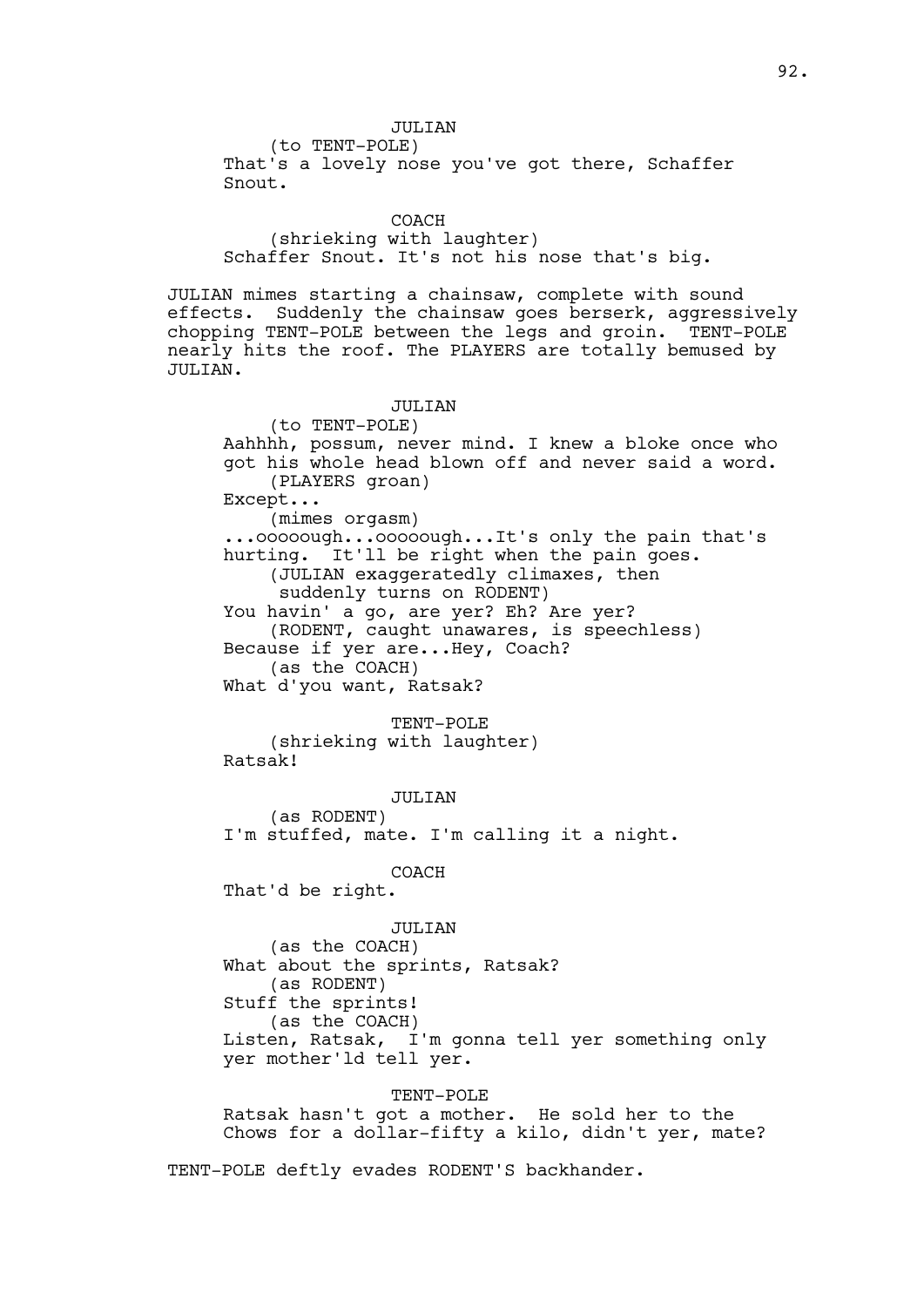JULIAN

(as RODENT) I've got more dash than you'll ever have. Ask these knuckle heads who they'd rather do a bust with.

The phone rings.

JOEY/JULIAN Phone. Answer the bloody phone!

TWO-BOB

(to SHAKY) Answer the bloody thing.

SHAKY ignores him. TWO-BOB hurries to the phone and answers it.

JULIAN Answer the phone. Who dat? Who dat dere?

TENT-POLE Someone throw it a peanut.

JULIAN I wish I knew you when I was twenty-one, Schaffer Snout.

TENT-POLE Why's that, Dickhead?

JULIAN

Because then I could've held me twenty-first up your nose.

The AUDIENCE laugh. JULIAN erupts into Nick Cave's *Big Black Cloud* accompanied by a maniacal improvised dance that could have been choreographed by Michael Jackson on crack. TWO-BOB returns and is nearly bowled over by JULIAN who deftly removes TWO-BOB'S wallet without TWO-BOB noticing. Suddenly the front door opens and DOREEN, mobile phone in hand, bursts in. JULIAN melodramatically recoils at her entrance and goes into a strait jacket impersonation of a madman.

DOREEN (to TENT-POLE) Bastard! I wanta see you. Now! (to TWO-BOB) You liar!

RODENT Doreen. What's doing, spunk? (She ignores RODENT and glares at TENT-POLE) Get yer gear off, spunk.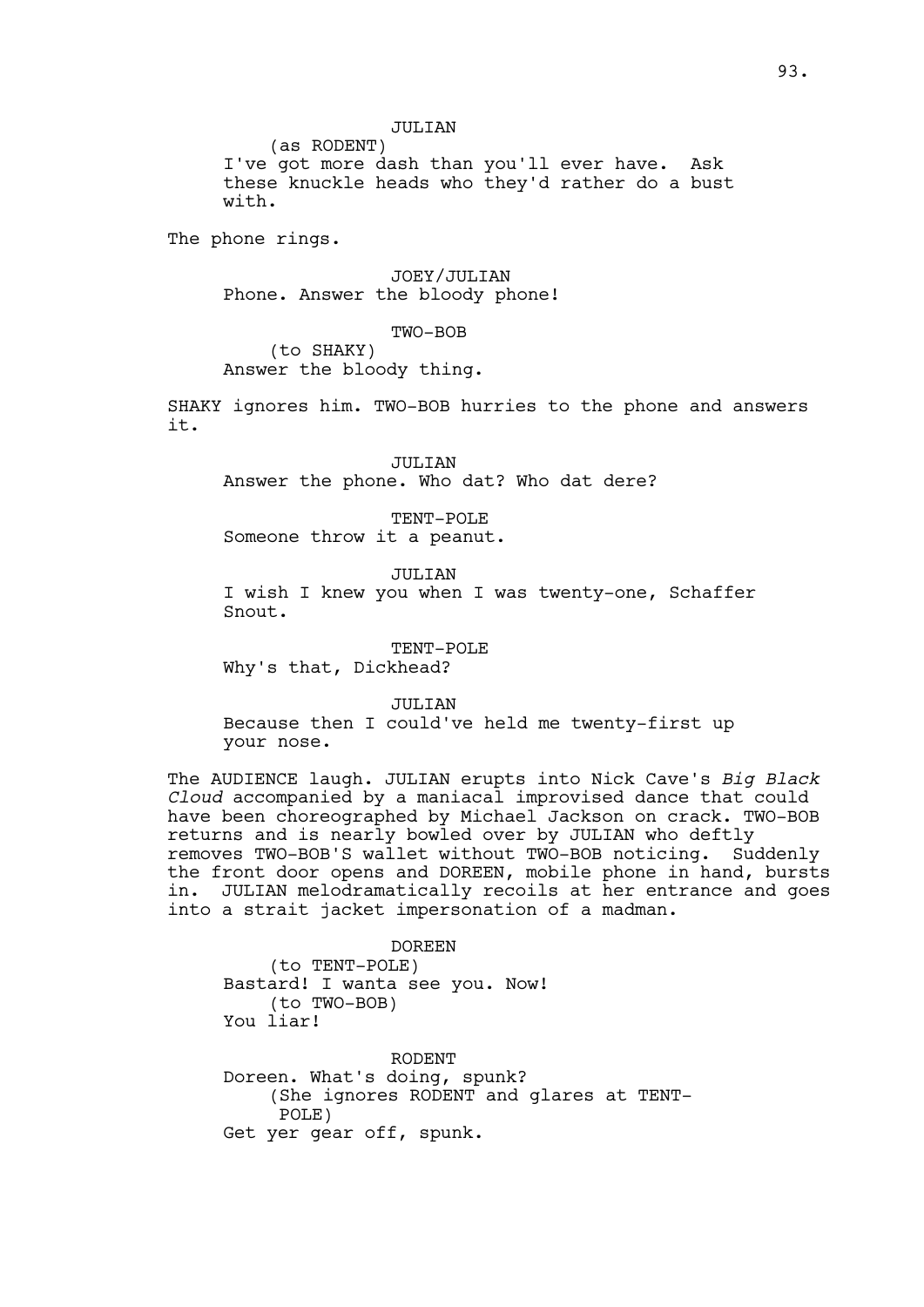DOREEN

Shut yer trap, Ratface. Tent-Pole, I wanta see you! I mean it! (TENT-POLE refuses to budge) You don't and I'll stack on the best blue you've ever seen!

TWO-BOB You'd better see what she wants.

TENT-POLE reluctantly follows DOREEN outside.

TWO-BOB (CONT'D) Shaky, shut the bloody door. (SHAKY doesn't move) Shut the bloody door!

SHAKEY (reluctantly closing the door) Why's it always my fault?

JULIAN

Guess who? There's a prize for the first to get it right.

(as TWO-BOB)

The day I started on the trucks Flaky took me under his wing. When I was struggling to keep up it was Flaky who told me, "Son, Being out in the cold means you've gotta move twice as fast to keep warm." So I moved as fast as I could, off the bloody streets and into a cushy job, with my own personal slave.

JULIAN sits and puts his feet on the pie warmer.

SHAKEY

I wonder who, Bob.

THE COACH

Right on.

TWO-BOB angrily shakes his head.

# JULIAN

First prize goes to Flaky. (to SHAKY, as TWO-BOB) Every organisation has a Flaky. He's the boots, the bloke who does the jobs nobody wants to do. Sweep the streets, clean the dunnies, hoses down the trucks.

RODENT What d'you reckon we do?

## **JULIAN**

As a measure of the true appreciation we hold you in and at no great expense to the nation, I want you to accept this on behalf of me, myself and I.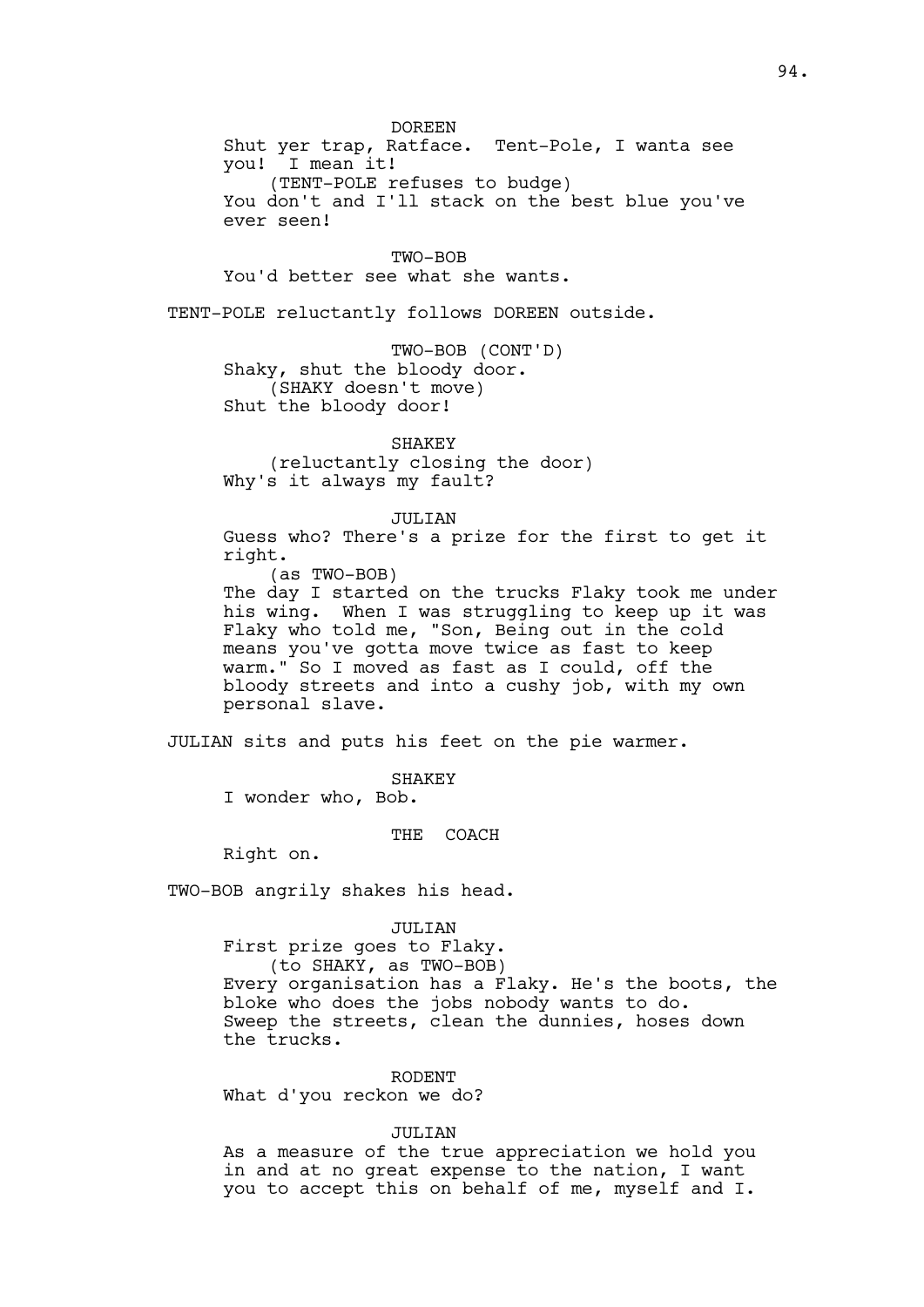JULIAN removes one hundred bucks from TWO-BOB'S wallet and gives it to SHAKY. The PLAYERS clap.

**SHAKEY** Drinks on me, after the show.

The PLAYERS cheer.

TWO-BOB

(to JULIAN) Don't think you're getting reimbursed, because you're not.

JULIAN (tossing TWO-BOB his wallet) No worries, Boss.

TENT-POLE returns, DOREEN follows. JULIAN plays the 'straight jacket'. TWO-BOB, realising the money was his, angrily goes to SHAKEY.

TWO-BOB

Give's it!

SHAKEY (pointing to JULIAN) See him. Not me.

TWO-BOB (to JULIAN) That's my money, you idiot!

SHIRL

Sit down, Bob!

mates.

DOREEN

I never ask for much. You could at least come home. You think more of your bloody mates than me! Anyone'ld think yer were bloody on with them. (Glaring at JULIAN) Perverts the lot of you. Aren't you ashamed of yourselves? (TENT-POLE touches her arm. She jerks away) No I won't shut-up! I don't give a stuff what they think. They're all treacherous snakes. (TENT-POLE implores her to stop) Why should I? TENT-POLE (whispering) Please... COLOMBO returns. DOREEN Am I embarrassing you am I? They're not your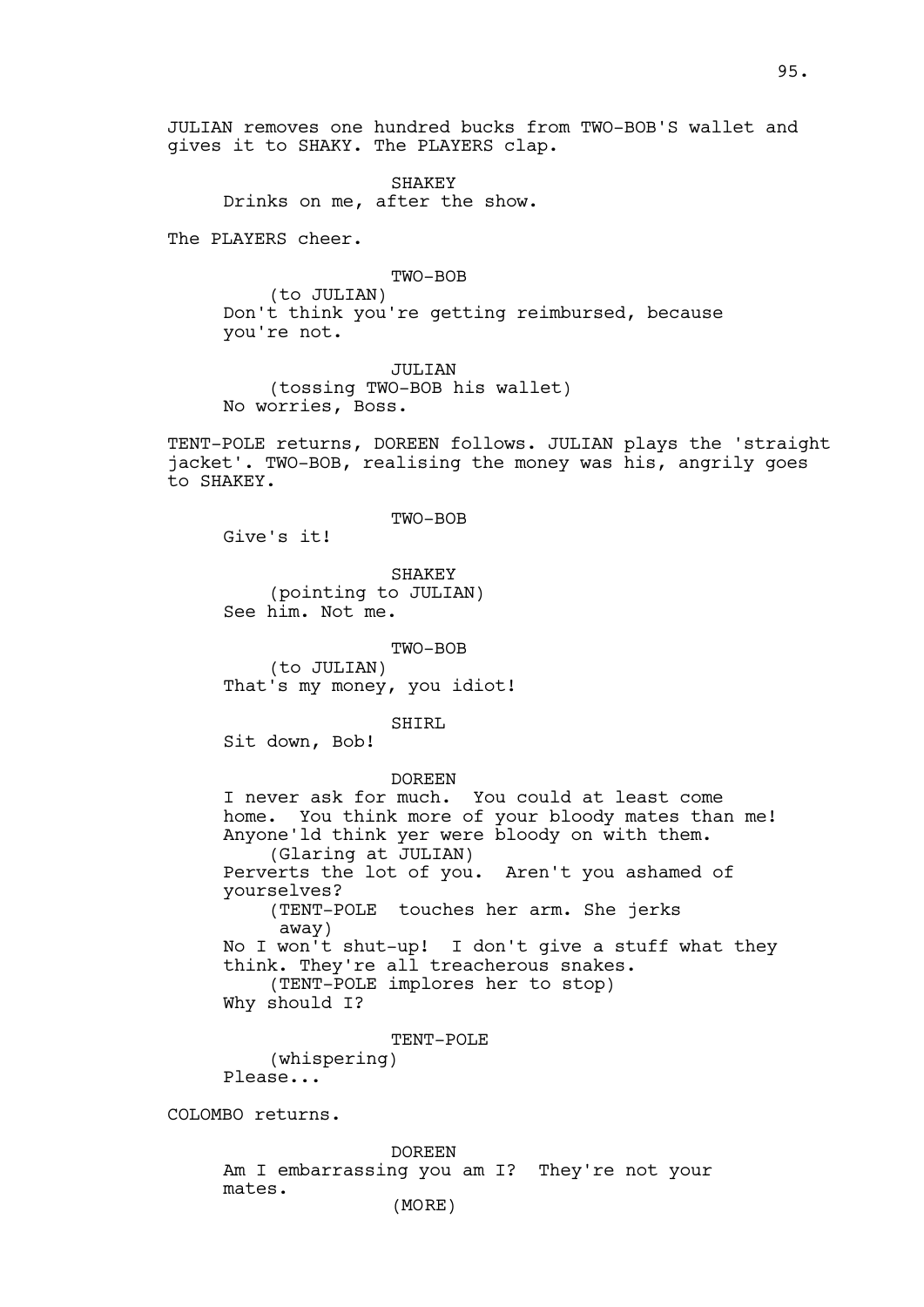### DOREEN (CONT'D)

Why d'you think I don't wanta come up here after matches? Because I'm sick of them trying to get up me behind your back! That's changed your attitude, hasn't it? Oh I could tell you some stories, couldn't I, Ratface? (to SHIRL)

Are you the next act, are you?

## TWO-BOB

Now that's enough!

DOREEN Boy, are you in for a surprise.

SHIRL

Let her speak.

DOREEN Have you ever had your boyfriend's so-called mates trying to put the hard word on you? Have you?

RODENT Fucken bullshit!

DOREEN (to COLOMBO) And I've got the scars to prove it, haven't I?

She attempts to show her scars but TENT-POLE prevents her.

TWO-BOB I think you've said enough, Doreen.

DOREEN And you! You sick lizard! Drop by my office for some counselling. As if.

TWO-BOB Is that the phone?

JULIAN Phone, answer the phone.

TWO-BOB quickly enters his office.

DOREEN I could tell you a few things about that bastard! If you only knew what he was really like!

TENT-POLE grabs her round the waist and drags her out.

DOREEN (CONT'D) Let me go! Let me bloody go!

SHIRL glares at COLOMBO.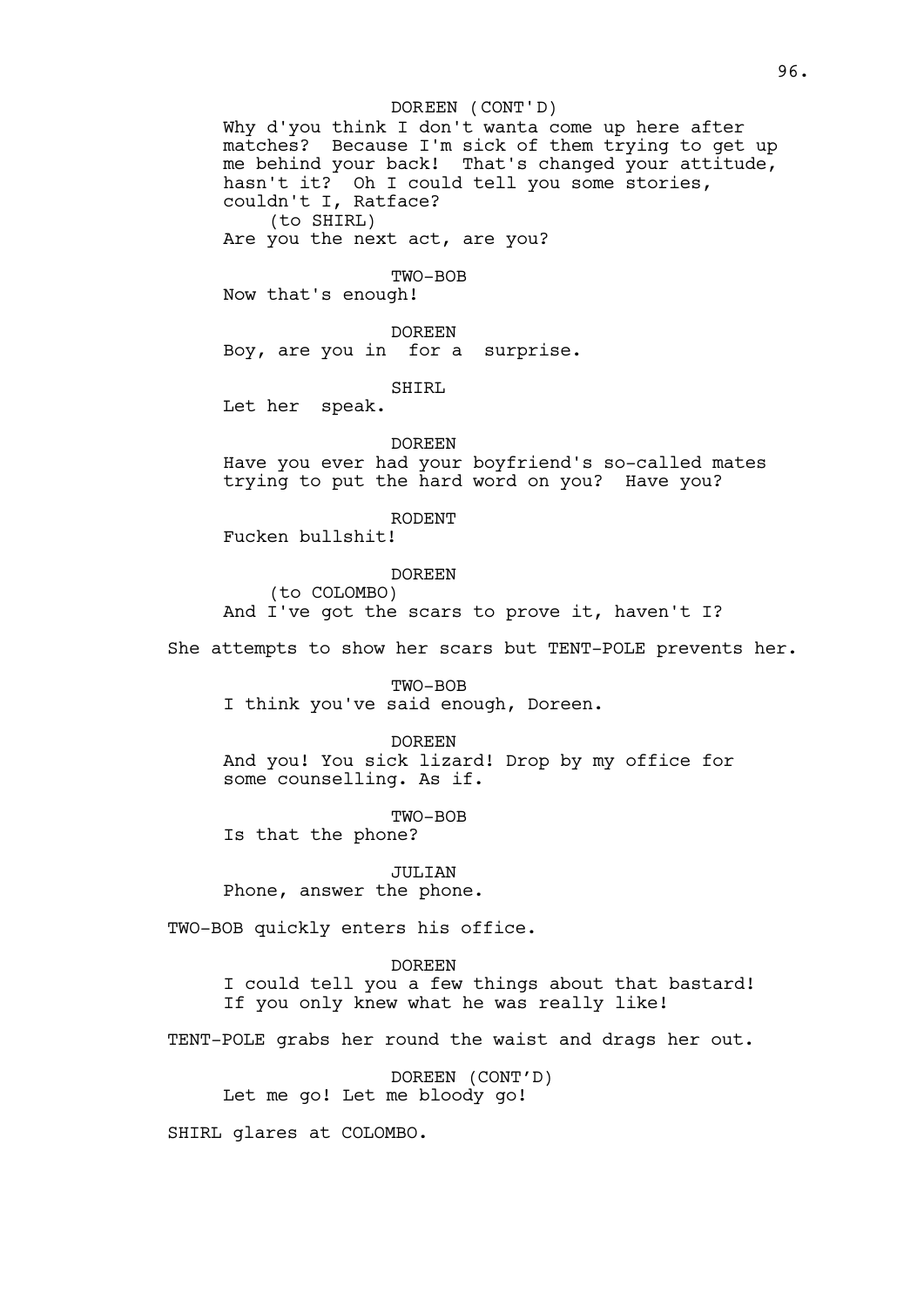It's a domestic. If we got involved in every domestic that's all we'd be doing.

JULIAN continues the Nick Cave song and dance.

DOREEN (O.S.) Don't go back, Tent-Pole. Please.

TENT-POLE returns, followed by DOREEN. TENT-POLE calmly takes his seat and skoals a beer. DOREEN throws her cigarettes at TENT-POLE.

DOREEN (CONT'D) You bastards! You're all bloody back-doorers. Back-door your own mates!

DOREEN runs off.

#### JULIAN

The famous Aussie backdoorer. Every club has their own champion.

(grabs a full garbage bag from outside the door)

And tonight we have a special door prize for the first one to guess who the great St Joey's backdoorer is. Okay? Clue number one. It's 1975 and there's this bloke. We'll call him Truth. He runs a rubbish tip in Canberra. Only he doesn't charge people to dump their rubbish. Clue number two. This gets up the nose of the Big Man. He's a devious hoon, cunning as the bandicoot on the burnt ridge. He want to undermine Truth, get access to his tip and charge everyone. But Truth's not interested. Clue number three. So the Big Man has a nag to Truth's best mate, The Liar. "Liar, this Truth coote's really a wolf in sheeps' clothes. Deep down he wants to be one of us. You reveal him for the hypocrite he is and I'll make it worth your wile." Next day Truth and Liar go swimming in the river. Liar gets out first and dresses in Truth's<br>clothes. This is what the Big Man wants because i This is what the Big Man wants because it means Truth'll have to put on Liar's clothes. But when Truth gets out and sees what Liar's done he's unwilling to become a hypocrite by putting on Liar's clothes.

JULIAN puts the garbage bag in front of SIR ARTHUR.

JULIAN (CONT'D)

So, Sir Arthur, you get the first go. For the contents of this bag who is St Joey's number one back doorer?

SIR ARTHUR What's your point?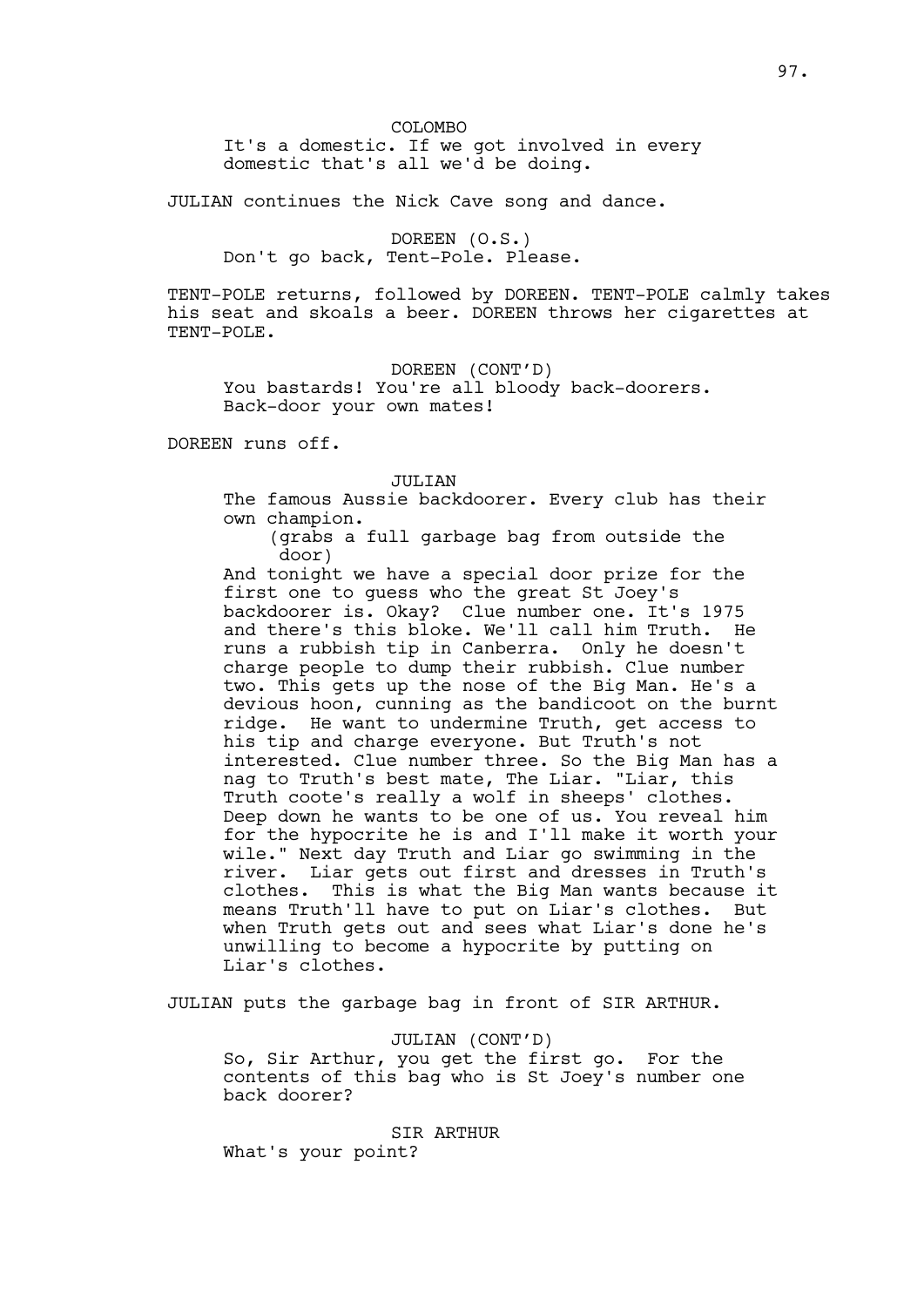JULIAN

Well, Sir Arthur, the point is Liar betrayed his mate, didn't he?

## SIR ARTHUR

So? What's the point?

## JULIAN

The point is, Sir Arthur, there are so many people in false clothes these days, so many bloody hypocrites, you don't know who to trust anymore. Like you!

JULIAN whips his towel off revealing pink jocks with BACKDOOR written on the bum. He throws the towel in SIR ARTHUR's face.

JULIAN (CONT'D) Sometimes you've got to be naked to make your point. Don't you, Sixpence?

JULIAN erupts into his mad dance in front of TWO-BOB.

## COACH

Good one.

## SIR ARTHUR

(standing and confronting JULIAN) Solution's simple, Son. When you're dealing with hypocrites you do what we did in seventy-five. You leave it in the hands of the umpire. In 1975, Son, Sir John Kerr made the decision and the whole nation cheered.

### JULITAN

Let me tell you the five most worthless things in the world, Arthur. The Pope's knackers and three cheers for the umpires.

TWO-BOB

((pushing JULIAN violently towards the door)

Right, that's it! We're not putting up with this smut! The show's over!

## JULITAN

We haven't solved the riddle yet, Sixpence.

TWO-BOB

Get out? G'on, get out! Out now!

SHIRL

Oh, Bob, it's only a show. It's satire.

TENT-POLE

And you're not getting paid one cent, you shit stirrer!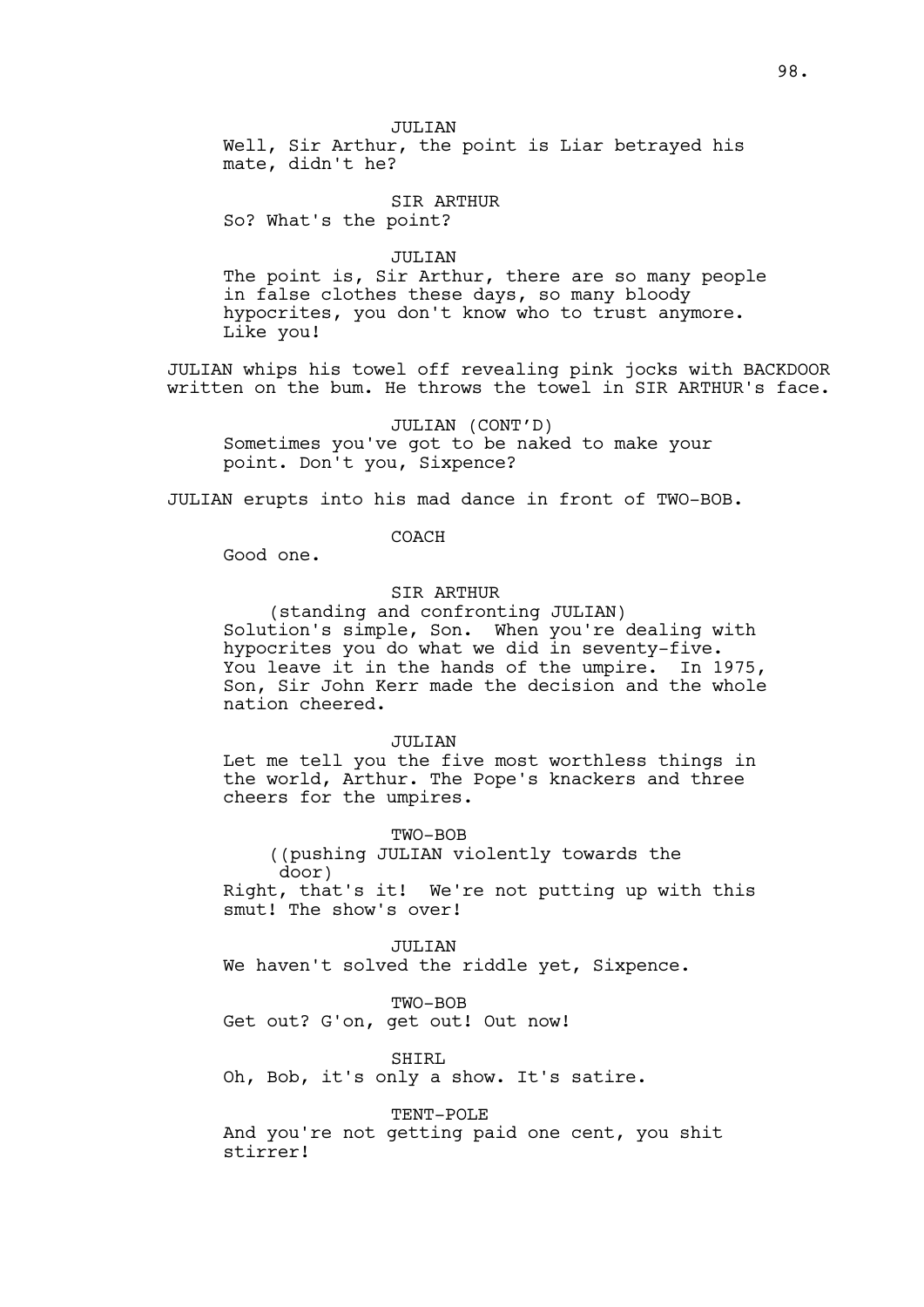JULIAN evades TWO-BOB, grabs the garbage bag and scons TWO-BOB with it. The AUDIENCE is suspended between disbelief and amazement as TWO-BOB hits the deck. JULIAN empties the garbage over him.

JULIAN The great Aussi back-doorer. Aussi, Aussi, Aussi.

COACH

Oi, oi, oi.

TWO-BOB

(staggering up) If you wanta get out of here alive you'll clean every bit of this up, you commie bastard!

JULIAN

I'm on strike, Sixpence.

SIR ARTHUR (hurrying to the toilet) I think I've got food poisoning.

JULIAN Arthur, don't forget to wash your hands.

TWO-BOB (shaping up to JULIAN) Let's give it to this bastard!

RODENT

Good one!

JULITAN The show's not over till the fat lady sings.

JULIAN adopts an exaggerated karate stance. Suddenly the door opens. The GRUB enters and stands between JULIAN and TWO-BOB.

TWO-BOB

(checking for SIR ARTHUR) We don't want any trouble, Grub. We've had a good night, except for this idiot.

GRUB rummages his foot through the rubbish.

TWO-BOB (CONT'D)

(to JULIAN) You're gone!

JULIAN

Anytime, Sixpence.

JULIAN does a series of kick-boxing exercises. TWO-BOB backs away.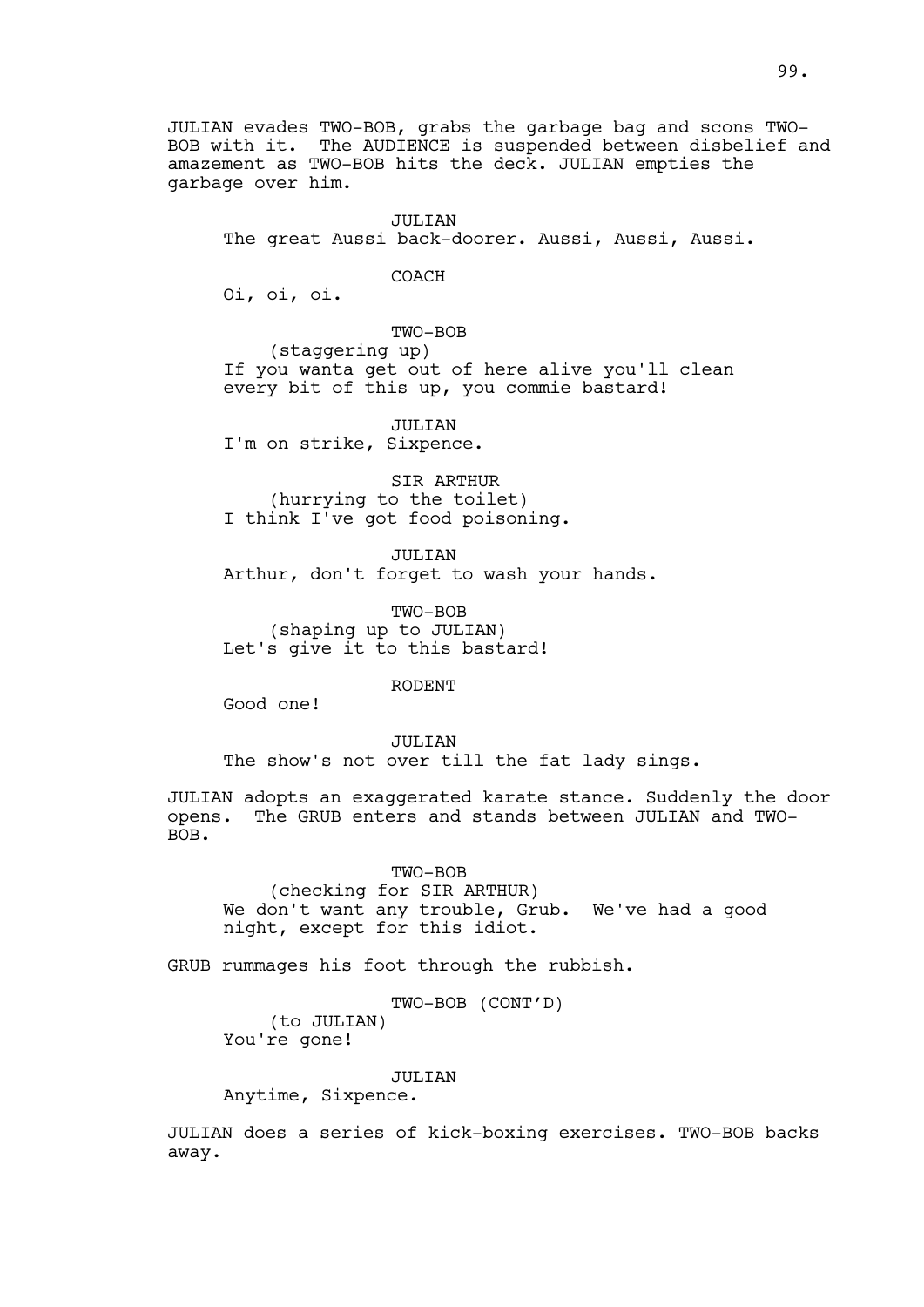GRUB

Expensive tastes.

TWO-BOB I mean it, Grub. (SHAKY brings Grub a beer) You'd better of paid for that!

GRUB winks at SHAKY who returns to the bar. He toe-pokes a soiled nappy partly wrapped in plastic.

TWO-BOB (CONT'D) Typical! The bloody me-generation. Get rid of this mess!

**SHAKY** 

You're the garbo.

GRUB Amazing what you find in people's rubbish.

TWO-BOB looks closer, realises it's his.

TWO-BOB What...! How did this...? (to JULIAN) I'll get you for this! You broke in, didn't you, you bastard?

TWO-BOB lunges towards JULIAN but GRUB pushes TWO-BOB away.

GRUB He didn't break in, Bob.

TWO-BOB Who did? You did?

SHIRL picks up an empty packet of condoms.

SHIRL Where'd these come from?

TWO-BOB

I don't use those! (GRUB smiles) Hah! If you reckon...Hah! Bullshit! She'd never. (to JULIAN) Where did they come from? (to GRUB) Where were the two of you this afternoon? I'll kill you!

TWO-BOB goes for GRUB. The COACH grabs him.

COACH Settle down, mate.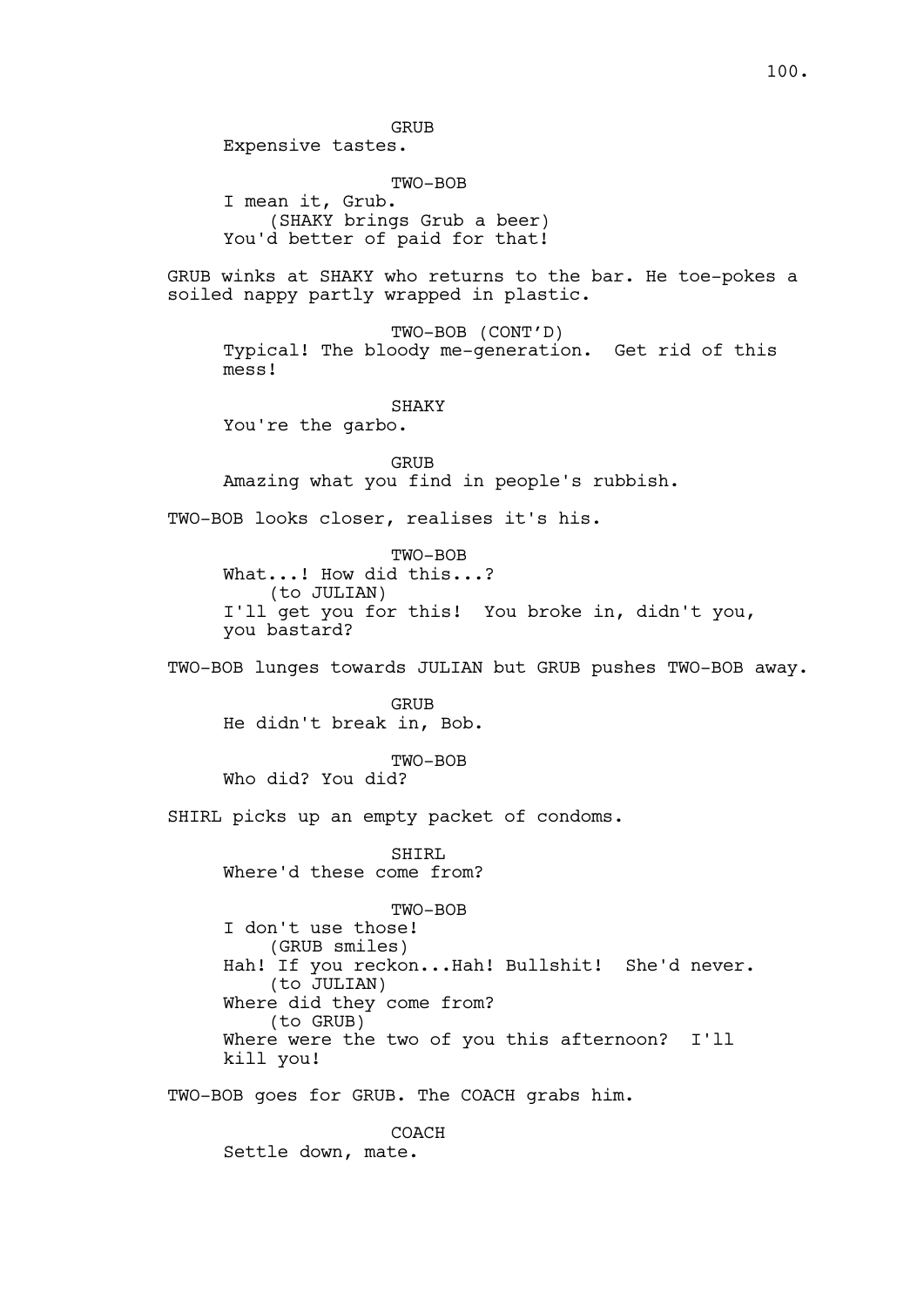TWO-BOB

(to GRUB)

I will you bastard! That's a promise! (GRUB picks up a crumpled letter) That wasn't in..! You took that from my desk, you bastard.

TWO-BOB attempts to grab the letter but GRUB side-steps. GRUB unfolds the letter.

TWO-BOB (CONT'D) You bloody conspirators. I'll kill you both! You and the so-called actor!

## SHIRL

Act your age, Bob!

#### GRUB

What would you be doing writing confidential letters to Sir Maurice Townsend?

TWO-BOB attempts to manoeuvre GRUB into his office but GRUB refuses to budge.

TWO-BOB

I can explain everything.

GRUB

If they knew you were conniving behind their backs they'd string you up.

TWO-BOB

You had no right breaking into my office.

SHIRL

He didn't break into your office, Bob. I gave it to Julian.

(TWO-BOB looks at her disbelievingly) These're your friends, Bob. Your only friends. They'd do anything for you...because they trust you. I've known these boys all their lives and while some of them may be a little troublesome they're basically decent. If I was in trouble, Bob I'd only have to ask and they'd be there. Can you say the same thing about the people who're now trying to take their jobs?

TWO-BOB

You've got it all wrong.

GRUB Does your mate Synott know about this?

TWO-BOB

He wouldn't know if you were up him. That letter was just a ploy. Any fool can see that.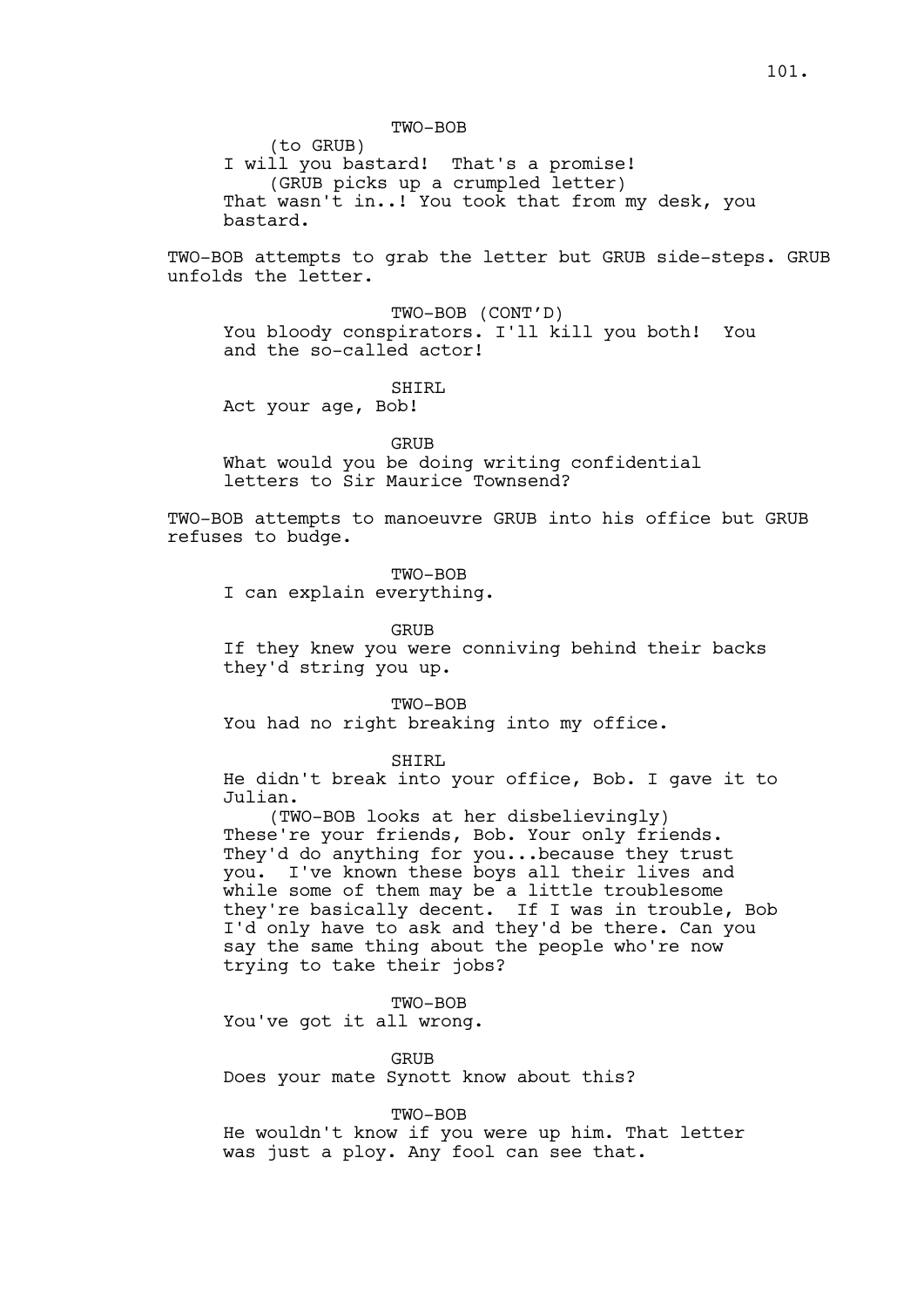GRUB

A ploy? (reading the letter) It's safe to assume the workers will strike indefinitely...Sir Arthur Synott has outlined your position to me....Blah, blah, blah...You can look forward to my total cooperation...

(the PLAYERS murmur their disapproval) This looks more like a job application to me.

COACH Did you write that?

TWO-BOB I never intended sending it.

COACH

Did you write it?

TWO-BOB

It was a contingency plan. A drawing board strategy.

The COACH exits to the changerooms.

GRUB

Bullshit!

TWO-BOB

Churchill did it all the time. If it'd been anything else it would of been sent.

GRUB You haven't finished it.

The PLAYERS, one by one, exit to the changerooms. JULIAN sits meditating in the lotus position. SHIRL drinks at the bar.

### TWO-BOB

I can prove it. I can. Listen. I've been setting Synott up for the twine. After you stormed off I said to myself, Grub's no fool. I got on the blower and conned Synott into coming down. He thinks I don't know who Maurie, Sir Maurice is. That's how stupid he is. I got him here so I can snip him to use his influence on the Council to rebuild the clubrooms. That's dead set. Someone had to do something. Look at the money I've put in out of my own kick. Gawd on powerpoints alone. The letter was part of a sting on the capitalist swines so the Council'll think we've got powerful industrialists on side then they'll do anything to get us back to work. I learned that from a bloke called Machiavelli. You should read him, Grub.

GRUB

If you weren't so dangerous you'd be funny.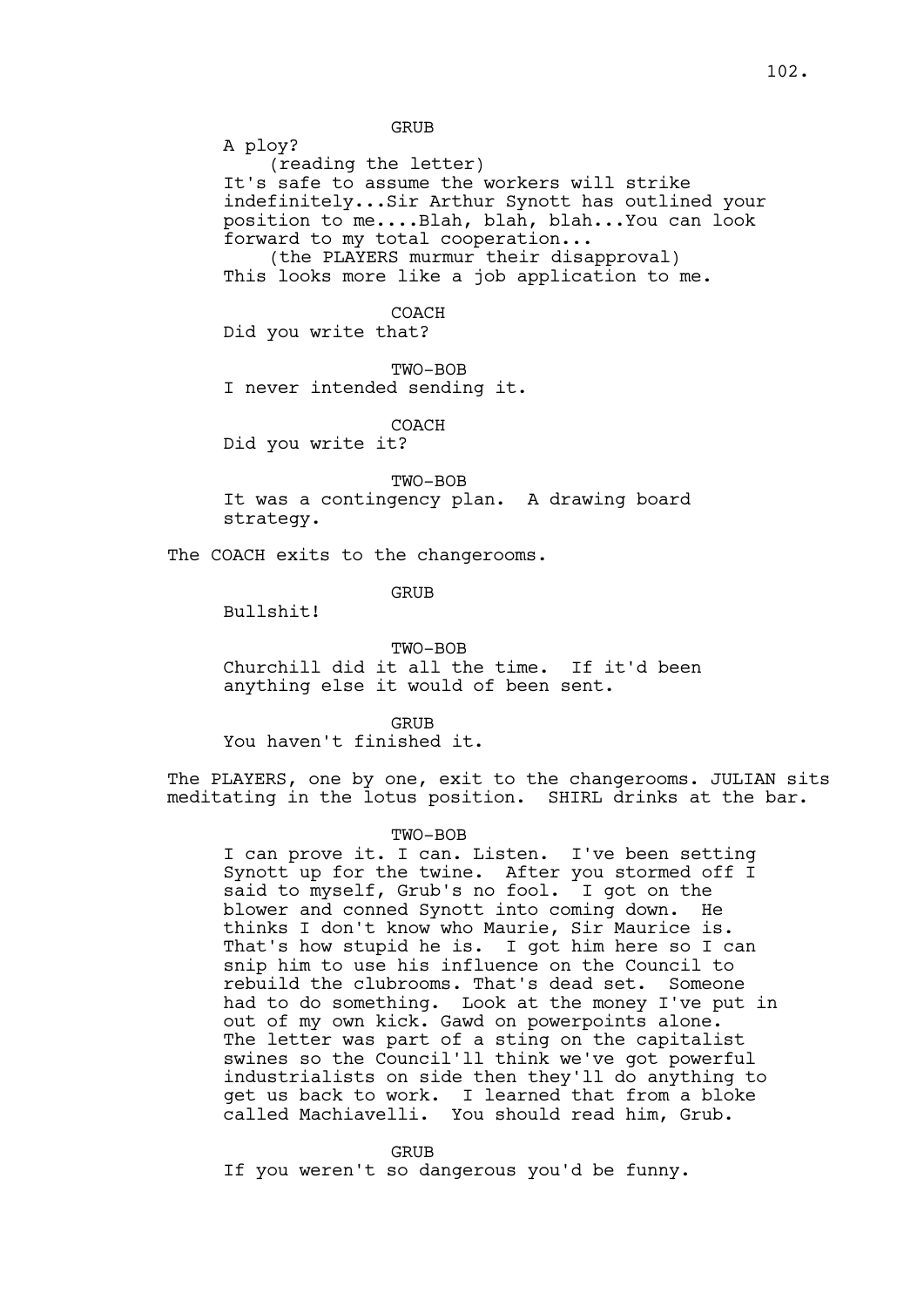### TWO-BOB

You reckon I want us to stay on strike? (GRUB just laughs and shakes his head) You're wrong, Grub. I didn't tell anybody because I didn't know who to trust.

(speaking so the others can't hear) I thought we had a mole. I planned everything from the start. I let them think they had us over a barrel. Then bang, we surprise the bastards by returning to work first thing Monday.

#### GRUB

Why not tomorrow?

#### TWO-BOB

Um,

(quietly, so SHIRL can't hear) I've got medical tests tomorrow. Keep it to yourself. It could be Jimmy Dancer. Even Shirl doesn't know. Anyway, that way we stick it up the fat cats. Synott, I mean Maurie, Maurice or whatever his name is. He'll be caught with his pants down. I couldn't let the boys know. You know what Rodent and Tent-Pole're like. They're walking ulcers.

GRUB

I don't trust you.

TWO-BOB I swear on my kid's life. (to SHIRL) It is my kid isn't it? Just kidding.

GRUB (handing TWO-BOB a form) Sign it.

TWO-BOB I'm not resigning!

### SHIRL

Oh yes you are.

GRUB (waving the letter) Then this goes to the press.

TWO-BOB I'll deny it. Say you fabricated it.

SHIRL

If you don't resign, Bob, you'd better hope your mate Arthur's got a spare room because you certainly won't be coming home with me.

TWO-BOB You're a dead set swine, Grub.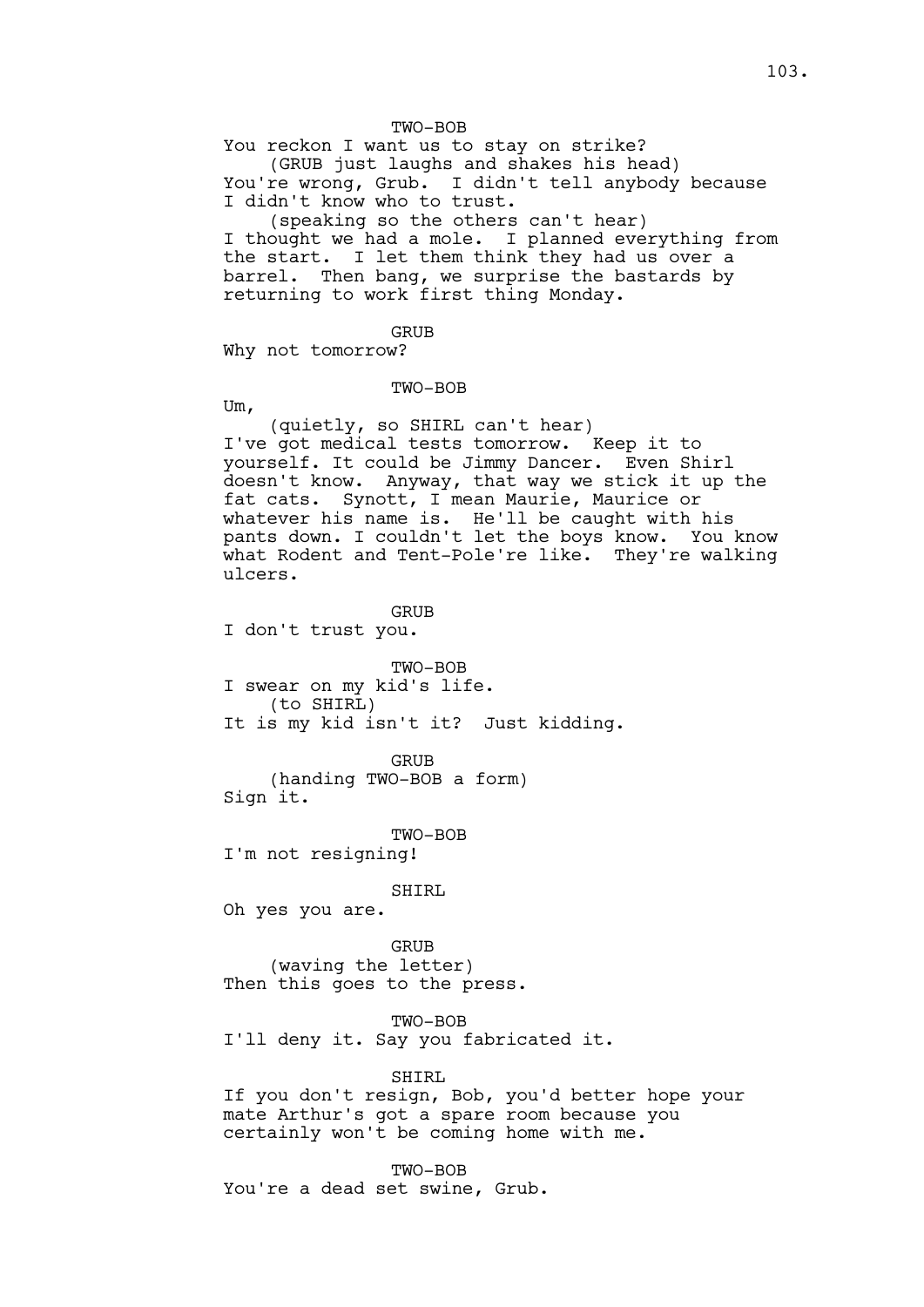He signs the document but GRUB refuses to release the letter.

TWO-BOB (CONT'D)

I want that letter.

GRUB snatches the document.

GRUB (to JULIAN) You witnessed this too, Julian.

JULIAN smiles and nods.

TWO-BOB

What's that ratbag got to do with it?

GRIJB

Didn't you know? Julian works for the ACTU.

JULIAN

(still in the lotus position) Writer-in-Residence. I'm on an Australia Council grant. I reckon we're on to a winner here, Bob, with this after training stuff. You get Arthur to put in a good work. I'll have a nag to Maurie. They'll throw money at us. Do the club circuit. We can call it Backdoor Theatre.

TWO-BOB

Piss off!

JULIAN grabs his bag of tricks and enters the changerooms. SHIRL enters the toilets.

**GRUB** A little birdie told me I was on the bench Saturday.

TWO-BOB We only put you on the bench so (quietly) Rodent wouldn't spit the dummy. You know what a sook he is. Come into the office.

(GRUB follows TWO-BOB into the office) I told the Coach it was stupid. But he's the boss, so to speak. Naturally you're in. The Coach is weak as piss. If you're interested in the coaching job for next year...

**GRUB** A couple of years ago, Bob, you'd never of done this.

TENT-POLE enters the toilets.

TWO-BOB It's a different ball game now, Grub. No one's got principles anymore. (MORE)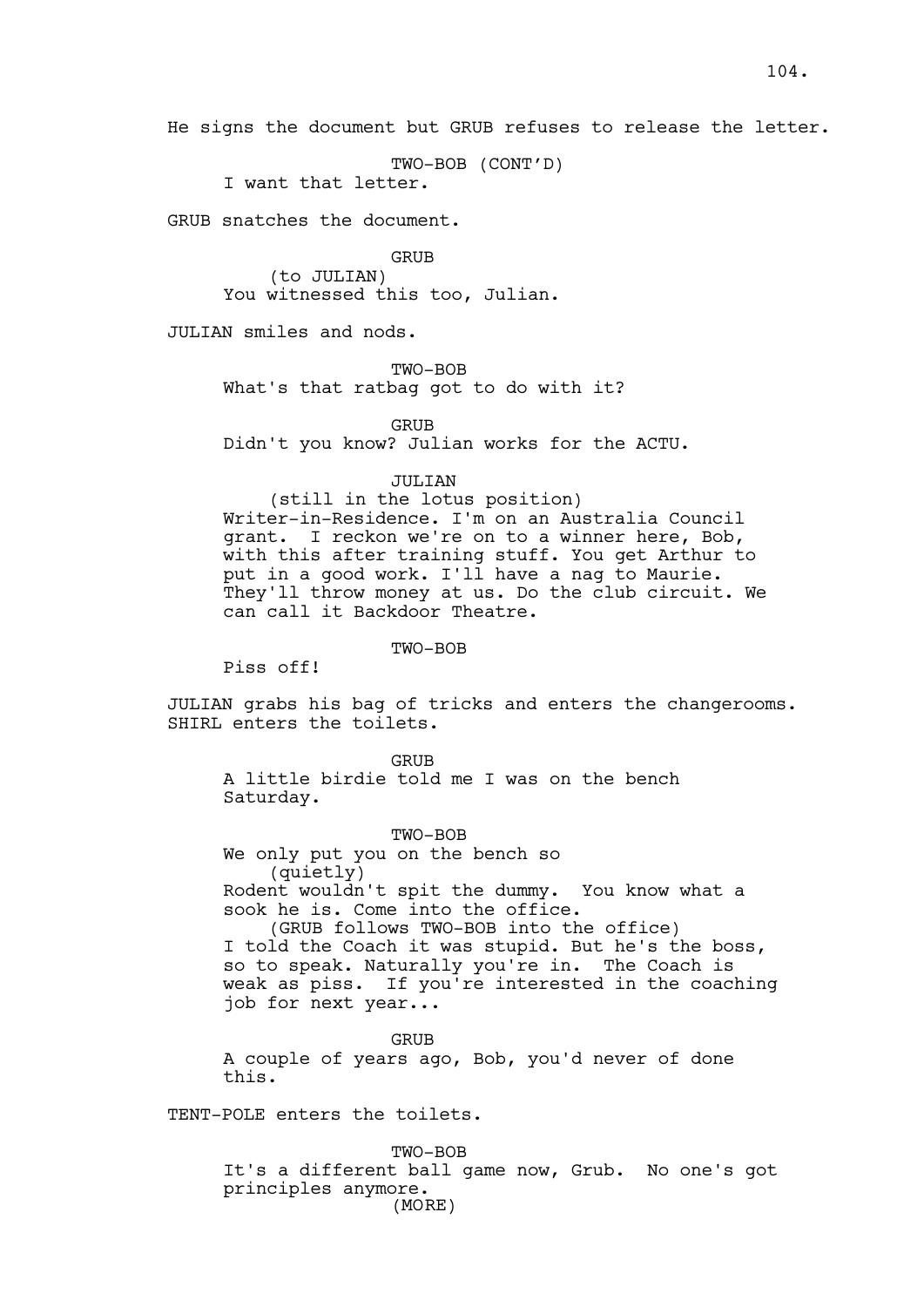### TWO-BOB (CONT'D)

Everyone's trying to keep one step ahead. You know for one moment there you and that actor had me worried. I know it happens to other blokes, Grub, but I can honestly say I trust Shirl with my life. Some people's missus get up to anything. Their old man's left for work and their best mate's straight in the back door. Gawd the number of times I've turned it down. Not Shirl. Keep this to yourself, Grub but I've had a bit of trouble lately, you know, getting it up, you know. Pressure of the strike likely. Accounts probably for some of the silly things I've done. We never had a chance to talk. Really talk. Do you ever dream, Grub? Of what it could be like? I do. All the time. I create this wonderful oasis where there's no garbage, no corrupt Council to deal with. You'd love it there, Grub. You would. But in the real world, in the traffic of everybody's nightmare, it doesn't matter what I do. I always end up carrying the can. I do, Grub. You've no idea what it's like. What no one knows or even cares about are the little things people chuck in the can. I'm not complaining. That's my burden. Is that what you wanta end up doing, Grub? Carrying the can? Because it's a lonely journey, cleaning up after people.

GRUB hands TWO-BOB the letter. He tears it into little pieces.

GRUB

The condoms, Bob, they weren't Shirl's. I haven't been up her. Nobody has.

TWO-BOB

One small favour? Sir Arthur, don't have a go at him? I might need him when it comes to rebuilding the clubrooms.

TENT-POLE SHIRL exit the toilets. The PLAYERS exit the changerooms.

SHIRL Tent-Pole, I'm not interested.

TENT-POLE What's say I take you home?

SHIRL

I'm married.

TENT-POLE

I can cope with that if you can. Give's your phone number. I'll give you a ring.

SHIRL

Over here.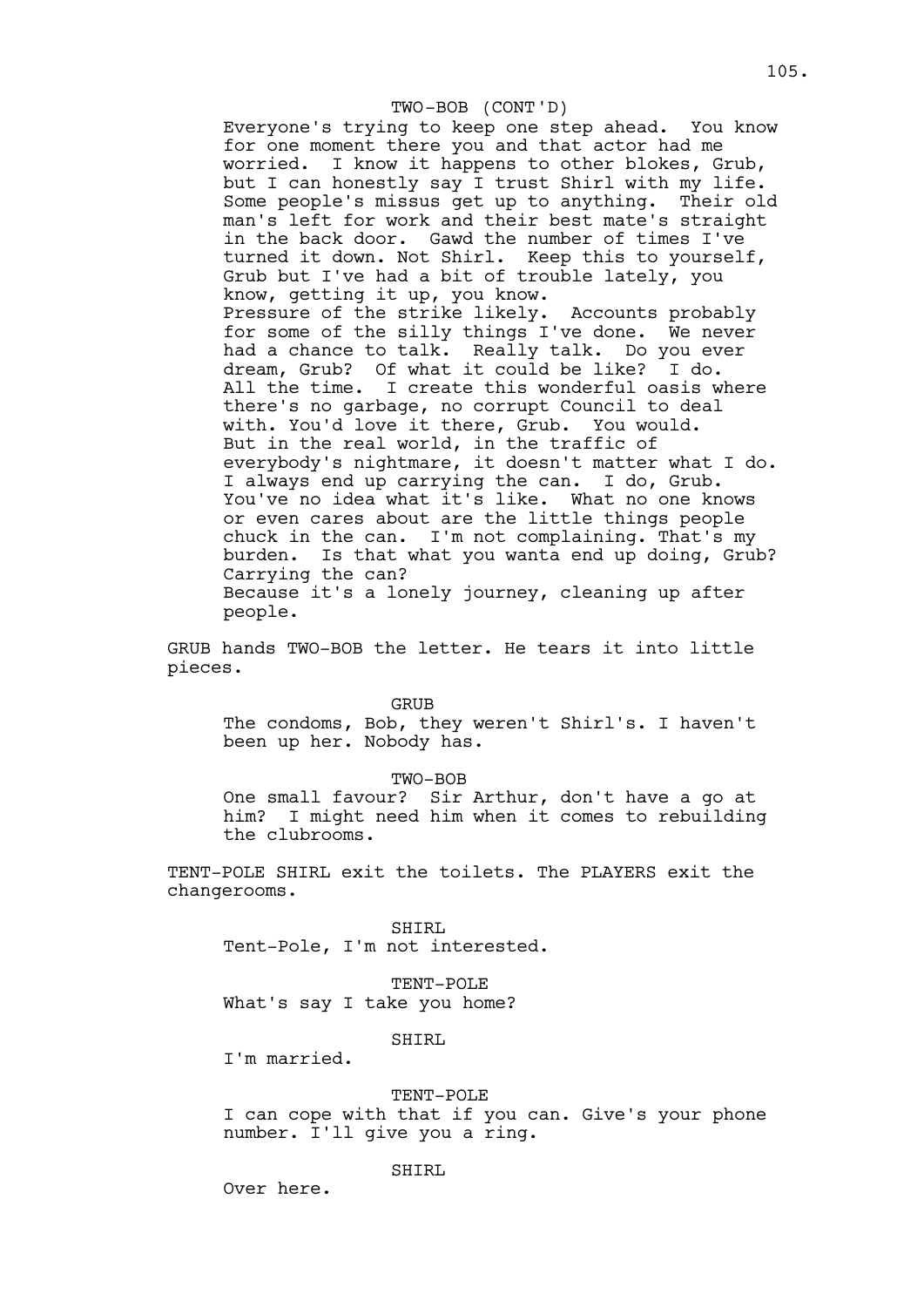TENT-POLE eagerly follows he to a corner of the room. She whispers seductively.

SHIRL (CONT'D) Promise you won't tell anyone.

TENT-POLE My lips are sealed, Danielle.

SHIRL

This is for you.

# TENT-POLE

What is?

SHIRL It's called the Fitzroy Knockout.

TENT-POLE

What's that?

SHIRL kicks TENT-POLE in the shins and as he doubles over she hits him under the chin with the butt of her hand. TENT-POLE hits the deck and remains face down, bum up, as SHIRL walks away.

## SHIRL

A beer thankyou, Shaky.

The PLAYERS cheer. SIR ARTHUR enters tucking his trousers in and heads for the bar. TWO-BOB hurries to him.

TWO-BOB Sir Arthur, I thought you'd gone.

SIR ARTHUR Just straining the potatoes, my boy.

GRUB

So you're Synott?

SIR ARTHUR ignores the GRUB, orders over the top of him.

SIR ARTHUR A large Kentucky and give the lovely Shirly whatever she wants.

## SHIRL

I'm right.

SIR ARTHUR

(aside to SHIRL)

What's say we sneak up to the Windsor for a quite liqueur?

SHIRL And what about Lady Grace?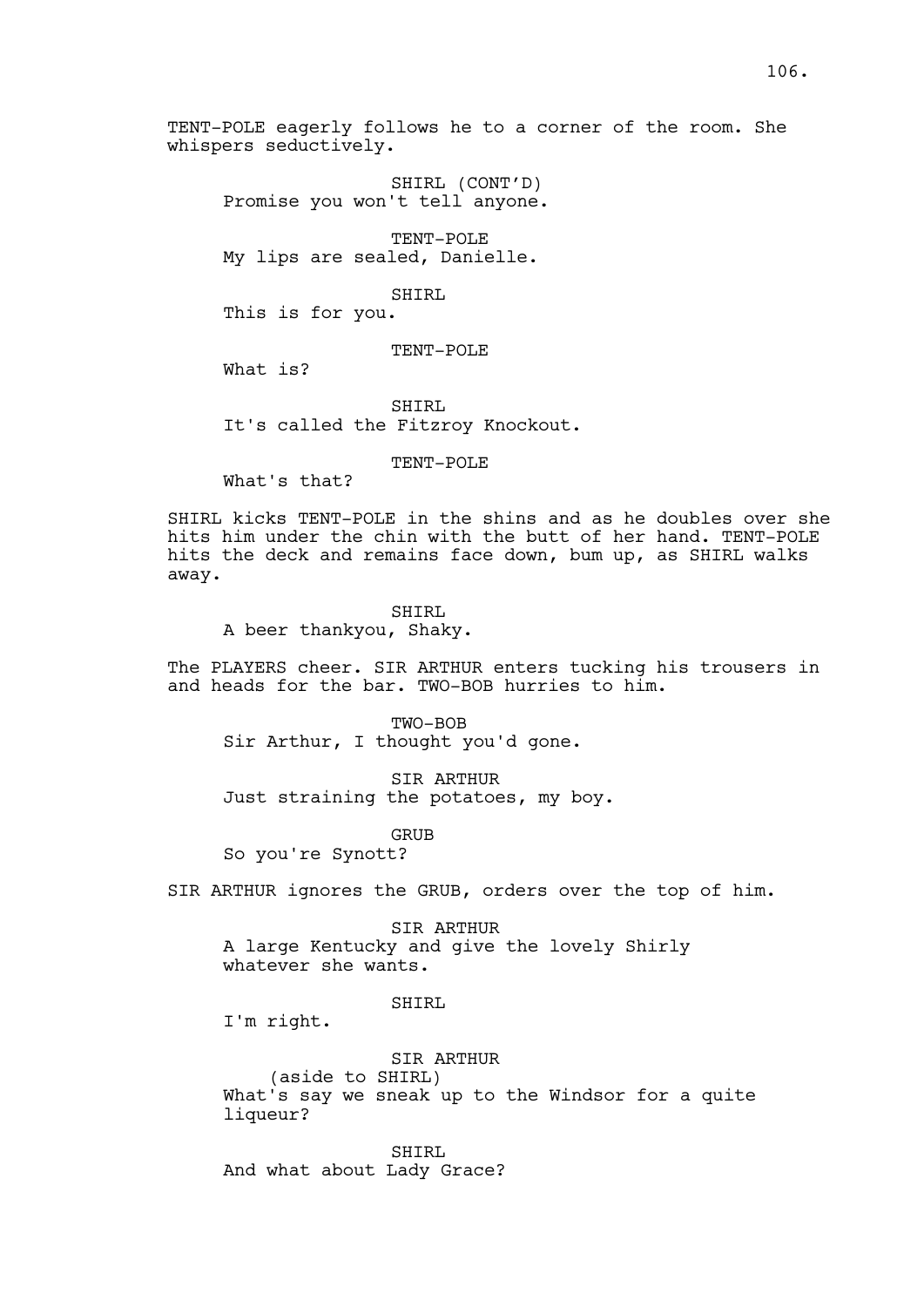SIR ARTHUR Off somewhere floating in the Bahamas.

TWO-BOB I was just about to introduce you two. Sir Arthur, this here's the Grub, our Shop Steward.

SIR ARTHUR moves his neck from side to side as would a fighter preparing to fight.

TWO-BOB (CONT'D) Grub, this is Sir Arthur who...

GRUB

I know who he is!

TWO-BOB Grub and I have just negotiated an amicable agreement...

GRUB You've got shares in Waste Management Incorporated, haven't you? You and Townsend.

SIR ARTHUR Ah yes, Slug, the swimming pool communist, isn't it?

TWO-BOB ...an amicable agreement that will benefit us all.

SIR ARTHUR clutches his chest. TWO-BOB grabs him but SIR ARTHUR pushes him away.

SIR ARTHUR It's just an old war wound.

TWO-BOB gives him his drink. SIR ARTHUR downs it and clicks his fingers for another. GRUB laughs.

GRUB

You're not in the members bar now, Pop.

SIR ARTHUR

And who're you, China? The self-appointed tribunal in all it's glory?

GRUB Your mate, Townsend, once had a file on me. Called it, Shovel One.

SIR ARTHUR Oh yeah, you're the codger who thinks it's always his free kick.

GRUB

I could bury you.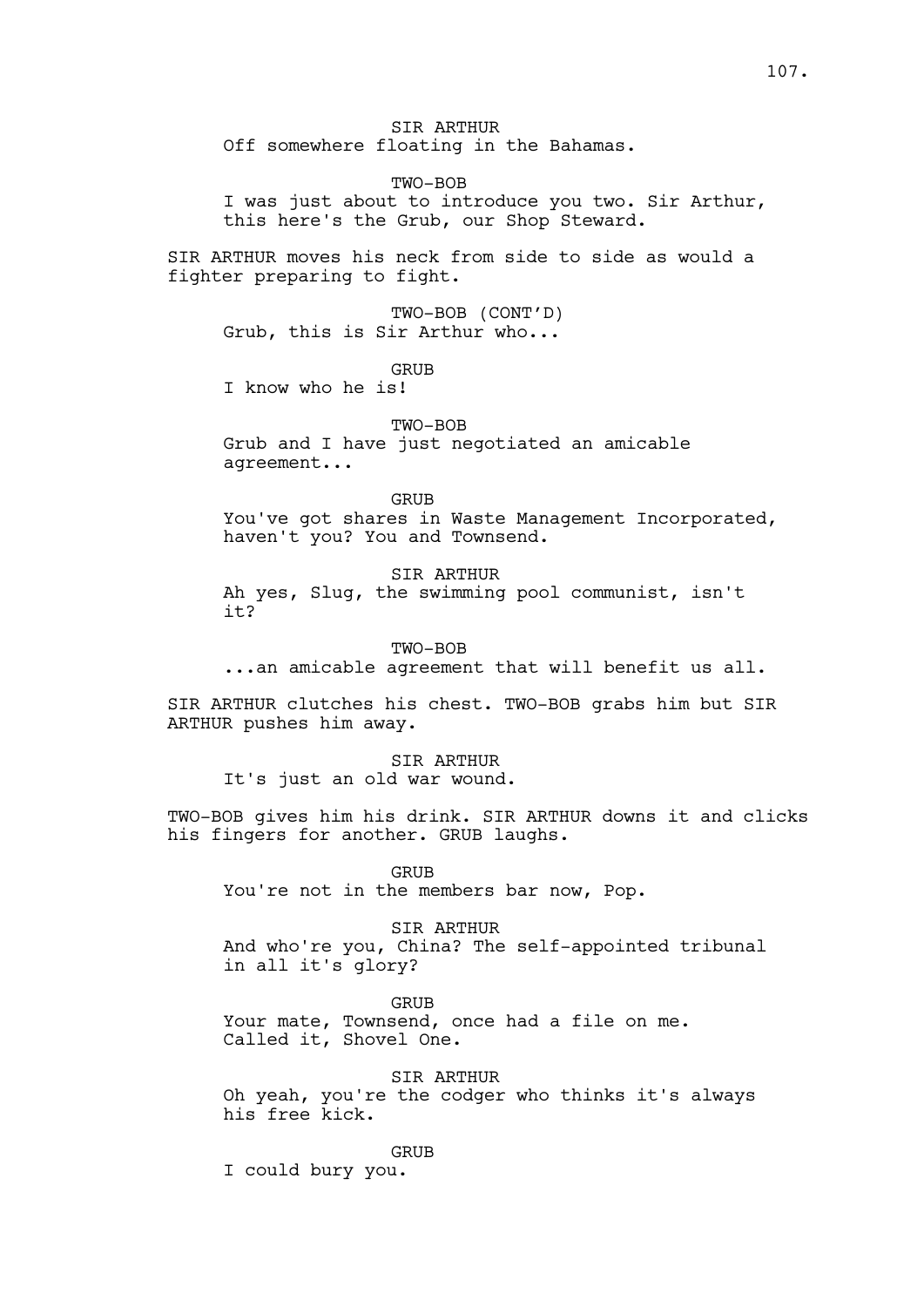## SIR ARTHUR

I've been to clubrooms like these before, China. I know the difference between the back bar and the member's bar. While it may be your territory, China, it's only a back bar to me.

GRUB

You wanta try the common sense bar, Pop.

## SIR ARTHUR

(breasting the GRUB)

I've dealt with your type all my life. Typical trouble maker. Never solved a problem and wouldn't know how to. You hold your friends and community to ransom. You disorder your own game so our members say come and play with us. Because that's what you want, isn't it? You really want to be one of us. Well that's not how it is in the big world, China. In that world I'm the bloke who calls the shots and you and all your manifestos'll never change that. In that world you're a nobody. You're the one who wants to watch himself, China.

**GRUB** 

In my world, Pop, we're all one big team.

TWO-BOB tugs SIR ARTHUR'S coat but SIR ARTHUR pulls away.

#### SIR ARTHUR

Dynamic atrophy I call it. Iron indecision in the commie outer. You can't accept the umpire's decision so your self-serving antics become a blueprint for anarchy.

#### GRUB

The only time I don't accept the umpire's decision is when he's in the pocket of arseholes like you. It's idiots who blindly accept it that keep you arseholes in power.

SIR ARTHUR I couldn't put it better myself, China.

### GRUB

I have a solution for arseholes like you, Pop. We replace him and if the replacement's no good we replace him. Pretty soon no one wants to be an arsehole.

## SIR ARTHUR

Fascism.

GRUB

Democracy. Pass it on to Townsend.

GRUB hits SIR ARTHUR hard in the chest. It causes SIR ARTHUR to spasm. SIR ARTHUR steps back and retucks his shirt into his pants.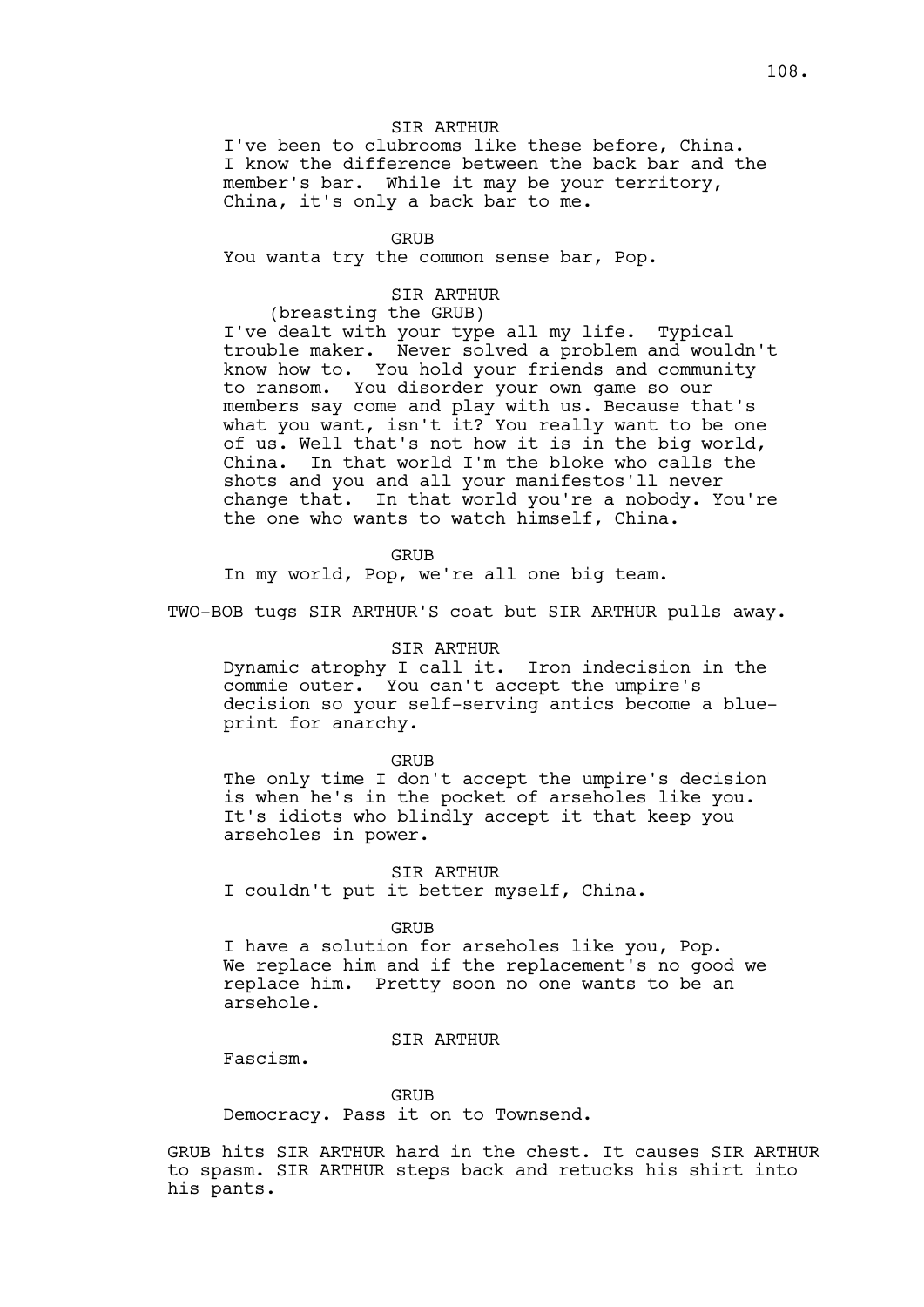# SIR ARTHUR

Ha, ha, China. Even at your age you remind me of my first boss, Clarrie. He was a commie upstart who spent his life preaching to empty rooms too....But he was a good man. He was, Bob. And he'd been a shop steward.

#### GRUB

Undermine him too, did you?

## SIR ARTHUR

He was going to change the world. Come on, he said. We'll confront the bosses head on. He led a group of us scruffy dockers who were on strike into the Windsor.

## GRUB

You, a docker? Hah.

SIR ARTHUR That's right, China. I started on the docks.

That's made you think, hasn't it?

#### (TO TWO-BOB)

What we weren't going to do to the bosses was no one's business.

(SIR ARTHUR relishes the moment) Clarrie was going to show us we were no different from the bosses. Pot of tea, my good man, he ordered loudly. The Head Waiter laughed at him in the ill-fitting suit he wore to funerals and baptisms. "Don't just stand there, Waiter," he proudly demanded. "Bring forth the caviar." But "Bring forth the caviar." But you see, comrade, the silly old bastard, in his haste to lead the charge, had lead us into the back bar instead of the member's bar. And in the back bar, China...

(SIR ARTHUR looks around to make his point)

...you don't get caviar. In the back bar you get cold pies.

(SIR ARTHUR slaps the bar with an open hand)

From that day forward I decided to learn all the routes to the front bars and if I intended ordering something I sure as hell made certain it was on the bloody menu. So don't waste your time giving me directions to the back bar. Spend your time on something worthwhile like studying the blueprint before you start smashing the building.

GRUB watches SIR ARTHUR tremble as he tilts the glass to finish his drink. GRUB turns to leave.

## SIR ARTHUR

And another thing, China. When it comes to getting rid of someone let me give you some advice. (MORE)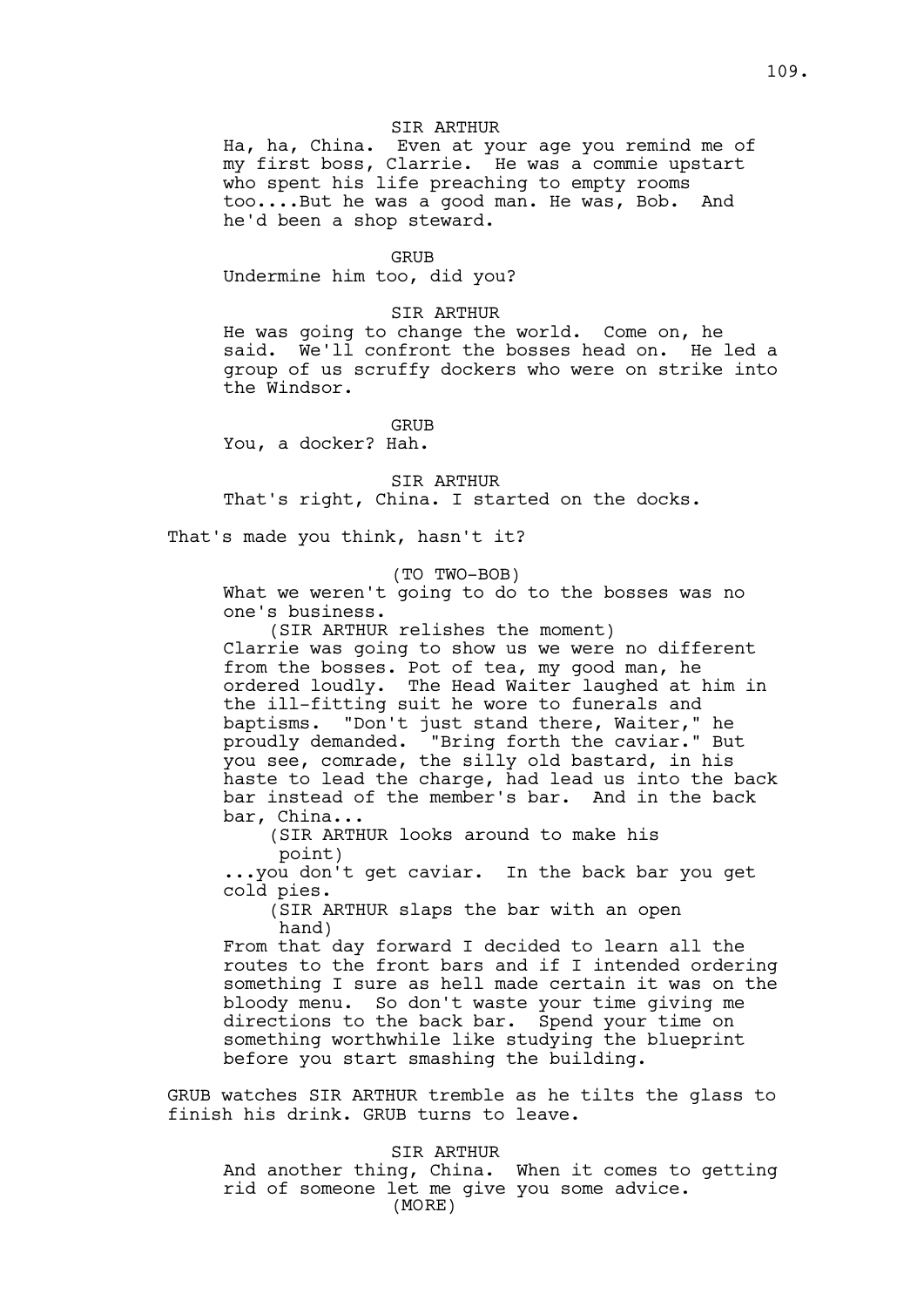If we're going to do it we don't talk about it. We do it. That's the difference between you and us. Now if you'll excuse me I have to check the score.

The COACH prevents GRUB from reacting. SIR ARTHUR puts his glass on the counter for a refill.

RODENT

Where's the party?

TENT-POLE Don't forget them exercises, Danielle.

RODENT

(to SHIRL) Let's go to a party.

SHIRL

Who'll be there?

RODENT (winking to TENT-POLE) About fourteen.

SHIRL Who, you me and a dozen bottles?

RODENT moves behind SHIRL. He sexually gestures his hips. TENT-POLE grins.

SIR ARTHUR Rodent, isn't it? (RODENT grins) My advice to anyone who wants to succeed, Rodent and that includes with women, is arse glue. (RODENT and the others look confused) Glue your arse to the job.

They laugh at RODENT. TENT-POLE, who's mouth is in perpetual motion, nods agreement to SHIRL.

SIR ARTHUR (CONT'D) But it might be difficult if your tail keeps getting in the way.

# RODENT

What'd you say?

SIR ARTHUR I said how do you expect to beat your opponent if you play from behind?

COACH He's got you there, Ratsak.

TENT-POLE (slapping SIR ARTHUR hard on the back) Good one, Arthur.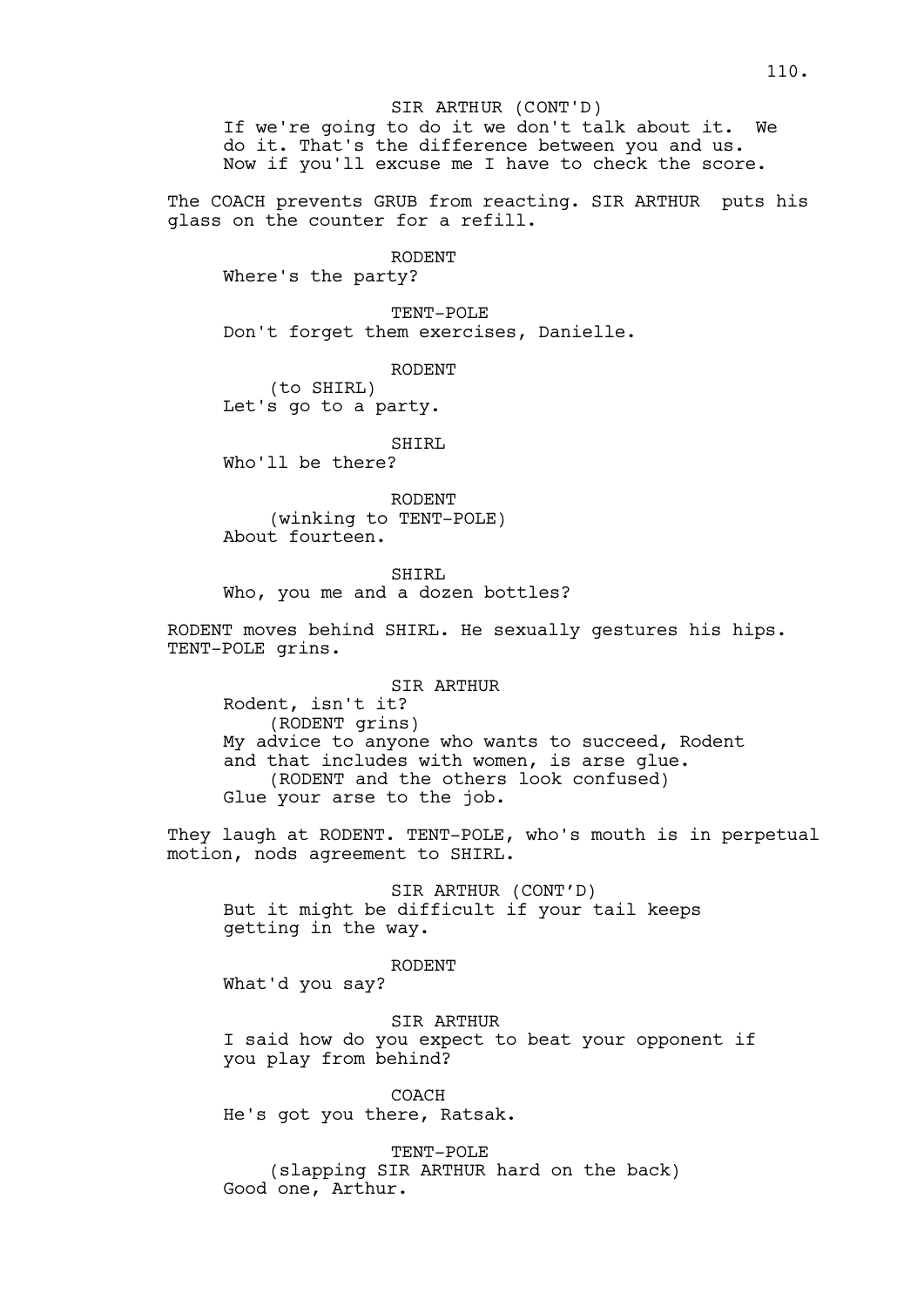GRUB

(handing SHIRL a pill) Slip this into Bob's beer.

SHIRL

What is it?

## GRUB

Viagra.

SHIRL shrieks laughing and puts it in TWO-BOB's beer at the first opportunity. JULIAN enters from the changerooms, ready to leave.

SHAKY Sorry, but there was nothing in the hat.

JULIAN

That's show biz.

# RODENT

Right wack!

SHAKY puts some coins in the hat from his pocket.

SHAKY

What would you know about putting in, Rodent? You're nothing more than a winger. Being part of a team's what it's all about.

RODENT

Get stuffed!

**COACH** Don't tell Shaky to get stuffed!

RODENT I'll tell whoever I like to get stuffed!

COACH You tell Shaky to get stuffed and you're telling me to get stuffed!

RODENT

Then you can both get stuffed!

Suddenly SHAKY pushes RODENT in the back crashing him into TWO-BOB.

SHAKY What'd you hit me for?

RODENT

Right, arsehole!

SHAKY shapes up to RODENT.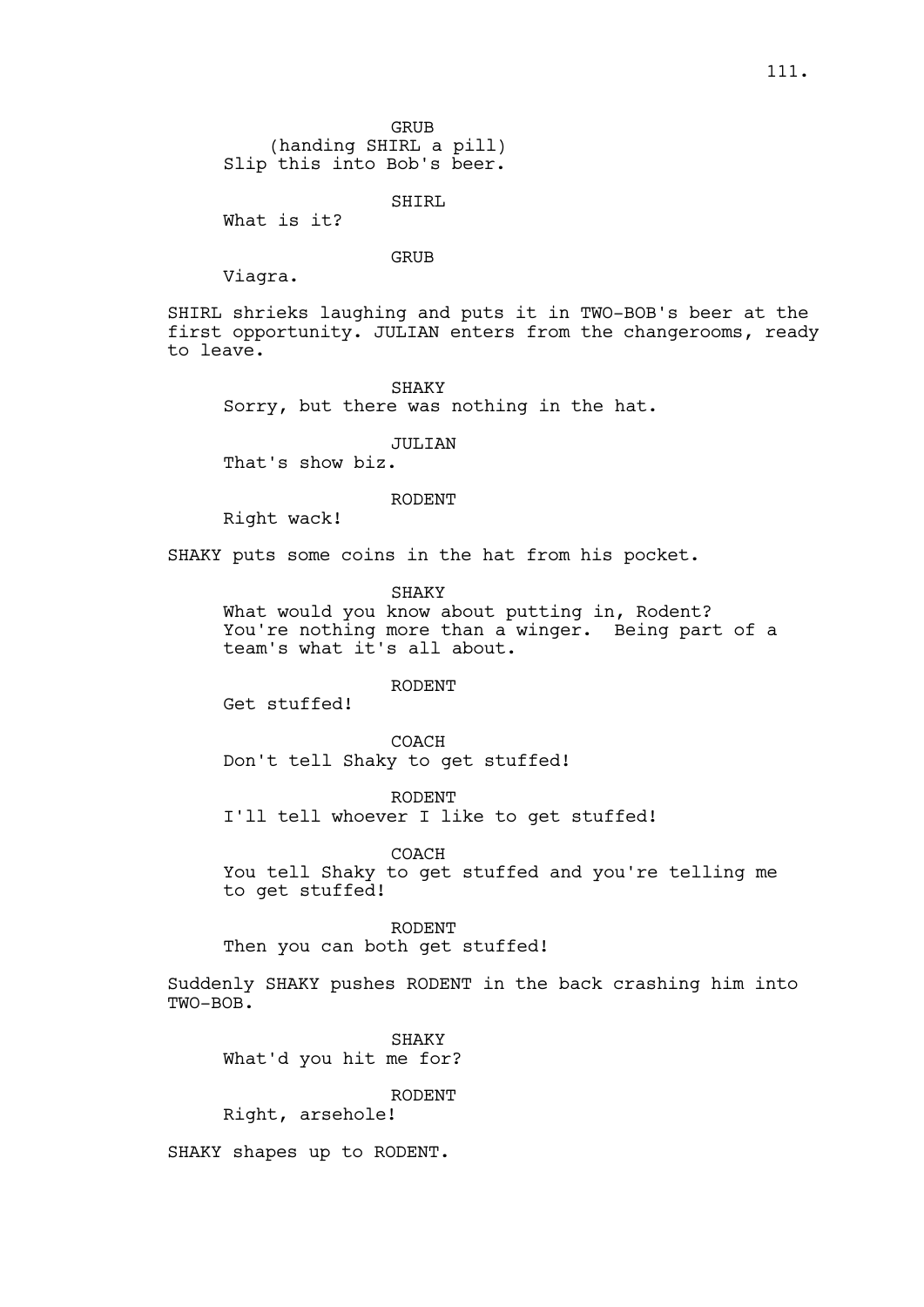SHAKY I'm not scared of you.

Before RODENT can attack SHAKY, the COACH lunges at RODENT. They fall to the ground wrestling. JULIAN erupts into a theatrical one-man fighting show. PLAYERS scatter. COLOMBO grabs RODENT. TENT-POLE holds the COACH. GRUB continues drinking at the bar.

#### RODENT

Let go, arseholes!

The COACH breaks free and smashes RODENT in the face. TENT-POLE grabs the COACH. RODENT struggles with COLOMBO.

RODENT (CONT'D) Don't hold me in a fight yer dogs!

RODENT pulls free and hits COLOMBO in the guts, sending him to the floor.

TWO-BOB Settle down. Come on. There's no need for this. It's stupid.

RODENT charges the COACH and accidentally crashes SIR ARTHUR arse over tit. The COACH clocks RODENT with a perfect straight left, putting him down. RODENT jumps up, pulls a knife. Everyone scatters. GRUB calmly watches from the bar.

RODENT

Come on, big man. Let's see how much go you've got now.

THE COACH (stalking RODENT who continually jabs the knife) Come on, Rat-Face.

SIR ARTHUR Stiffen the little rat!

RODENT

You're next! (turning on SIR ARTHUR) In fact I'll give it to you first!

RODENT lunges at SIR ARTHUR who, terrified, looks for TWO-BOB then backs along the wall. TWO-BOB moves to RODENT but instantly retreats when RODENT points the knife at him. TENT-POLE swings frenzied fresh-air punches everywhere.

TENT-POLE

I'm with you, Rodent. We'll smash them all.

JULIAN jabs TENT-POLE in the solar plexus. Winded, RODENT drops to the floor.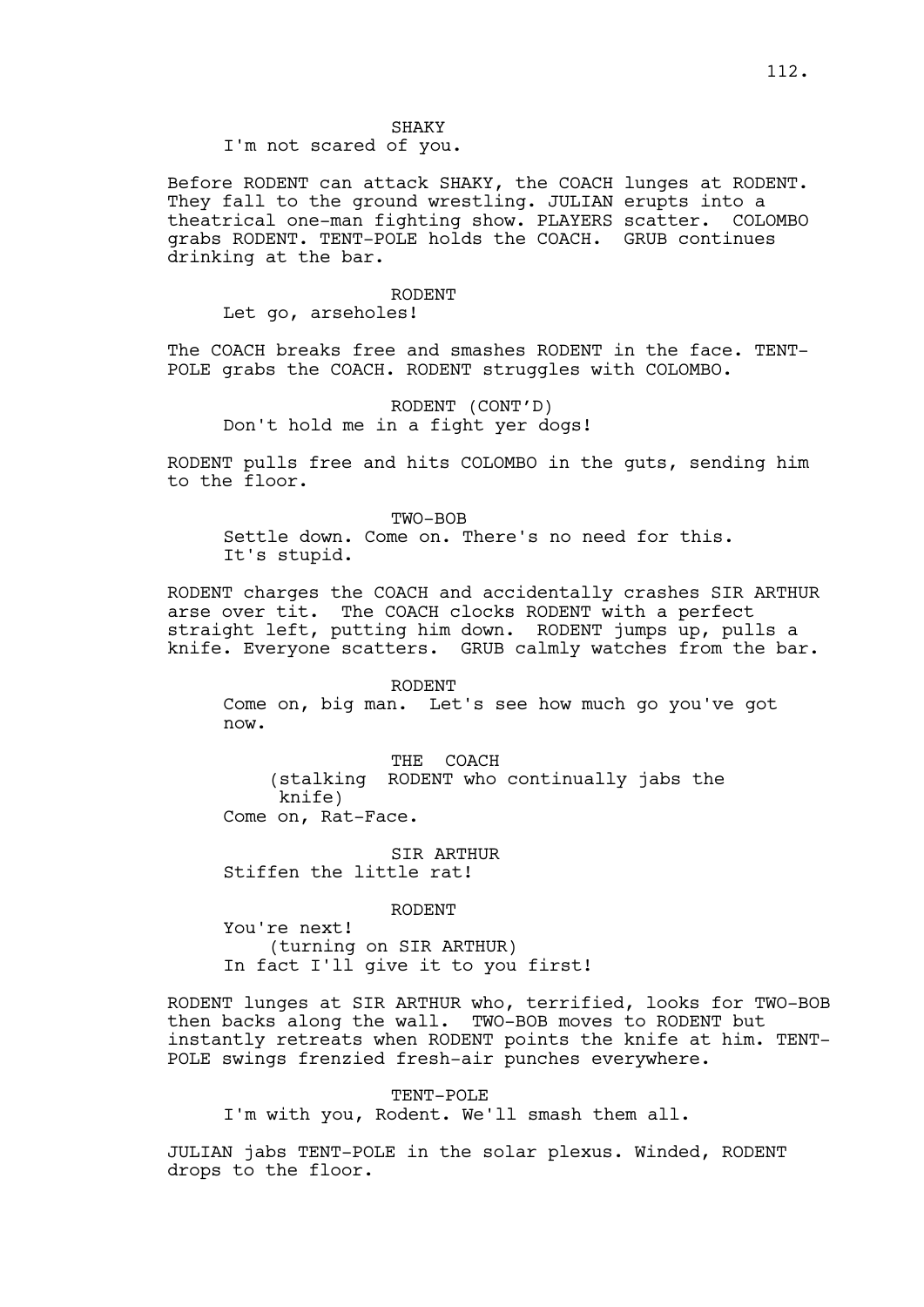COLOMBO (staggering up) I'm calling for back-up.

RODENT advances on SIR ARTHUR who immediately steps behind COLOMBO.

SIR ARTHUR Arrest him! I want him arrested.

COLOMBO

What for?

## SIR ARTHUR

Attempted murder!

COLOMBO, about to vomit, races into the toilets.

RODENT (advancing on SIR ARTHUR) Right.

GRUB jumps between them.

GRUB

You oughta be saving this for the opposition. You can do this to each other any time.

RODENT

Piss off, Grub.

GRUB It's no victory to stab someone.

RODENT Stop trying to big note, Grub. It's not your blue.

SIR ARTHUR Why don't you wake up to yourself?

RODENT You're gone, Granddad!

GRUB Your're frustrated. We've been on strike too long.

RODENT Bullshit! Fuck him!

TENT-POLE (still spluttering on the floor) Fuck him..!

GRUB

You stab him, then what? Spend the rest of your life in prison.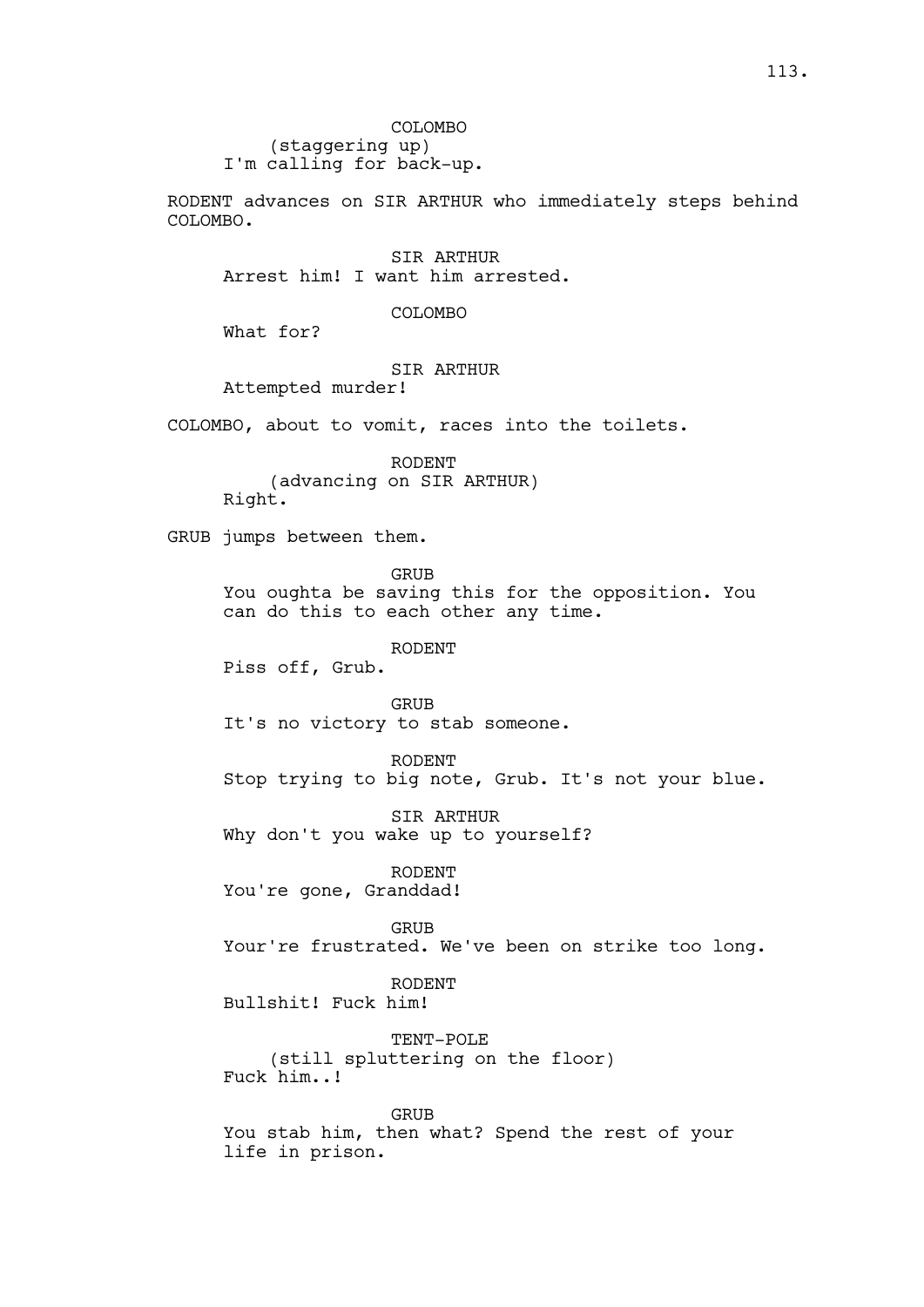RODENT I'm not scared of prison.

**GRUB** He's an old man who everyone despises.

RODENT He just stuck it up you, didn't he?

GRUB

You disappoint me, Rodent. You had more credibility when you smashed that umpire.

RODENT

I told you. I never touched the bastard.

GRIJB I was there, mate. Put it away. Saturday's too important.

RODENT Fuck the game! Now get out of the way!

SHAKY moves GRUB aside.

#### SHAKY

Only squibs and idiots play from behind, Rodent. If you've got that in your make-up then piss off now and we'll go out there with one less and still win. No one's indispensible. This is a team game. Work out what you wanta be, Rodent (turning his back on RODENT) and it'd better not be a squib. Now I haven't got much money.

SHAKY takes all the money from his pocket, including TWO-BOB's hundred, and wacks it on the bar in front of TWO-BOB.

SHAKY (CONT'D) In fact this is everything I own in the world. But come Saturday I want you to bet every cent of it on you lads to win.

There is silence as RODENT puts the knife away. SHAKY pats GRUB on the back.

SHAKY (CONT'D) You're a good man, Grub.

TWO-BOB pockets the money.

GRUB Now Two-Bob's got an announcement. Haven't you, Bob?

TWO-BOB looks at SIR ARTHUR.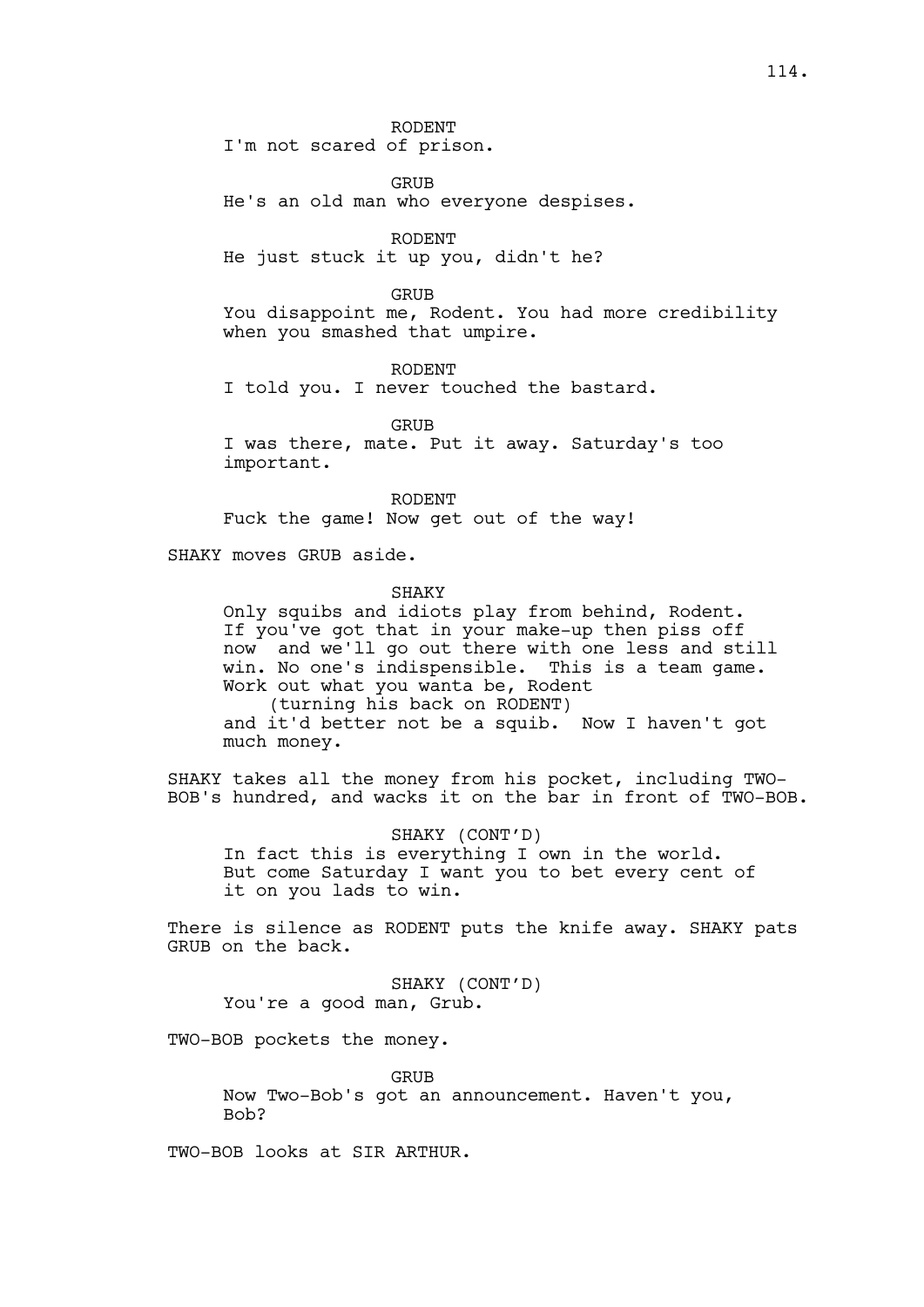TWO-BOB

(shaking his head) I don't think so. I've reconsidered.

SHIRL

This'll be the most important decision you ever make, Bob.

#### TWO-BOB

What I meant was I don't think I can continue as Union Secretary so I'm resigning and handing it over to Grub.

#### SHIRL

Good.

## GRUB

All in favour? (the GARBOS put their hands up) Then I move we return to work tomorrow morning.

TENT-POLE (attempting to put his hand up) B...bloody oath.

TWO-BOB

Monday.

GRUB Tomorrow. All those in favour?

TWO-BOB

Hang on!

SHIRL elbows TWO-BOB. The GARBOS put their hands up.

GRUB

Unanimous. (GRUB turns on SIR ARTHUR) I want your guarantee if a merger eventuates no one here loses their job.

SIR ARTHUR You must be joking! Employ this rabble!

GRUB

He's all yours, Ratsak.

RODENT pulls his knife. DOREEN enters and screams. RODENT howls like a wolf and charges SIR ARTHUR who jumps behind GRUB.

# SIR ARTHUR

Okay, okay. You have my word. If there's a merger, which is now highly unlikely, I promise you'll keep your jobs, even Ratsak.

RODENT puts the knife away.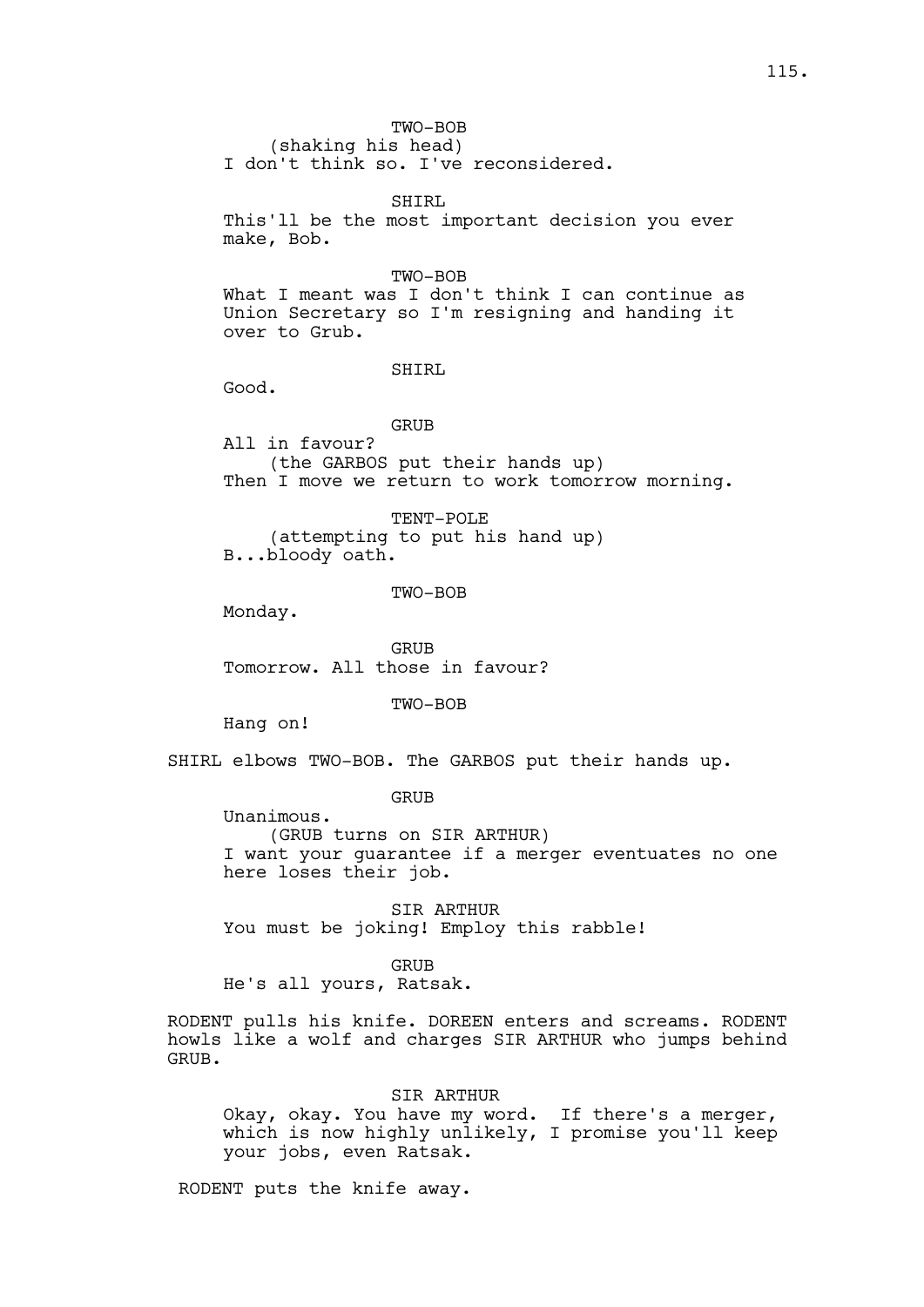GRUB You all witnessed that.

DOREEN stands alone, sombre. SIR ARTHUR holds his hand out to her.

SIR ARTHUR Sir Arthur. (DOREEN doesn't respond) Can I get you a drink?

JOEY The P..resident's a prick. The P...President's a prick.

SIR ARTHUR I love that bird, Bob. I want it for my board room. How much?

TWO-BOB hesitates. The PLAYERS are concerned.

TWO-BOB

It's not for sale.

SHIRL hugs TWO-BOB.

COACH Come on, boys. We've gotta stick together.

COLOMBO

That's right.

TENT-POLE (to DOREEN) We've gotta stick together, okay?

SIR ARTHUR skoals his drink. TENT-POLE slaps him on the back.

TENT-POLE (CONT'D) You're alright, Arthur.

SIR ARTHUR And what about you, Snout? You gonna be there?

TENT-POLE

Where?

SIR ARTHUR Saturday, Snout. (thumping his chest) Are you gonna be there?

TENT-POLE Course I am. Are you?

SIR ARTHUR Are you gonna rip into them like the ANZAC's?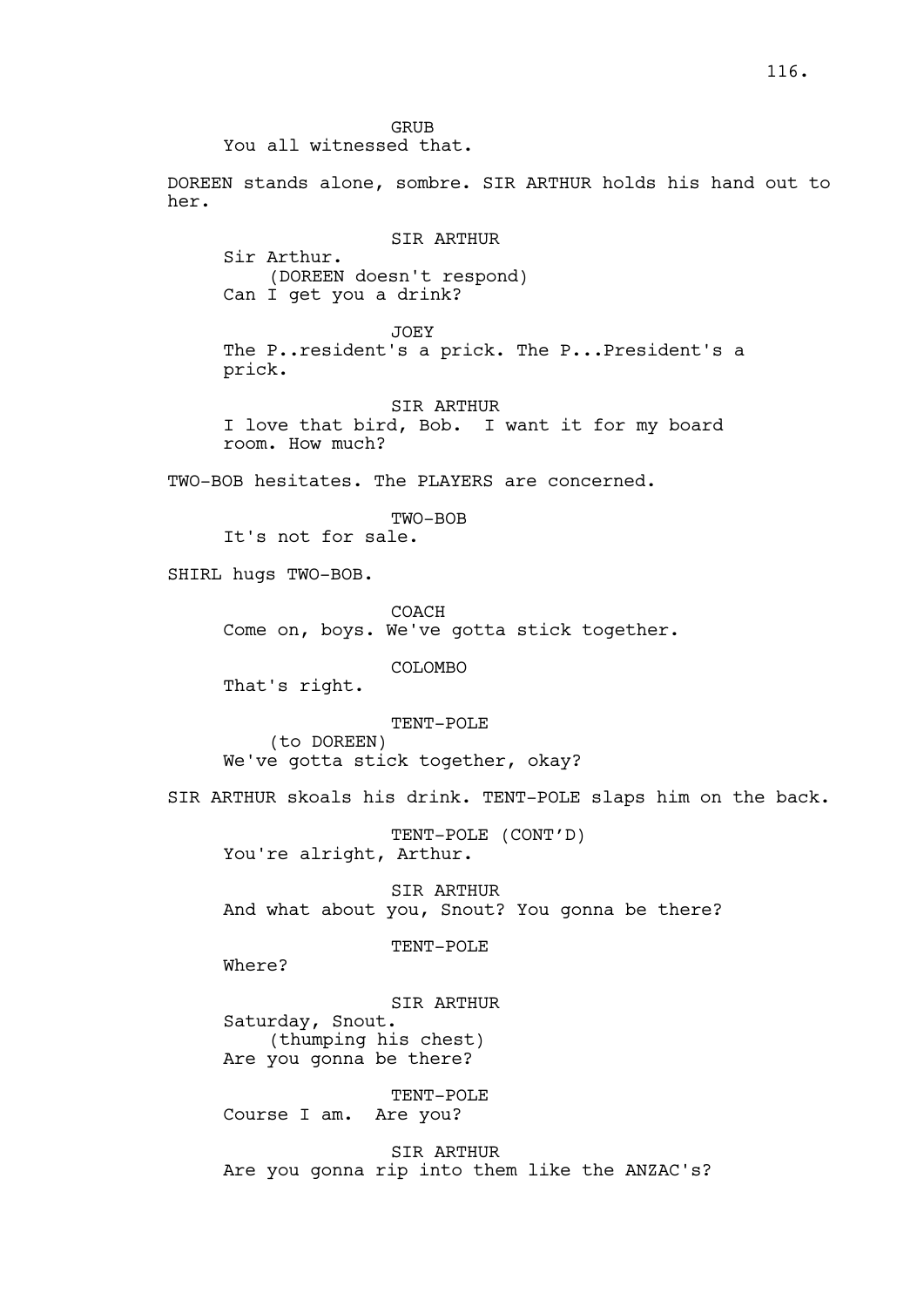TENT-POLE

The who?

#### SIR ARTHUR

Are you, Snout? Are you gonna bloody rip into them? Or are you just a big bag of wind?

Suddenly TENT-POLE charges, head butting the locker. SIR ARTHUR gulps. TENT-POLE staggers round semi-conscious. DOREEN runs to him.

SIR ARTHUR (CONT'D) Good, that was good, Snout. (to the others) Have a hard look at yourselves. Some of you lads haven't even had your first bloody root!

COACH

Take it easy, Pop.

SIR ARTHUR

I want you to think you're chasing your first root on Saturday.

#### TENT-POLE

(mumbling) First root...

TWO-BOB (SHIRL and TWO-BOB exit, arm in arm)

Bloody oath. First root.

### SIR ARTHUR

That's what football'll do for you, make a man of you. Are you gonna show them you're men on Saturday? (on one answers)

Course you are.

TENT-POLE We're gonna chase our first root?

## SIR ARTHUR

I never gave an inch when I was playing. That's what you've gotta do. Because on Saturday you're all bosses. What're you?

#### TENT-POLE

Bloody bosses...

SIR ARTHUR (to the COACH) Why? Why are you bosses? Do you know?

TENT-POLE

Why are we bosses?